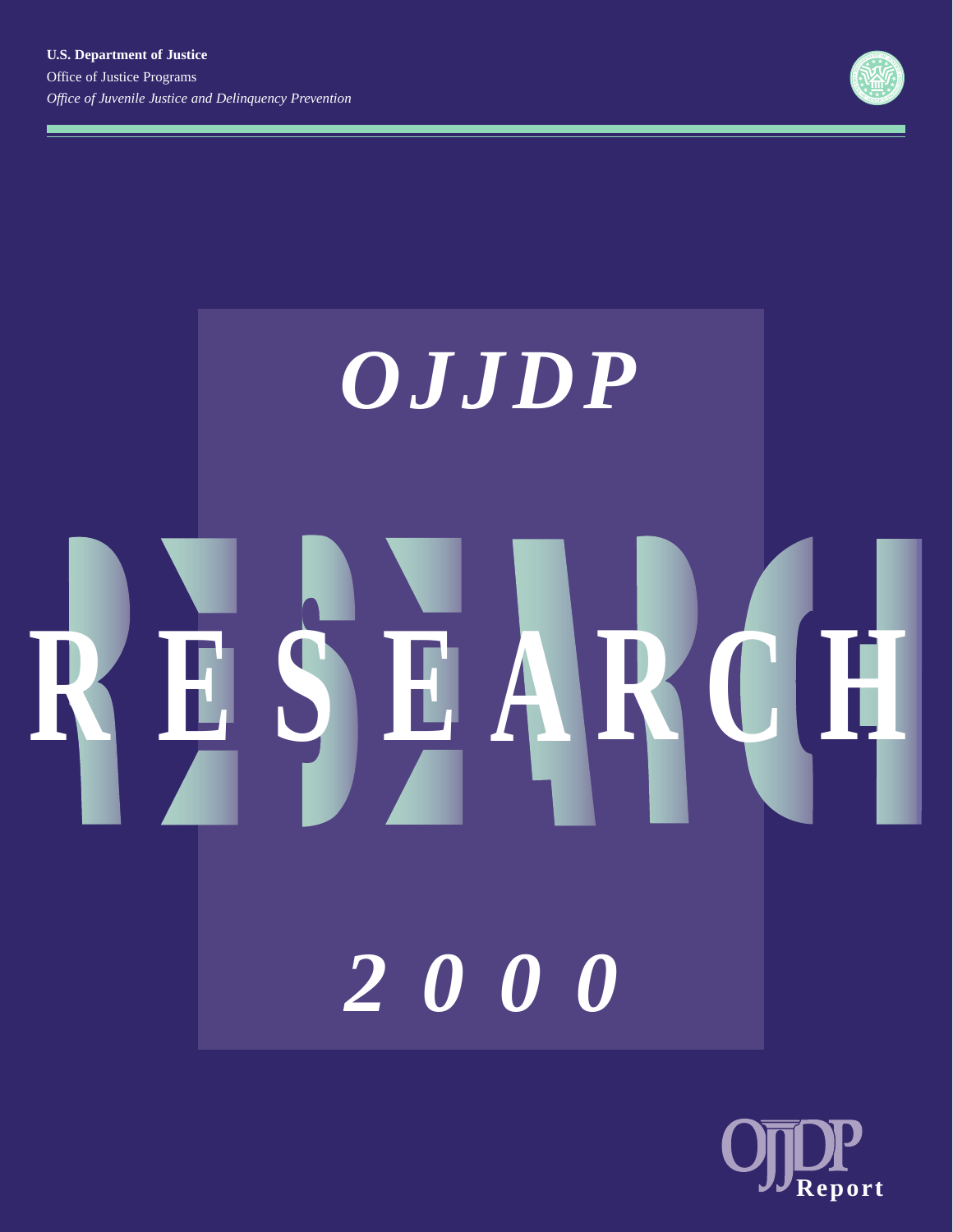# Office of Juvenile Justice and Delinquency Prevention

The Office of Juvenile Justice and Delinquency Prevention (OJJDP) was established by the President and Congress through the Juvenile Justice and Delinquency Prevention (JJDP) Act of 1974, Public Law 93–415, as amended. Located within the Office of Justice Programs of the U.S. Department of Justice, OJJDP's goal is to provide national leadership in addressing the issues of preventing and controlling juvenile delinquency and improving the juvenile justice system.

OJJDP sponsors a broad array of research, demonstration, and training initiatives to improve State and local juvenile programs and to benefit private youth-serving agencies. These initiatives are carried out by seven components within OJJDP, described below.

### **Research and Program Development Division**

develops knowledge on national trends in juvenile delinquency; supports a program for data collection and information sharing that incorporates elements of statistical and systems development; identifies the pathways to delinquency and the best methods to prevent, intervene in, and treat it; and analyzes practices and trends in the juvenile justice system.

**Training and Technical Assistance Division** provides juvenile justice training and technical assistance to Federal, State, and local governments; law enforcement, judiciary, and corrections personnel; and private agencies, educational institutions, and community organizations.

**Special Emphasis Division** provides discretionary funds to public and private agencies, organizations, and individuals to develop and support programs and replicate tested approaches to delinquency prevention, treatment, and control in such pertinent areas as mentoring, gangs, chronic juvenile offending, and community-based sanctions.

**State and Tribal Assistance Division** provides funds for State, local, and tribal governments to help them achieve the system improvement goals of the JJDP Act, address underage drinking, conduct State challenge activities, implement prevention programs, and support initiatives to hold juvenile offenders accountable. This Division also provides training and technical assistance, including support to jurisdictions that are implementing OJJDP's Comprehensive Strategy for Serious, Violent, and Chronic Juvenile Offenders.

**Information Dissemination and Planning Unit** produces and distributes information resources on juvenile justice research, statistics, and programs and coordinates the Office's program planning and competitive award activities. Information that meets the needs of juvenile justice professionals and policymakers is provided through print and online publications, videotapes, CD–ROM's, electronic listservs, and the Office's Web site. As part of the program planning and award process, IDPU identifies program priorities, publishes solicitations and application kits, and facilitates peer reviews for discretionary funding awards.

**Concentration of Federal Efforts Program** promotes interagency cooperation and coordination among Federal agencies with responsibilities in the area of juvenile justice. The Program primarily carries out this responsibility through the Coordinating Council on Juvenile Justice and Delinquency Prevention, an independent body within the executive branch that was established by Congress through the JJDP Act.

**Child Protection Division** administers programs related to crimes against children and children's exposure to violence. The Division provides leadership and funding to promote effective policies and procedures to address the problems of missing and exploited children, abused or neglected children, and children exposed to domestic or community violence. CPD program activities include supporting research; providing information, training, and technical assistance on programs to prevent and respond to child victims, witnesses, and their families; developing and demonstrating effective child protection initiatives; and supporting the National Center for Missing and Exploited Children.

The mission of OJJDP is to provide national leadership, coordination, and resources to prevent and respond to juvenile offending and child victimization. OJJDP accomplishes its mission by supporting States, local communities, and tribal jurisdictions in their efforts to develop and implement effective, multidisciplinary prevention and intervention programs and improve the capacity of the juvenile justice system to protect public safety, hold offenders accountable, and provide treatment and rehabilitative services tailored to the needs of individual juveniles and their families.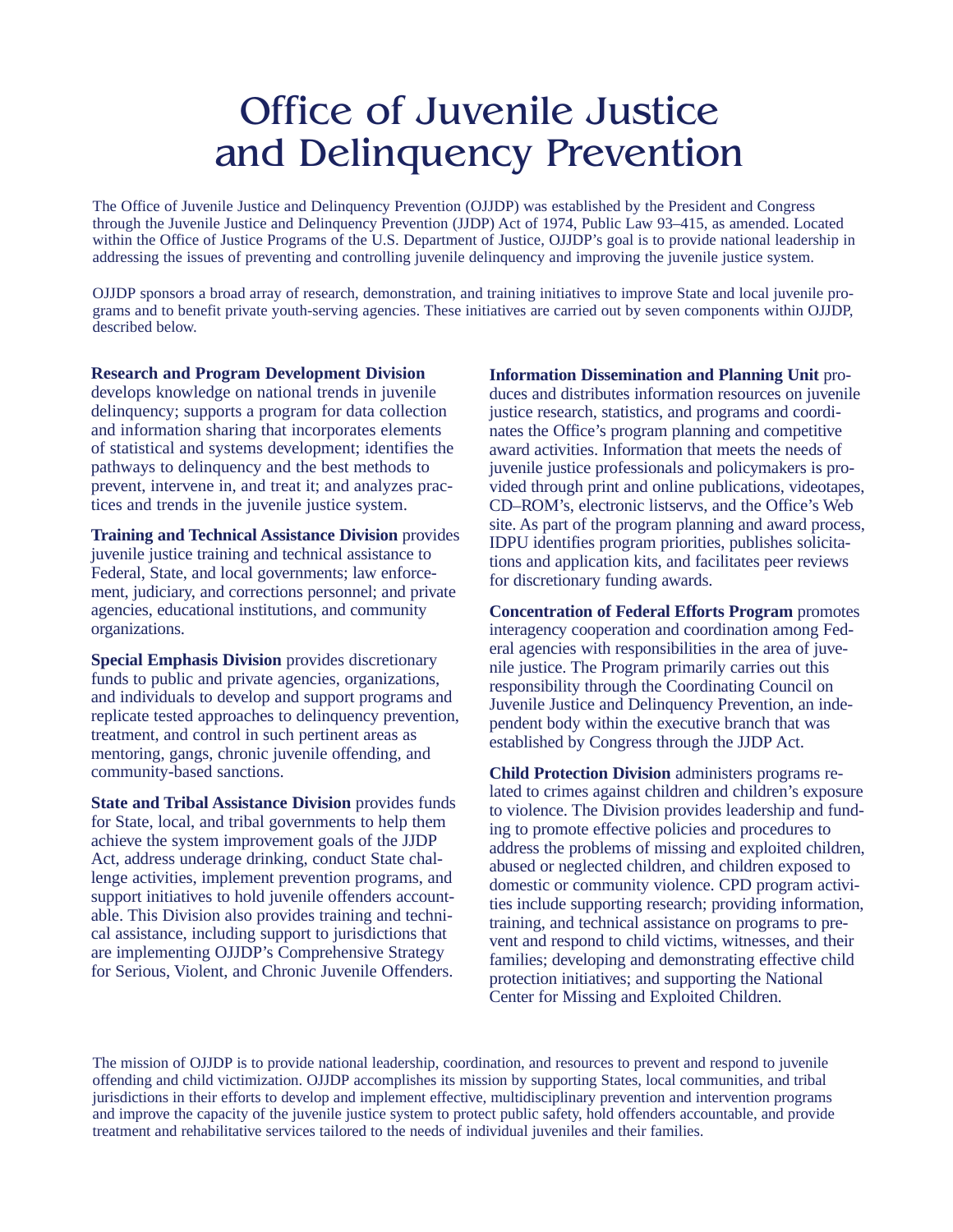# OJJDP Research 2000

**Report**



Office of Juvenile Justice and Delinquency Prevention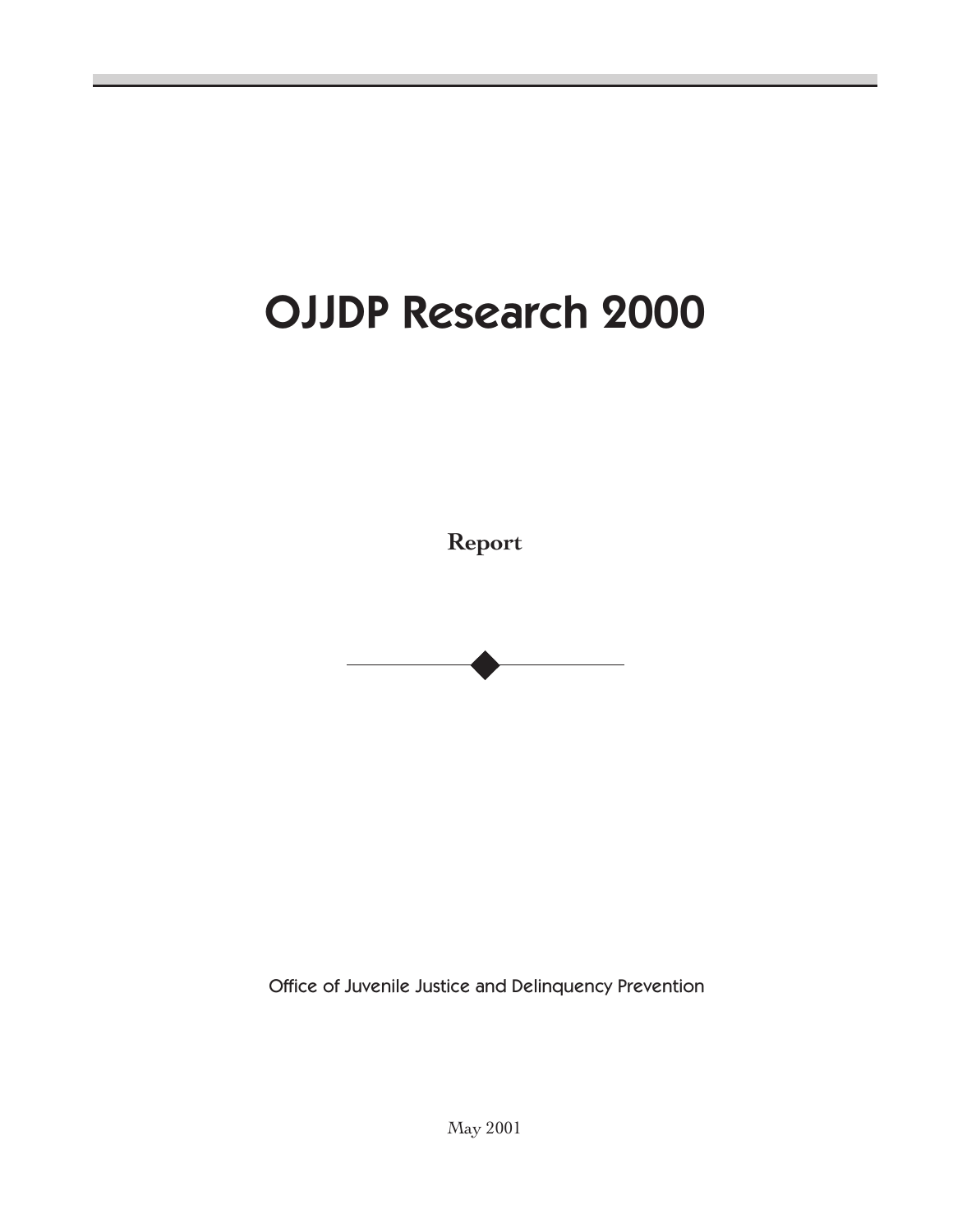**U.S. Department of Justice Office of Justice Programs Office of Juvenile Justice and Delinquency Prevention** 810 Seventh Street NW. Washington, DC 20531

> **John Ashcroft** *Attorney General*

The Office of Juvenile Justice and Delinquency Prevention is a component of the Office of Justice Programs, which also includes the Bureau of Justice Assistance, the Bureau of Justice Statistics, the National Institute of Justice, and the Office for Victims of Crime.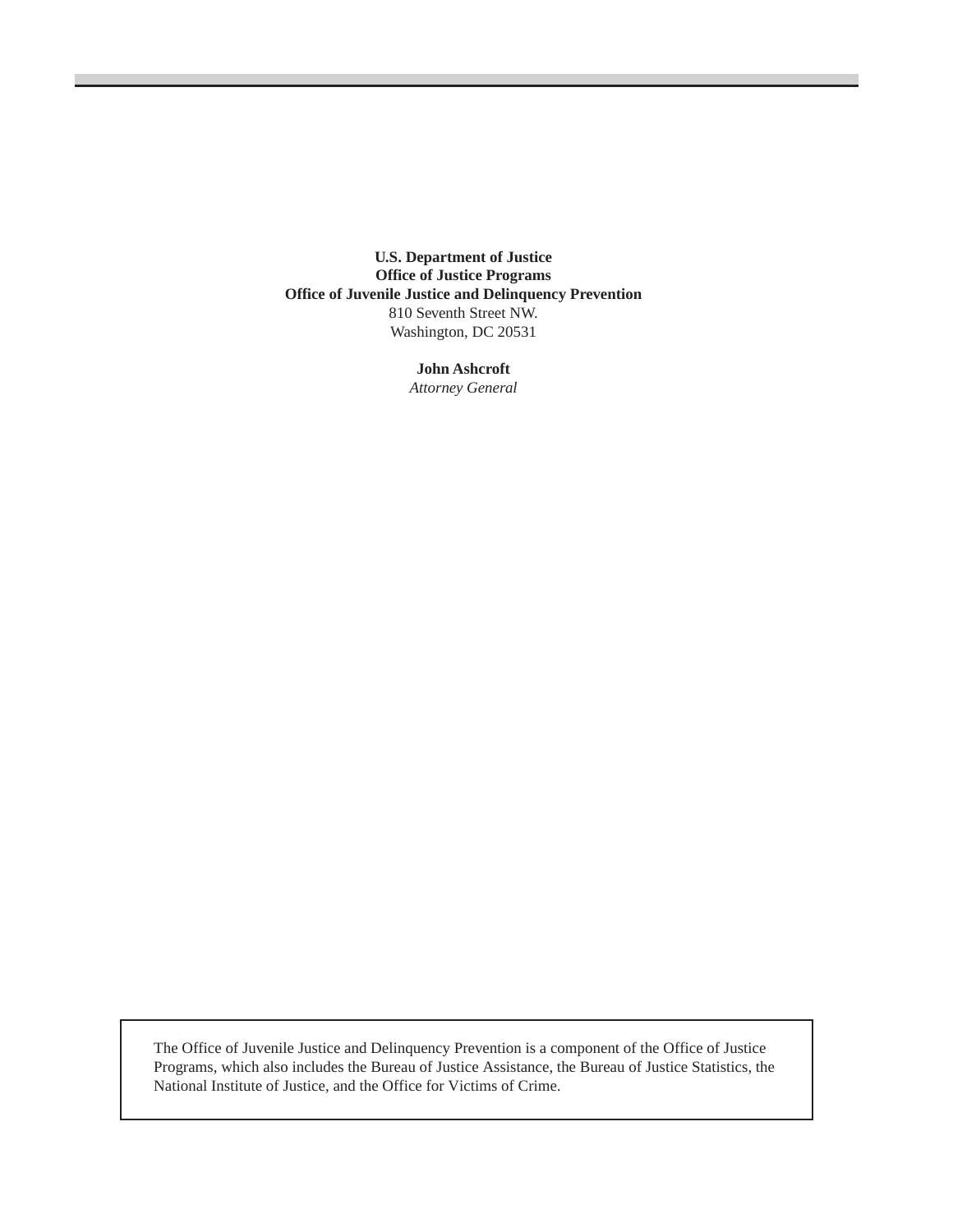# **Foreword**

The findings of well-planned and well-executed research are critical to the success of efforts to prevent and reduce juvenile delinquency and victimization. Through its Research and Program Development Division, the Office of Juvenile Justice and Delinquency Prevention (OJJDP) is committed to supporting a comprehensive and coordinated program of research, evaluation, and statistics that is designed to determine the causes and correlates of juvenile delinquency and the ways in which communities can protect at-risk youth and their families from delinquency and victimization.

Space limitations preclude an exhaustive account of the broad array of research activities carried out under OJJDP's auspices. Accordingly, this Report summarizes representative achievements as a way of illustrating the larger picture. New findings, emerging research, and key issues are highlighted, and a wealth of resources in the form of descriptive lists of research-related programs, publications, and Web sites are provided.

The OJJDP initiatives described in these pages—and others like them—inform and enhance the daily, collaborative efforts of researchers, policymakers, and practitioners. The work supported by OJJDP is designed to prevent and reduce juvenile delinquency and victimization. In this way, the seeds planted by sound research will bear productive fruit in the planning and implementation of programs that improve the lives of youth and their families.

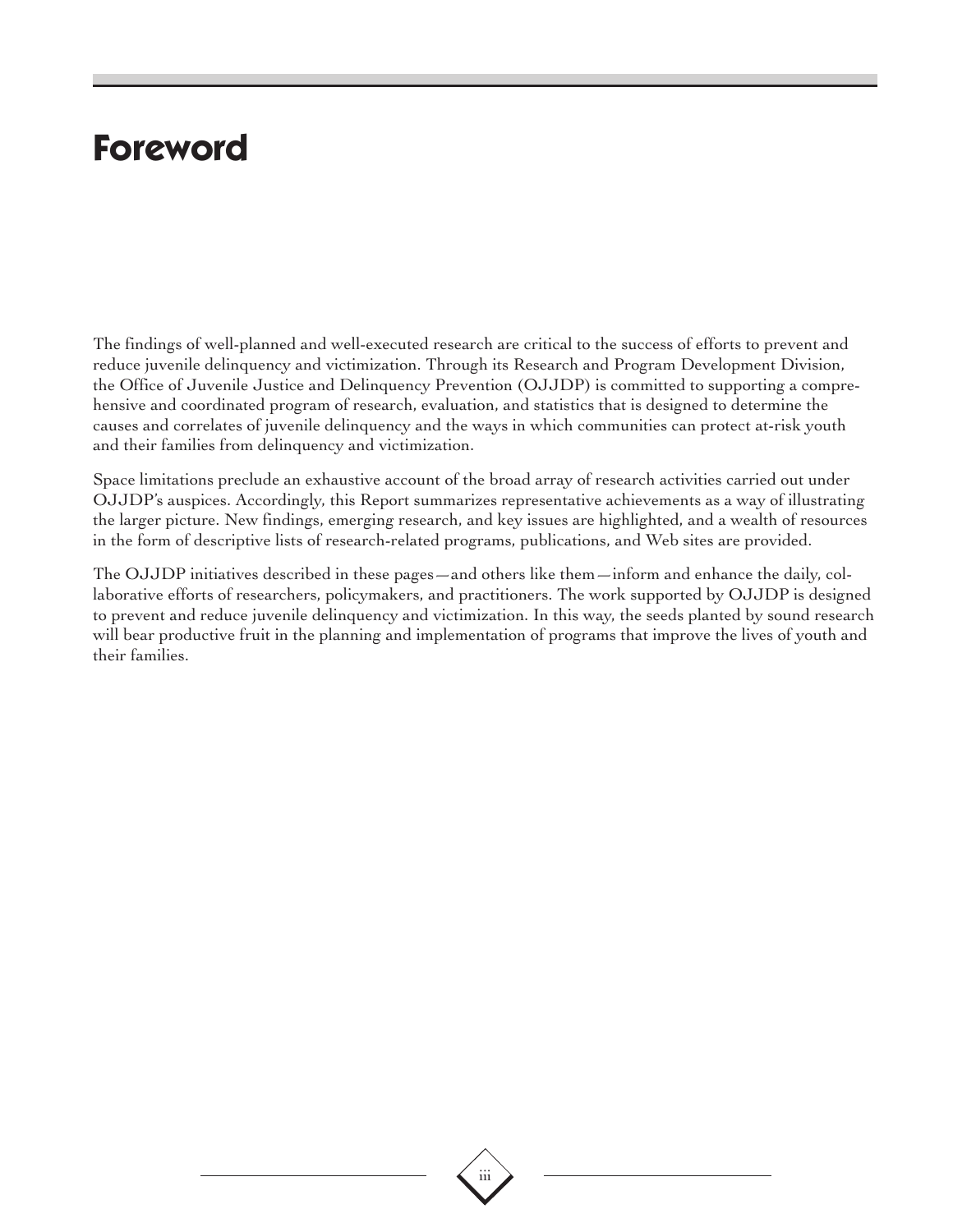# **Table of Contents**

| Selective Bibliography on the Program of Research on the Causes and Correlates of Delinquency  8 |
|--------------------------------------------------------------------------------------------------|
|                                                                                                  |
|                                                                                                  |
|                                                                                                  |
|                                                                                                  |
|                                                                                                  |
|                                                                                                  |
|                                                                                                  |
|                                                                                                  |
|                                                                                                  |
|                                                                                                  |
|                                                                                                  |
|                                                                                                  |
|                                                                                                  |

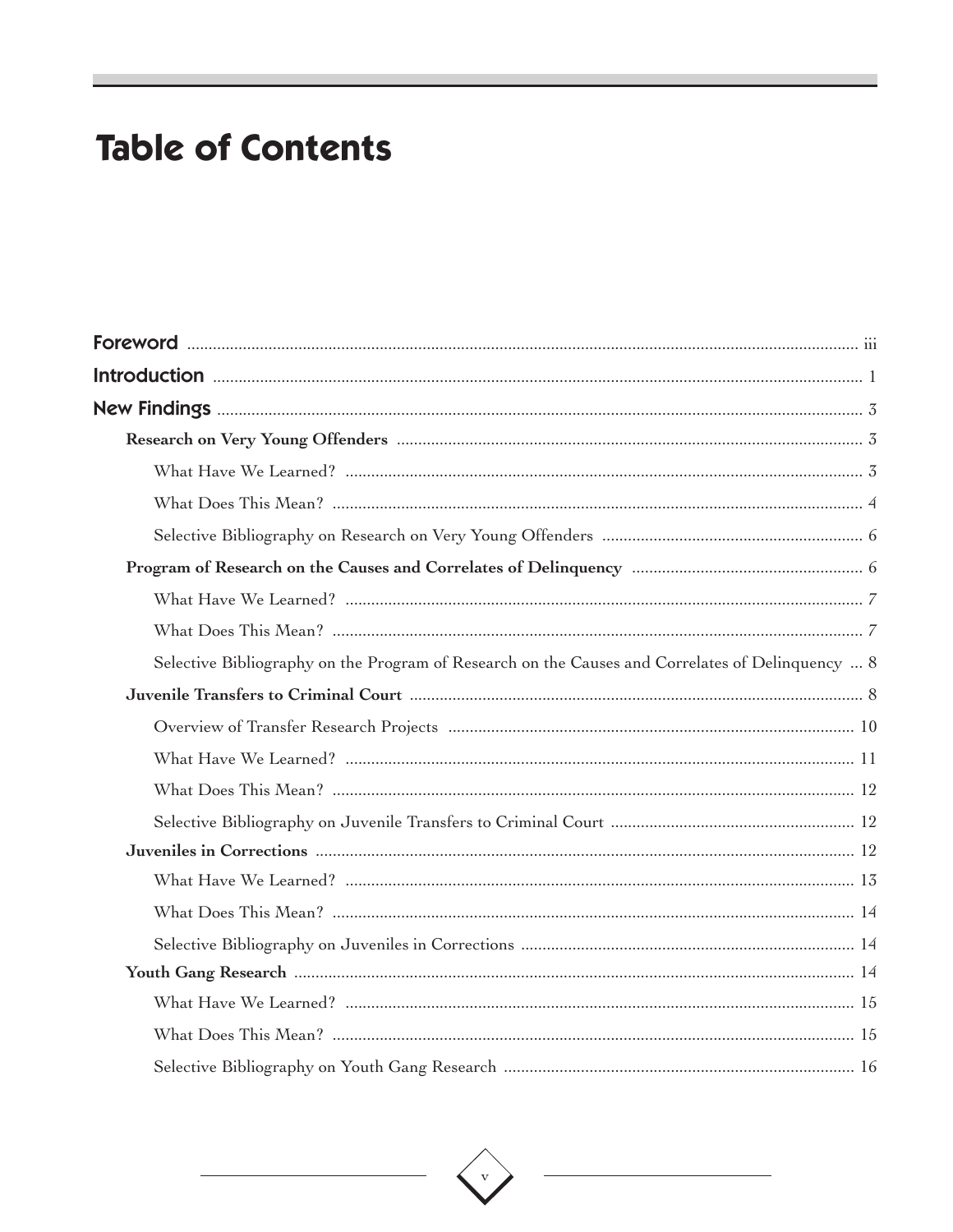| Diversion From Juvenile Court: Teen/Youth Courts and Restorative Justice Programs  17   |  |
|-----------------------------------------------------------------------------------------|--|
|                                                                                         |  |
|                                                                                         |  |
| Selective Bibliography on Diversion From Juvenile Court: Teen/Youth Courts and          |  |
|                                                                                         |  |
|                                                                                         |  |
|                                                                                         |  |
| Selective Bibliography on National Statistics on Juvenile Offenders and Victims  23     |  |
|                                                                                         |  |
|                                                                                         |  |
|                                                                                         |  |
|                                                                                         |  |
| Mental Health and Juvenile Justice: Building a Model for Effective Service Delivery  28 |  |
|                                                                                         |  |
|                                                                                         |  |
|                                                                                         |  |
|                                                                                         |  |
|                                                                                         |  |
|                                                                                         |  |
|                                                                                         |  |
|                                                                                         |  |
|                                                                                         |  |
| Pathways to Desistance: A Prospective Study of Serious Adolescent Offenders  34         |  |
| Working With States and Communities To Improve Evaluation and Information               |  |
|                                                                                         |  |
|                                                                                         |  |
|                                                                                         |  |
|                                                                                         |  |
| <b>Appendixes</b>                                                                       |  |
|                                                                                         |  |
| Appendix B: OJJDP Publications and Products From the Research Division,                 |  |
|                                                                                         |  |
|                                                                                         |  |

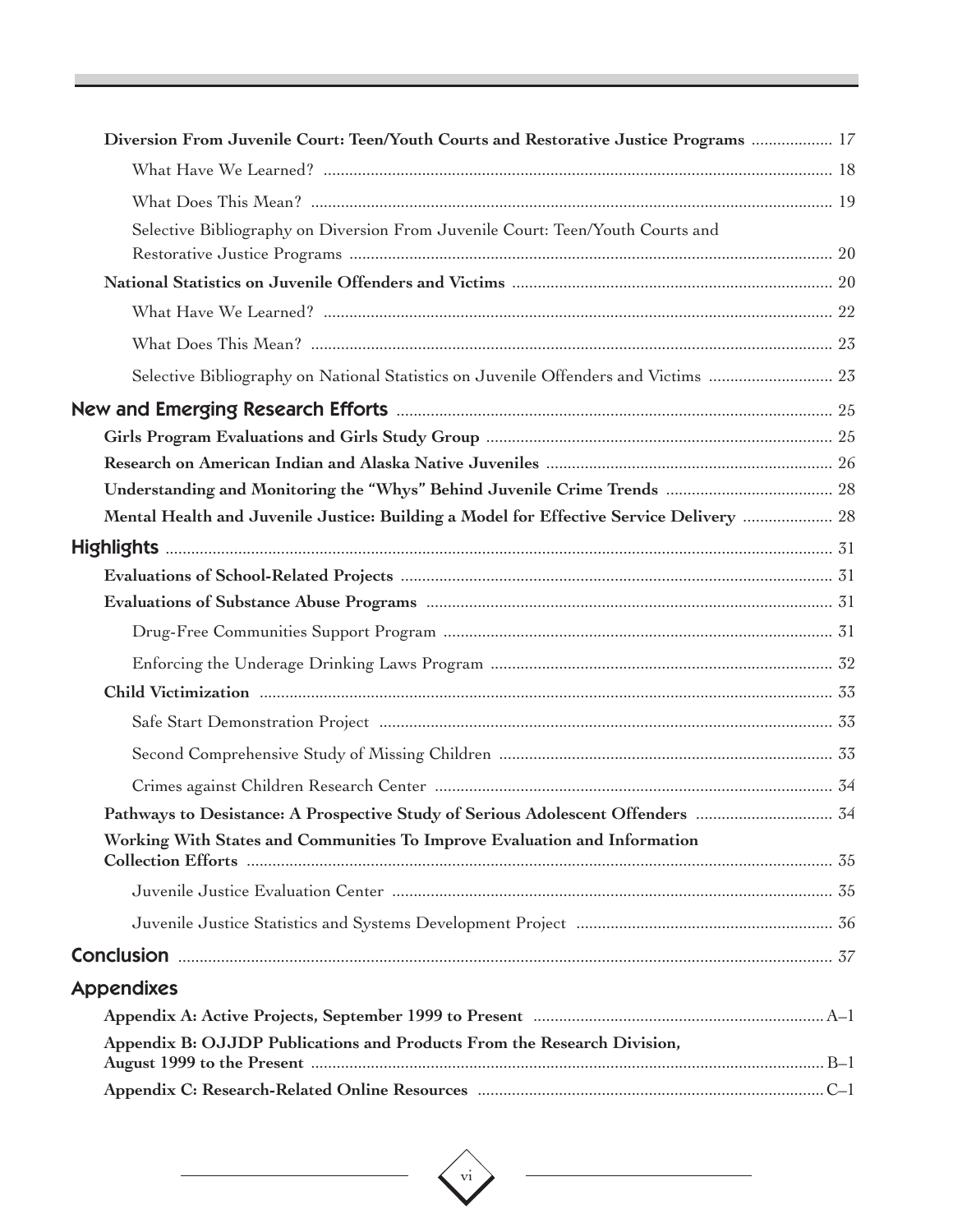# **Introduction**

The Office of Juvenile Justice and Delinquency Prevention (OJJDP), through its Research and Program Development Division (the Research Division), supports and promotes science-based research, rigorous and informative evaluations of demonstration programs, and meaningful collection and analysis of statistics. The Research Division's overall mission is to generate credible and useful information to improve decisionmaking in the juvenile justice system and thereby prevent and reduce juvenile delinquency and victimization. To achieve this goal, OJJDP translates research into action.

This Report summarizes the activities and achievements of OJJDP's Research Division from August 1999 to the present in three areas:

- ◆ **Research.** The Research Division sponsors empirical studies on an array of topics related to juveniles and delinquency, from the roots of violence to the impact of victimization. Studies range from exploratory and descriptive to rigorously analytical.
- ◆ **Evaluation.** One of the Research Division's important functions is to identify what works. Its evaluations measure the impact of programs geared to preventing or reducing the incidence of juvenile delinquency and victimization. Many OJJDP-sponsored projects are communitybased initiatives with multiple components. This type of project presents special challenges to the Research Division when measuring the impact of interventions and specific programs.
- ◆ **Statistics.** The Research Division sponsors the Nation's primary efforts to gather data and statistics on juveniles and crime, including information on juvenile detention and corrections populations,

probation caseloads, and court activities. OJJDP's Research Division also has taken the lead in making such statistical data accessible to the field.

Solutions to juvenile crime and delinquency must be based on what has been learned about effective programming. OJJDP strategically sponsors research that has the greatest potential to improve the Nation's understanding of juvenile delinquency and victimization and of ways to develop effective prevention and intervention programs. The Research Division collaborates with a number of Federal agencies to carry out research and evaluation efforts, the findings of which are useful to an interdisciplinary audience. The work produced through OJJDP research, evaluation, and statistics programs is used by:

- ◆ Researchers in the field.
- ◆ Practitioners on the front lines.
- ◆ Policymakers at the Federal, State, and local levels.

In addition, the Research Division works with other OJJDP divisions to use research to enhance training efforts, improve program activities, inform the public, craft effective interventions, and formulate policies that will have a positive impact on individuals, families, and communities.

Programs that promote protective factors and help reduce the risk factors that lead to juvenile crime are among the best investments a community can make to lower its rate of delinquency. Evaluation and testing must be used to identify the programs that are effective in keeping juveniles from being arrested and entering the juvenile justice system in the first place. At the same time, communities need to identify corrections treatment and aftercare programs that will effectively reduce the likelihood of recidivism.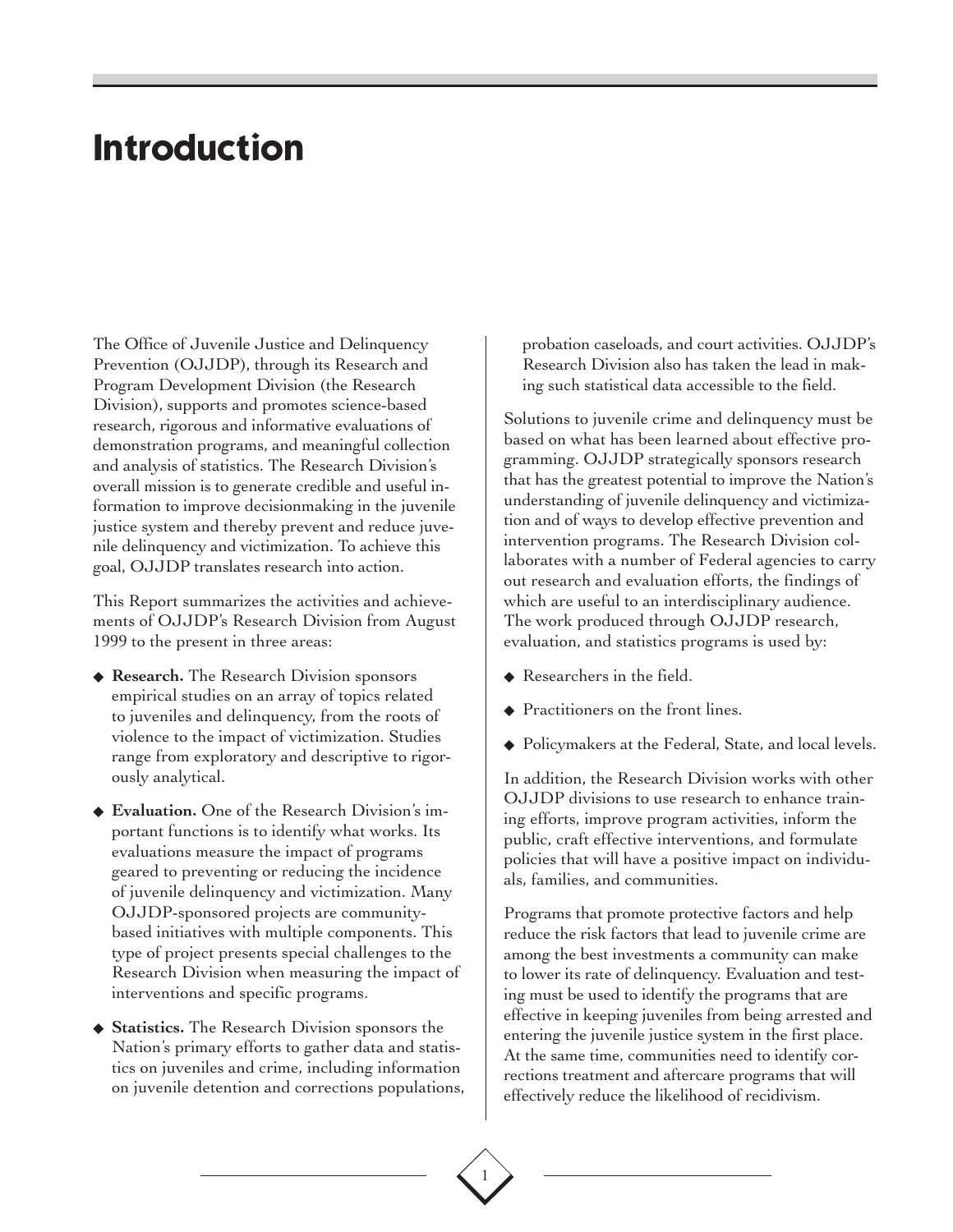### Collaboration With Other Federal Agencies

OJJDP collaborates with other Federal Government agencies to cofund and oversee research related to juveniles. Such collaboration enables OJJDP to use its funds more efficiently and ensure that its efforts do not duplicate those of other agencies. OJJDP is much sought after as a partner by other agencies. The Research Division currently works with the Office of National Drug Control Policy; the U.S. Departments of Commerce (Bureau of the Census), Education, Health and Human Services (Administration for Children and Families, Substance Abuse and Mental Health Services Administration, National Institute of Mental Health, National Institute of Child Health and Human Development, and National Institute on Drug Abuse), and Labor; the Federal Trade Commission; and other U.S. Department of Justice offices, including the Bureau of Justice Assistance, the Bureau of Justice Statistics, the Executive Office for Weed and Seed, the National Institute of Justice, the Office for Victims of Crime, the Office of Community Oriented Policing, and the Violence Against Women Office.

The Research Division is committed to maximizing the impact of OJJDP research by disseminating its findings to practitioners and policymakers who work with juveniles and juvenile offenders. Space constraints make it impossible to cover fully in this document the number and scope of projects undertaken by the Research Division every year. Instead, this Report offers a current overview of the Division's diverse work, with particular focus on important new findings and emerging research areas. The Report includes the following chapters:

- ◆ **New Findings.** This chapter describes important OJJDP research projects, including the Study Group on Very Young Offenders, the Program of Research on the Causes and Correlates of Delinquency, and research on juvenile transfers to criminal court.
- ◆ **New and Emerging Research Efforts.** This chapter highlights new and emerging research efforts being launched by OJJDP, including research programs that examine female delinquency, tribal youth, and mental health issues and a study that examines the "whys" behind juvenile crime trends.
- ◆ **Highlights.** This chapter presents information on some key OJJDP research activities, including research on child victimization, school violence, and substance abuse initiatives.

In addition, three appendixes list active research projects, research-related publications and products, and research-related online resources.

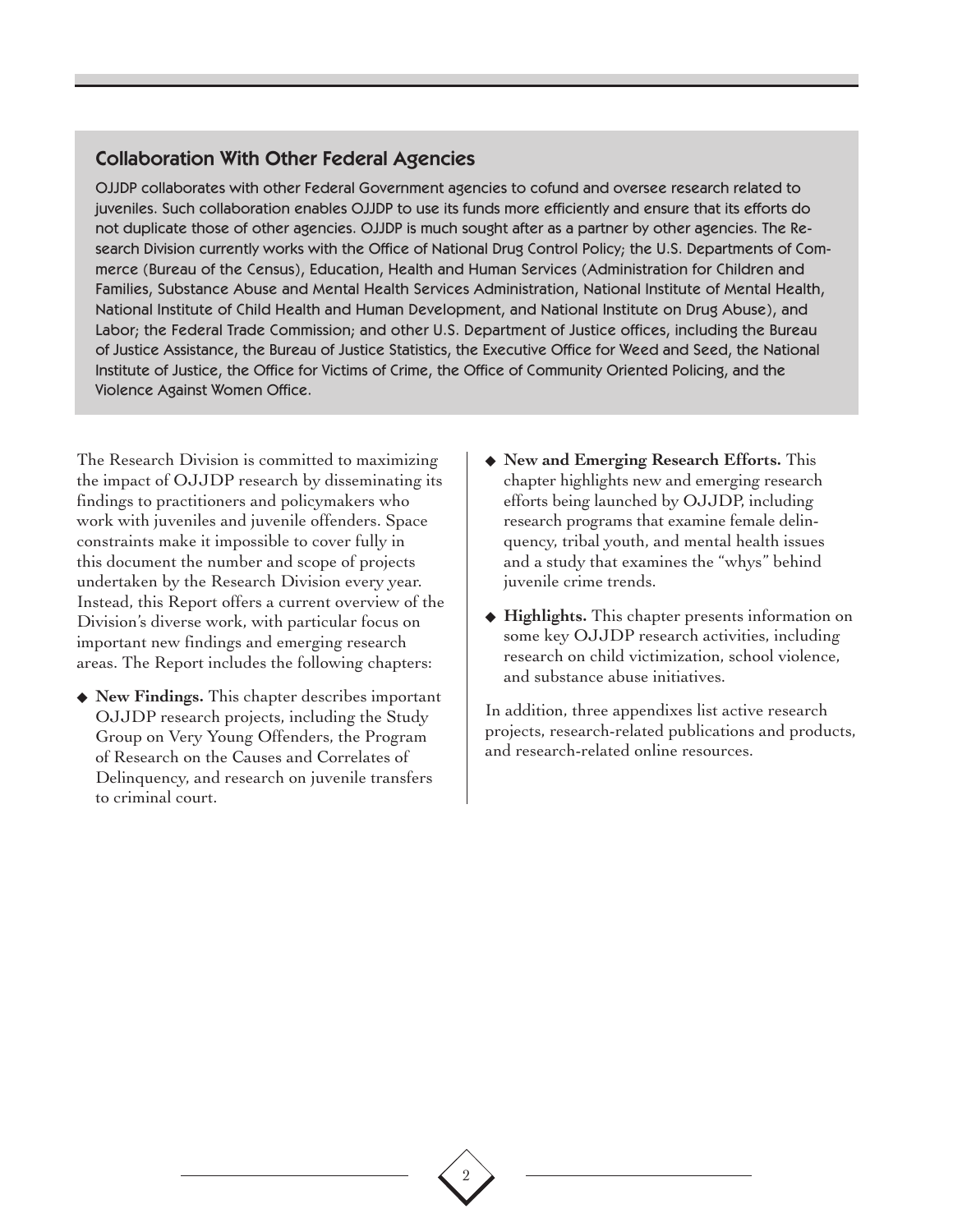# **New Findings**

### Research on Very Young **Offenders**

A key finding of OJJDP's Study Group on Serious and Violent Juvenile Offenders—that most chronic juvenile offenders begin their delinquency careers before age 12 and some as early as age  $10^{ \mathrm{l}}-$ led OJJDP in 1998 to establish its Study Group on Very Young Offenders (the Study Group). The Study Group assembled a distinguished panel of 15 researchers to examine collaboratively what is known about the prevalence and frequency of very young offending (i.e., offending by children younger than age 13). The Study Group focused specifically on determining whether young offending is predictive of future delinquent or criminal careers, how juveniles are handled by various systems, and what the best methods are for preventing very young offending and the persistence of offending. The Study Group's findings are complete, and OJJDP will issue a Bulletin on the project in late 2001.

### What Have We Learned?

**Young offending is serious business.** The most recent available national data show that in 1999, police arrested about one-quarter of a million (230,800) youth age 12 and younger. Such very young offenders ("child delinquents") represented about 9 percent of the total number of juvenile arrestees (those up to age 18 in 1999). Although

most of these child delinquents were boys, nearly one in four was a girl. These numbers may underestimate the number of child delinquents because in many jurisdictions it is unusual for delinquents under age 12 to be arrested or referred to juvenile court.

In 1997,<sup>2</sup> offenders age 12 and younger made up about 16 percent of those referred to juvenile court. Compared with later onset offenders, child delinquents commit certain types of serious offenses at relatively high rates. For example, they account for 1 in 3 juvenile arrests for arson, 1 in 5 juvenile arrests for sex offenses and vandalism, and 1 in 12 juvenile arrests for violent crime. Child delinquents are also more likely than later onset offenders to engage in minor theft and commit status offenses such as truancy, running away from home, and curfew and liquor law violations.

**No evidence of a new and more serious "breed" of child delinquent and young murderer exists.** Although statistics relating to the number of child delinquents are sobering, they do not represent a drastic shift in the trend of juvenile offending. The prevalence of child delinquents does not appear to have increased over the past two decades. For example, the number of recorded arrests of juveniles increased 35 percent between 1988 and 1997, but the number of child delinquents increased by only 6 percent during that time. In addition, examination

<sup>2</sup> 1997 is the most recent year for which national juvenile court data are available. This is due to the lengthy technical process of creating a national database from dozens of State and local courts. Juvenile and family courts across the Nation voluntarily provide data to the National Juvenile Data Court Archive (available online at www.ojjdp.ncjrs.org/ojstatbb/njdca/), which collects, stores, and analyzes data on juvenile justice.



<sup>&</sup>lt;sup>1</sup> The full findings of the Study Group on Serious and Violent Juvenile Offenders appear in Loeber and Farrington's 1998 publication *Serious and Violent Juvenile Offenders: Risk Factors and Successful Interventions.* The Study Group Report on which this publication is based (Loeber and Farrington, 1997) is available from the Juvenile Justice Clearinghouse. See the selective bibliography on page 6 for more information on both publications.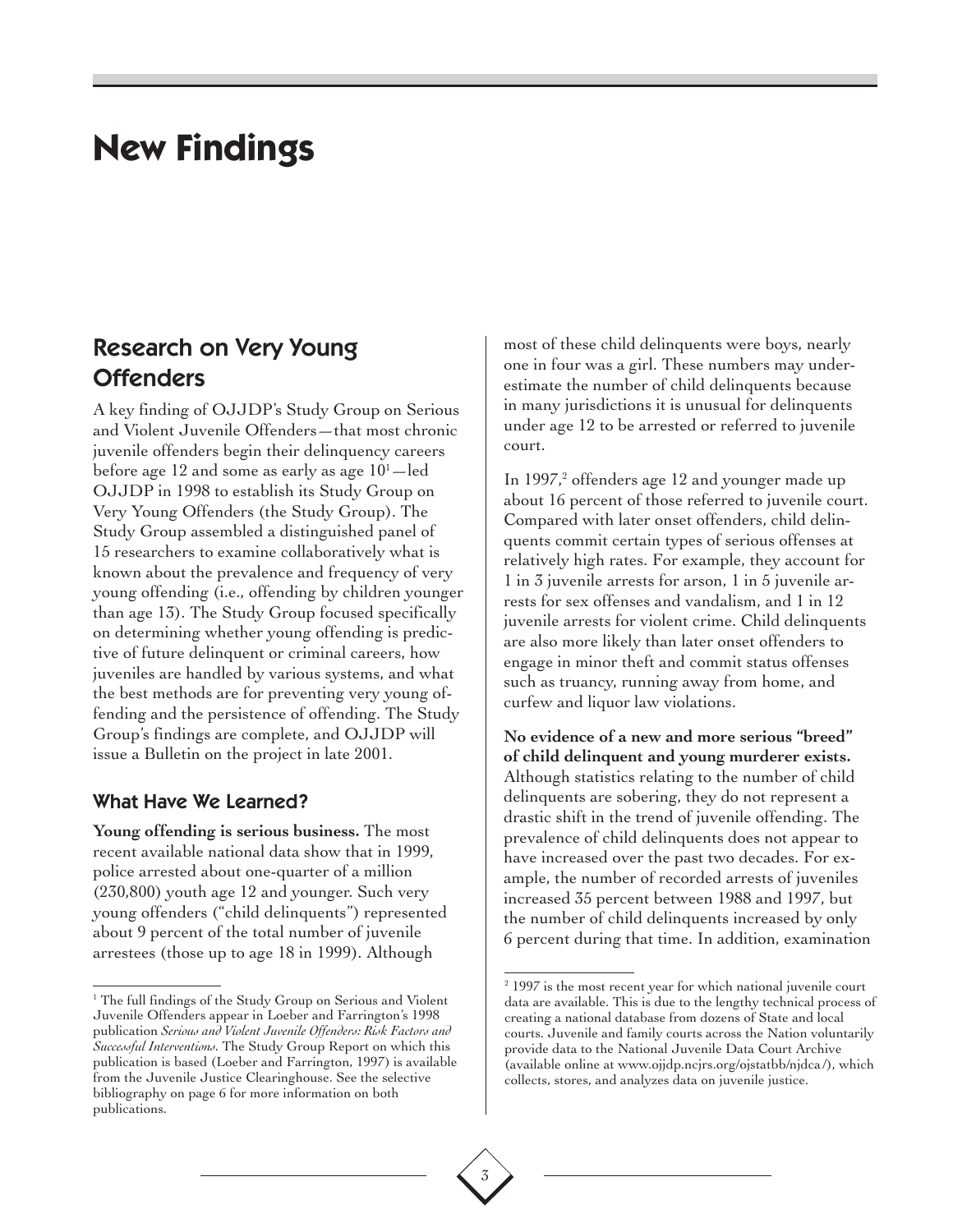### Members of the OJJDP Study Group on Very Young Offenders

### **Chairs**

- David P. Farrington, Ph.D., University of Cambridge, England
- Rolf Loeber, Ph.D., University of Pittsburgh, Pittsburgh, PA

### **Members**

- Barbara J. Burns, Ph.D., Duke University Medical Center, Durham, NC
- Dante Cicchetti, Ph.D., Mount Hope Family Center, Rochester, NY
- John Coie, Ph.D., Duke University Medical Center, Durham, NC
- Darnell Hawkins, Ph.D., University of Illinois at Chicago
- J. David Hawkins, Ph.D., University of Washington, Seattle

of self-reported delinquency data for the past 20 years indicates no increase in delinquency by young offenders in the United States. Moreover, between 1980 and 1997, the number of murders committed by offenders age 12 or younger remained fairly constant, averaging about 30 per year. Increased media coverage and public awareness of very young offenders, however, may affect the public's view of child delinquents.

**It is short-sighted for communities to ignore delinquent acts and problem behaviors of child delinquents in the hope that they will "grow out of them."** Child delinquency is a predictor of serious, violent, and chronic offending. Research findings uniformly show that the risk of subsequent violence, serious offenses, and chronic offending is two to three times higher for child delinquents than for later onset offenders. Child delinquents also tend to have longer delinquency careers than later onset delinquents. In addition, child delinquents are more likely than later onset juvenile offenders to become gang members and/or engage in substance abuse.

- James C. Howell, Ph.D., Institute for Intergovernmental Research, Tallahassee, FL
- David Huizinga, Ph.D., University of Colorado, Boulder
- Kate Keenan, Ph.D., University of Chicago, Chicago, IL
- Dan Offord, M.D., Chedoke McMasters Hospital, Ontario, Canada
- Howard N. Snyder, Ph.D., National Center for Juvenile Justice, Pittsburgh, PA
- Richard Tremblay, Ph.D., University of Montreal, Quebec, Canada
- Terence P. Thornberry, Ph.D., University at Albany, State University of New York
- Gail A. Wasserman, Ph.D., Columbia University, New York, NY

**Incarceration in a detention center or correctional facility is inappropriate for child delinquents in most cases.** No evidence shows that incarcerating serious child delinquents substantially reduces recidivism or prevents careers of serious and violent offending. In fact, correctional placement of child delinquents may lead to their exposure to and victimization by older, serious delinquent offenders and increase the child delinquents' likelihood of becoming serious and chronic offenders.

### What Does This Mean?

**Researchers cannot definitively predict which preschoolers will become child delinquents and serious and violent juvenile offenders, but there are warning signs.** A certain level of disruptive behavior is common during the preschool years, especially at ages 2 and 3, when many children of both sexes show high levels of aggression and noncompliance. Although the majority of early-onset delinquents have a history of aggressive, inattentive, or sensation-seeking behavior in the

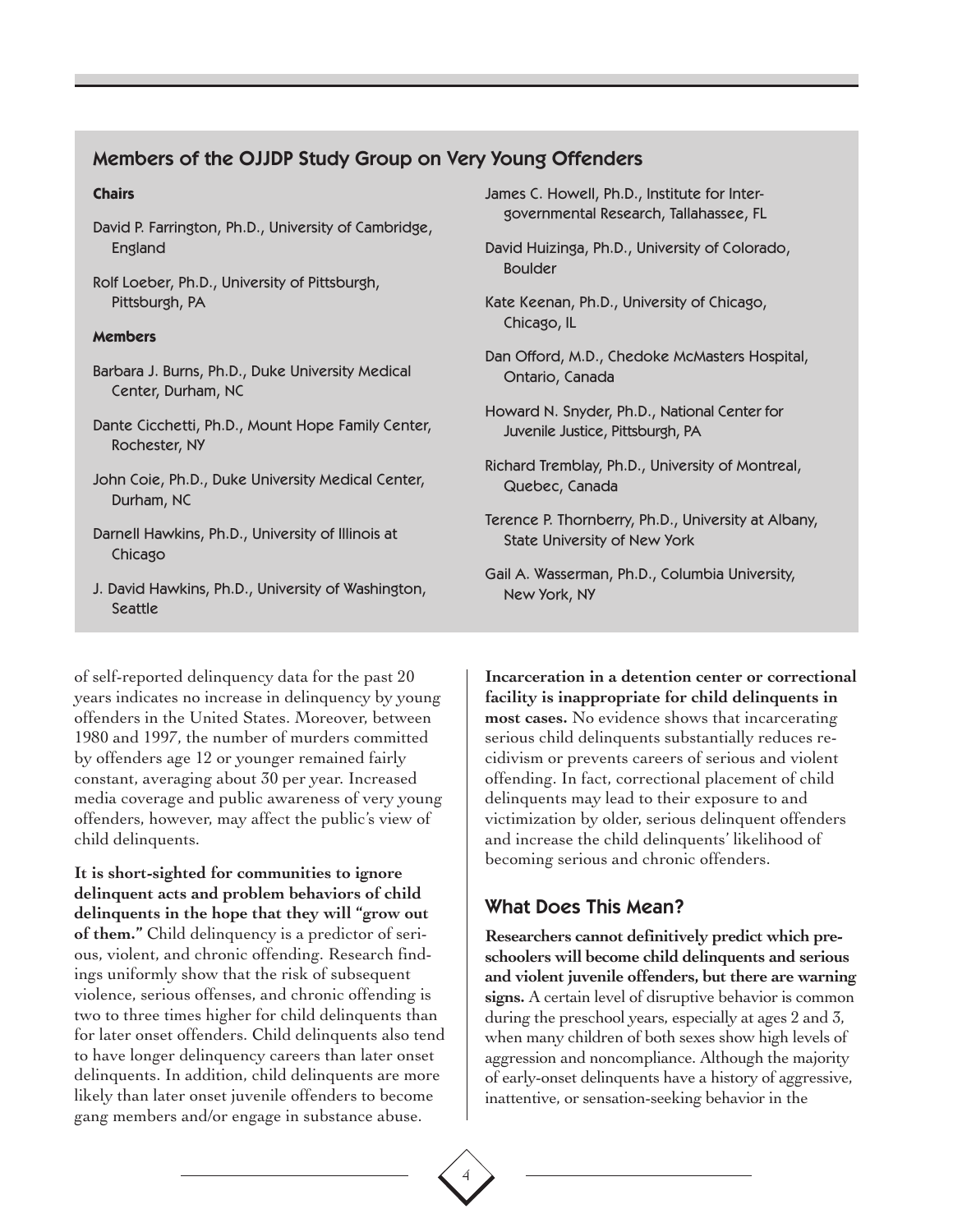### Definition of Child Delinquency

Child delinquency includes offending between the ages of 7 and 12. The Study Group on Very Young Offenders concentrated on three categories of children:

- ◆ Serious child delinquents: Children between the ages of 7 and 12 who have committed one or more of the following acts: homicide, aggravated assault, robbery, rape, or serious arson.
- ◆ Other child delinquents: Children who commit delinquent acts, excluding serious offenses.
- ◆ Nondelinquent children: Children up to and including age 12 who engage in persistent disruptive behavior but do not commit delinquent acts.

preschool years, the reverse is not true: The majority of aggressive, inattentive, or attention-seeking preschoolers do not go on to become child delinquents. Researchers nonetheless have identified the following important warning signs of later problems:

- ◆ Disruptive behavior that is either more frequent or more severe than that of other children the same age.
- ◆ Disruptive behavior, such as temper tantrums and aggression, that persists beyond ages 2 to 3. For many very young offenders, disruptive behavior becomes apparent during the preschool and certainly the elementary years.

Additional early warning signs for the development of delinquency at a young age include:

- ◆ Physical fighting.
- ◆ Cruelty to people or animals.
- ◆ Covert acts such as frequent lying, theft, and fire setting.
- ◆ Inability to get along with others.
- ◆ Low school motivation during elementary school.
- ◆ Substance use (without parental permission).
- ◆ Repeated victimization (e.g., child abuse or peer bullying).

**Steps can be taken to prevent child delinquency and its escalation to chronic criminal behavior.** The best way to prevent any type of delinquency (including child delinquency) is to focus on risk and protective factors. Risk factors for child delinquency, like those for later onset juvenile offending, exist in the individual child, the family, the peer group, and the school. They probably also exist in the neighborhood in which the child lives. For very young offenders, the most important risk factors are likely individual (e.g., birth complications, hyperactivity, and impulsivity) or family related (e.g., parental substance abuse and poor childrearing practices). Protective factors—that is, those that can buffer or offset the impact of risk factors—include prosocial behavior during the preschool years and strong cognitive performance. Ultimately, children with many risk factors and few protective factors are at highest risk of becoming serious, violent, and chronic offenders.

**Communities should emphasize primary prevention and early intervention.** Several primary prevention programs reviewed by the Study Group are geared to conflict resolution and violence prevention and focus on enhancing children's problem-solving and interaction skills. Programs that teach children about the causes and the destructive consequences of violence (e.g., the Second Step and the Responding in Peaceful and Positive Ways curriculums) have been shown to reduce aggressive behavior significantly. Several other effective programs focus on reducing early persistent disruptive behavior among children. Some programs (e.g., Parent Management Training, Functional Family Therapy, and Multisystemic Therapy) have been shown to reduce the risk of later, more serious offending.

**No single agency can reduce child delinquency; rather, partnerships between agencies are likely to be more productive and efficient.** Child delinquents often have co-occurring problems, such as early substance abuse, depression, rejection by peers, academic underachievement, and truancy. Because child delinquents frequently have multiple problems at a young age, they tend to require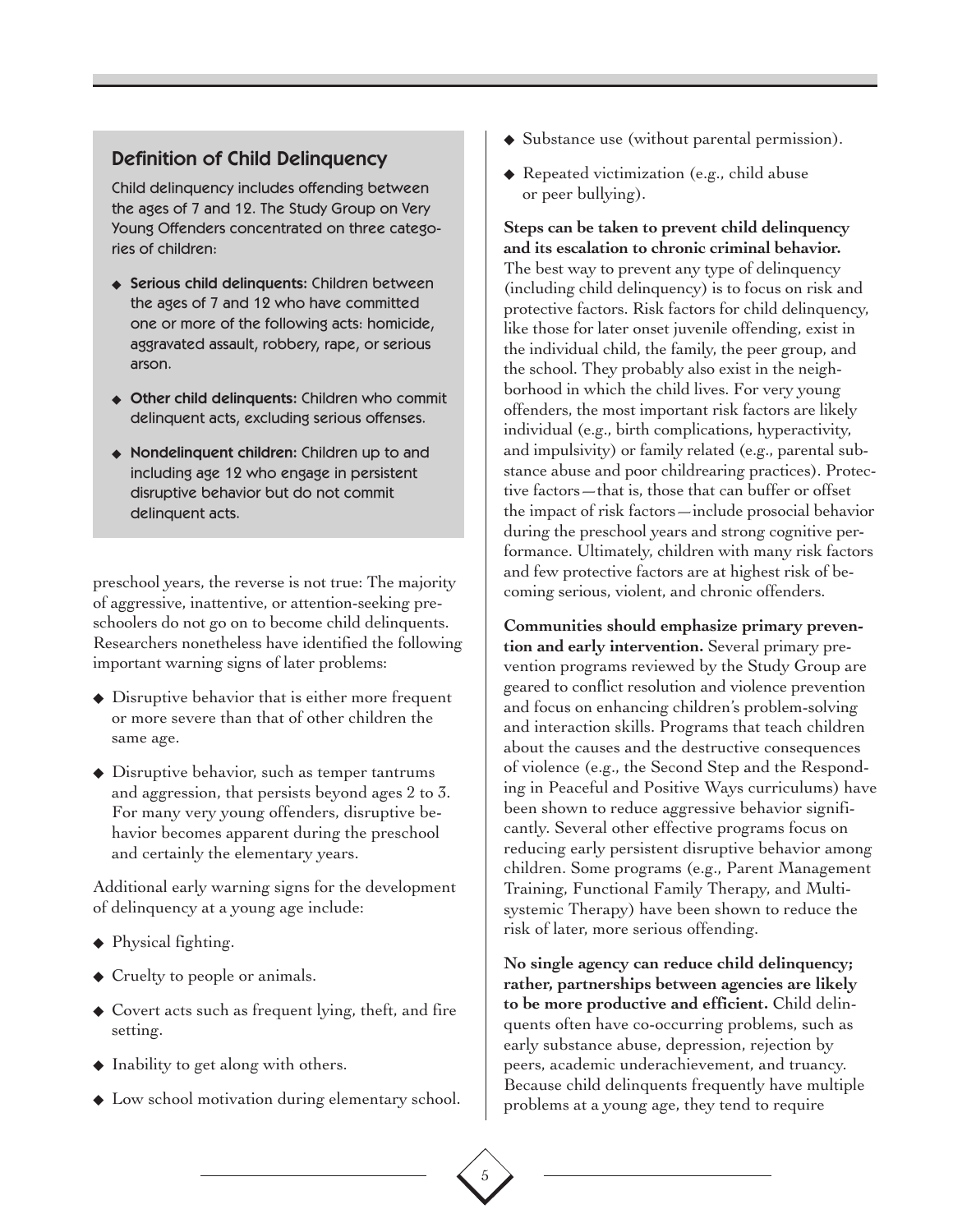services from several agencies. Ideally, programs for serious child delinquents should incorporate immediate screening and assessment to identify children's programmatic needs. Interventions for persistently disruptive children and child delinquents should:

- ◆ Be integrated across services.
- ◆ Focus on children younger than age 13.
- ◆ Apply multimodal interventions—that is, those that address more than one risk factor domain (e.g., individual child, family).
- ◆ Address the multiple problems of a child, as necessary.

### Selective Bibliography on Research on Very Young Offenders

Loeber, R., and Farrington, D.P. 1997. *Never Too Early, Never Too Late: Risk Factors and Successful Interventions for Serious and Violent Juvenile Offenders.* Final Report of the Study Group on Serious and Violent Juvenile Offenders (grant number 95–JD–FX– 0018). Washington, DC: U.S. Department of Justice, Office of Justice Programs, Office of Juvenile Justice and Delinquency Prevention. Available from the Juvenile Justice Clearinghouse, 800–638–8736.

Loeber, R., and Farrington, D.P., eds. 1998. *Serious and Violent Juvenile Offenders: Risk Factors and Successful Interventions.* Thousand Oaks, CA: Sage Publications, Inc.

Loeber, R., and Farrington, D. In press. *Child Delinquency: Early Intervention and Prevention*. Bulletin. Washington, DC: U.S. Department of Justice, Office of Justice Programs, Office of Juvenile Justice and Delinquency Prevention (NCJ 186162).

Loeber, R., and Farrington, D., eds. 2001. *Child Delinquents: Development, Interventions, and Service Needs.* Thousand Oaks, CA: Sage Publications, Inc.

### Program of Research on the Causes and Correlates of Delinquency

Since 1986, OJJDP has sponsored three longitudinal studies—collectively referred to as the Program of Research on the Causes and Correlates of

### The Causes and Correlates Studies

- ◆ A Longitudinal Multidisciplinary Study of Developmental Patterns (Denver Youth Survey), directed by David Huizinga, Ph.D., at the University of Colorado.
- ◆ Progressions in Antisocial and Delinquent Child Behavior (Pittsburgh Youth Study), directed by Rolf Loeber, Ph.D., at the University of Pittsburgh.
- ◆ A Panel Study of a Reciprocal Causal Model of Delinquency (Rochester Youth Development Study), directed by Terence P. Thornberry, Ph.D., at The Research Foundation, University at Albany, State University of New York.

Additional information on these studies appears on the Causes and Correlates of Delinquency Web site: www.ojjdp.ncjrs.org/ccd/.

Delinquency—designed to improve understanding of serious delinquency, violence, and drug use by examining how individual juveniles develop within the context of family, school, peers, and community. Samples of inner-city youth from three cities (Denver, CO; Pittsburgh, PA; and Rochester, NY) were selected. The studies involved repeated contacts with the same juveniles, including face-to-face private interviews every 6 to 12 months for a substantial portion of their developmental years. On average, the studies have retained 90 percent of the juveniles in the sample populations.

Researchers at the three sites used the same core measures to examine:

- ◆ Delinquent behavior.
- ◆ Drug use.
- ◆ Involvement in the juvenile justice system.
- ◆ Community characteristics.
- ◆ Family experiences.
- ◆ Peer relationships.
- ◆ Education experiences.

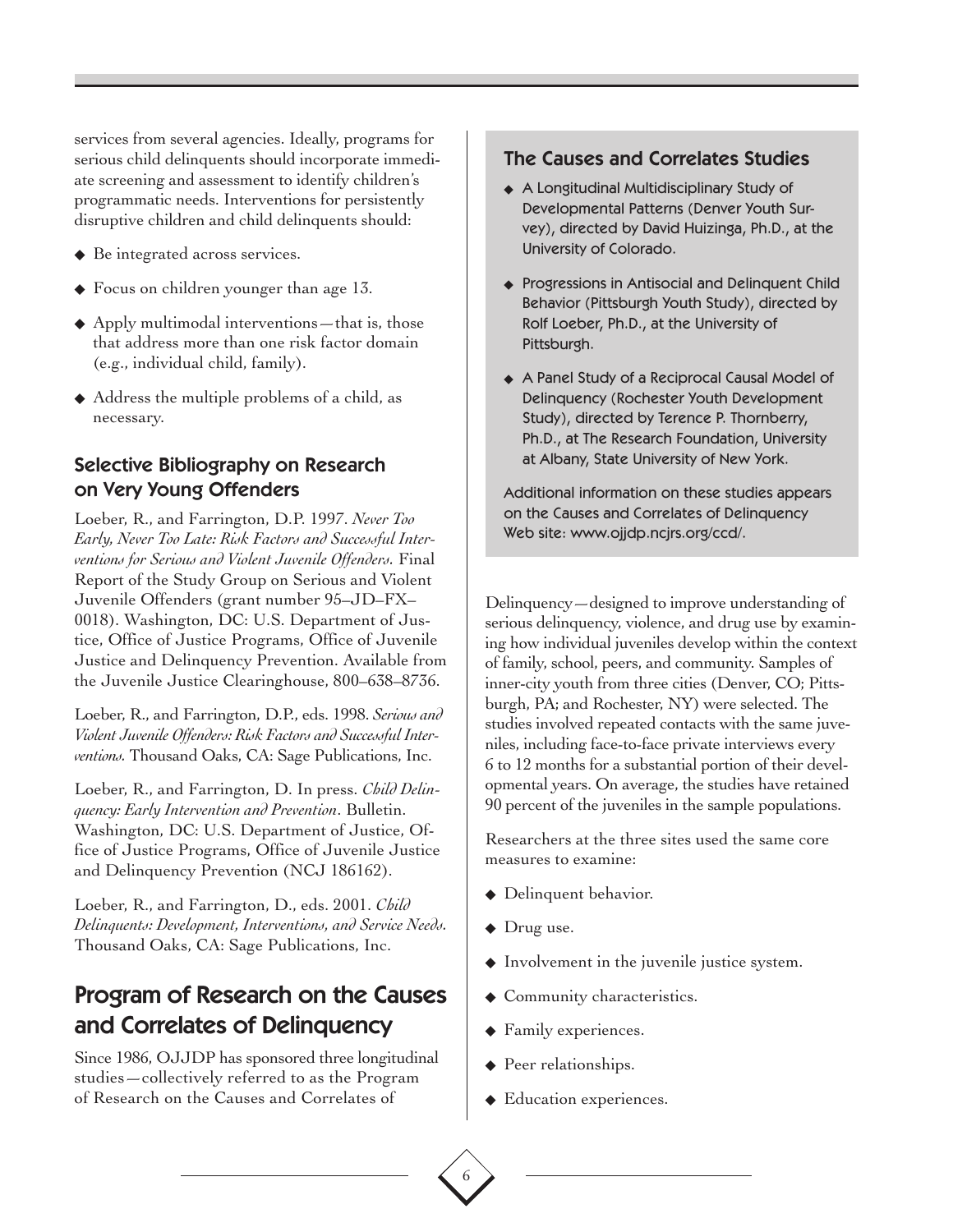- ◆ Attitudes and values.
- ◆ Demographic characteristics.

Many of this research program's initial findings were reported in OJJDP's Report *OJJDP Research: Making a Difference for Juveniles,* published in August 1999 (Office of Juvenile Justice and Delinquency Prevention, 1999). The current Report focuses on additional research findings and policy implications.

### What Have We Learned?

**Multiple family transitions are a risk factor for delinquency.** Youth in the studies' urban samples experienced a substantial number of transitions during adolescence.3 Family instability was most pronounced in Rochester, where about two-thirds of the sample experienced at least one transition and nearly one-half experienced two or more transitions during a 4-year period. Almost one-half (49 percent) of the Denver youth and almost one-third (30 percent) of the Pittsburgh youth experienced one or more family transitions during that time. Researchers found a consistent relationship between the number of transitions a youth experienced and his or her level of delinquency and drug use.

**Adolescent males' early involvement in drug use and delinquency is highly correlated with teen fatherhood.** In Rochester, 70 percent of the highfrequency drug users in the sample became teen fathers (compared with 24 percent of nonusers or low-frequency users). Similarly, nearly one-half of high-rate delinquents<sup>4</sup> later became teen fathers (compared with 23 percent of nondelinquents or low-rate delinquents). In Rochester, researchers also found that teen fatherhood was generally linked to a boy's involvement in deviant behavior such as sexual intercourse before age 16, gang membership, chronic violent behavior, and chronic drug use. Even controlling for other variables, researchers

found that a number of these problem behaviors substantially increased a boy's likelihood of becoming a teen father. Chronic drug use alone more than doubled the probability of teen fatherhood.

In the Pittsburgh sample, early delinquency—but not early drug use—was a significant risk factor for teenage fatherhood. The Pittsburgh study found several other significant risk factors for teen fatherhood, including being raised in a family on welfare and being exposed to drugs (e.g., being offered drugs or witnessing a drug deal).

**Teen fatherhood does not make young males more responsible and law-abiding.** Some policymakers and researchers hypothesize that fatherhood might encourage young males to become more responsible and assume the tasks of helping to establish and support a family. Researchers, however, have found that teen fatherhood is associated with a significant increase in delinquent behavior. In the same year that the young men in the Pittsburgh study reported becoming fathers, they were 7.5 times more likely than nonfathers to commit serious delinquent acts. In the year after the boys became fathers, their risk of committing serious delinquent acts remained relatively high (4.2 times higher than that of nonfathers). Overall, young fathers in the Pittsburgh sample appeared considerably worse off than nonfathers. They were more likely to have had a court petition alleging delinquency, to drink alcohol frequently, to be involved in drug dealing, and to have dropped out of school. What is perhaps most important, the study indicates that it is a mistake to assume that having a child will force young fathers to turn away from delinquency, drug use, and other negative behavior. In fact, without support, the added pressure of this responsibility might result in drinking or drug use, poor school performance, and further isolation from prosocial peers.

### What Does This Mean?

**Programs that target at-risk juveniles need to include their families.** Previous research on risk and protective factors identified a link between family instability and a child's risk of delinquent behavior. Recent findings of the Causes and Correlates research confirm this link. In particular, research shows that family disruption (whether through divorce,

<sup>&</sup>lt;sup>3</sup> Transitions are changes in the family structure caused by events in the parenting figures' lives such as divorce, separation, death, or long-term hospitalization.

<sup>4</sup> "High-rate offending" was defined as a high frequency of general delinquency offending. High-rate offenders were those juveniles who fell into the highest quartile of offending frequency.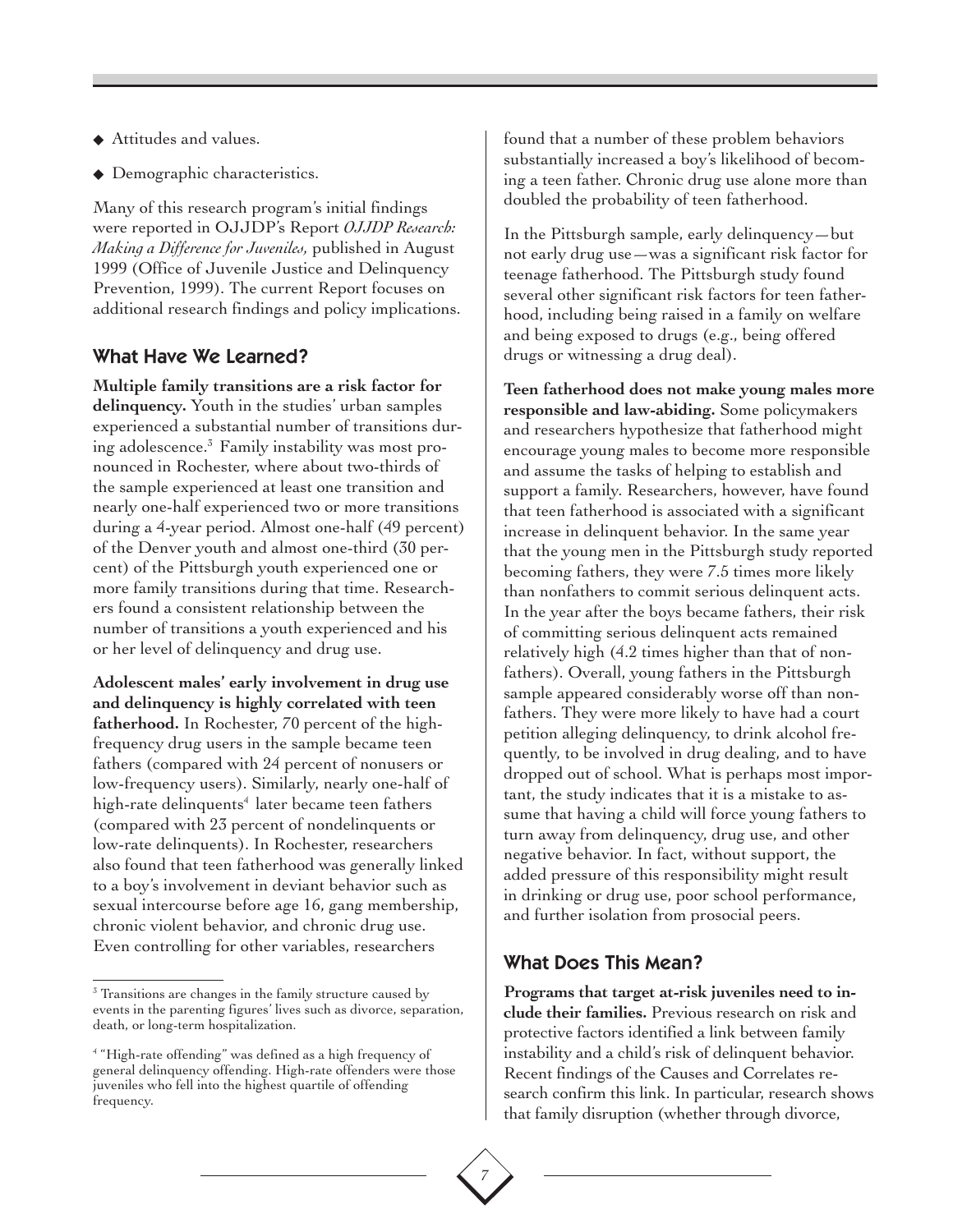separation, illness, work-related mobility, or imprisonment) greatly affects a child's risk of juvenile delinquency. Prevention and intervention programs for juvenile delinquents, therefore, need to closely examine the juveniles' family circumstances. Family violence, physical and mental health problems, poverty, unemployment, and the criminal activity of a child's parents can all result in multiple family disruptions. Any program that hopes to improve a juvenile's future must include his or her family in the solution.

**Teen pregnancy prevention programs should focus on boys and girls.** Historically, teen pregnancy prevention programs have focused only on teenage girls. More recently, however, some programs have focused on teenage boys—both in terms of prevention and in terms of encouraging fathers' involvement in childrearing. Recent findings from the Causes and Correlates program indicate that focusing on both boys and girls is extremely important, especially among youth at risk for delinquency and drug use.

### Selective Bibliography on the Program of Research on the Causes and Correlates of Delinquency

Huizinga, D., Loeber, R., Thornberry, T.P., and Cothern, L. 2000. *Co-occurrence of Delinquency and Other Problem Behaviors.* Bulletin. Washington, DC: U.S. Department of Justice, Office of Justice Programs,

Office of Juvenile Justice and Delinquency Prevention (NCJ 182211).

Office of Juvenile Justice and Delinquency Prevention. 1999. *OJJDP Research: Making a Difference for Juveniles.* Report. Washington, DC: U.S. Department of Justice, Office of Justice Programs, Office of Juvenile Justice and Delinquency Prevention (NCJ 177602).

Thornberry, T.P., Smith, C.A., Rivera, C., Huizinga, D., and Stouthamer-Loeber, M. 1999. *Family Disruption and Delinquency*. Bulletin. Washington, DC: U.S. Department of Justice, Office of Justice Programs, Office of Juvenile Justice and Delinquency Prevention (NCJ 178285).

Thornberry, T.P., Wei, E.H., Stouthamer-Loeber, M., and Van Dyke, J. 2000. *Teenage Fatherhood and Delinquent Behavior*. Bulletin. Washington, DC: U.S. Department of Justice, Office of Justice Programs, Office of Juvenile Justice and Delinquency Prevention (NCJ 178899).

### Juvenile Transfers to Criminal Court

The transfer of juveniles from the jurisdiction of the juvenile court to the jurisdiction of the adult criminal court has been part of the juvenile justice system since

### OJJDP-Funded Research Projects on the Transfer of Juveniles to Criminal Court

- ◆ Two projects directed by Jeffrey Fagan, Ph.D., Columbia School of Public Health, New York, NY:
	- ❖ Comparative Impact of Juvenile Versus Criminal Court Sanctions on Recidivism Among Adolescent Felony Offenders: A Replication and Extension.
	- ❖ Age, Crime, and Sanction: The Effect of Juvenile Versus Criminal Court Jurisdiction on Age-Specific Crime Rates of Adolescent Offenders.
- ◆ Evaluation of Blended Sentencing in Minnesota, directed by Fred L. Cheesman II, Ph.D., National

Center for State Courts, Williamsburg, VA, and Heidi E. Green, MPP, Minnesota Supreme Court. (This project was cofunded by the State Justice Institute.)

- ◆ Juvenile Transfers to Criminal Court Studies, directed by Henry George "Ship" White, Juvenile Justice Accountability Board, Florida Department of Juvenile Justice.
- ◆ Project To Study the Outcome of Juvenile Transfer to Criminal Court, directed by Howard N. Snyder, Ph.D., National Center for Juvenile Justice, National Council of Juvenile and Family Court Judges, Pittsburgh, PA.

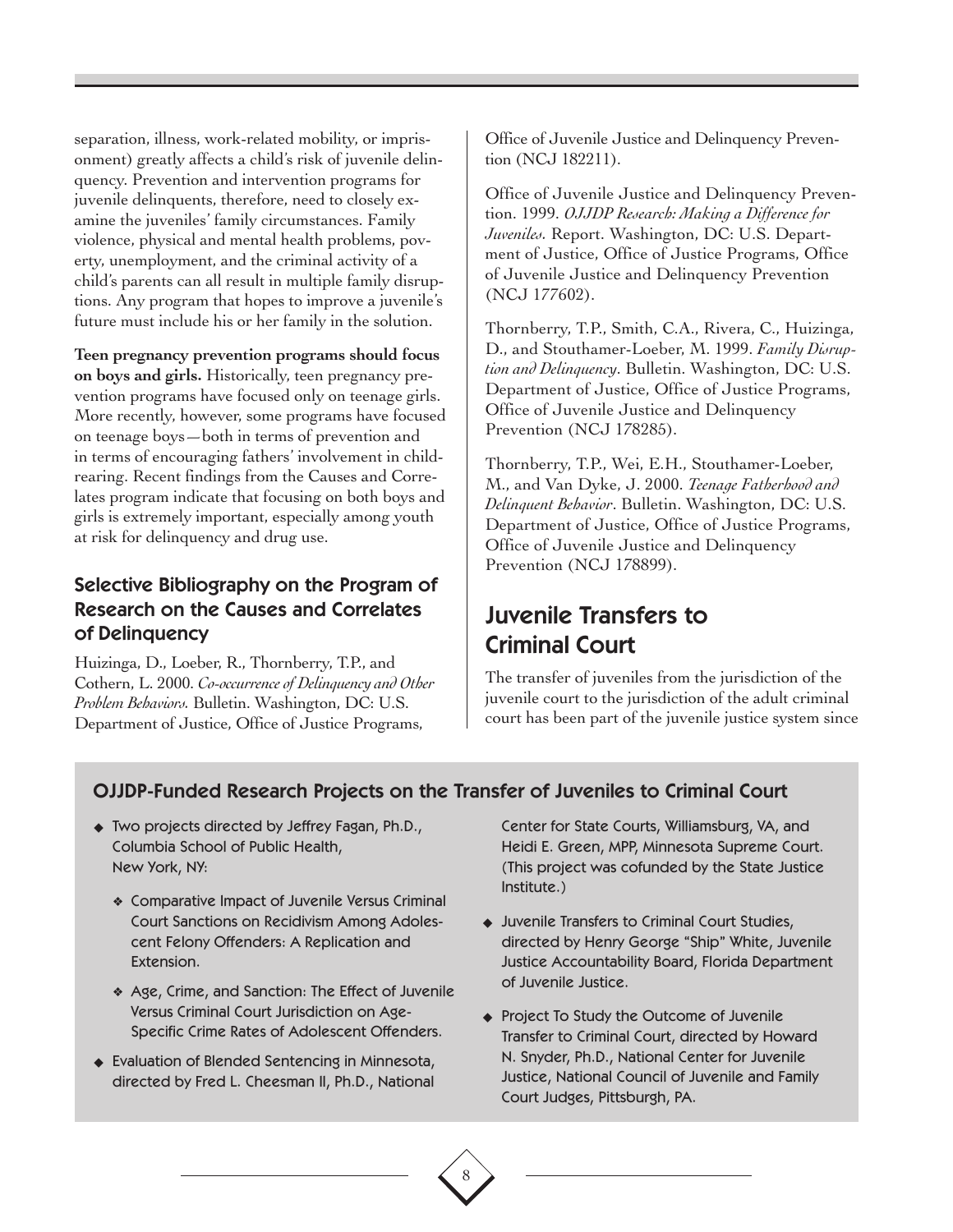its inception. The concept of transfer acknowledges that some violent and chronic juvenile offenders are not amenable to treatment and must, for the purposes of public safety and accountability, be dealt with in the criminal justice system. Transfer, however, was originally only a minor part of the juvenile court's routine activities and was invoked only in the most serious cases. In the late 1980s and early 1990s, as the rate of juvenile violent crime rose significantly, many policymakers looked for a new approach. Between 1992 and 1995, 40 States and the District of Columbia modified their transfer provisions to make the transfer of jurisdiction easier and/or broader under certain circumstances. For example, some States lowered the age of criminal court jurisdiction for particularly serious offenses, such as assault with a deadly weapon. When mandating or allowing for the transfer of

jurisdiction, States also considered the number and type of offenses a juvenile had committed.

Transfer mechanisms range from statutory exclusion to concurrent jurisdiction to judicial waiver. Under exclusion statutes, State legislatures exclude from the juvenile court's jurisdiction certain categories of juveniles. Such categories are generally defined by the seriousness of the offense and/or by the number or type of prior offenses committed by the offender. Under concurrent jurisdiction, the district attorney has the option of filing certain types of cases in juvenile court or in adult criminal court. Finally, under judicial waiver, the prosecutor (or defense attorney) asks the juvenile court judge to transfer or waive the juvenile to adult criminal court. Each State has adopted one or more of these mechanisms, generally specifying particular criteria

### Three Transfer Mechanisms

Although they may have different names in different States, the three general types of transfer mechanisms are judicial waiver, statutory exclusion, and concurrent jurisdiction. Each is described below.

- ◆ Judicial waiver (juvenile court judge). Under judicial waiver, a hearing occurs in juvenile court, typically in response to a prosecutor's request that the juvenile court judge waive or forego the juvenile court's jurisdiction over a matter involving a juvenile and transfer the juvenile to criminal court for trial in the adult system.
- ◆ Statutory exclusion (the legislature). In a growing number of States, legislatures have statutorily excluded certain young offenders from juvenile court jurisdiction based on age and/or offense criteria. For example, many States have set the upper age of juvenile court jurisdiction at 15 or 16. (An estimated 218,000 cases involving youth under age 18 were tried in criminal court in 1996 as a result of State laws defining the youth as adults solely on the basis of an age criterion.) Many States also exclude youth charged with certain serious offenses from juvenile court jurisdiction. Typically, these offenses are capital offenses and other murders and violent offenses. Some States exclude other, additional felony offenses from juvenile court jurisdiction.
- ◆ Concurrent jurisdiction (prosecutor). Under this transfer option, State statutes give prosecutors the discretion to file certain cases in either juvenile or criminal court because original jurisdiction is shared by both courts. Concurrent jurisdiction provisions, like other transfer mechanisms, are typically limited by age and offense criteria. Unlike judicial waiver, however, prosecutorial transfer is not subject to judicial review and is not required to meet due process requirements. Some States have developed guidelines for prosecutors to follow in "direct filing" cases (i.e., cases involving juveniles that prosecutors file directly in adult criminal court).

Although the term "transfer" refers to three general mechanisms, only one (judicial waiver) actually involves the transfer of a juvenile from the juvenile court to the adult criminal court. Cases that follow the other two paths may never pass through the juvenile court system.

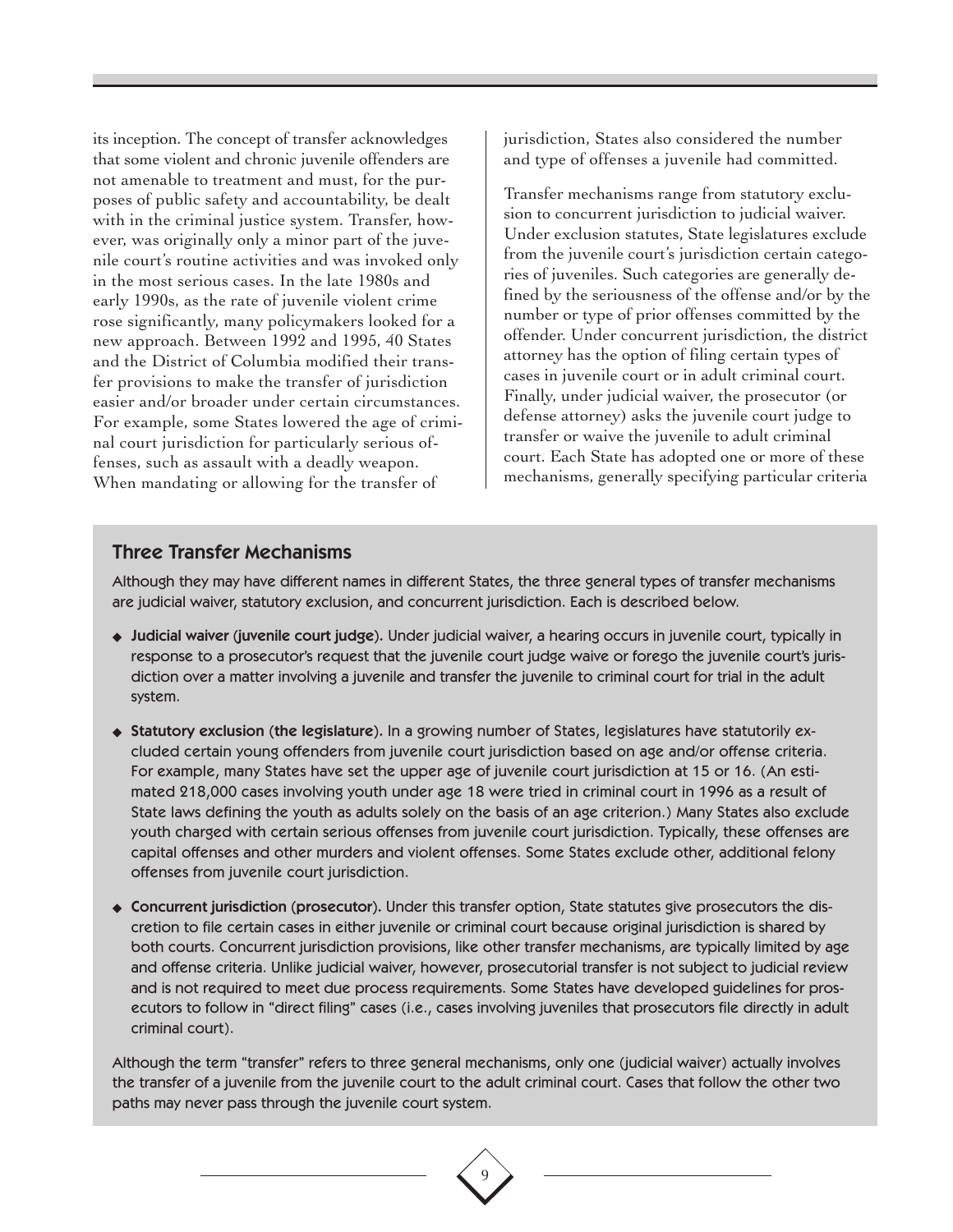that must be met (e.g., injury to a victim, use of a firearm or other weapon, or a history of serious offenses) to transfer a juvenile to criminal court. (See the sidebar on page 9 for more information.)

### Overview of Transfer Research Projects

OJJDP has funded several studies of local and State-level transfer provisions. These research efforts were designed to determine how transfers are being used presently and have been used in the past and to examine the effects of recent legislative changes altering the nature of transfers in specific States. Two projects funded in 1995 include a multi-State study conducted by the National Center for Juvenile Justice (NCJJ) and a multiyear study in Florida conducted by the Florida Juvenile Justice Accountability Board (JJAB). In 1997, OJJDP funded a two-State study conducted by Columbia University to replicate and expand a previous study it conducted in the early 1990s.

**NCJJ study.** Using archival data from the 1980s and 1990s, NCJJ conducted studies in Pennsylvania, South Carolina, and Utah. The results of these studies were published in an OJJDP research Summary, *Juvenile Transfers to Criminal Court in the 1990's: Lessons Learned From Four Studies* (Snyder, Sickmund, and Poe-Yamagata, 2000). These three States were selected because they have historically relied on judicial waiver as their primary transfer mechanism.

The study in South Carolina examined waiver cases from 1985 through 1994 because, during that time, the State's only transfer mechanism was judicial waiver. In 1995, State law changed to include other transfer mechanisms.

Because Utah also had a stable judicial waiver provision up until 1995, data from its study cover the period from 1988 to 1994. The Utah data, however, track cases that began in juvenile court but also involved a prosecutor's request for waiver.

The Pennsylvania research included two studies. In the first, researchers collected State data to compare the characteristics of juveniles transferred in 1986 with those of juveniles transferred in 1994, a period during which the State's transfer provisions remained unchanged. In the late 1980s, juvenile

crime in Pennsylvania began to increase substantially, and the study examined how the juvenile justice system dealt with this increase. In the second Pennsylvania study, data from three counties were used to examine the effects of State legislation passed in March 1996 that excluded certain juveniles from the jurisdiction of the juvenile court. Researchers in this second Pennsylvania study examined the cases of juveniles excluded from juvenile court jurisdiction under this provision during the final 9 months of 1996.

**Florida study.** The Florida JJAB began its multiphase study in 1995. The study was designed to examine the changes in transfer that resulted from Florida's broad reform of juvenile justice in 1994. One phase of the Florida study used the statewide Client Information System (CIS), which tracks all juvenile offenders through the juvenile justice system. By comparing the use of transfer mechanisms in 1993 with their use in 1995, researchers hoped to determine the effect of new, more lenient transfer provisions put in place in 1994.

**Columbia University study.** OJJDP is supporting research at Columbia University that is replicating a 1987 study. The original study compared two urban counties in New Jersey with two boroughs of New York City. The jurisdictions in both States were comparable in terms of population, socioeconomic levels, and urban environments. State transfer provisions in New Jersey and New York, however, differ substantially. Under New York law, all persons age 16 and older are considered "adults" and are thus handled in the criminal court system. Under New Jersey law, youth age 18 and older are considered adults. This difference provided researchers an opportunity to examine how the difference in the age of criminal court jurisdiction may have affected the treatment of adolescent offenders. By matching offenders in the two jurisdictions and tracking their cases, researchers sought to determine whether sanctions applied in criminal court were harsher and more consistently applied than juvenile court sanctions and whether criminal court sanctions resulted in less recidivism among offenders than sanctions applied in juvenile court (hypotheses expounded by proponents of the transfer of juveniles to criminal court).

Concentrating on 16- and 17-year-olds charged with first-degree robbery, second-degree robbery, or firstdegree burglary, Fagan (1995) used archival data to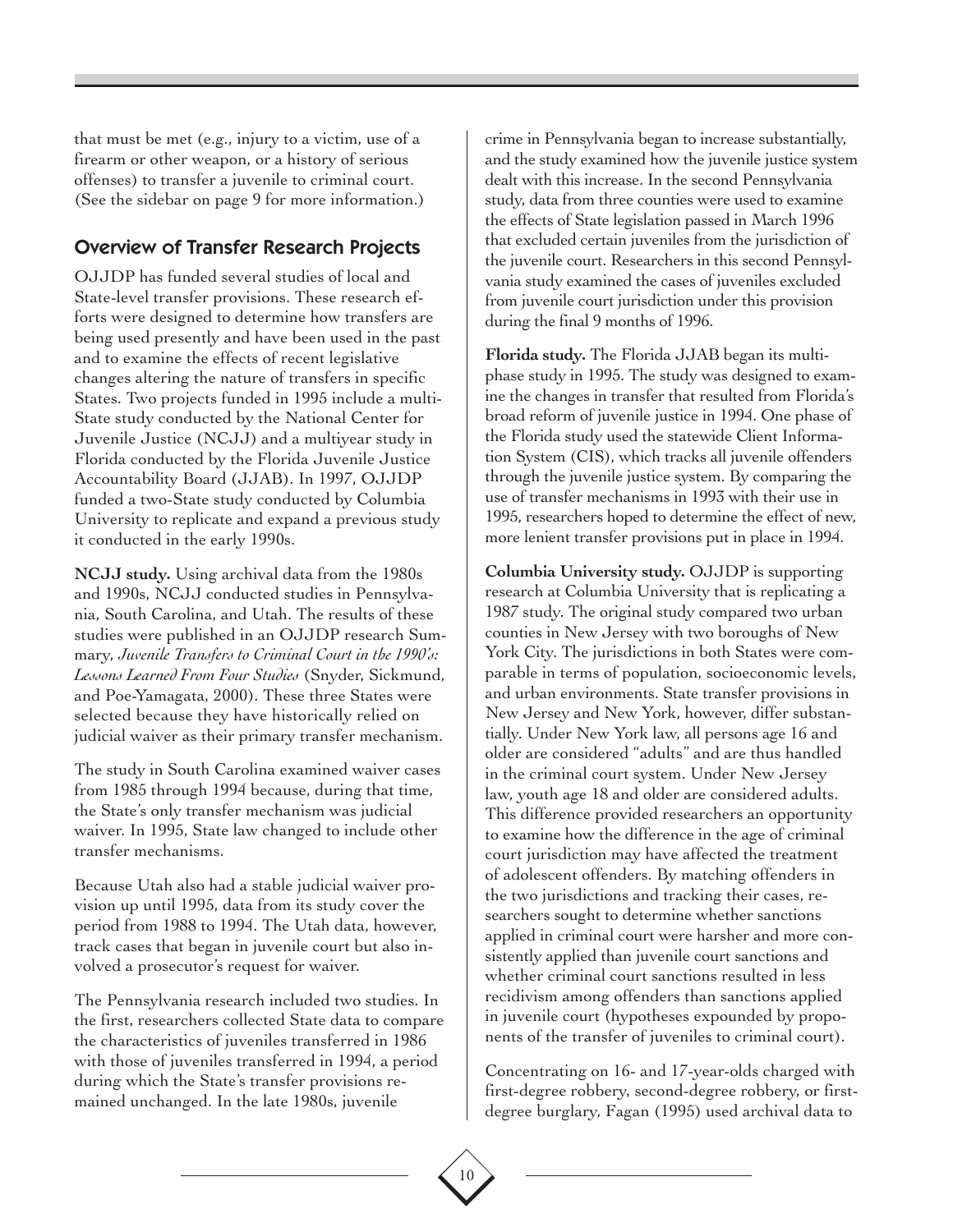track the process of matching pairs of youth from each jurisdiction. In the end, Fagan (1995:253) found that:

Accountability for adolescent offenders in criminal courts was no greater than in the juvenile court, and depending on the social and legal context surrounding the court, appeared to be weaker. Nor was criminal court punishment a more effective strategy for crime control. Quite possibly, more harm than good resulted from the effort to criminalize adolescent crimes.

The replication study being funded by OJJDP, which includes three counties in New Jersey and three boroughs of New York, is designed to expand and update the original research. It expands the list of offenses studied to include serious assault, and researchers are comparing the certainty, quickness, and severity of sanctions and the recidivism associated with criminal versus juvenile court jurisdiction. Further, researchers conducting the replication study are providing an indepth examination of the organizational context of the various jurisdictions to determine how these contexts affect outcomes. This ongoing research from Columbia University will be completed in 2001.

### What Have We Learned?

**Transfer is generally reserved for the most serious cases and the most serious juvenile offenders.** The research studies described in the previous section showed that judges and prosecutors in South Carolina and Utah used similar criteria in determining which juveniles should be transferred to criminal court. Although the decisionmaking process in each State differed significantly, in both States certain common criteria—including a juvenile's court history and the seriousness of his or her offense—were strong predictors of whether the youth would be transferred. Determinations of the seriousness of an offense or a juvenile's amenability to treatment changed during the period under consideration. In Pennsylvania, the number of judicial waivers increased 84 percent between 1986 and 1994—an increase that exceeded the 32-percent rise in juvenile crime during the same period. Although some of the increase in waiver derives from the rise in juvenile

crime, the research suggests that the juvenile courts waived a larger number of juvenile drug offenders than other offenders. The research also suggests that Pennsylvania courts began to believe that a greater proportion of adjudicated delinquents were no longer amenable to treatment within the juvenile justice system.

**In Pennsylvania, judges and prosecutors generally agree on which juveniles should be transferred. In Florida, however, prosecutors and judges viewed the purpose and impact of reform differently.** In four out of five cases examined in the first Pennsylvania study, the juvenile court supported the request for waiver, indicating that prosecutors and judges in that State generally agree about who should be waived and who should not. It may be that prosecutors are simply able to gauge the cases in which a judge is likely to grant a waiver request. The study of exclusions in Pennsylvania indicated that criminal court judges agree with juvenile court judges about which cases should be transferred.

The Florida study included a survey of prosecutors and juvenile court judges in the State's judicial districts. The survey was designed to help researchers understand these players' perceptions of the State's statutory changes. Although prosecutors and juvenile court judges were found to generally agree on the results of the reforms, the survey showed important distinctions. For example, 61 percent of the prosecutors believed that the most significant change was the lowering of the direct file age (from 16 to 14), whereas only 32 percent of the juvenile court judges regarded this as the most significant change. In addition, 36 percent of prosecutors felt that public safety was the goal of transfers, and only 8 percent of judges held that view. The study also showed that 79 percent of prosecutors viewed direct file as the preferred method of transfer, compared with 36 percent of judges.

**Exclusion laws are not necessarily having their intended effect.** Transfer provisions that went into effect in Florida in 1994 specifically addressed and made it easier to transfer younger offenders, felons, and juveniles with significant offense records. Data from CIS, however, indicate that the reforms had little effect on the types of youth transferred during the year following the changes. The lack of an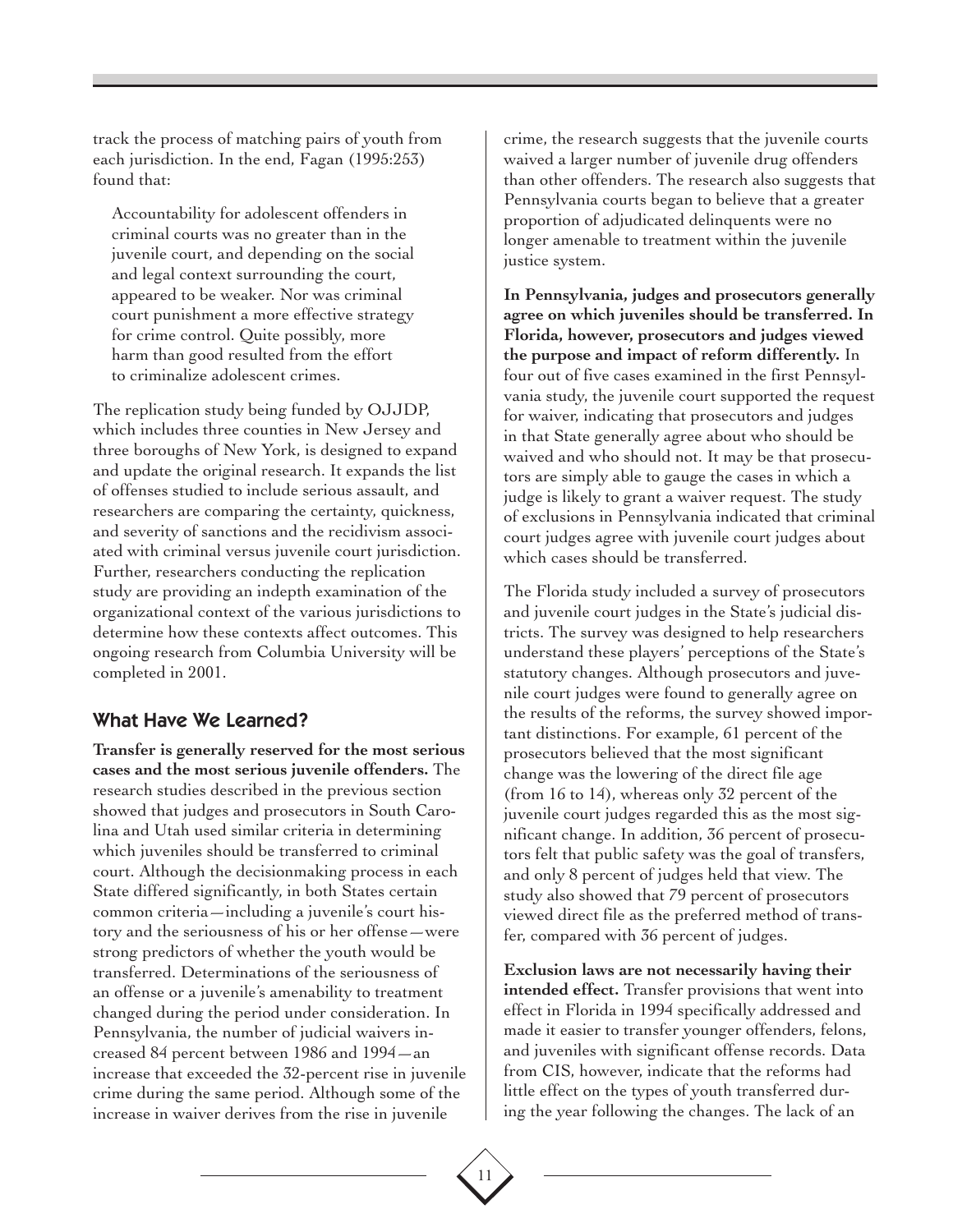immediate impact may mean that prosecutors and judges have been slow to exercise their new authority. It may also reflect a disconnect between the sentiments of legislators and those of practitioners who deal directly with juvenile offenders.

The Florida study has several other components, including a survey of youth who were the subject of proceedings in the criminal or juvenile court. The respondents in the juvenile system and those in the criminal system were matched (according to factors such as age and offense seriousness) to allow researchers to compare the experiences of similar juveniles in the two systems. Finally, the study is exploring the use of blended sanctioning, whereby a juvenile receives both a juvenile and an adult sanction. These last two study elements are continuing, and results will be reported in late 2001. The project has completed all data collection activities on these elements and is currently writing analyses and reports based on the data collected.

### What Does This Mean?

Although transfer provisions are often adopted to address a perceived problem of increasing juvenile violence, the studies in Florida and Pennsylvania show that it is unclear whether broader transfer provisions actually result in increased use of transfer. The Florida data, for example, indicate that the State's 1994 reforms did not result in the transfer of more juveniles to criminal court. The Pennsylvania study of exclusions similarly showed that only those juveniles who would have ended up in criminal court anyway remained there. The Pennsylvania exclusion study also revealed a considerable time lag in prosecuting juveniles in criminal court. Thus, while the sanction ultimately imposed was similar to the sanction a youth would have received in the juvenile system, the criminal system expended greater resources to prosecute the case and detain the juvenile prior to sentencing.

### Selective Bibliography on Juvenile Transfers to Criminal Court

Bishop, D.M., Frazier, C.E., Lanza-Kaduce, L., and White, H.G. 1999. *A Study of Juvenile Transfers to Criminal Court in Florida*. Fact Sheet. Washington,

DC: U.S. Department of Justice, Office of Justice Programs, Office of Juvenile Justice and Delinquency Prevention (FS 99113).

Fagan, J. 1995. Separating the men from the boys: The comparative advantage of juvenile versus criminal court sanctions on recidivism among adolescent felony offenders. In *Sourcebook on Serious, Violent, and Chronic Juvenile Offenders,* edited by J.C. Howell, B. Krisberg, J.D. Hawkins, and J.J. Wilson. Thousand Oaks, CA: Sage Publications, Inc., pp. 238–260.

Puzzanchera, C.M. 2000. *Delinquency Cases Waived to Criminal Court, 1988–1997.* Fact Sheet. Washington, DC: U.S. Department of Justice, Office of Justice Programs, Office of Juvenile Justice and Delinquency Prevention (FS 200002).

Snyder, H., Sickmund, M., and Poe-Yamagata, E. 2000. *Juvenile Transfers to Criminal Court in the 1990's: Lessons Learned From Four Studies.* Summary. Washington, DC: U.S. Department of Justice, Office of Justice Programs, Office of Juvenile Justice and Delinquency Prevention (NCJ 181301).

Torbet, P., Griffin, P., Hurst, H., Jr., and MacKenzie, L.R. 2000. *Juveniles Facing Criminal Sanctions: Three States That Changed the Rules.* Report. Washington, DC: U.S. Department of Justice, Office of Justice Programs, Office of Juvenile Justice and Delinquency Prevention (NCJ 181203).

### Juveniles in Corrections

Even though juvenile arrest and victimization data for the past few years indicate that juvenile crime has been dropping, a large number of juvenile offenders remain in residential detention and corrections programs across the Nation. Responses to OJJDP's Census of Juveniles in Residential Placement (CJRP) identified more than 125,800 young persons assigned beds on October 29, 1997, in 1,121 public and 2,310 private facilities nationwide. Of these individuals, nearly 105,800 (84 percent) met the inclusion criteria for the Census, which included being under age 21, being assigned a bed in a residential facility at the end of the day on October 29, 1997, having been charged with or court adjudicated for an offense, and being in residential placement as a result of that offense.

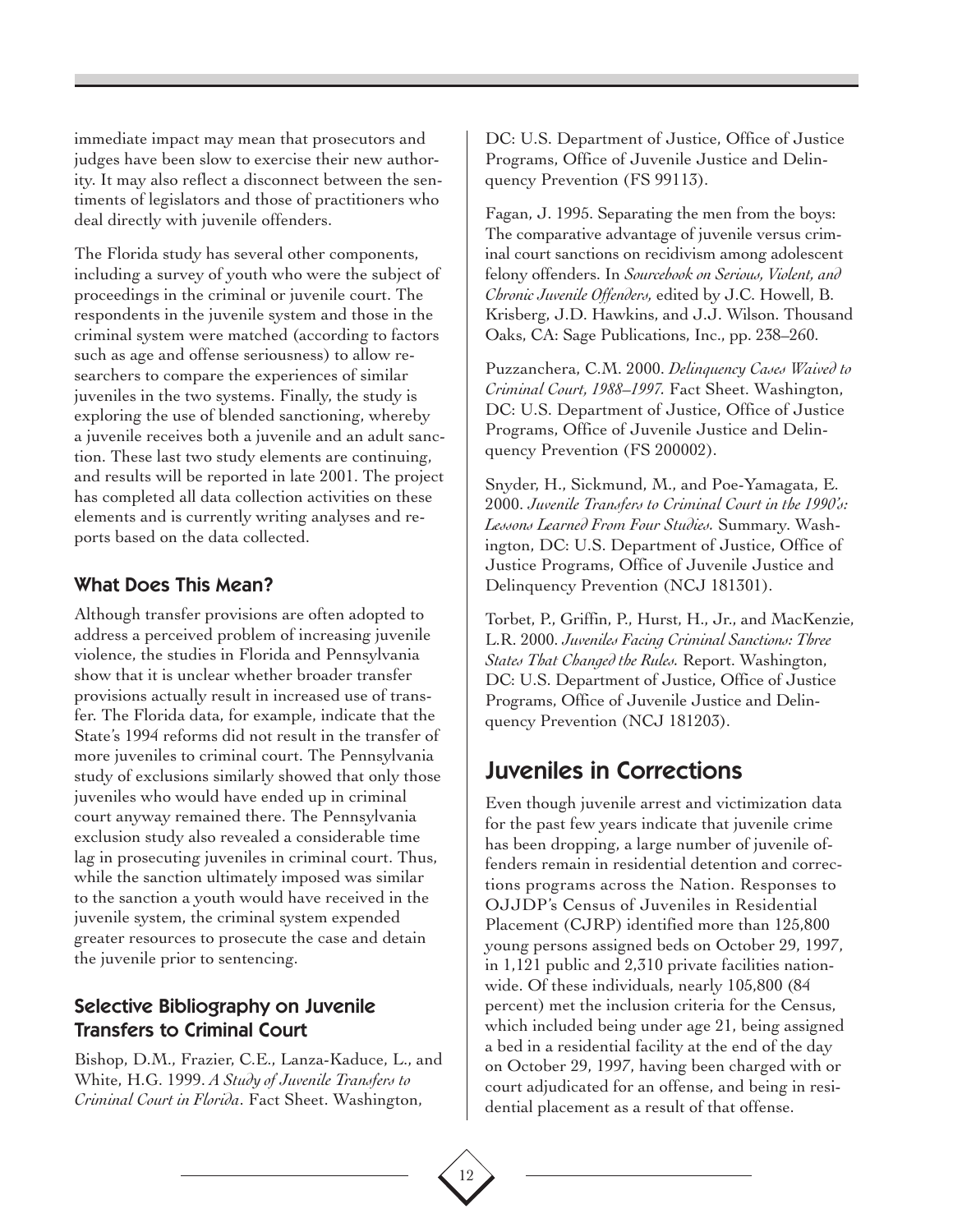Although there are many juveniles residing in facilities on any given day, the quality and condition of these facilities are largely unknown. How well do these facilities operate? Is the safety of juveniles and staff assured? Are facilities fulfilling the dual mission of the youth detention and corrections system: to keep the public safe and provide treatment to young offenders so that they will return to the community as productive citizens? How can facilities measure their effectiveness and identify areas that need improvement? The Research Division supports several projects that examine these questions.

In 1995, OJJDP launched the Performance-based Standards (PbS) project, largely in response to its landmark Conditions of Confinement Study, which found high rates of suicidal behavior by youth in residential placement, few timely or professionally conducted health screenings, and high levels of staff turnover at detention and correctional facilities. In addition, the study found that pervasive crowding at facilities was related to high rates of injury to staff and youth. OJJDP recognized the need for national performance standards to improve the quality and conditions of such facilities and awarded a grant to the Council of Juvenile Correctional Administrators (CJCA) to develop and implement performance standards for youth correctional and detention facilities. Through the consensus of more than 40 representatives from major youth corrections and detention agencies, correctional associations, and related organizations, an advisory board and four working groups established outcome measures and data elements to assess the impact of the following PbS goals for the areas of operations:

- ◆ **Security:** To protect public safety and provide a safe environment for youth and staff. Security is essential for effective learning and treatment.
- ◆ **Order:** To establish clear expectations of behavior and an accompanying system of accountability for youth and staff that promotes mutual respect, self-discipline, and order.
- ◆ **Safety:** To engage in management practices that promote the safety and well-being of staff and youth.
- ◆ **Programming:** To provide meaningful opportuni ties for youth to improve their educational and vocational competence, address underlying behavioral problems, and prepare for responsible lives in the community.
- ◆ **Justice:** To operate the facility in a manner that is consistent with principles of fairness and that provides ways to ensure and protect the legal rights of youth and their families.
- ◆ **Health/Mental Health:** To identify and effectively respond to youth's physical and mental health problems and to related behavioral problems throughout the course of confinement by using professionally appropriate diagnostic, treatment, and prevention protocols.<sup>5</sup>

### What Have We Learned?

**Standards appear to be making a difference in the quality of service.** Thirty-two facilities have been implementing PbS since August 1998. These facilities have completed four rounds of data collection and are continuing to work on improvements before completing their next data collection in spring 2001. Since beginning implementation of PbS, several facilities have reported measurable improvements, such as reduction of youth injuries and decline in staff turnover.

A facility that had experienced a youth suicide and received major criticism from the media, policymakers, and the public before implementing the standards showed dramatic improvement 1 year after implementation. The facility's data report showed that there had been no suicides during the year and that all youth were screened at intake for risk of suicide before being assigned housing. The evaluation also showed a reduction in the use of mechanical restraints and indicated that no youth had been injured when restraints were used. During the same period, the facility's use of isolation and

<sup>5</sup> Additional information on PbS for juvenile detention and corrections is available from the Council of Juvenile Correctional Administrators, Stonehill College, 16 Belmont Street, South Easton, MA 02375; 508–238–0073; 508–238–0651 (fax); CJCA@corrections.com (e-mail); www.corrections.com/cjca/ cjcalist.html (Internet).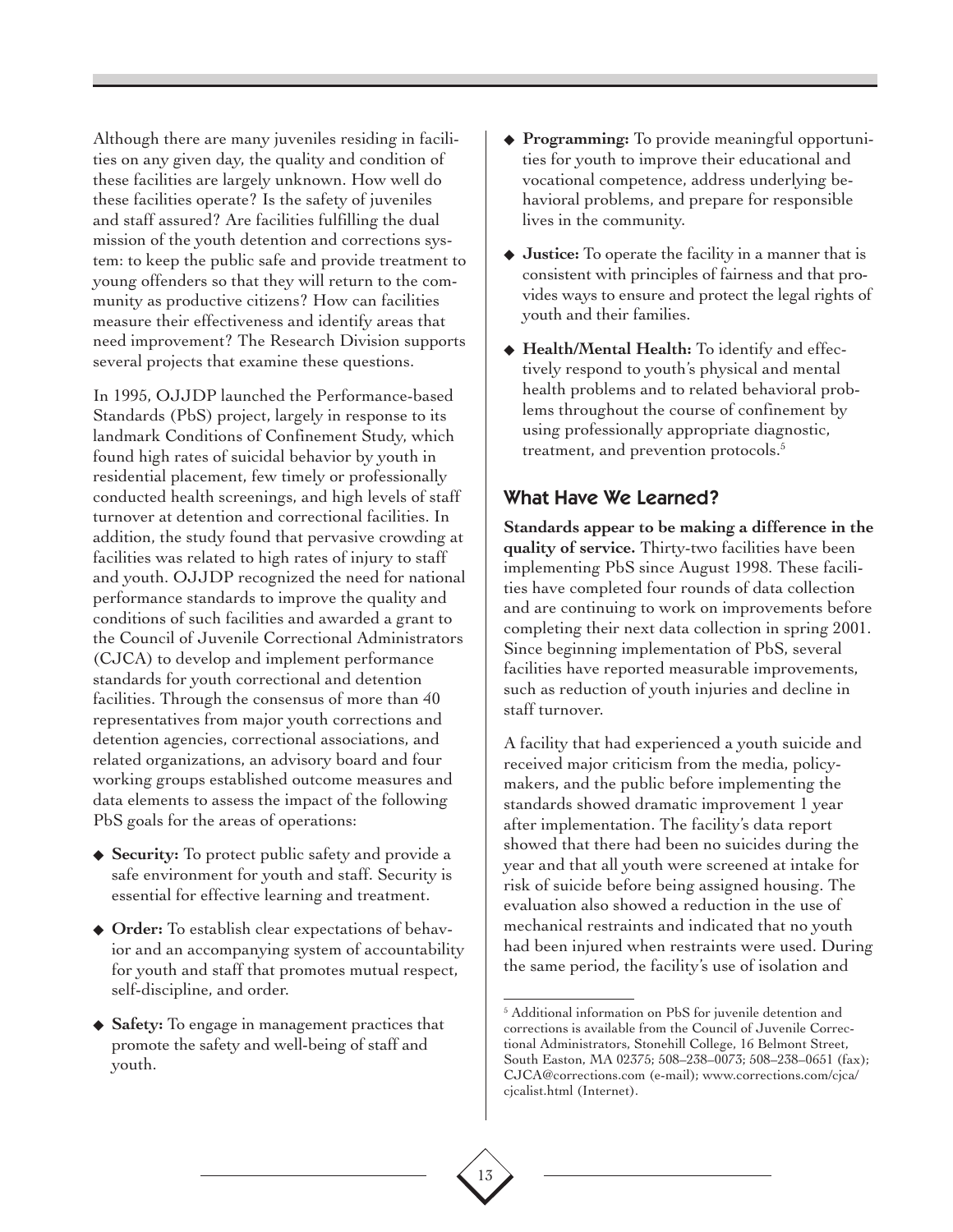room confinement was cut in half and there were fewer injuries to youth and fewer escapes from the facility. Each of these areas had been targeted for improvement, and each had been the subject of public criticism. A consequence of the reduction in use of mechanical restraints and greater staff involvement in handling disruptive situations has been an increase in staff reports of fear (a 17-percent increase in 1 year). The facility and PbS project have responded by hiring experts to train staff on deescalation techniques. Followup for this and other facilities is ongoing to ensure that improvements are sustained and other key performance areas do not suffer.

**Implementation of PbS is challenging, but valued.** Recent survey results from an evaluation being conducted by the National Academy of Public Administration are encouraging, in terms of both adoption of PbS and improvements in facility outcomes. Even the nearly one-third of facilities that reported experiencing significant difficulties with initial implementation of standards felt strongly that the standards would ultimately be accepted and used in youth correctional and detention facilities. Researchers found that PbS goals are widely shared by facility administrators and staff.

### What Does This Mean?

**Interest in and adoption of PbS are growing.** In fall 2000, the 32 facilities originally engaged in PbS activities were joined by 25 new facilities. OJJDP is working with CJCA to publish and distribute a Bulletin on the PbS project, a PbS user's manual, and resource guides that describe effective programs and provide resources to help facilities improve their practices. Topics to be addressed in the resource guides include suicide prevention, treatment of sex offenders, educational programming, mental health services, and facility communications. The PbS Web site (www.performance-standards.org) is another vehicle that OJJDP uses to provide the field with information on facilities participating in the PbS project.

**Additional research on the impact of PbS is needed.** Although initial findings on the impact of PbS are encouraging, ongoing evaluation and research are necessary to ensure that positive changes are sustained and facilities are able to adapt to modifications in staffing patterns and populations. Implementation in a wide range of facilities offers the field a unique opportunity to understand how targeted changes in practice and training and the infusion of additional resources affect important outcomes for youth in confinement.

**Standards can be applied to other facility activities.** Early successes encouraged the PbS team to look beyond the six areas of operations originally identified for standards and consider what facilities are doing to prepare youth for reintegration when they return to the community. The PbS team has partnered with OJJDP's Intensive Aftercare Program to develop a set of standards and outcome measures relating to facilities' efforts to transition youth from confinement to the community.

### Selective Bibliography on Juveniles in Corrections

Sickmund, M. 2000. *Census of Juveniles in Residential Placement Databook*. Fact Sheet. Washington, DC: U.S. Department of Justice, Office of Justice Programs, Office of Juvenile Justice and Delinquency Prevention (FS 200008).

Sickmund, M. 2000. *State Custody Rates, 1997.* Bulletin. Washington, DC: U.S. Department of Justice, Office of Justice Programs, Office of Juvenile Justice and Delinquency Prevention (NCJ 183108).

### Youth Gang Research

The Research Division sponsors a broad-based program of research that focuses on many aspects of youth gangs. Through a series of research projects and evaluations, secondary data analysis, and activities of the National Youth Gang Center (NYGC), OJJDP continues to learn valuable information about the prevalence, nature, and impact of youth gangs in communities across the country. Most important, this information is used to craft solutions and strategies to counter the impact of gang activity on youth and schools.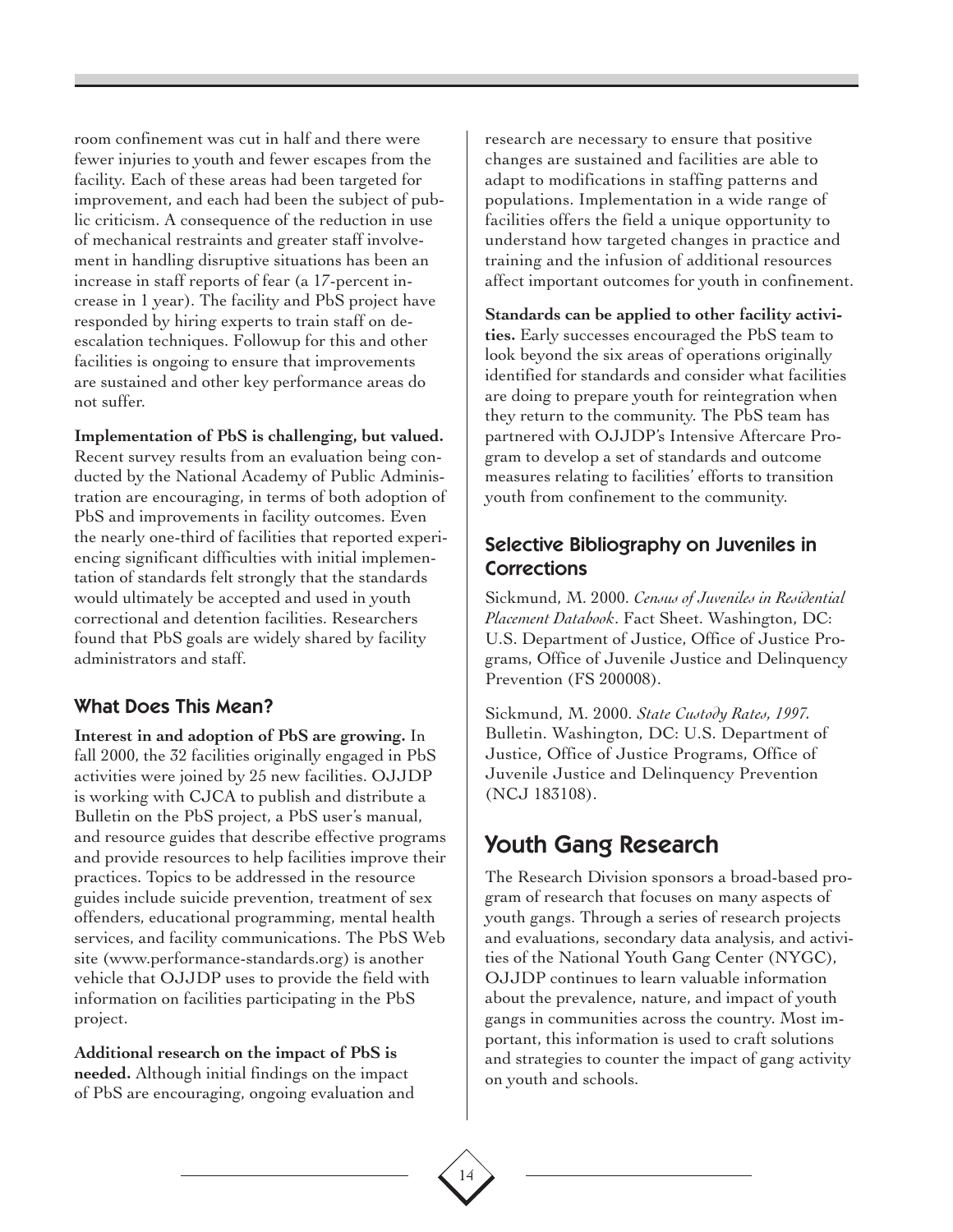### National Youth Gang Center

The National Youth Gang Center (NYGC) collects data, analyzes State legislation related to gangs, conducts reviews of literature dealing with gang issues, identifies promising gang program strategies, and provides technical support to the National Youth Gang Consortium. The Office of Juvenile Justice and Delinquency Prevention (OJJDP) convenes the Consortium—which includes all Federal agencies and bureaus engaged in antigang activities—three times a year to build partnerships and coordinate Federal resources at the local level to develop comprehensive approaches to gang prevention, intervention, and suppression.

Since 1995, NYGC has conducted the annual OJJDP National Youth Gang Survey of law enforcement agencies. Summaries and Fact Sheets based on the survey are published regularly through OJJDP. NYGC also provides training and technical assistance for the Rural Youth Gang Initiative and will do the same for the Gang-Free Schools and Communities Initiative launched in early 2001. The NYGC Web site is an excellent resource for information on gang programs, research, and legislation. Full-text publications, bibliographies of publications relating to gang research, and lists of gang legislation by State and subject can be found at www.iir.com/nygc/.

### What Have We Learned?

**Although the prevalence of youth gangs is decreasing nationwide, it is increasing in rural communities.** In 1998, nearly half (4,463) of the U.S. cities and counties responding to the National Youth Gang Survey reported experiencing youth gang activity. Such activity included an estimated 28,700 gangs and 780,200 active youth gang members in the United States, a modest decrease of about 3 percent from 1997 and a decrease of 5 percent from 1996, when 53 percent of all responding jurisdictions reported active youth gangs. Most of the nationwide decrease occurred in large suburban counties (i.e., those with populations of 250,000 or more). Counter to the nationwide trend, however,

between 1996 and 1998, the number of gang members in rural counties increased 43 percent and the number of gang members in small cities increased 3 percent.

**Even with a national decrease in youth gang activity, many communities face major challenges as they address their gang problem.** In 1998, more than two-thirds of jurisdictions reported that their gang problem was either "staying about the same" or "getting worse," compared with previous years. In addition, only 16 percent of jurisdictions reported that gang members in their communities did not use firearms in conjunction with assaults. More than half indicated that gang members used weapons "often" or "sometimes." Moreover, one-third of all youth gangs today are drug gangs (i.e., gangs organized specifically for the purpose of trafficking in drugs). These drug gangs appear most prevalent in rural counties (38 percent). Jurisdictions report most of their gang members are involved in one or more of the following serious and/or violent crimes: larceny/theft (17 percent), burglary/breaking and entering (13 percent), aggravated assault (12 percent), motor vehicle theft (11 percent), and robbery (3 percent).

**Youth gangs are prevalent in schools, where drug and gang activities appear linked.** The most recent data available indicate that more than one-third (37 percent) of students report a gang presence at school (Howell and Lynch, 2000). A high correlation exists between student victimization of all types and school gang presence. In addition, most gangs that students see at school are actively involved in criminal activity. Students reported, for example, that about two-thirds of school gangs were involved in violence, drug activity, or gun carrying. Students also reported that gangs were most prevalent in schools where drugs were easy to obtain.

### What Does This Mean?

**A comprehensive approach appears to be the most promising way to address gang activity.** OJJDP's Comprehensive Gang Program model incorporates five key components that continue to show the greatest promise for communities addressing the activities of youth gangs: community mobilization, social intervention, provision of opportunities, suppression of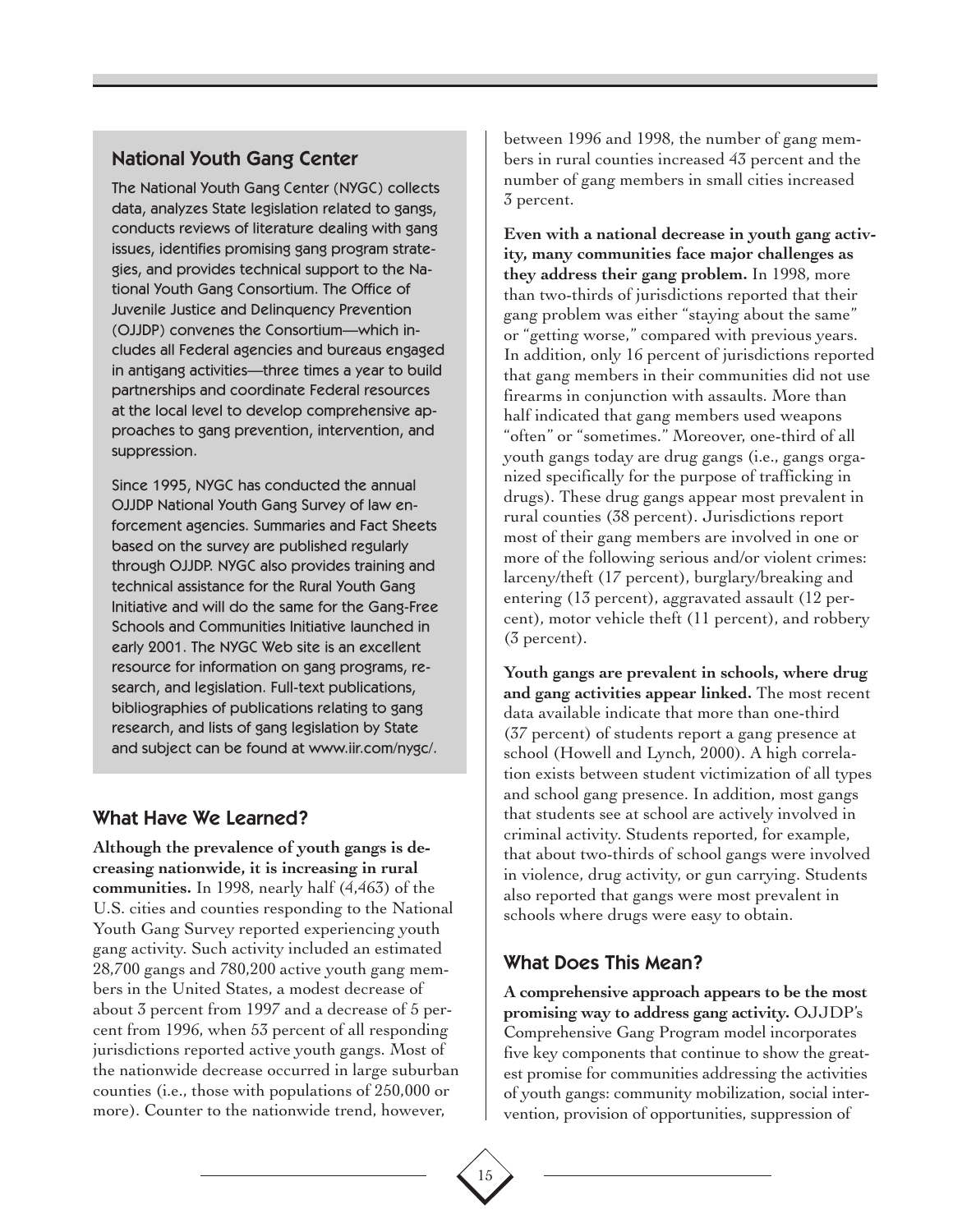### OJJDP-Funded Gang Research

- ◆ Action Research on Youth Gangs in Indian Country: Profiling the Problem and Seeking Solutions, directed by Troy Armstrong, Ph.D., Center for Delinquency and Crime Policy Studies, California State University, Sacramento.
- ◆ Case Studies and Evaluation Planning of the OJJDP Rural Youth Gang Initiative, directed by Barry Krisberg, Ph.D., National Council on Crime and Delinquency, Oakland, CA.
- ◆ Evaluation of the Comprehensive Community-Wide Approach to Gang Prevention, Intervention, and Suppression Program, directed by Irving Spergel, Ph.D., School of Social Services Administration, University of Chicago, IL.
- ◆ Finding and Knowing the Gang Naye'e in the Navajo Nation, directed by James W. Zion, Ph.D., Navajo Nation Judicial Branch, Window Rock, AZ.
- ◆ National Youth Gang Center (conducts the annual National Youth Gang Survey), directed by

gang activity, and organizational change and development. This comprehensive approach coordinates services (e.g., social, academic, vocational, and law enforcement) to prevent youth from becoming involved in gangs and to help jurisdictions intervene with gang-involved juveniles and reduce the criminal impact of gangs. Two current OJJDP projects—the Comprehensive Community-Wide Approach to Gang Prevention, Intervention, and Suppression Program (being used in five communities) and the Rural Youth Gang Initiative (under way in four rural sites)—are implementing the strategies of the Comprehensive Gang model.

OJJDP is expanding its comprehensive approach to youth gangs through the new FY 2000 Gang-Free Schools and Communities Initiative. This initiative includes two new programs being launched by OJJDP to address and reduce youth gang crime and violence in schools and communities across America: OJJDP's Gang-Free Communities

Emory B. Williams, Ph.D., Institute for Intergovernmental Research, Tallahassee, FL.

- ◆ Socialization to Gangs in an Emerging Gang City, directed by G. David Curry, Ph.D., Department of Criminology, University of Missouri, St. Louis.
- ◆ Survey of School-Based Gang Prevention and Intervention Programs, directed by Gary D. Gottfredson, Ph.D., Gottfredson Associates, Inc., Ellicott City, MD.
- ◆ Women and Gangs: A Field Research Study, directed by Ann McGuigan, Ph.D., Illinois State University, Normal. (For a description of the project, refer to page 26 of this Report.)
- ◆ Youth Gangs in Juvenile Detention and Corrections Facilities, directed by David W. Roush, Ph.D., National Juvenile Detention Association, Richmond, KY.
- ◆ Youth Groups and Gangs in Europe, directed by Finn-Aage Esbensen, Ph.D., Department of Criminal Justice, University of Nebraska, Omaha.

Program, which will offer seed funding to up to 12 communities to replicate OJJDP's Comprehensive Gang Model, and OJJDP's Comprehensive Gang Model: An Enhanced School/Community Approach to Reducing Youth Gang Crime, which will support up to 4 demonstration sites implementing school-focused enhancements to the OJJDP Comprehensive Gang Model. Both efforts will include technical assistance and training through OJJDP's NYGC and provide support for program evaluation. The initiative through which these programs are being launched represents a collaboration between OJJDP and the U.S. Departments of Education, Health and Human Services, Labor, and the Treasury.

### Selective Bibliography on Youth Gang Research

Burch, J., and Kane, C. 1999. *Implementing the OJJDP Comprehensive Gang Model*. Fact Sheet. Washington, DC: U.S. Department of Justice, Office of

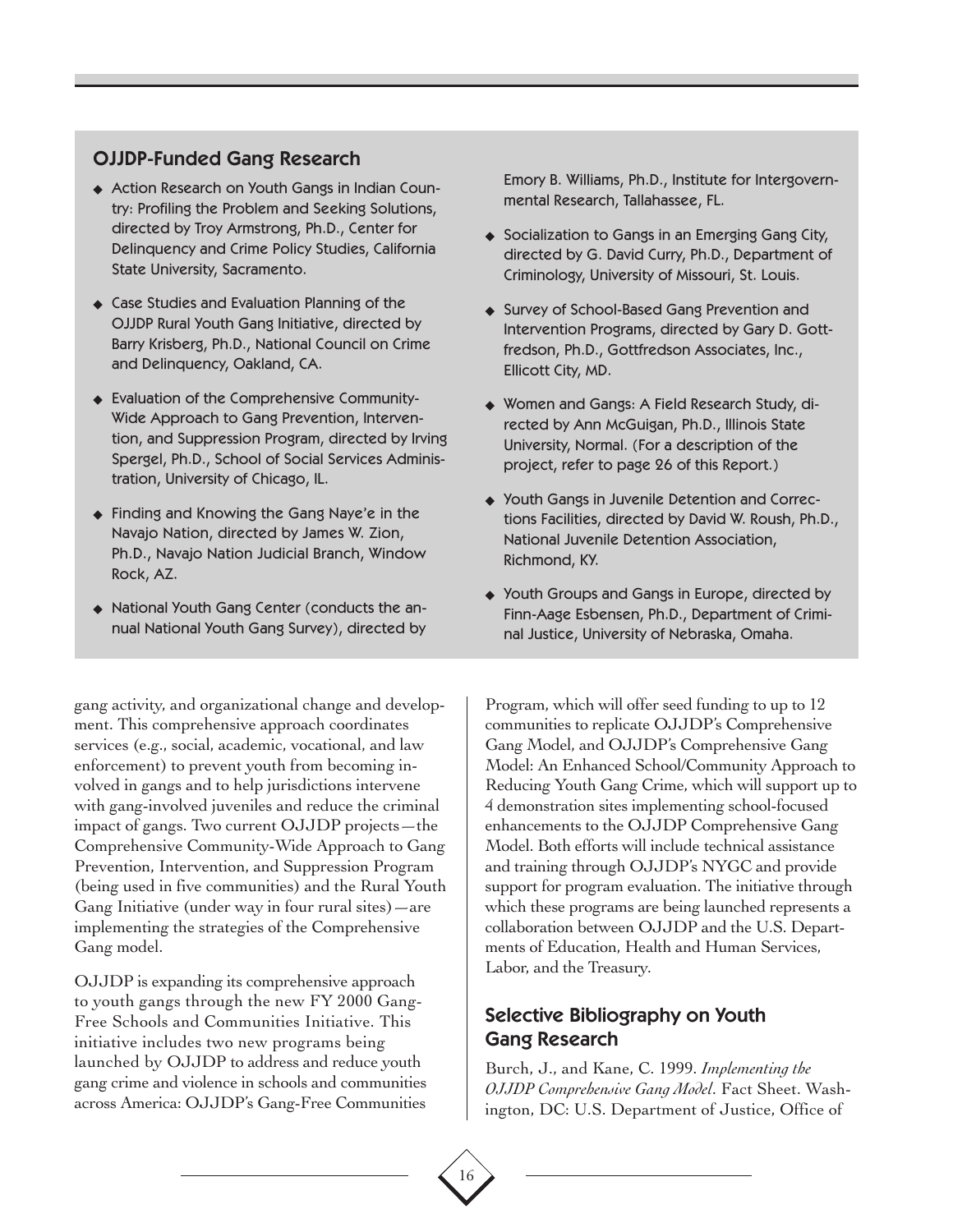Justice Programs, Office of Juvenile Justice and Delinquency Prevention (FS 99112).

Egley, A., Jr. 2000. *Highlights of the 1999 National Youth Gang Survey*. Fact Sheet. Washington, DC: U.S. Department of Justice, Office of Justice Programs, Office of Juvenile Justice and Delinquency Prevention (FS 200020).

Esbensen, F. 2000. *Preventing Adolescent Gang Involvement*. Bulletin. Washington, DC: U.S. Department of Justice, Office of Justice Programs, Office of Juvenile Justice and Delinquency Prevention (NCJ 182210).

Howell, J.C. 2000. *Youth Gang Programs and Strategies*. Summary. Washington, DC: U.S. Department of Justice, Office of Justice Programs, Office of Juvenile Justice and Delinquency Prevention (NCJ 171154).

Howell, J.C., and Gleason, D.K. 1999. *Youth Gang Drug Trafficking*. Bulletin. Washington, DC: U.S. Department of Justice, Office of Justice Programs, Office of Juvenile Justice and Delinquency Prevention (NCJ 178282).

Howell, J.C., and Lynch, J.P. 2000. *Youth Gangs in Schools*. Bulletin. Washington, DC: U.S. Department of Justice, Office of Justice Programs, Office of Juvenile Justice and Delinquency Prevention (NCJ 183015).

Moore, J.P., and Cook, I.L. 1999. *Highlights of the 1998 National Youth Gang Survey*. Fact Sheet. Washington, DC: U.S. Department of Justice, Office of Justice Programs, Office of Juvenile Justice and Delinquency Prevention (FS 99123).

National Youth Gang Center. 2000. *1998 National Youth Gang Survey*. Summary. Washington, DC: U.S. Department of Justice, Office of Justice Programs, Office of Juvenile Justice and Delinquency Prevention (NCJ 183109).

Wyrick, P. 2000. *Vietnamese Youth Gang Involvement*. Fact Sheet. Washington, DC: U.S. Department of Justice, Office of Justice Programs, Office of Juvenile Justice and Delinquency Prevention (FS 200001).

### Diversion From Juvenile Court: Teen/Youth Courts and Restorative Justice Programs

An estimated 1,755,000 juvenile cases were referred to juvenile court in 1997, but only 57 percent (996,000) went through the formal court process. The rest (43 percent or 759,000) were nonpetitioned. Fewer than half of the nonpetitioned cases resulted in a dismissal. What happened to the other nonpetitioned cases? Undoubtedly, many were diverted to alternative programs such as teen/youth courts and restorative justice programs. These options have been available for several years, and more and more communities today are using them to handle juvenile offenders diverted from the formal court process.

Teen courts, first established about 20 to 25 years ago, are generally used for younger juveniles (ages 10 to 15) with no prior arrests who have been charged with minor violations (e.g., shoplifting, vandalism, and status offenses). These offenders are typically offered diversion to teen court in lieu of more formal handling by the traditional juvenile justice system. Although teen courts often include many of the same steps as the formal juvenile court (e.g., intake, preliminary review of charges, court hearing, disposition), they differ from other juvenile justice programs in that young people, rather than adults, are in charge. Youth in teen courts may act as prosecutors, defense counsel, jurors, court clerks, bailiffs, or judges (or as members of a panel of youth judges). Adults act as administrators who provide oversight, planning, and training. Although some teen court programs involve deliberation on charges, the key feature of all teen court programs is the substantial role that youth play in the imposition of sanctions on young offenders.

OJJDP's Evaluation of Teen Courts Project recently conducted a national survey of teen and youth courts. More than 300 programs responded to the survey (a more than 70-percent response rate). Responses to the survey documented the range of teen and youth court programs used in jurisdictions across the country, the characteristics of teen and youth court clients, the sanctions imposed, the courtroom models used,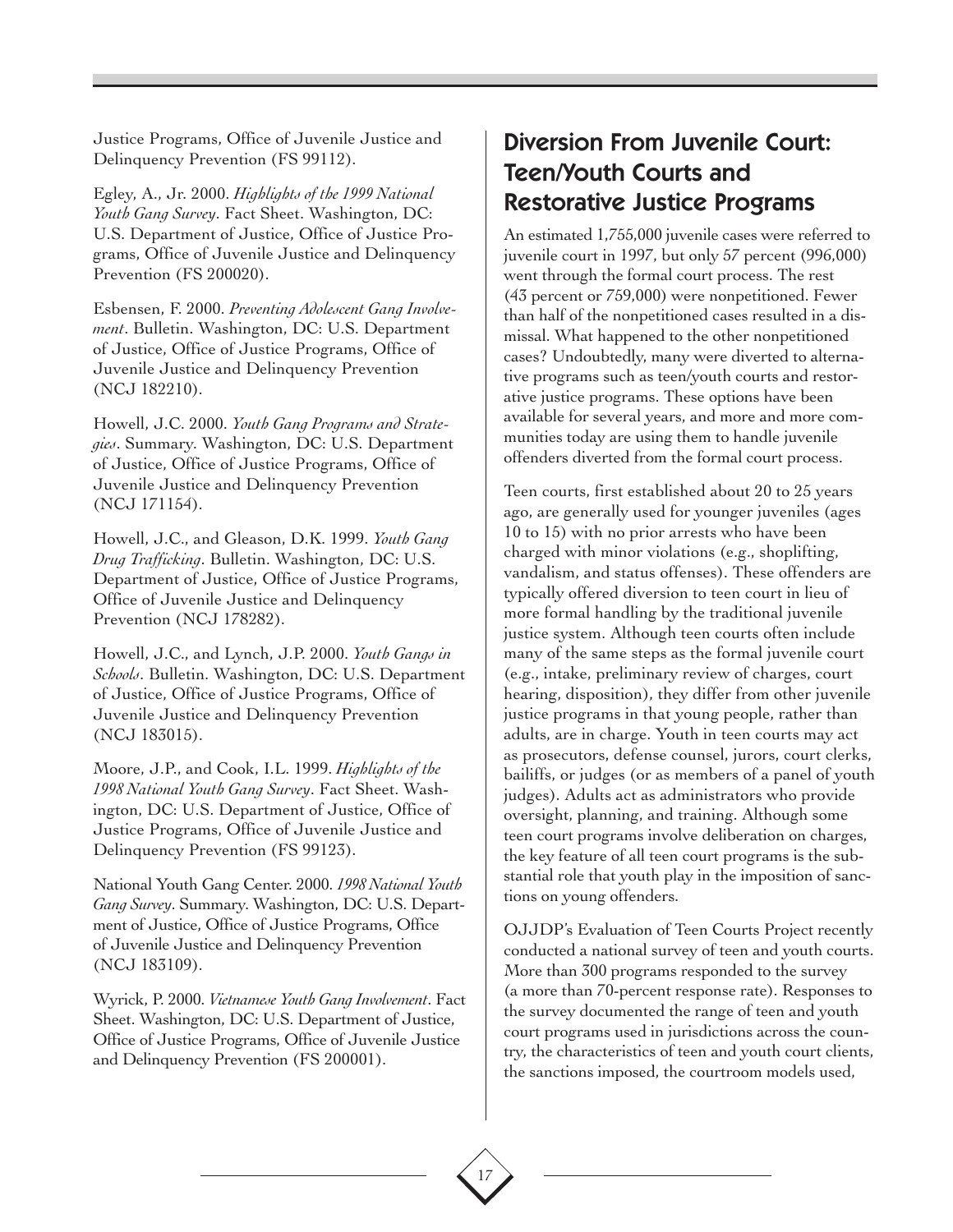the extent of community support received, and the challenges faced. Survey findings are described in the next section (see pages 18–19).

In addition to diverting youth to teen and youth courts, many communities are starting to use another alternative to formal processing: restorative justice conferences. Based on the Australian model of family group conferencing, a restorative justice conference brings together an offending youth, his or her victim, and supporters of both with a trained facilitator to discuss the incident and the harm and effect it has had on the victim and supporters. In a restorative justice conference, the victim has an opportunity to explain how he or she has been harmed and to question the offending youth. Supporters have a chance to describe how they have been affected by the incident, and the conference ends with a reparation agreement in which all participants agree on how the offending youth can make amends to the victim. The reparation agreement may include an apology and/or some type of restitution to be made to the victim. It may also describe other actions to be taken by the youth, such as improving school attendance or completing homework. As part of a balanced and restorative justice model, these conferences seek to hold youth accountable, involve and meet the needs of victims, and build a community of support around youth.

The field of research on restorative justice efforts for both adults and juveniles—is growing. A recently completed OJJDP-funded evaluation of one such program in Indianapolis, IN, found highly positive results in terms of conference completion, participant satisfaction, and youth reoffending.

### Research on Diversion Programs

- ◆ Evaluation of Teen Courts, directed by Jeffrey Butts, Ph.D., State Policy Center, The Urban Institute, Washington, DC.
- ◆ Preventing Juvenile Crime: Evaluating Restorative Justice Conferences as an Innovative Response to Juvenile Crime, directed by Edmund McGarrell, Ph.D., Crime Control Policy Center, The Hudson Institute, Indianapolis, IN.

Research findings on both of the alternative methods discussed in this section—teen/youth courts and restorative justice conferences—continue to provide OJJDP with important information about the obstacles to establishing such programs, the challenges of sustaining volunteers and funding, and the key elements to program success. Research findings can be used by communities to guide program planning and implementation.

### What Have We Learned?

**The potential benefits of teen/youth courts and restorative justice conferences are widely recognized.** Communities are increasingly using teen/ youth courts and restorative justice programs, largely because of the great potential benefits of these alternative programs. Such benefits include improved accountability in minor offense cases that are unlikely to result in sanctions from the traditional juvenile justice system, more timely handling of cases, cost savings (teen/youth courts and restorative justice programs rely heavily on volunteers), and enhanced community-court relationships. Some evaluations also show that participants in teen/youth courts and restorative justice programs have higher levels of satisfaction and feel more invested in the process than participants in more traditional juvenile justice programs (and even participants in other diversion programs).

**Teen/youth court and restorative justice programs are selective about the types of cases they will handle.** Comprehensive screening of case referrals helps ensure that only offending youth who are amenable to intervention end up in teen/youth court or restorative justice programs. Overall, these youth are nonviolent offenders who commit less serious offenses, and most have not had a previous referral. For example, more than 90 percent of teen court programs that responded to the survey reported that they "never" or "rarely" accept youth who have had a previous juvenile court referral. Even fewer programs accept youth who have a prior felony arrest. The Indianapolis Restorative Justice Project reported that it screens out juveniles with prior adjudications and juveniles older than age 14 and requires juveniles to admit responsibility for their offense. (Restorative justice conferences are not fact-finding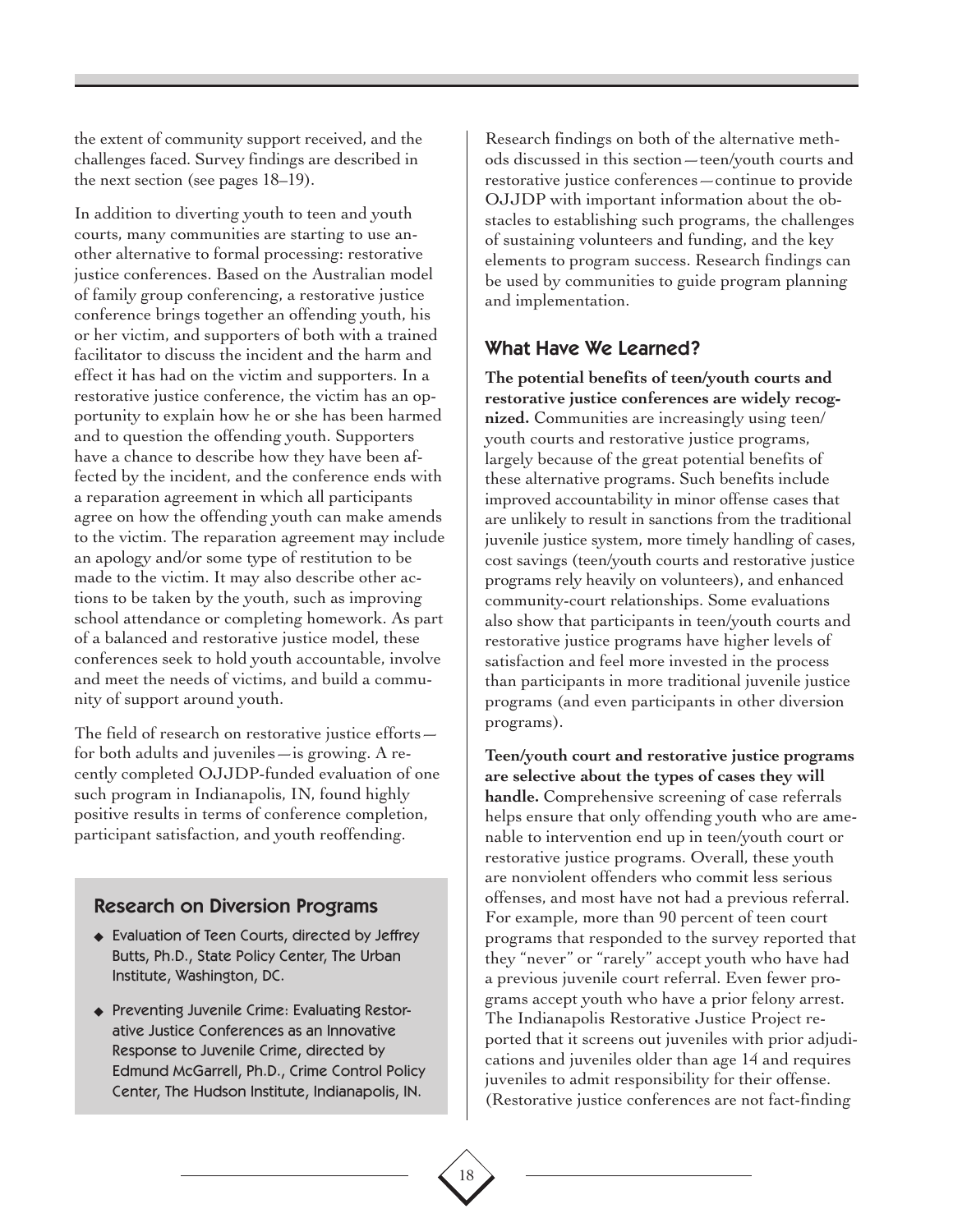hearings. If a youth challenges the allegations, the matter proceeds to court.)

A program's screening processes may influence its impact (e.g., if more difficult cases are screened out, positive results may be less meaningful). Evaluations that appropriately compare these interventions with other diversion programs that serve youth with similar characteristics and offenses and use similar screening procedures are more likely to provide meaningful information about the effectiveness of various diversion options.

Even though many serious cases may be screened out, the cases that are handled by teen/youth courts and restorative justice programs often call for a serious response. Most cases that teen court programs reported handling involve theft, minor assault, disorderly conduct, possession or use of alcohol, and vandalism. These cases are similar to those handled by the Indianapolis Restorative Justice Project, which reported handling primarily conversion (shoplifting), battery, theft, and criminal mischief cases.

**Benefits of alternatives to formal court processing may include greater satisfaction for victims, greater involvement of offenders and parents, and lowered recidivism rates.** Indianapolis' restorative justice program recorded high levels of satisfaction for victims. More than 90 percent of victims (compared with 68 percent of victims in the control group) either "strongly agreed" or "agreed" that they were satisfied with the conference. Typically, victims participating in the program reported feeling much more involved in the process (97 percent versus 47 percent of victims in the control group). In addition, many victims who participated in the program indicated that they would recommend the process to a friend in a similar situation. Although levels of satisfaction for participating offenders and their parents did not differ from those of offenders and parents in other diversion programs, participants and their families felt much more involved in the process. In terms of reoffending, the results of restorative justice conferences are promising. When compared with the total sample and with juveniles who successfully completed other diversion programs (the control group), youth participating in restorative justice

conferences were significantly less likely to be rearrested 6 months after the incident.

A principal goal of both teen/youth courts and restorative justice programs is to hold young offenders accountable for their behavior. Every youth who admits guilt or is found guilty in teen/youth court receives some form of sanction. In many cases, these sanctions do more than punish a young offender; they encourage him or her to repair (at least in part) the damage caused to the community or inflicted on a specific victim. Sanctions may include an order to pay restitution or perform community service. In some cases, sanctions involve writing a letter of apology to a victim. Many teen/youth courts require offenders to serve on a subsequent teen/youth court jury. The satisfaction level of offenders diverted to teen/youth courts has not yet been measured. However, the greater accountability required of these offenders might result in findings similar to those of the restorative justice project.

### What Does This Mean?

**Communities need clear guidelines to implement alternative programs.** As more and more communities begin to adopt alternative programs such as teen/ youth courts and restorative justice initiatives, they need clear guidelines on how to develop the programs and what key components to include for successful implementation. OJJDP, through its Training and Technical Assistance Division, provides communities with this type of assistance. Examples include the National Youth Court Center and OJJDP publications such as the *Guide for Implementing the Balanced and Restorative Justice Model*. These resources and OJJDP's evaluation efforts in this area inform the technical assistance that OJJDP provides to communities. Such assistance helps communities continue to provide juvenile offenders, their families, and victims alternatives to formal court processing that offer support and rehabilitation and promote accountability.

**More research on teen courts and restorative justice conferences is needed.** Although teen/youth courts and restorative justice programs tend to enjoy broad community support, little is known about their actual effectiveness in reducing future delinquent behavior. Favorable media coverage, high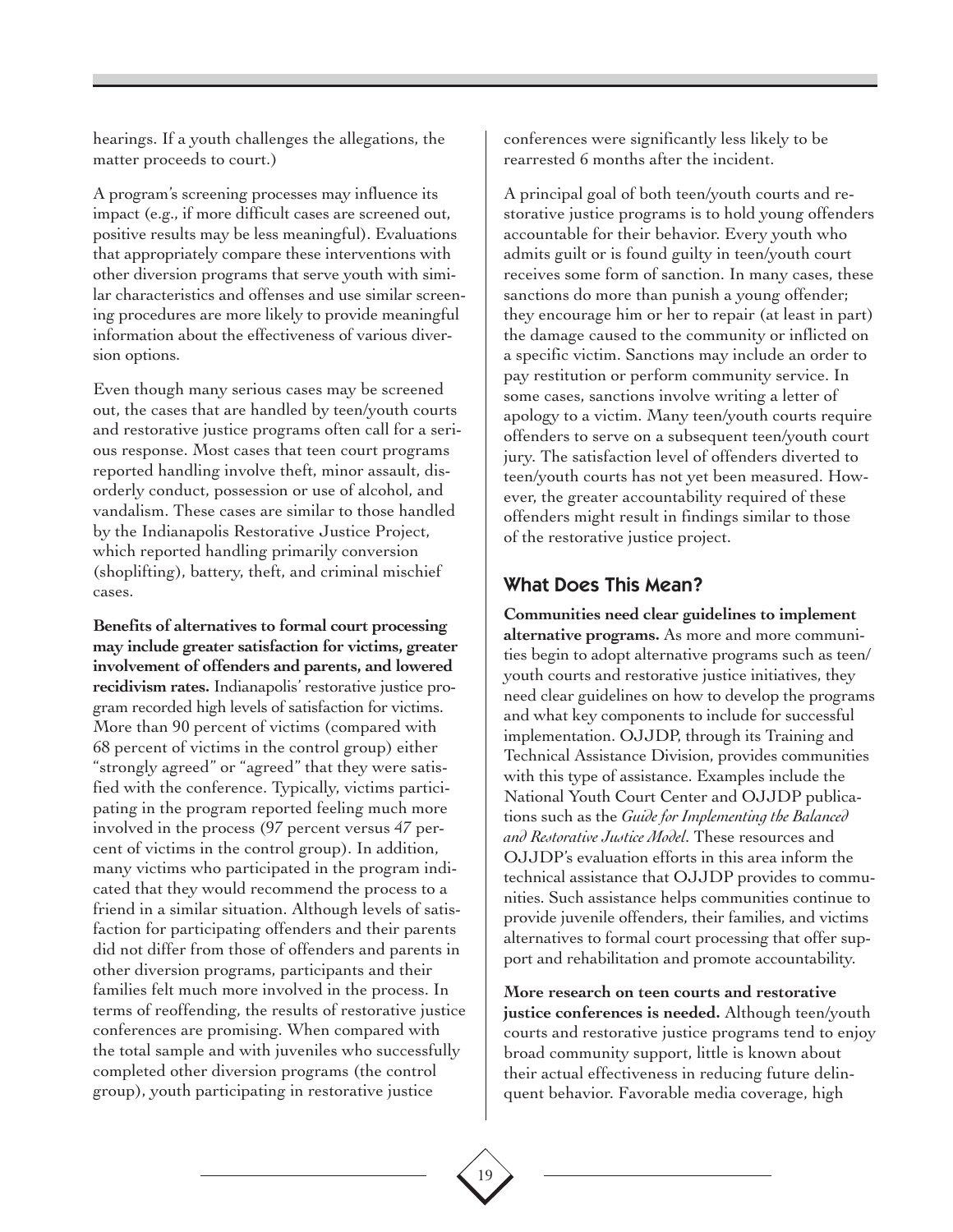short-term satisfaction levels of parents and youth, and widespread public interest make these programs popular options for policymakers. Yet, little research has been conducted on what the outcomes are for juvenile offenders participating in the programs, whether these alternatives are more effective at reducing future delinquent behavior than the formal juvenile court or other diversion programs, and how the programs affect victims and the community. Preliminary findings from recent studies indicate that participation in teen/youth court may be associated with lowered recidivism rates, improved youth attitudes toward authority, and increased knowledge of the justice system among youth. In addition, although the findings of the Indianapolis Restorative Justice Project (which shows higher levels of satisfaction and lower recidivism rates than other diversion programs) are encouraging, more research is required to determine whether these positive results can be sustained over the long term and replicated reliably in other communities.

**Community-based involvement appears to improve the likelihood of a program's longevity and success.** Community involvement in both teen/ youth courts and restorative justice conferences is extremely important. Programs, therefore, often need to engage in efforts early on to recruit and train volunteers, locate appropriate referrals, and maintain the support of youth-serving organizations. Also important is the continuing involvement of other agencies and organizations, including courts, law enforcement, and social services agencies. Schools and faith organizations can play an important role by providing facility space, volunteers, and opportunities for community service.

Teen/youth court programs indicated that their three greatest challenges are sustaining funding, retaining youth volunteers, and continuing to receive sufficient case referrals. Teen/youth court programs operated by schools or private agencies were significantly more likely to report problems with funding, judicial support, and coordination with other agencies than were those operated by courts, law enforcement, or prosecutors. Although these findings may not be surprising, they reinforce the need for strong communitybased collaboration to design, implement, and sustain an effective teen/youth court program.

### Selective Bibliography on Diversion From Juvenile Court: Teen/Youth Courts and Restorative Justice Programs

Butts, J., and Buck, J. 2000. *Teen Courts: A Focus on Research*. Bulletin. Washington, DC: U.S. Department of Justice, Office of Justice Programs, Office of Juvenile Justice and Delinquency Prevention (NCJ 183472).

Butts, J., Hoffman, D., and Buck, J. 1999. *Teen Courts in the United States: A Profile of Current Programs*. Fact Sheet. Washington, DC: U.S. Department of Justice, Office of Justice Programs, Office of Juvenile Justice and Delinquency Prevention (FS 99118).

McGarrell, E. In press. *Restorative Justice Conferences as an Early Response to Young Offenders*. Bulletin. Washington, DC: U.S. Department of Justice, Office of Justice Programs, Office of Juvenile Justice and Delinquency Prevention (NCJ 187769).

Office of Juvenile Justice and Delinquency Prevention. 1998. *Guide for Implementing the Balanced and Restorative Justice Model*. Report. Washington, DC: U.S. Department of Justice, Office of Justice Programs, Office of Juvenile Justice and Delinquency Prevention (NCJ 167887).

### National Statistics on Juvenile Offenders and Victims

OJJDP's Research Division monitors trends relating to juvenile offenders and victims, including information on self-reported offending and official statistics on juvenile offenses, juvenile arrests, and juvenile offenders. Working with other branches of the U.S. Department of Justice, including the Bureau of Justice Statistics and the Federal Bureau of Investigation (FBI), and other government agencies, such as the U.S. Bureau of the Census, Centers for Disease Control and Prevention, and Bureau of Labor Statistics, OJJDP's Research Division gathers information that provides a complete look at the nature and extent of juvenile delinquency and victimization in the United States. To that end, the Research Division supports the following projects: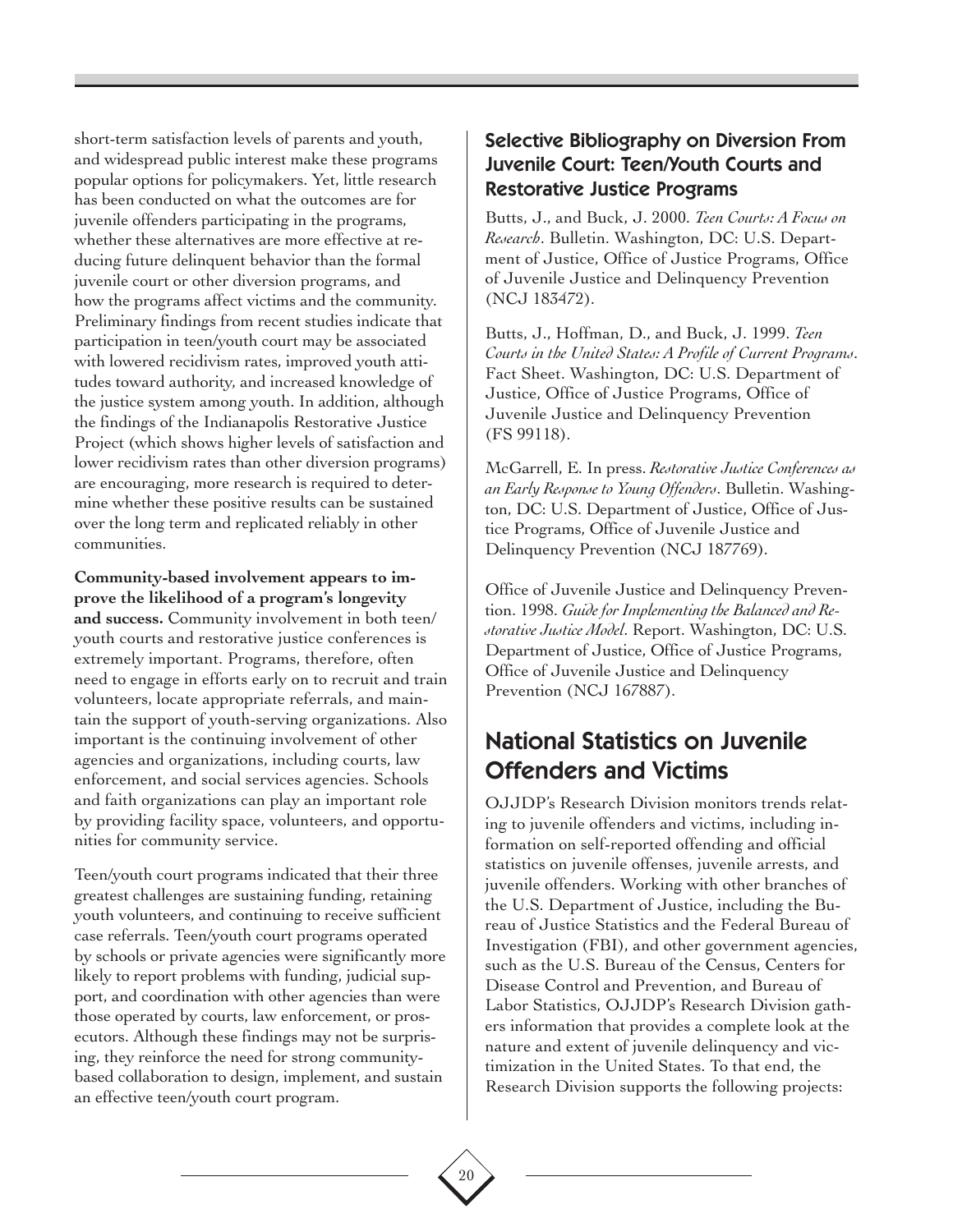- ◆ **The National Juvenile Court Data Archive (NJCDA).** NJCDA collects, stores, and analyzes data about young people referred to U.S. courts for delinquency and status offenses. A series of OJJDP Fact Sheets and Bulletins about these data informs the field on a regular basis.
- ◆ **National Juvenile Justice Data Analysis Project (NJJDAP).** NJJDAP was established in 1998 to address an important need of the juvenile justice community: current, high-quality information on a broad spectrum of issues. Most research projects address specific issues through scientific research designs that include data collection and analysis. NJJDAP, on the other hand, makes use of existing data sets. By searching out experts on data sets and contracting them to complete analyses, NJJDAP takes full advantage of existing expertise. The project team also has in-house expertise on important juvenile justice data sets such as the National Longitudinal Survey of Youth (NLSY97) and the Census of Juveniles in Residential Placement. NJJDAP is able to develop reports, bulletins, and other products on a wide range of topics. To date, it has produced the CJRP Databook (a Web-based interactive program), fact sheets on self-reported delinquency (based on NLSY97), briefing materials on crowding in detention centers, briefing materials on school suspension, and analyses of the National Crime Victimization Survey.
- ◆ **Census of Juveniles in Residential Placement.** Conducted for the first time in 1997, CJRP gathers detailed information on juveniles in residential placement facilities as a result of contact with the juvenile justice system. CJRP collects data on characteristics of juveniles in the facilities (date of birth, race, sex, and most serious offense), court of jurisdiction (juvenile or criminal), adjudicatory status (pre- or post-adjudication), and the State or county with jurisdiction over the juvenile. OJJDP has developed an online databook that contains both national and State-level tables based on the data from CJRP. (The databook can be found in the Statistical Briefing Book via OJJDP's Web site, www.ojjdp.ncjrs.org, under "JJ Facts & Figures.") Data from the second CJRP (conducted in 1999) will identify trends

during the past 2 years, and the online databook will be updated to include this information. Information from the 1999 CJRP will be released in late 2001.

- ◆ **Survey of Youth in Residential Placement (SYRP).** SYRP will survey the same youth included in CJRP: those in residential custody as a result of their contact with the juvenile justice system. SYRP researchers will interview youth directly about their offense history, service needs, experience in custody, and general background (including standard demographic items). The survey will also examine the risk and protective factors of the youth. OJJDP began a 2-year development phase for this survey in 1998 by awarding a cooperative agreement to Westat, Inc., and the first full implementation of the survey will occur in 2002.
- ◆ **Juvenile Probation Survey.** OJJDP is developing the Juvenile Probation Survey to complement various other censuses that deal with juvenile custody. Even though juvenile probation has been described as "the workhorse of the juvenile justice system" (Torbet, 1996), few data exist on the use of probation and no data exist on the number of

### Resources for OJJDP Statistical Projects

The Census of Juveniles in Residential Placement, the Juvenile Residential Facility Census, and the Juvenile Probation Survey, directed by Joseph Moone, M.S., Program Manager, Research and Program Development Division, Office of Juvenile Justice and Delinquency Prevention, in collaboration with the U.S. Bureau of the Census.

National Juvenile Court Data Archive and National Juvenile Justice Data Analysis Project, directed by Howard N. Snyder, Ph.D., National Center for Juvenile Justice, National Council of Juvenile and Family Court Judges, Pittsburgh, PA.

Planning for the Survey of Youth in Residential Placement, directed by Andrea Sedlack, Ph.D., Westat, Inc., Rockville, MD.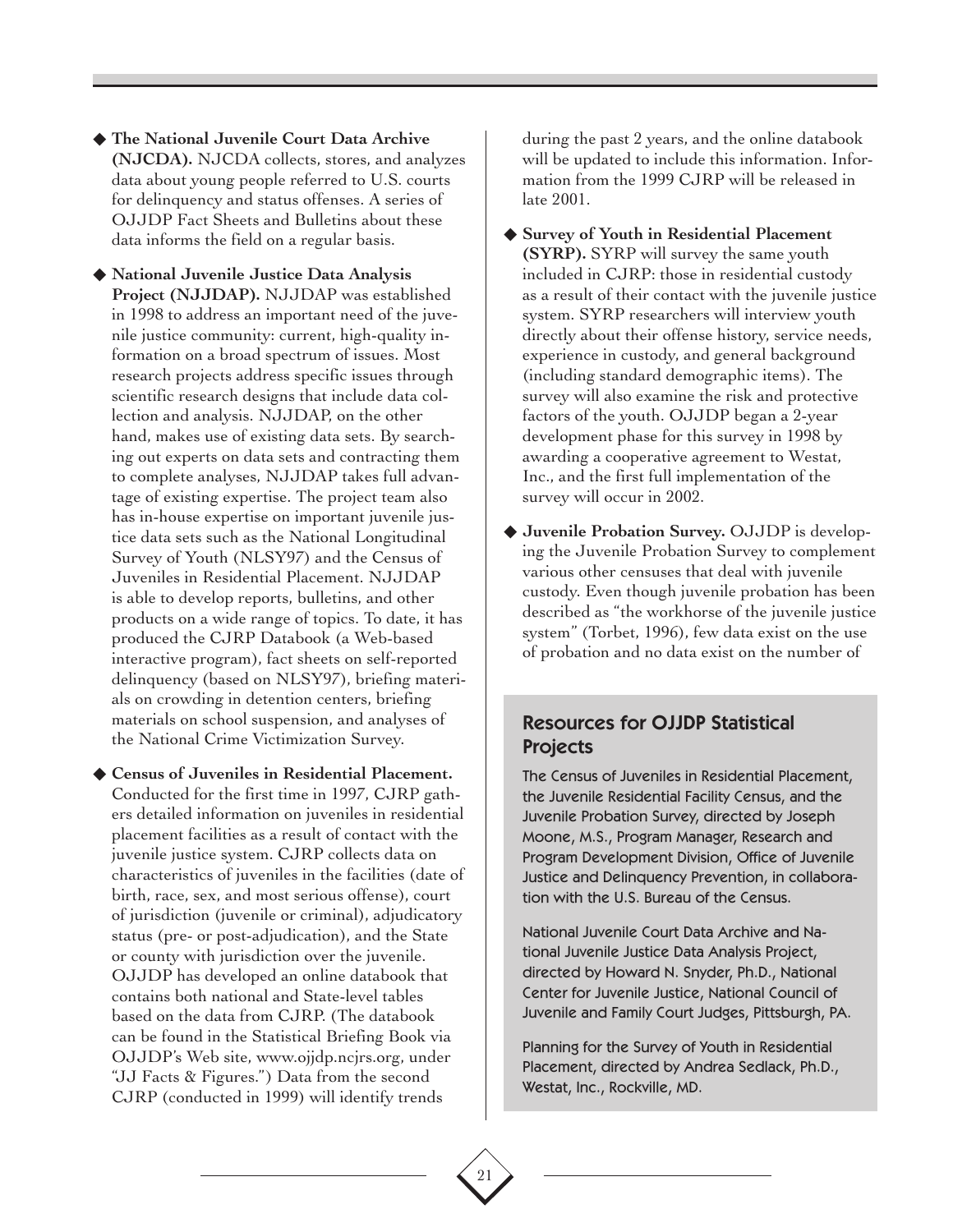### OJJDP's Web-Based Statistical Briefing Book

More and more, OJJDP has turned to high-tech solutions and the Internet to inform the public of new research findings and their implications for the field. The OJJDP Statistical Briefing Book (www.ojjdp.ncjrs. org/ojstatbb/index. html) allows users to access online data via OJJDP's Web site to learn more about juvenile crime trends across the Nation and in specific communities. The Briefing Book also provides basic information on juvenile crime and victimization and on youth involved in the juvenile justice system. Data in several content areas listed on the site (e.g., juvenile populations, juvenile arrests, juveniles in court, and juveniles in corrections) provide timely and reliable statistical answers to the most frequently asked questions of policymakers, the media, and members of the general public.

22

juveniles on probation at any given time. The new Juvenile Probation Survey will fill this gap. OJJDP hopes to field test the survey in 2001.

◆ **Juvenile Residential Facility Census (JRFC).** To complement CJRP, OJJDP developed JRFC, which will describe both the residential environments in which juveniles are held and the services they receive while residing in the facilities. The census will cover security arrangements, health services, mental health treatment, substance abuse treatment, education, and facility capacity. A largescale feasibility test of the census was performed in October 1998, and the census was implemented nationally for the first time in October 2000.

### What Have We Learned?

**Juvenile violent crime continues to decline.** In 1999, law enforcement agencies arrested an estimated 2.5 million persons under the age of 18—an 8-percent decrease from 1998 but still an increase of 11 percent over the number arrested in 1990. In 1999, juveniles accounted for 17 percent of all arrests and 16 percent of all violent crime arrests. In 1999, for the fifth consecutive year, the juvenile violent crime arrest rate (i.e., the number of juvenile arrests per 100,000 persons ages 10 to 18 in the population) declined. Specifically, between 1995 and 1999, the juvenile violent crime arrest rate declined 9 percent. The juvenile murder rate fell 68 percent in 1999 from its peak in 1993, reaching its lowest level since the 1960s.

**In 1997, courts with juvenile jurisdiction disposed more than 1.7 million delinquency cases.** The number of delinquency cases disposed in 1997 (about the same as the number disposed in 1996) represented a 48-percent increase from the number disposed in 1988. Most cases (84 percent) handled in juvenile court in 1997 had been referred by law enforcement, although some referral variations existed across offenses.

**Younger juveniles account for a substantial proportion of juvenile arrests and the juvenile court caseload.** Thirty-two percent of juveniles arrested in 1999 were younger than age 15. The proportion of juvenile arrests involving younger juveniles (under age 15) was highest for arson (67 percent), followed by sex offenses (51 percent), vandalism (44 percent), and other assaults (43 percent). Of all delinquency cases processed by the Nation's juvenile courts in 1997, 58 percent involved juveniles younger than age 16.

**Female delinquency continues to grow.** In 1999, 27 percent of juvenile arrests involved a female offender. Between 1990 and 1999, the number of female juvenile offenders arrested increased more or decreased less than the number of male juvenile offenders arrested in most offense categories. The number of juvenile court delinquency cases involving females increased 83 percent between 1988 and 1997, while cases involving males increased 39 percent during this period. Females accounted for one in seven juveniles in residential placement in 1997.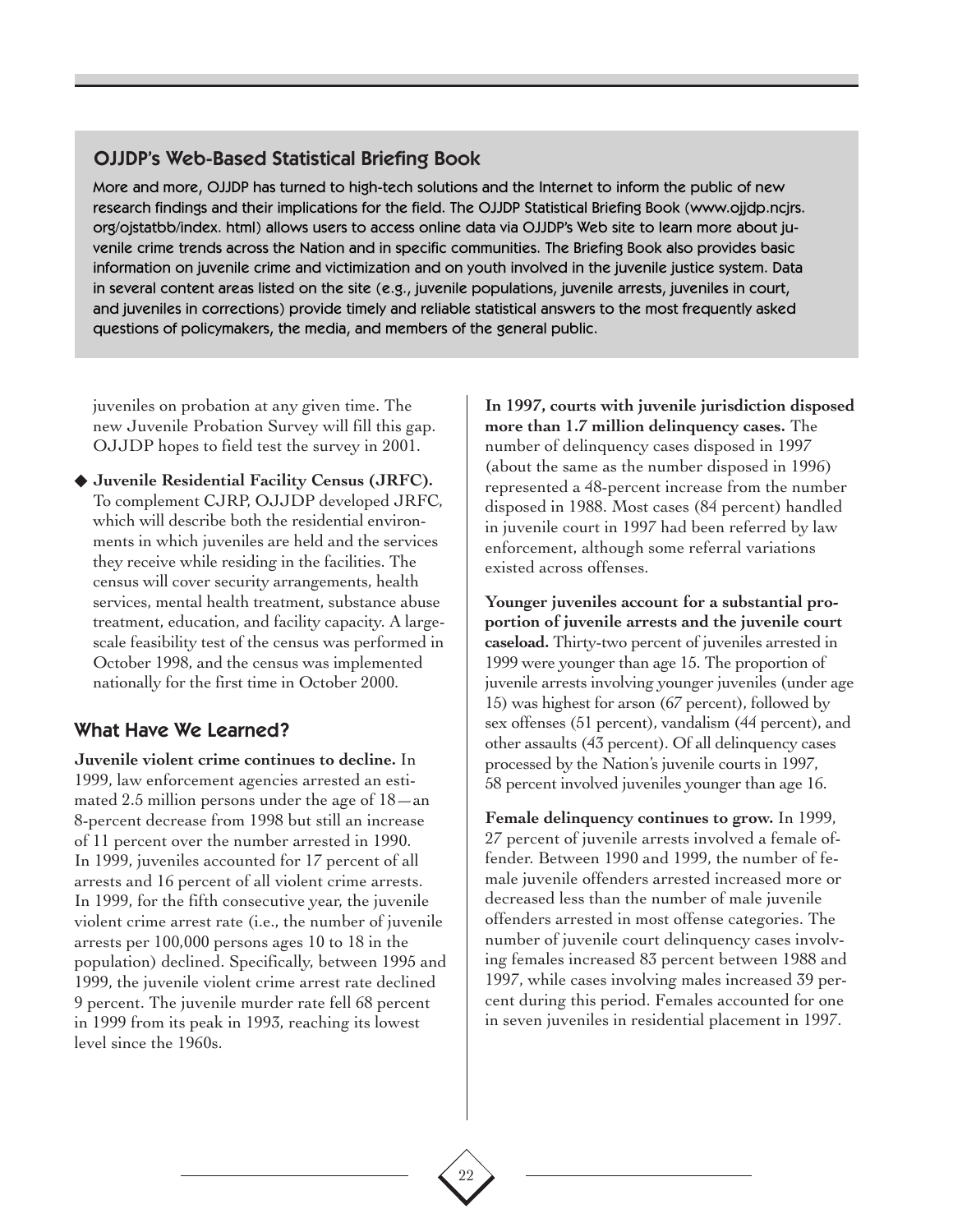**Twenty-five percent of the juveniles in residential custody nationwide were charged with Violent Crime Index offenses.** Data from the 1997 Census of Juveniles in Residential Placement, which replaced the Children in Custody series, show more than 105,790 juveniles in public and private facilities on October 29, 1997. One-quarter of the juveniles in placement had been charged with or adjudicated for a violent offense. Youth charged with delinquent offenses made up 93 percent of juvenile offenders in both private and public residential placement; those charged with status offenses made up 7 percent.

**Minority juveniles continue to be overrepresented in the custody population.** For every 100,000 non-Hispanic black juveniles in the U.S. population, 1,018 were in a residential placement facility on October 29, 1997. The rate was 515 for Hispanics and 204 for non-Hispanic whites.

### What Does This Mean?

**Even with recent declines, juvenile crime remains too high.** Despite decreases in recent years, juvenile arrests in 1999 were 11 percent higher than in 1990. For violent crimes committed by juveniles, 1999 arrests were 5 percent higher than in 1990. Such increases confirm that juvenile crime and delinquency remain serious problems in the Nation.

**Communities should place special focus on young offenders and female offenders.** These two groups account for a greater proportion of the delinquency population than ever before. Therefore, the unique factors that contribute to these groups' increased involvement in crime and delinquency and ways to effectively intervene with the groups should be examined and tested.

**Additional research on juveniles in custody is necessary.** To understand where to focus resources, communities need to learn more about the characteristics and needs of juveniles in custody. Unfortunately, most information about juveniles in residential facilities is provided by the facilities themselves. OJJDP's Research Division is planning the Survey of Youth in Residential Placement (described on page 21), which will gather individual-level data directly from the juveniles in residential facilities. In addition, the Juvenile

Residential Facility Census (see page 22) will gather information on programs and services offered by residential facilities across the country.

### Selective Bibliography on National Statistics on Juvenile Offenders and Victims

Moone, J. 2000. *Innovative Information on Juvenile Residential Facilities*. Fact Sheet. Washington, DC: U.S. Department of Justice, Office of Justice Programs, Office of Juvenile Justice and Delinquency Prevention (FS 200011).

Porter, G. 2000. *Detention in Delinquency Cases, 1988– 1997.* Fact Sheet. Washington, DC: U.S. Department of Justice, Office of Justice Programs, Office of Juvenile Justice and Delinquency Prevention (FS 200017).

Puzzanchera, C.M. 2000. *Delinquency Cases Waived to Criminal Court, 1988–1997.* Fact Sheet. Washington, DC: U.S. Department of Justice, Office of Justice Programs, Office of Juvenile Justice and Delinquency Prevention (FS 200002).

Puzzanchera, C.M. 2000. *Juvenile Court Placement of Adjudicated Youth, 1988–1997.* Fact Sheet. Washington, DC: U.S. Department of Justice, Office of Justice Programs, Office of Juvenile Justice and Delinquency Prevention (FS 200015).

Puzzanchera, C.M., Stahl, A., Finnegan, T., Snyder, H.N., Poole, R., and Tierney, N. 2000. *Juvenile Court Statistics 1997.* Report. Washington, DC: U.S. Department of Justice, Office of Justice Programs, Office of Juvenile Justice and Delinquency Prevention (NCJ 180864).

Scahill, M.C. 2000. *Female Delinquency Cases, 1997.* Fact Sheet. Washington, DC: U.S. Department of Justice, Office of Justice Programs, Office of Juvenile Justice and Delinquency Prevention (FS 200016).

Scahill, M.C. 2000. *Juvenile Delinquency Probation Caseload, 1988–1997.* Fact Sheet. Washington, DC: U.S. Department of Justice, Office of Justice Programs, Office of Juvenile Justice and Delinquency Prevention (FS 200019).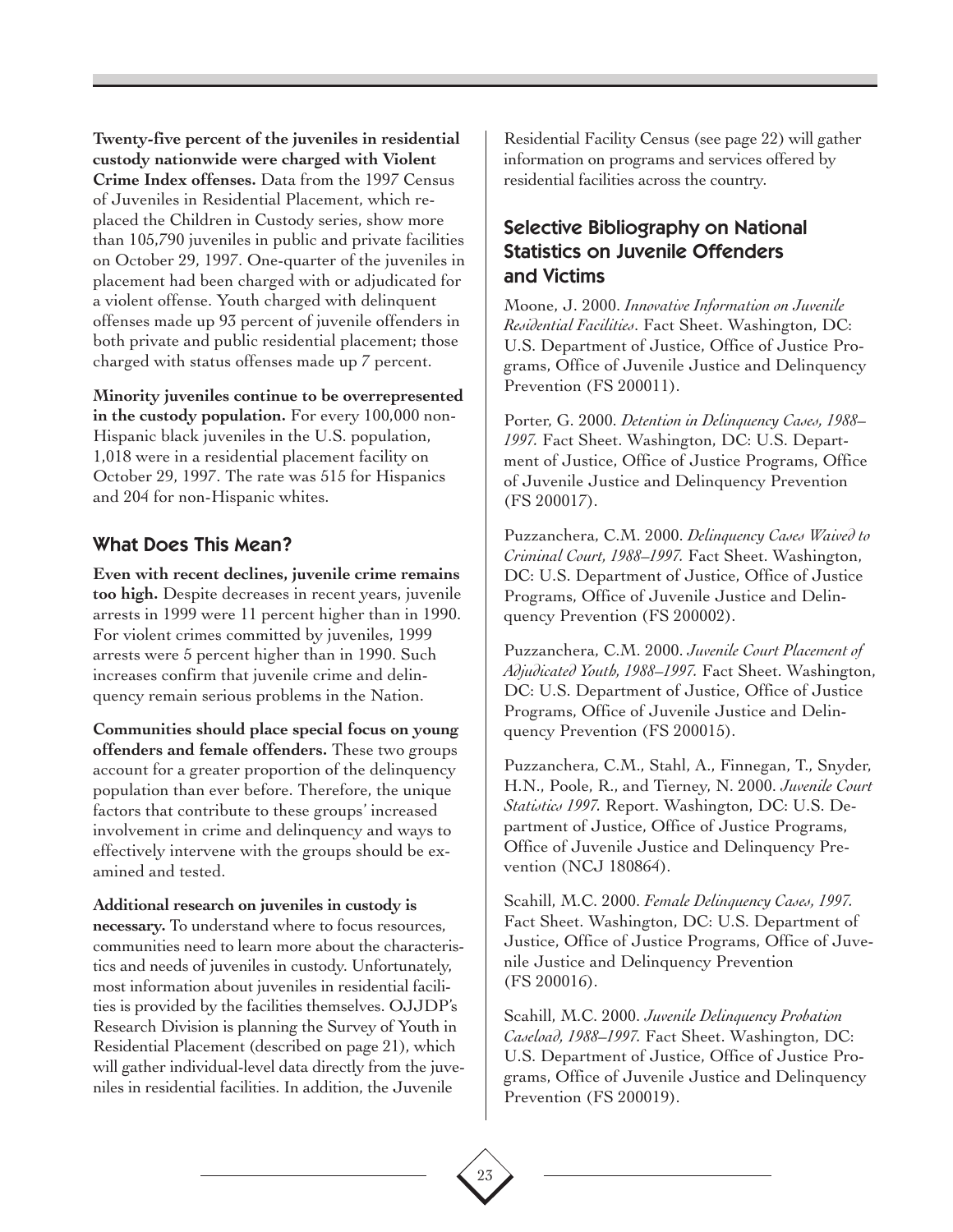Scahill, M.C. 2000. *Person Offense Cases in Juvenile Court, 1988–1997.* Fact Sheet. Washington, DC: U.S. Department of Justice, Office of Justice Programs, Office of Juvenile Justice and Delinquency Prevention (FS 200006).

Sickmund, M. 2000. *Offenders in Juvenile Court, 1997.* Bulletin. Washington, DC: U.S. Department of Justice, Office of Justice Programs, Office of Juvenile Justice and Delinquency Prevention (NCJ 181204).

Sickmund, M. 2000. *State Custody Rates, 1997.* Bulletin. Washington, DC: U.S. Department of Justice, Office of Justice Programs, Office of Juvenile Justice and Delinquency Prevention (NCJ 183108).

Sickmund, M., and Wan Y. 1999. *Census of Juveniles in Residential Placement: 1997 Databook.* Data presentation and analysis package. Pittsburgh, PA: National Center for Juvenile Justice (available online, see page C–2).

Snyder, H.N. 1999. *Juvenile Arrests 1998.* Bulletin. Washington, DC: U.S. Department of Justice, Office of Justice Programs, Office of Juvenile Justice and Delinquency Prevention (NCJ 179064).

Snyder, H.N. 2000. *Counting America's Youth: Easy Access to Population Data.* Fact Sheet. Washington, DC: U.S. Department of Justice, Office of Justice Programs, Office of Juvenile Justice and Delinquency Prevention (FS 200014).

Snyder, H.N. 2000. *Juvenile Arrests 1999.* Bulletin. Washington, DC: U.S. Department of Justice, Office of Justice Programs, Office of Juvenile Justice and Delinquency Prevention (NCJ 185236).

Snyder, H.N., Finnegan, T.A., Kang, W., Poole, R., Stahl, A., and Wan, Y. 2001. *Easy Access to Juvenile Court Statistics: 1989–1998.* Data presentation and

analysis package. Pittsburgh, PA: National Center for Juvenile Justice (available online, see page C–2).

Snyder, H.N., Finnegan, T.A., and Wan, Y. 2001. *Easy Access to the FBI's Supplementary Homicide Reports: 1980–1998.* Data presentation and analysis package. Pittsburgh, PA: National Center for Juvenile Justice (available online, see page C–2).

Snyder, H.N., and Poole, R. 2000. *Easy Access to FBI Arrest Statistics, 1994–1998.* Data presentation and analysis package. Pittsburgh, PA: National Center for Juvenile Justice (available online, see page C–2).

Snyder, H.N., Poole, R., and Wan, Y. 2000. *Easy Access to Juvenile Populations.* Data presentation and analysis package. Pittsburgh, PA: National Center for Juvenile Justice (available online, see page C–2).

Stahl, A. 2000. *Delinquency Cases in Juvenile Courts, 1997.* Fact Sheet. Washington, DC: U.S. Department of Justice, Office of Justice Programs, Office of Juvenile Justice and Delinquency Prevention (FS 200004).

Stahl, A. 2000. *Juvenile Vandalism, 1997*. Fact Sheet. Washington, DC: U.S. Department of Justice, Office of Justice Programs, Office of Juvenile Justice and Delinquency Prevention (FS 200010).

Stahl, A., McGlynn, E., and Wan, Y. 2000. *Easy Access to State and County Juvenile Court Case Counts 1997.* Data presentation and analysis package. Pittsburgh, PA: National Center for Juvenile Justice (available online, see page C–2).

Torbet, P.M. 1996. *Juvenile Probation: The Workhorse of the Juvenile Justice System.* Bulletin. Washington, DC: U.S. Department of Justice, Office of Justice Programs, Office of Juvenile Justice and Delinquency Prevention (NCJ 158534).

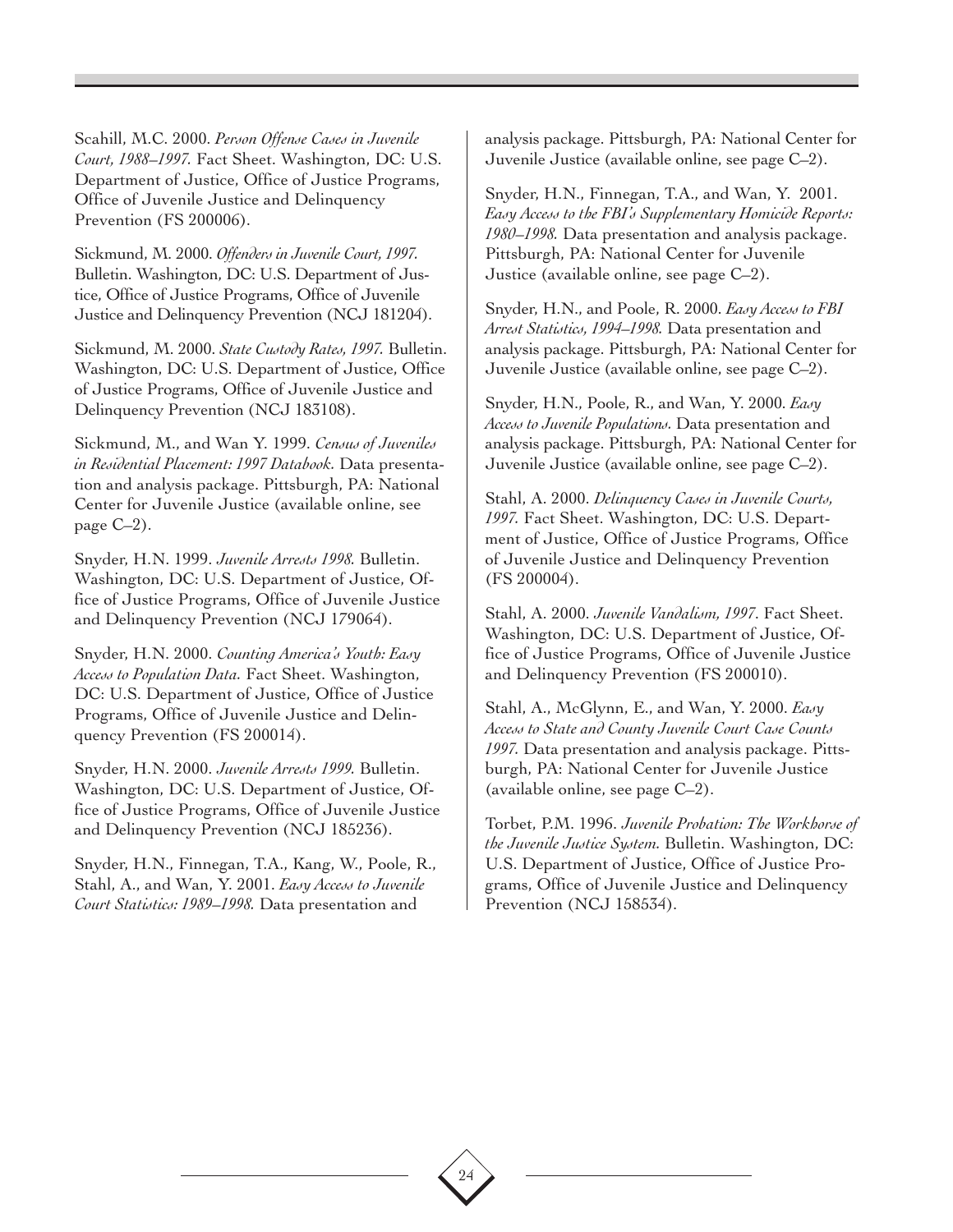# **New and Emerging Research Efforts**

### Girls Program Evaluations and Girls Study Group

According to the FBI, between 1990 and 1999, the number of arrests of juvenile females increased more or decreased less than the number of male arrests in most offense categories. In 1980, females represented only 11 percent of all juvenile arrests for violent offenses. By 1999, that proportion had increased to 17 percent. The increase in arrests of juvenile females affects several levels of the juvenile justice system, from probation services to residential programs and aftercare. Between 1988 and 1997, the number of juvenile court delinquency cases involving males increased 39 percent, while the number of cases involving females increased 83 percent. During this period, the relative change in delinquency case rates was greater for females than for males in all major offense categories.

In response to this disturbing trend, OJJDP's Research Division launched a program of research on delinquent girls and initiatives that target female juvenile offenders. In FY 1999, OJJDP's Field-Initiated Research Program solicited applications for evaluations of projects for at-risk and delinquent girls. The following projects were selected for funding:

◆ **A Comparative Evaluation of Three Programs for Adolescent Female Offenders (University of Michigan).** Wayne County, MI, which includes the city of Detroit, is in the process of developing community-based models of treatment to reduce the number of institutional placements for adjudicated female juvenile offenders. The project's goal is to evaluate the following Wayne County programs for adolescent female offenders: a new program that incorporates gender-specific

programming, home-based intervention, and community involvement (e.g., services for pregnant/ parenting adolescents); an intensive probation program that includes limited gender-specific programming; and a secure, female-only residential program that provides limited gender-specific treatment but no specialized programs to address the needs of pregnant/parenting offenders. The study will use a quasi-experimental design to evaluate the efficacy of the three programs listed above. In particular, researchers will use random assignment to compare the new community-based intervention model with the established intensive probation program. Researchers will also compare the outcomes of these community-based programs with those of the secure, female-only residential program.

The research project will examine a range of outcomes, including recidivism, substance use, depression, community integration, academic performance, career aspirations, parenting readiness, and responsible sexual behavior. The project will also explore how specific program components relate to these outcomes. By determining whether characteristics of the participants relate to different outcomes in the three modes of treatment, researchers will also help identify important intervening variables that may result in positive outcomes for female offenders.

◆ **Evaluation of the GIRLS Project (University of Georgia, Department of Counseling and Human Development).** This study will provide a process and outcome evaluation of the GIRLS (Gaining Insight into Relationships for Lifelong Success) Project, an ongoing project that addresses problems of female delinquency through the use of a relational approach to intervention.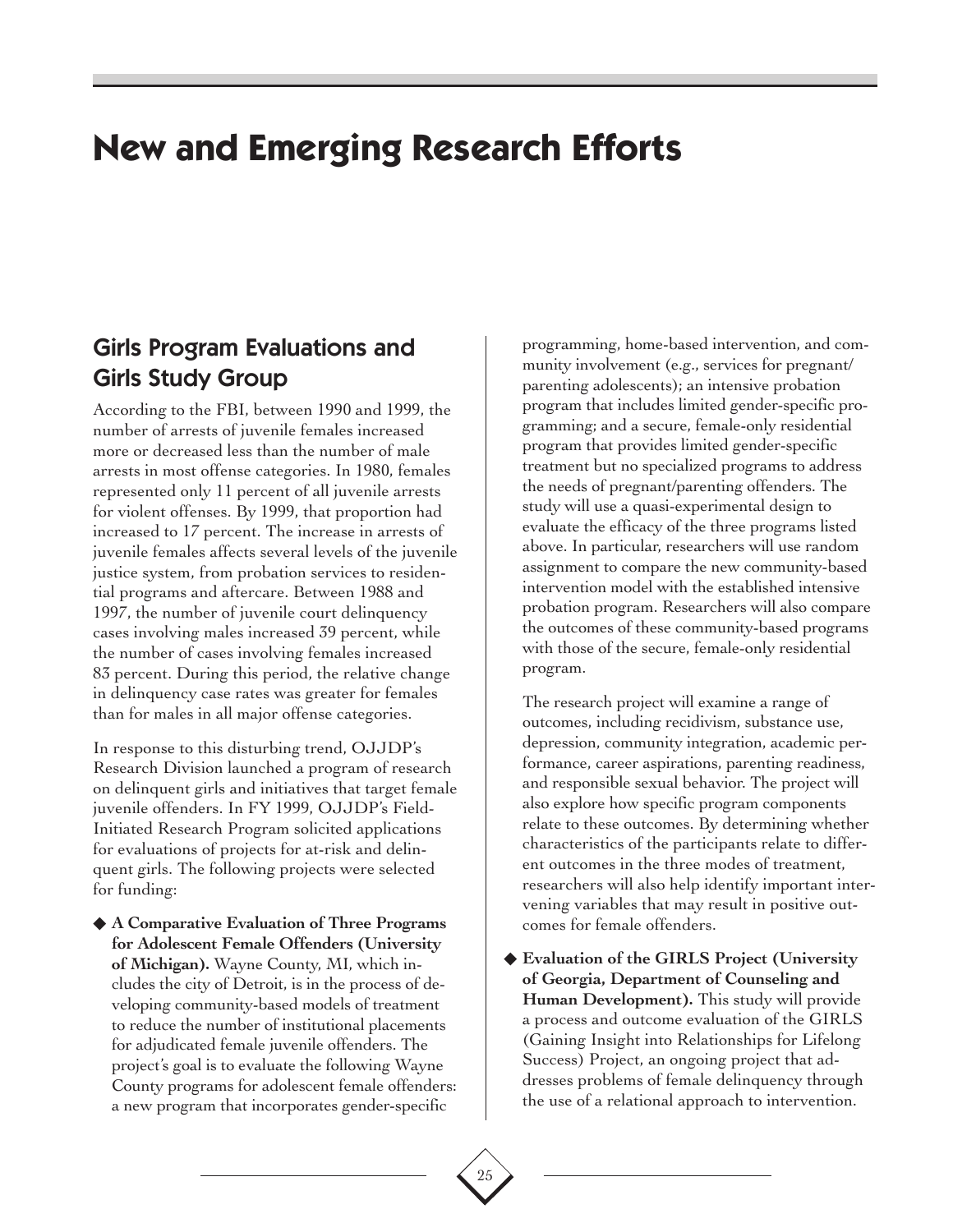The program involves two primary levels of intervention. The first is a psychoeducational counseling group that deals with relationships and focuses on the girl in relation to self, family, peers, and teachers. The evaluation of this intervention will examine each of the four relational domains through the use of multimethod data collection (e.g., self-reports, other reports, school records, and recidivism data). The program's second level of intervention includes court services workers involved in local juvenile justice systems and focuses on individual consultation, educational workshops, and local juvenile justice system policies and procedures. Researchers will evaluate this level of intervention by using qualitative observational data gathered from monthly meetings and focusing on court services workers' use of gender-sensitive treatment recommendations and referrals.

This evaluation will investigate the applicability of a relational approach to the treatment of female juvenile offenders; examine components of the relational approach that deal with a girl's relationships to self, family, peers, and teachers; evaluate the impact of increasing the knowledge base of professionals involved in the local juvenile justice system; and provide an empirically based, alternative model of treatment that can be replicated in other settings.

◆ **Women and Gangs: A Field Research Study (Illinois State University).** This study focuses on gang-involved women in Little Chicago, a neighborhood in Champaign, IL, with chronic gang problems. Research will consist of direct interviews with women who are hardcore or background members of the Vice Lords or Black P–Stones gang and systematic observations of gang activities over a 6-month period. The research will explore the women's role in maintaining social capital through membership in a gang and the gang's role in offering stable social supports for female gang members in neighborhoods plagued by chronic economic deprivation.

In 2000, OJJDP released a solicitation announcing the establishment of a Girls Study Group. The purpose of this study group will be to build a sound theoretical and empirical foundation to guide future development, testing, and dissemination of strategies that effectively prevent and reduce girls' involvement in delinquency and violence and minimize the negative consequences of such involvement. Major tasks of the Girls Study Group will be to:

- ◆ Systematically review the research literature on juvenile female antisocial, delinquent, and violent behavior; child abuse and neglect; and criminal victimization.
- ◆ Develop a theoretical framework for the project based on gender-neutral and female-specific risk and protective factors.
- ◆ Explore what is known about the developmental pathways that lead females to engage in delinquent and criminal behavior.
- ◆ Conduct secondary analyses of data sets that may shed new light on female delinquency.
- ◆ Examine research literature on program evaluations to identify programs, program elements, and implementation principles of strategies and public policies that are particularly effective or promising in preventing or reducing female juvenile delinquency.

The Girls Study Group will collaborate with OJJDP's new National Girls Institute to develop programs, address evaluation issues, and disseminate the study group's findings to policymakers, practitioners, and researchers.

### Research on American Indian and Alaska Native Juveniles

The Indian Country Law Enforcement Initiative is a joint effort by the U.S. Departments of Justice and the Interior to address the compelling need to improve the administration of criminal and juvenile justice in Indian Country. OJJDP's Tribal Youth Program (TYP) was established in FY 1999 as part of this initiative and provides funding for programming, training and technical assistance, and research. Based on ongoing consultation and coordination with practitioners and researchers in Indian Country, OJJDP's program of research on American Indian and Alaska Native (AI/AN) juveniles is conducted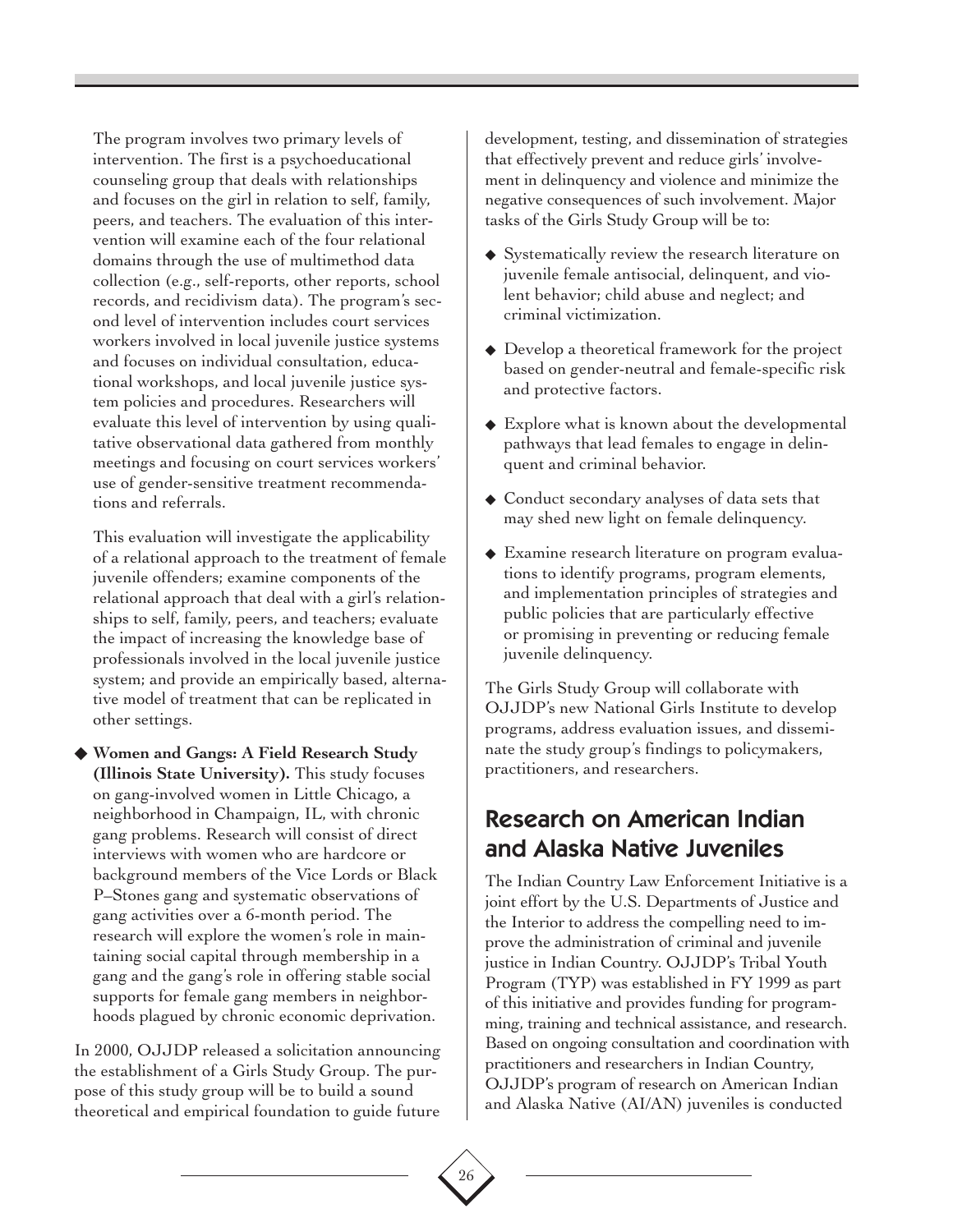according to the following basic principles: investigators should involve indigenous people in the design and implementation of research, a study's research findings should have clear and practical implications for the community in which it was conducted and for AI/AN communities in general, and methods of inquiry should be based on and sensitive to local customs and values. TYP research projects currently under way include:

- ◆ **Evaluation Facilitation of the Tribal Youth Program (Michigan Public Health Institute).** This participatory evaluation involves a subset of TYP program sites that volunteered to be involved in the research effort. The evaluation facilitator will provide training and technical assistance to program assessment teams at each site for a participatory evaluation that covers program processes and outcomes, analyze the juvenile and tribal justice system structures and operations at each evaluation site, and analyze the relationships between tribal governments and county, State, and Federal government agencies as they relate to juvenile justice responsibilities and operations. The evaluation's approach is designed to build local evaluation capacity, while keeping the capacity community driven and directed toward practical application and utility of findings.
- ◆ Development and Demonstration of a Cultur**ally Appropriate Approach to Juvenile Justice and Delinquency Prevention (directed by Sylvia Wilber, College of Menominee Nation, WI).** The goal of this project is to develop, demonstrate, and evaluate a culturally appropriate, integrated service approach to the prevention of juvenile delinquency among American Indian youth ages 11 to 18. This approach will be implemented by the Menominee Nation, and a guide will be developed for other tribal and urban Indian organizations or agencies to improve juvenile justice approaches with American Indian youth.
- ◆ **Research on Native American Delinquency and Juvenile Justice (directed by Lisa Bond-Maupin, Ph.D., New Mexico State University, Las Cruces).** This project combines quantitative and qualitative data collection approaches to provide information on delinquency and on the

legal processing of juveniles in a Southwestern tribe over an 11-year period. This study will examine the effect of opening a reservation casino on delinquency and processing of juveniles.

◆ **Action Research on Youth Gangs in Indian Country: Profiling the Problem and Seeking Solutions (California State University, Sacramento).** This project will use qualitative and quantitative methods to examine Indian youth gangs in a number of reservation and urban settings. The study will allow researchers to identify the broad-based factors shaping the origin, organization, and activities of American Indian youth gangs. The study will also identify and recommend programmatic efforts to address gangs and youth involved in gangs in Indian Country.

The following projects are currently in development:

- ◆ **Longitudinal Study of Tribal Youth Risk and Resiliency.** A 2-year planning period will precede implementation of an accelerated longitudinal study of tribal youth development and delinquency. The study will examine risk and protective factors within the cultural and historical context of American Indian youth and provide a unique database for examining the development of delinquency among American Indians. Findings will highlight the role of cultural and historical factors in increasing or reducing tribal youth's risk of delinquency.
- ◆ **Tribal Youth Field-Initiated Research and Evaluation Program.** As part of OJJDP's ongoing commitment to field-initiated research, funding will be available for research and evaluation projects that focus on one or more of the following areas: child abuse and neglect, substance abuse, and indigenous approaches to juvenile justice. Research findings will inform OJJDP's prevention and intervention efforts with tribal youth offenders, high-risk youth, and juvenile victims of crime.
- ◆ **Indian Country Supplement to the National Youth Gang Survey.** In response to a growing number of reports of gang activity on Indian lands, NYGC will develop and administer an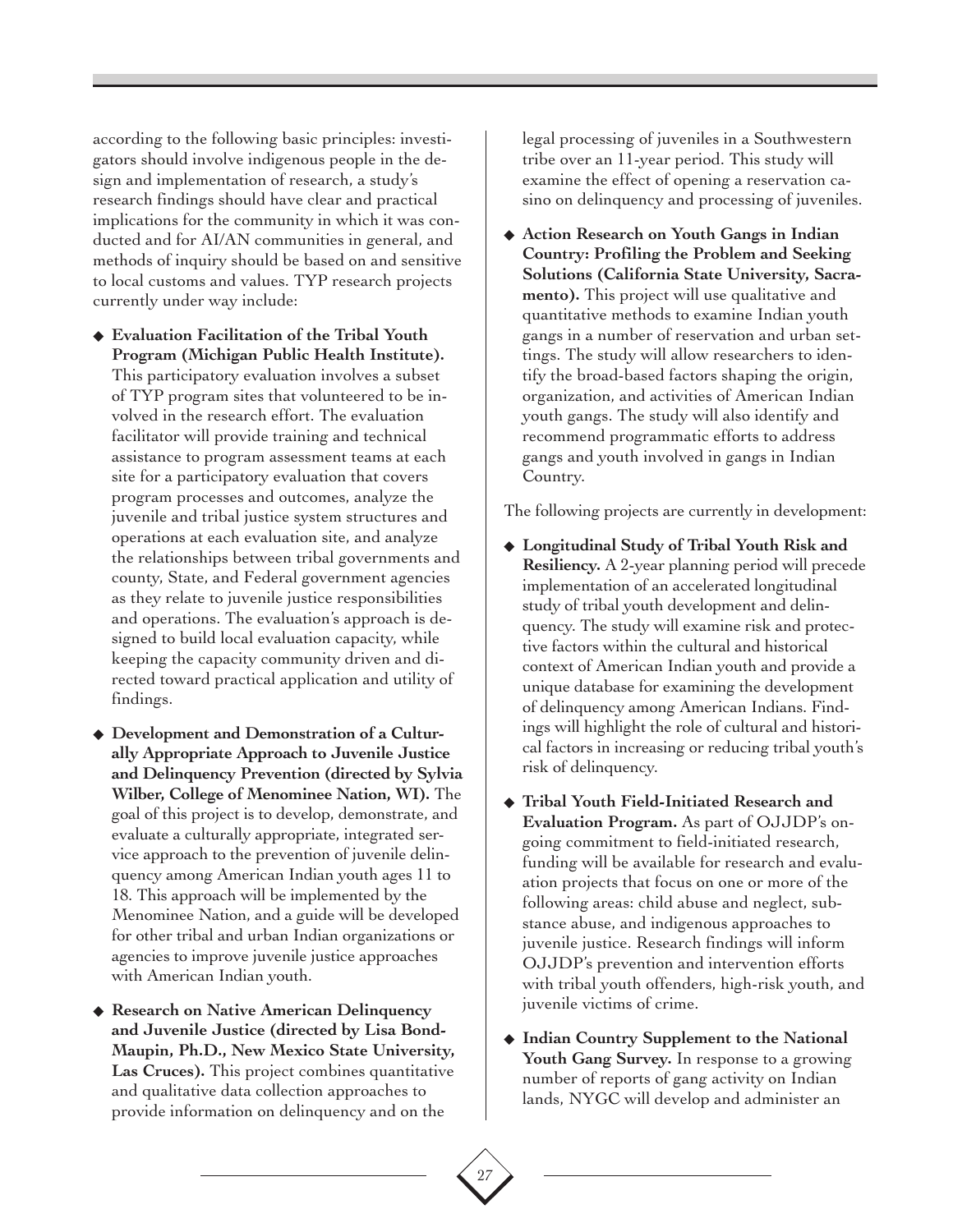Indian Country supplement to its ongoing National Youth Gang Survey of law enforcement officials. The survey will assess the prevalence, composition, and activities of youth gangs in Indian territories not traditionally included in the national survey.

### Understanding and Monitoring the "Whys" Behind Juvenile Crime Trends

The Nation's two primary data sources on juvenile crime—the National Crime Victimization Survey (NCVS) and the FBI's Uniform Crime Reporting (UCR) program—present similar pictures of the trends in juvenile violent crime during the past two decades. Both sources indicate a fairly stable pattern through most of the 1980s and a sharp increase in juvenile violence in the later part of the 1980s, lasting until the early 1990s, when rates of juvenile violence began a steady decline.

This significant improvement in national rates of juvenile violence offers a welcome relief, especially in light of dire predictions of a wave of violence by young superpredators in the new millennium. However, the sudden and precipitous change in rates of juvenile violence raises questions, such as the following, that have not yet been answered with a strong degree of certitude:

- ◆ Why did rates fall?
- ◆ Did the fall in rates happen everywhere?
- ◆ Where did rates fail to fall and why?
- ◆ What actions, policies, programs, and other steps should be continued to sustain the decline in rates of juvenile violence or to reverse an increase in such rates?

Numerous reporters, commentators, politicians, and scholars have put forth explanations for the rise and fall in juvenile crime. Many of these theories have been offered and supported with varying degrees of empirical evidence and with varying degrees of attention to juvenile crime trends and local divergence from national trends. Explanations include populationbased theories, epidemiological and etiological

theories (risk and protective factors), economic theories/policies, crime-focused public policies, social policies, and theories based on spiritual and cultural trends. To understand these theories fully, researchers and policymakers must sift through competing explanations for the rise and fall of juvenile crime rates and determine not only which merit further scrutiny in the exploration of juvenile crime and violence trends but where and how to pursue research hypotheses that emerge as promising based on this exercise.

To better understand factors correlated with the trend in juvenile crime and violence and explain future trends in delinquency and youth violence, OJJDP's Research Division issued a solicitation in fall 2000 for research applications to undertake a definitive study of such recent trends. This 5-year research project will explore ways to determine the reasons for changes in local juvenile crime trends in the 1990s and monitor rates during this millennium. Federal, State, and local policymakers need a better sense of what went right in communities where declines occurred and what went wrong where increases occurred or where rates continued at high levels. Researchers, therefore, need to develop methods to understand and monitor the reasons for such changes. OJJDP expects the lessons learned from this inquiry to yield a number of tools that Federal, State, and local policymakers and planners can use to anticipate, monitor, and explain future trends and plan effective prevention and intervention strategies.

### Mental Health and Juvenile Justice: Building a Model for Effective Service Delivery

Researchers estimate that between 9 and 13 percent of youth in the general population suffer from a diagnosable mental disorder at any given time.<sup>6</sup> The prevalence of mental disorders among the

<sup>6</sup> See Friedman, R.M., Katz-Leavy, J.W., Manderscheid, R.W., and Sandheimer, D.L. 1996. Prevalence of serious emotional disturbances in children and adolescents. In *Mental Health, United States,* edited by R.W. Manderscheid and M.A. Sonnerschein. Washington, DC: U.S. Department of Health and Human Services, Substance Abuse and Mental Health Services Administration, Center for Mental Health Services, pp. 71–89.

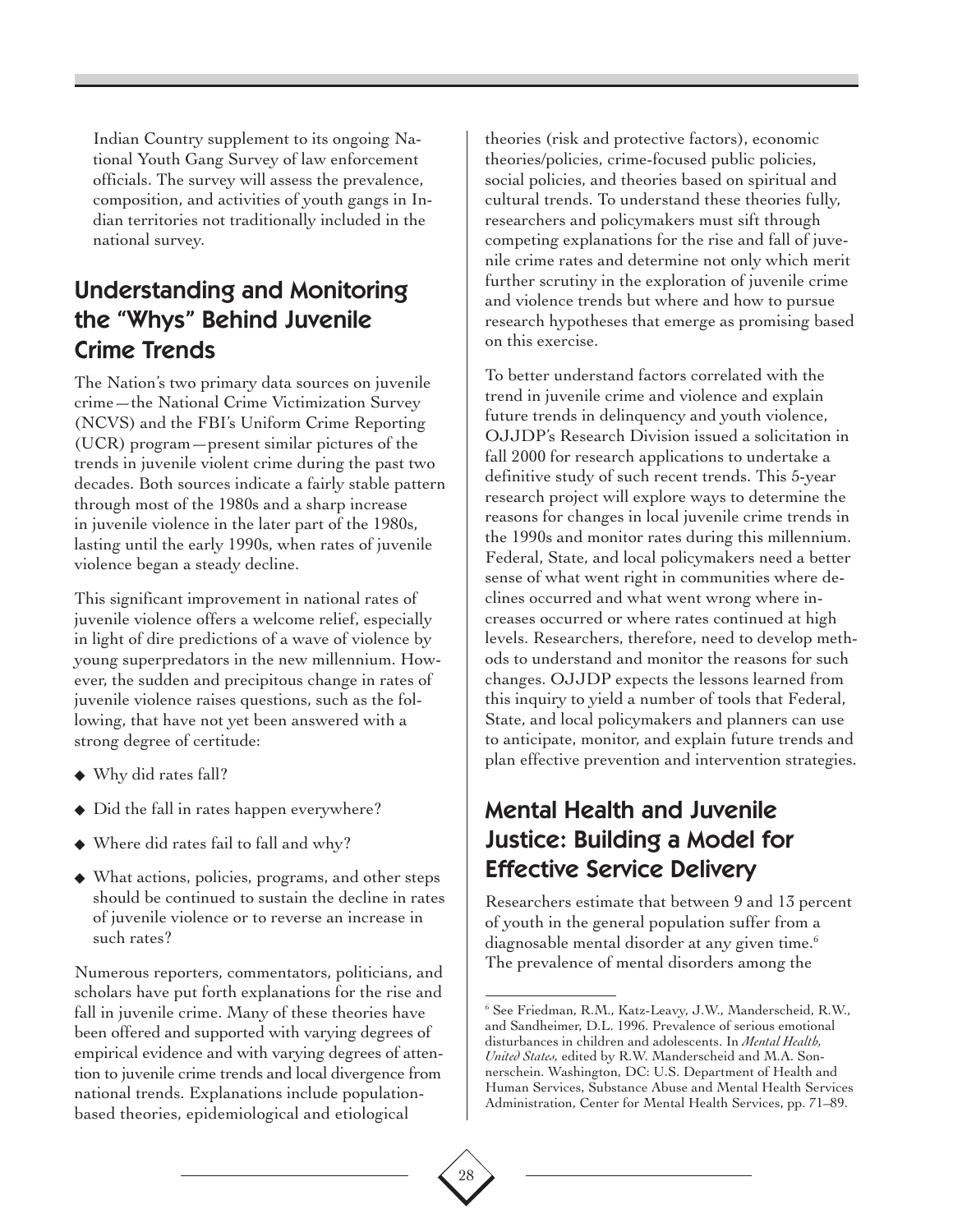approximately 1.8 million youth who enter the juvenile justice system each year is likely even higher. Yet, very little is known about the mental health needs of juvenile offenders. No large-scale national investigation of mental disorders in juvenile offenders has been conducted, and the lack of methodological consistency across smaller prevalence studies often produces inconsistent results. Since the mid-1990s, OJJDP has recognized the critical role that mental health problems play in the lives of youth involved in the juvenile justice system. As a result, OJJDP has been working for several years on a number of efforts to increase knowledge and improve services in this area. OJJDP, for example, has been active in the Federal Partnership for Children's Mental Health, organized by the Center for Mental Health Services of the Substance Abuse and Mental Health Services Administration in the U.S. Department of Health and Human Services.

A recognized gap in the continuum of services for juvenile offenders is the lack of mental health programming, particularly for youth in detention and secure corrections. The lack of aftercare or reentry programming for these incarcerated juveniles is also of particular concern. Although the lack of services may be most acute for juveniles in detention, secure corrections, and aftercare, OJJDP believes that the best strategy for

closing these gaps is to develop a comprehensive model that addresses the mental health needs of youth at every point in the juvenile justice system.

To that end, OJJDP's Research Division in FY 2000 initiated an effort to build on existing research and knowledge in the area of mental health and juvenile justice. This multiyear research and development effort will:

- ◆ Review what is known about theory and best practices in this area.
- ◆ Examine the prevalence of mental health problems and co-occurring substance abuse disorders in a sample of youth in the juvenile justice system.
- ◆ Document the services available to meet the needs of this population.
- ◆ Develop a model that incorporates existing theory and best practices to provide comprehensive mental health services to youth in the juvenile justice system.

The model developed under this initiative will subsequently be used in a demonstration and evaluation project that replicates and evaluates the model at several sites.

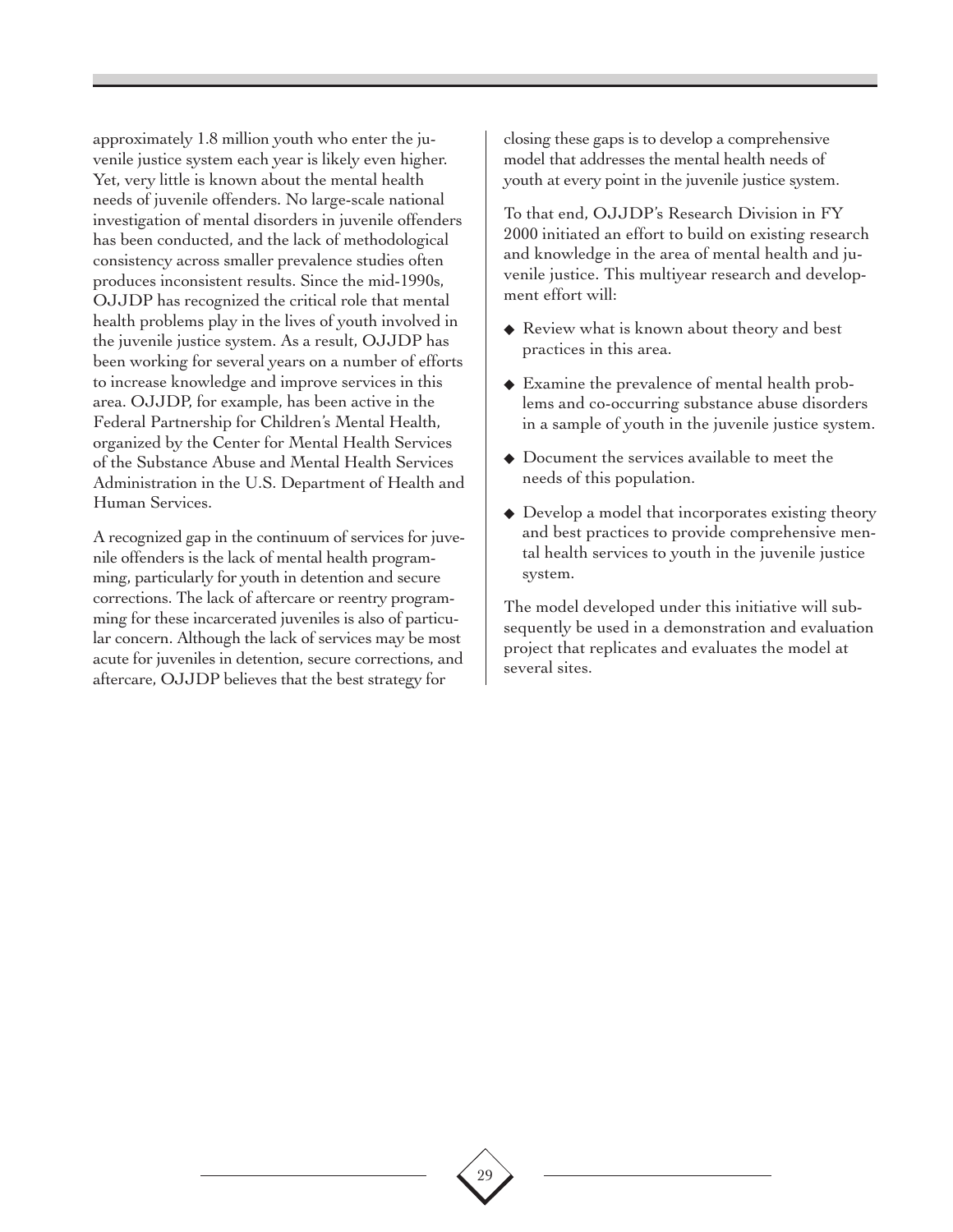# **Highlights**

### Evaluations of School-Related Projects

In recent years, OJJDP has partnered with the U.S. Department of Education (through the Safe and Drug-Free Schools Office) and other Federal agencies to launch several school-related demonstration programs that include national evaluations. Two important efforts being managed by OJJDP's Research Division are national evaluations of the Safe Schools/Healthy Students Initiative and the Truancy Reduction Demonstration Program.

◆ **Safe Schools/Healthy Students Initiative.** The Safe Schools/Healthy Students evaluation, being conducted by Research Triangle Institute (RTI) in Research Triangle Park, NC, will carefully document the initiative's activities and outcomes at 77 Safe Schools/Healthy Students sites. The evaluation encompasses the formation of community collaboratives, the impact of the collaborations on school safety and health, student development, economic analyses, surveillance of core indicators, and intensive outcome analyses.

◆ **Truancy Reduction Demonstration Program.** The Colorado Foundation for Families and Children is conducting the national evaluation of the Truancy Reduction Demonstration Program. The evaluation will examine the seven sites that received demonstration funding, document the implementation process and challenges the sites have faced, and gather specific information about the interventions and student and family outcomes. A primary goal of the evaluation is to identify key components of projects that have successfully reduced truancy and other risk factors for delinquency. Findings are expected in 2002.

◆ **Annual Report on School Safety.** OJJDP also works with the U.S. Department of Education's Safe and Drug-Free Schools Office to produce the Annual Report on School Safety, which provides an overview of the nature and extent of crime and violence on school property. The report describes measures taken by some schools to prevent and address school violence and provides communities with guidelines for reducing school violence in their jurisdictions. OJJDP's Web site (www.ojjdp.ncjrs. org) provides online access to the most recent version of the report.

### Evaluations of Substance Abuse Programs

### Drug-Free Communities Support Program

The Drug-Free Communities Support Program (DFCSP) is designed to strengthen communitybased coalitions' efforts to reduce substance abuse by youth. The coalitions include community representatives from the following groups or areas: youth; parents; business; media; schools; youth service organizations; law enforcement; civic groups; volunteer organizations; fraternal groups; healthcare professionals; State, local, or tribal government agencies with expertise in the field of substance abuse; and other organizations involved in reducing substance abuse. The program enables coalitions to enhance collaboration and coordination in an effort to target the use of illegal drugs and the underage use of alcohol and tobacco. Coalitions also encourage citizen participation in efforts to reduce substance abuse and disseminate information about effective programs.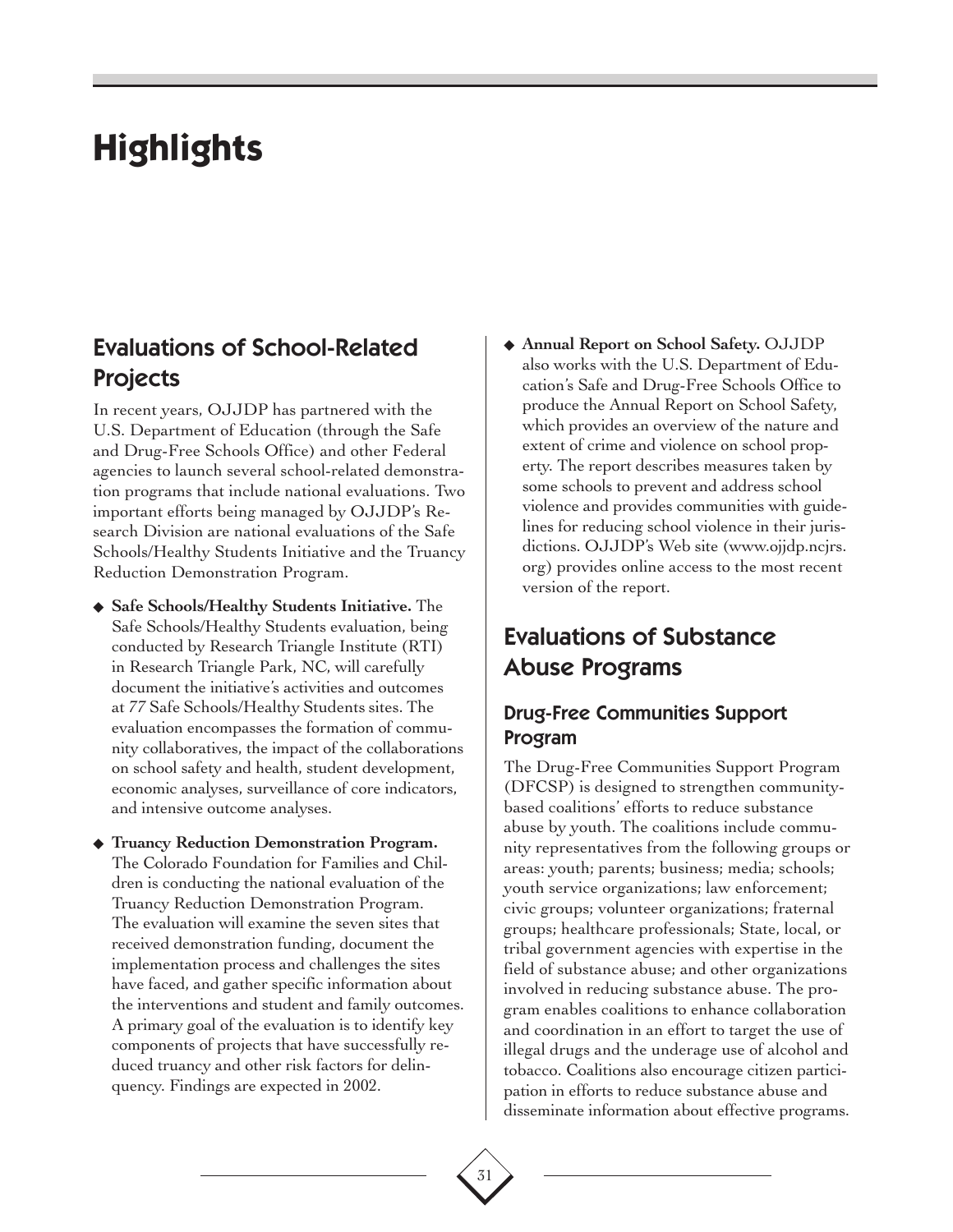In 1999, Caliber Associates, Inc., received an award to evaluate DFCSP. The evaluation has two components—a process evaluation and an outcome evaluation of community-based, collaborative substance abuse prevention projects whose initiatives (1) target the use of illegal drugs, alcohol, and/or tobacco by juveniles and (2) implement comprehensive long-term plans to reduce substance abuse and study its relationship to youth violence. The process evaluation is examining the implementation of programs in more than 100 sites. Twelve of these sites will be studied in depth to measure the outcome of program activities.

Early findings of the evaluation indicate that DFCSP coalitions serve urban, suburban, rural, and tribal areas. Coalitions are concentrated in urban and suburban areas (40 percent) and in areas that encompass urban, suburban, and rural communities (34 percent). A large proportion of coalitions target an entire community (42 percent), approximately one-fourth target youth, and almost one-third target a specific age group (elementary, middle, or high school). The strategies and activities that coalitions plan to implement reflect the range of services and activities frequently used in the prevention and treatment of substance abuse. Forty-six percent of coalitions engage in datadriven planning and decisionmaking with other agencies, 37 percent continue to mobilize and form partnerships, 55 percent provide training and education services, and 56 percent plan to improve their information-sharing techniques. Evaluators continue to track the implementation of these programs, and final results are expected in 2003.

### Enforcing the Underage Drinking Laws Program

OJJDP is helping States address the problem of underage drinking through a \$25 million per year program of block grants, discretionary programs, and training and technical assistance. OJJDP's Enforcing the Underage Drinking Laws (EUDL) program (formerly the Combating Underage Drinking program) is helping all 50 States, the District of Columbia, and Puerto Rico to develop comprehensive and coordinated initiatives to enforce State laws that prohibit the sale of alcoholic beverages to minors (defined as individuals under 21 years of

age) and to prevent the purchase or consumption of alcoholic beverages by minors. States are using funds from this program to support activities in one or more of the three areas outlined in the legislation: enforcement, public education activities, and innovative programs. In addition to providing block grant funds, OJJDP awards States and other jurisdictions discretionary funds to foster State and local collaboration in developing comprehensive approaches to the problem of underage drinking, with an emphasis on increasing law enforcement activity. Wake Forest University School of Medicine in Winston-Salem, NC, received a grant from OJJDP to evaluate States' and local communities' use of their block grants and discretionary funds and the program's impact during its first 2 years in a sample of communities.

The evaluation design includes four major data collection components:

- ◆ A telephone survey of key actors in the program from all 50 States.
- ◆ Indepth case studies of program implementation in six States.
- ◆ Telephone surveys of a sample of youth ages 16 to 20 in the six States.
- ◆ A telephone survey of police departments and sheriff's offices in a sample of States that have received grants.

Early findings of these surveys and case studies indicate that the EUDL program is bringing together groups that have not previously worked together particularly law enforcement agencies and substance abuse treatment agencies. Some States appear to be facing difficulties in program implementation especially among agencies that have limited experience working together (such as alcohol beverage control agencies, which are reportedly involved in the program in 66 percent of States). The survey also indicates that citizens' groups—such as Mothers Against Drunk Driving (MADD)—are highly involved in the program in only 28 States.

Data from the evaluation's youth survey underscore the magnitude of the underage drinking problem. Data show that underage drinking is pervasive, with

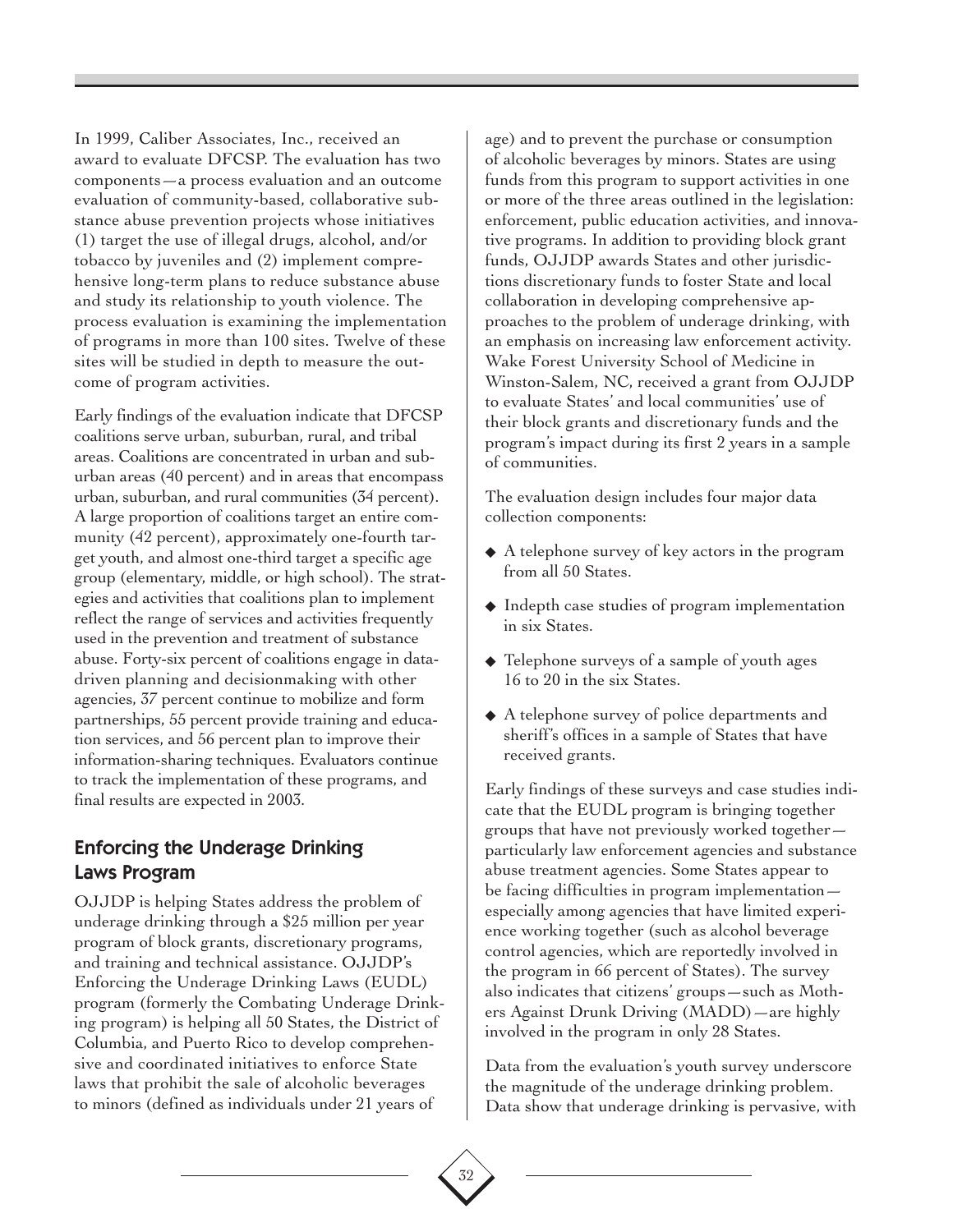about half (46 percent) of the sample of youth ages 16 to 20 reporting current alcohol use (within the past 30 days), 27 percent reporting alcohol use during the past 7 days, and 21 percent reporting binge drinking (defined as having five or more drinks in a row on at least one occasion during a 2-week period). Moreover, a substantial percentage of youth surveyed reported engaging in a number of risky behaviors associated with alcohol use, including driving while under the influence of alcohol and riding with a driver who has been drinking. Negative consequences of drinking reported by current drinkers in the sample included experiencing headaches and hangovers, being unable to remember what had happened after a drinking incident, passing out, getting into fights, having sex without birth control, breaking or damaging property, missing school, and being the victim of a forced sex attempt.

These and other early findings provide a good baseline for continued evaluation of the EUDL program. Final evaluation results are expected in 2002.

### Child Victimization

Although the focus of OJJDP's work has traditionally been on juvenile offenders, its program and research activities also target child victimization. In 2000, OJJDP established the Child Protection Division to consolidate OJJDP's demonstration, replication, and technical assistance and training projects focusing on child victimization. In furtherance of these efforts, the Research Division manages several important research and evaluation projects that relate to child victimization. Descriptions of several of these programs follow.

### Safe Start Demonstration Project

The purpose of the Safe Start Demonstration Project is to prevent and reduce the impact of family and community violence on young children (primarily from birth to age 6). The project promotes the creation of comprehensive service delivery systems by helping communities expand existing partnerships among service providers in the fields of early childhood education/development, health, mental health, family strengthening and support, domestic violence prevention, substance abuse prevention and treatment, crisis intervention, child welfare, law enforcement, courts, and legal services. These comprehensive service delivery systems are designed to improve access to and quality of services for young children at high risk of exposure to violence, young children who have already been exposed to violence, and both groups' families and caregivers. The following nine sites have received Safe Start awards and are now in the planning phase of the project: Baltimore, MD; Bridgeport, CT; Chatham County, NC; Chicago, IL; Pinellas County, FL; Rochester, NY; San Francisco, CA; Spokane, WA; and Washington County, ME.

The Safe Start evaluation will document and assess these communities' efforts to prevent and reduce the impact of family and community violence on young children. The overall evaluation design is intended to allow researchers to carefully document the formative aspects of the project and measure the project's effectiveness in terms of level of implementation of the strategic planning process, extent of systems reform and service integration, and impact of the initiative on the lives of children and families. At the national level, evaluation activities will be carried out by the National Evaluation Team, which includes staff from four organizations: Caliber Associates, Inc.; the Association for the Study and Development of Community; Roper Starch Worldwide, Inc.; and Research Triangle Institute. The staff will provide ongoing training and technical assistance to local site evaluators in designing and implementing plans to assess the impact of specific local programs and strategies.

### Second Comprehensive Study of Missing Children

The first National Incidence Studies of Missing, Abducted, Runaway, and Thrownaway Children (NISMART 1) was conducted in 1988 and published in 1990. This study was conducted pursuant to the Missing Children's Assistance Act, which requires periodic studies of the scope of the problem of missing children in the United States. NISMART 1 provided the first comprehensive data available on the incidence of missing children. Although NISMART 1 was an important study, the data are already more than a decade old.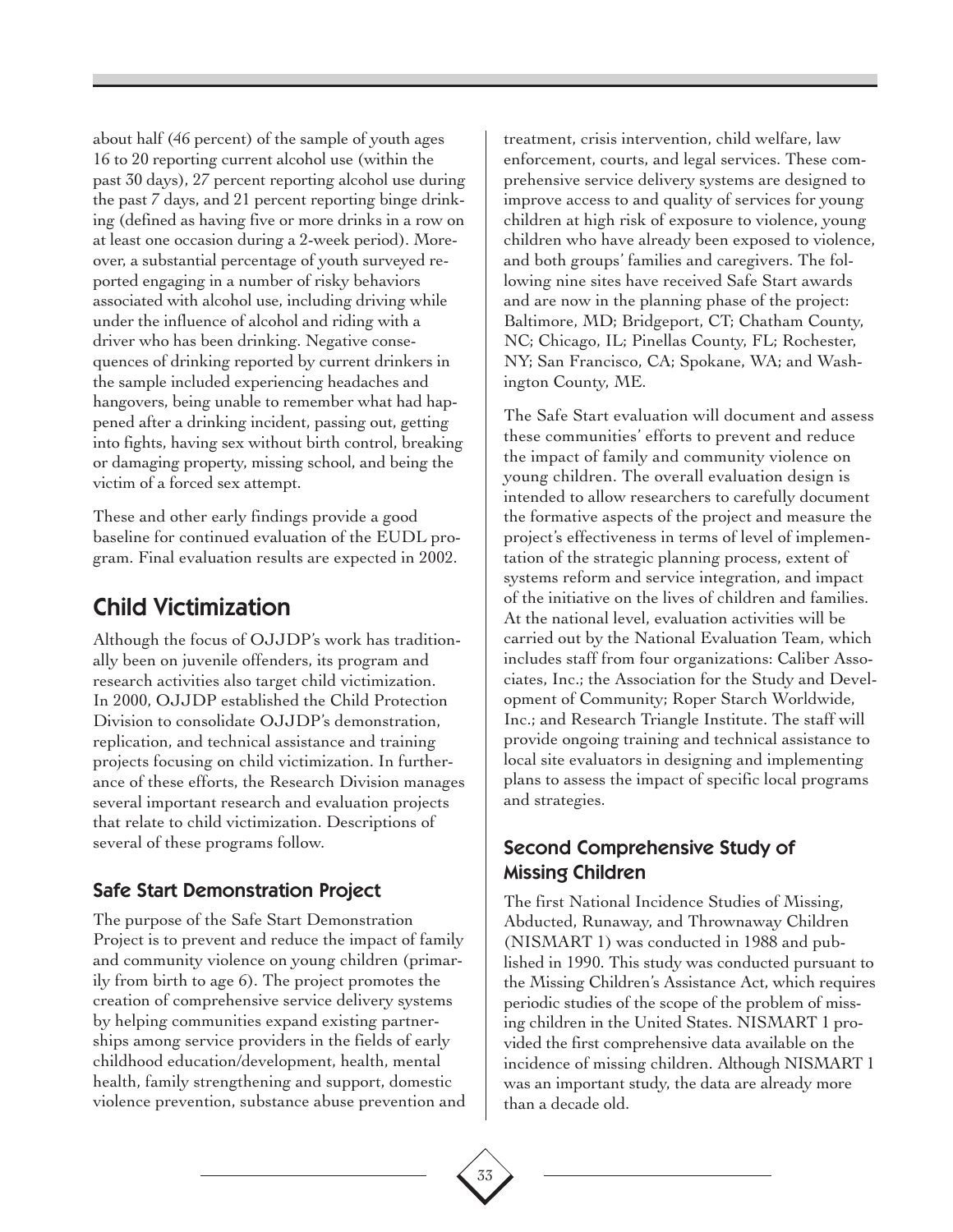NISMART 2, currently under way, is the second national study to measure the incidence of each category of missing children. Researchers surveyed 16,000 households to determine how many children are missing on an annual basis. NISMART 2 also included a survey of approximately 8,000 youth to determine what happens during missing child episodes. In addition, the survey included interviews of law enforcement officers to secure information about child abductions, interviews of directors of youth residential programs to determine how many residents run away from such settings, and an analysis of data on thrownaway children (youth who have been abandoned or forced from their homes). Results of NISMART 2 (expected in 2001) will help parents and other members of the public better understand the dimensions of the missing children problem and the factors that place children at greatest risk of becoming missing. Practitioners and policymakers can use the new information to design programs and policies to ensure the safety of the Nation's youth. The study is being conducted for OJJDP by the Institute for Survey Research at Temple University in Philadelphia, PA; the Family Research Laboratory at the University of New Hampshire, Durham; and Westat, Inc., of Rockville, MD.

### Crimes against Children Research Center

Supported by OJJDP's Research Division, the Crimes against Children Research Center (CCRC) works to combat crimes against children by conducting high-quality research and providing statistics to members of the public, policymakers, law enforcement personnel, and child welfare practitioners. CCRC focuses its research on both the nature and impact of crimes such as child abduction, homicide, rape, assault, and physical and sexual abuse. CCRC, which is located at the University of New Hampshire in Durham, produces a variety of informative publications on child victimization issues for the field.

### Pathways to Desistance: A Prospective Study of Serious Adolescent Offenders

During the past few decades, researchers of adolescent crime and disorders have shown increasing

interest in and appreciation for placing a particular period of development (e.g., adolescence) within the context of an individual's entire life course. This is often referred to as a "life course approach" to investigations. This emphasis has resulted in several large longitudinal studies that have significantly improved researchers' understanding of the development of antisocial behavior in adolescents. Juvenile justice and child welfare professionals can use information provided by such studies to make better informed decisions regarding policy and practice. For example, the identification of risk factors that precede the onset of specific problem behaviors provides valuable information about where communities should concentrate programming resources for children of different ages. Existing longitudinal research, however, has not been particularly useful in providing clear guidance for dealing with adolescents who are already deeply involved in the juvenile justice system. Evidence is sketchy on the relative influences of interventions, sanctions, and developmental events on outcomes for serious adolescent offenders. Although a significant percentage of adolescent offenders decrease or stop antisocial activity in late adolescence, it is unclear exactly how such desistance occurs or what factors influence the process.

Through a partnership with the National Institute of Justice, the Centers for Disease Control and Prevention, the John D. and Catherine T. MacArthur Foundation, and the William T. Grant Foundation, OJJDP is sponsoring a study that will intensively follow a sample of 1,200 serious adolescent offenders in Philadelphia, PA, and Phoenix, AZ, as they navigate late adolescence. The study, Pathways to Desistance: A Prospective Study of Serious Adolescent Offenders, will bring together a number of respected researchers (see page 35 for a listing) and demonstrate the cooperative efforts of several Federal agencies and private foundations.

The goals of the Pathways to Desistance study are to describe patterns of desistance from delinquent and criminal behavior, identify key developmental events related to desistance, and compare the effects of different interventions and sanctions on desistance. Specifically, the study seeks to:

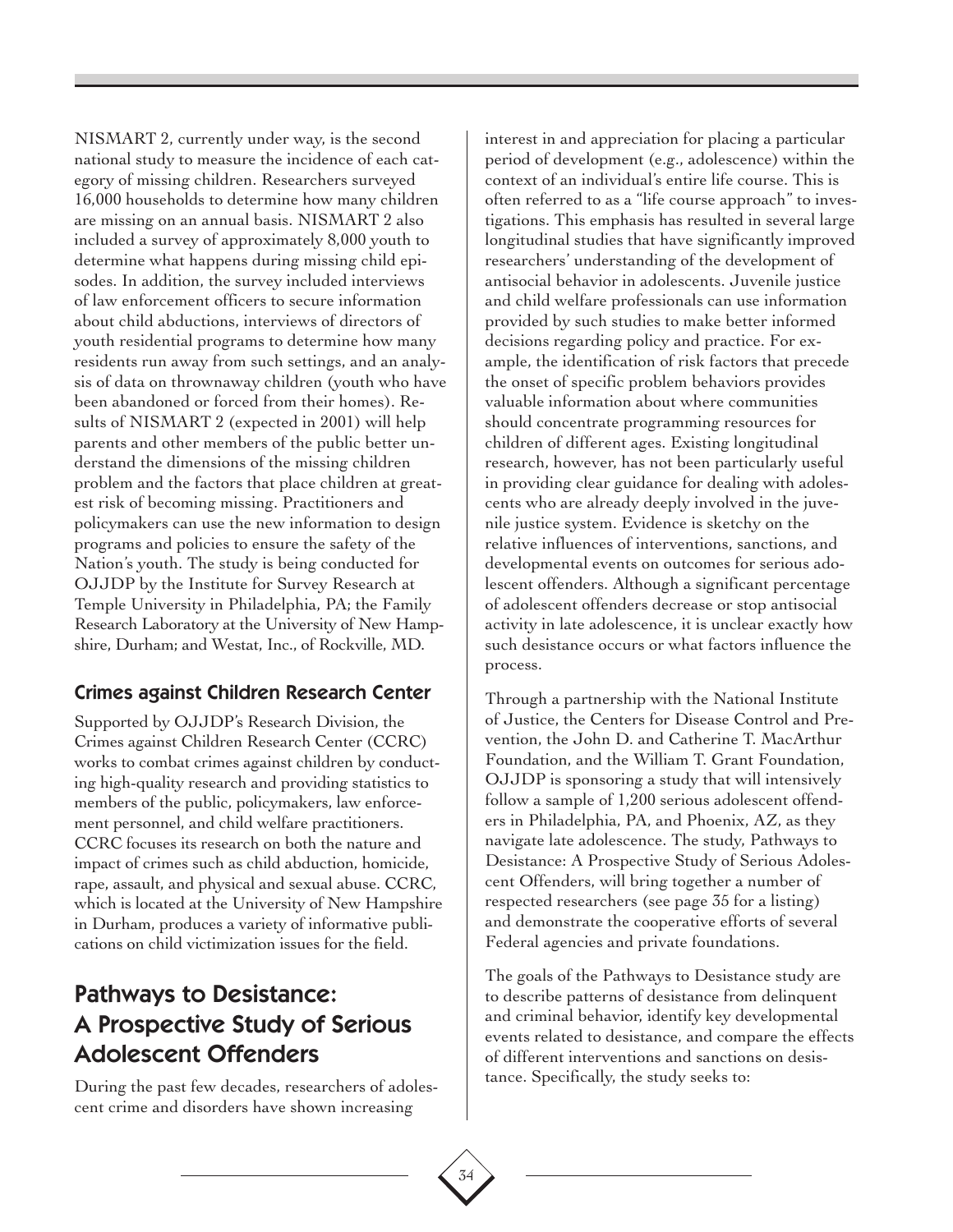- ◆ Determine whether there are distinct pathways out of involvement with juvenile crime and, if so, identify such pathways.
- ◆ Identify the characteristics of adolescents who progress along each of these pathways.
- ◆ Identify the types of life events or influences that appear to promote desistance from criminal activity among adolescents.
- ◆ Determine the type and magnitude of the effect that researchers can expect from the intervention strategies most commonly used with serious adolescent offenders.

Findings from the study will provide policymakers with evidence regarding the utility of different processing and sanctioning options, a topic widely discussed at the State and national level. Findings will also be valuable to practitioners who need direction regarding what factors to consider during risk assessments and what indicators to monitor or assess on an ongoing basis when working with serious adolescent offenders.

### Working With States and Communities To Improve Evaluation and Information Collection Efforts

OJJDP has several projects that focus on helping communities evaluate their efforts to prevent and reduce juvenile delinquency and risky behavior. These projects include the Juvenile Justice Evaluation

### Pathways to Desistance: Prospective Study of Serious Adolescent **Offenders**

Principal investigators for this project are Edward P. Mulvey, Ph.D., and Elizabeth Cauffman, Ph.D., from the University of Pittsburgh's Western Psychiatric Institute and Clinic, Department of Law and Psychiatry. Other researchers on the project are Larry Steinberg, Ph.D., of Temple University and Jeffrey Fagan, Ph.D., of Columbia University.

Center (JJEC) and the Juvenile Justice Statistics and Systems Development Project.

### Juvenile Justice Evaluation Center

The goal of JJEC is to provide training, technical assistance, and other resources to States to enhance their ability to evaluate juvenile justice programs. The first phase of the project focused on assessing existing evaluation practices and technical assistance needs in 56 "States" (i.e., jurisdictions eligible to receive OJJDP formula and block grants), especially as they relate to programs and initiatives funded through OJJDP's State Formula Grants Program. The assessment included a survey of three groups of State juvenile justice stakeholders: juvenile justice specialists, Statistical Analysis Center (SAC) directors, and State Advisory Group (SAG) chairs. Results of the assessment show that training and technical assistance should:

- ◆ Increase knowledge at the State and local level of evaluation principles and techniques.
- ◆ Help States develop and improve infrastructures for supporting systematic evaluation.
- ◆ Foster relationships between State agencies, local programs, and evaluators.

The following ongoing activities of JJEC are designed to address the needs identified in the assessment:

- ◆ Conducting four regional evaluation training conferences with the Coalition for Juvenile Justice. The training conferences feature a combination of skill-building workshops and sessions highlighting successful local and national juvenile justice evaluation efforts.
- ◆ Providing onsite technical assistance to States that are designing evaluation systems, developing statewide performance measures for juvenile justice projects, or conducting large-scale evaluation studies.
- ◆ Supporting the Justice Research and Statistics Association's Juvenile Justice Evaluation Center Online.
- ◆ Providing seed money to encourage partnerships between SACs and SAGs. The goal of such

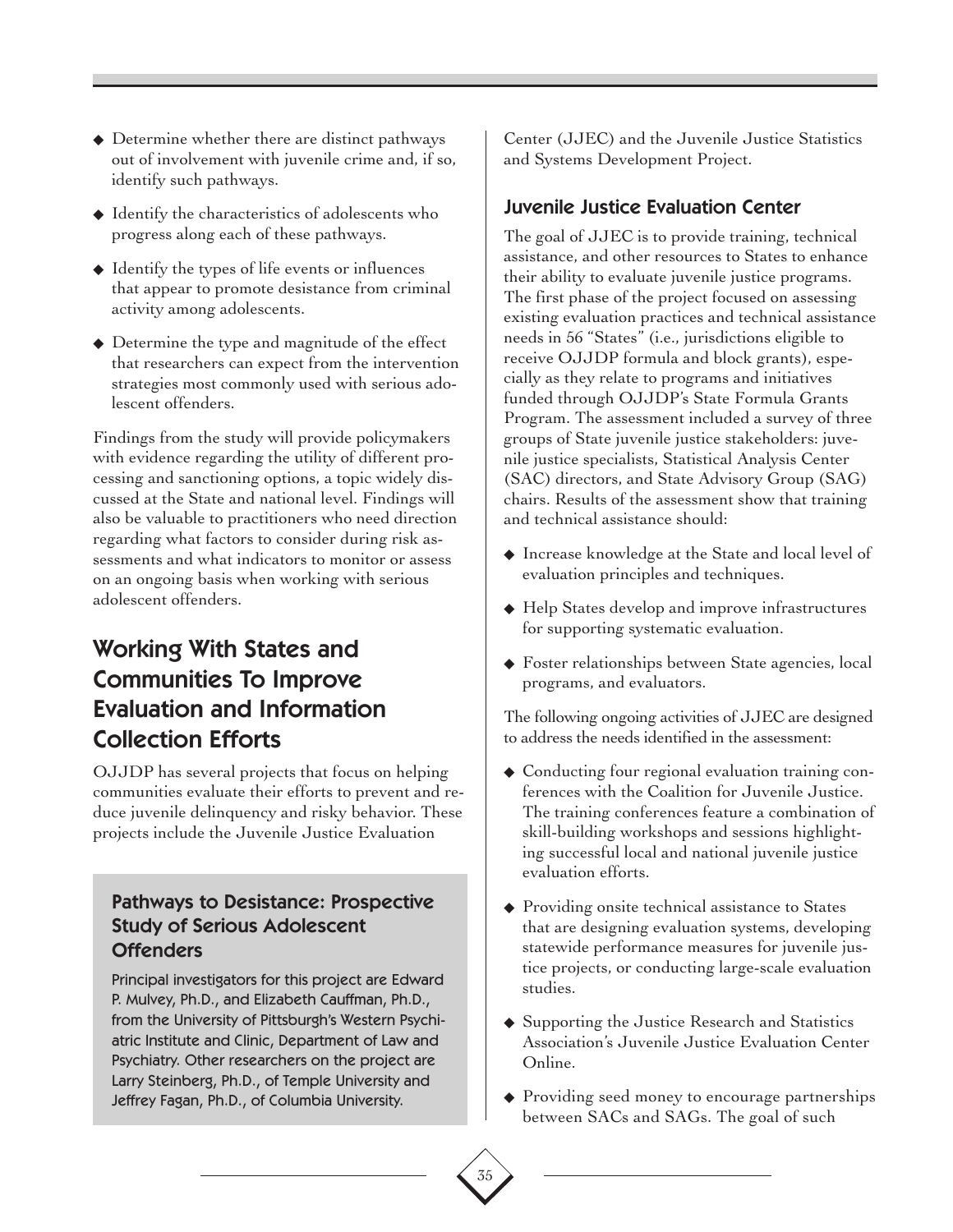### The Justice Research and Statistics Association's Juvenile Justice Evaluation Center Online

The Juvenile Justice Evaluation Center Online, supported by OJJDP, is designed to provide evaluation resources and information specific to juvenile justice programs and initiatives. The Web site (www.jrsa.org/jjec) provides guidance to States and localities conducting their own evaluations and includes an evaluation manual that details how local programs can collect and use evaluation material. The site also includes a series of nontechnical briefing papers related to the evaluation of juvenile justice programs and provides contact information for States interested in benefiting from onsite help in designing evaluation systems, developing statewide performance measures for juvenile justice projects, or conducting large-scale evaluation studies.

partnerships is to build sustainable relationships that will enhance juvenile justice evaluation capacity over the long term.

### Juvenile Justice Statistics and Systems Development Project

To meet the challenge of managing cases involving youth effectively and efficiently, juvenile court administrators and judges need ready access to information that will support the operation, management, and decisionmaking of the full-service juvenile court system. Broad knowledge and effective decisionmaking, which should be hallmarks of every juvenile justice system, require not only the collection of data but the collaboration of community leaders who will give meaning to the data. This need for collaboration is the focus of the book *Juvenile Justice With Eyes Open*, produced by the Juvenile Justice Statistics and Systems Development (SSD) project and published by NCJJ in 2000. Using concepts from this book, the SSD project developed and field-tested an approach that local jurisdictions can use to systematically identify and, in turn, fulfill their information needs. This approach includes:

◆ Conducting trainings and seminars for local juvenile justice leaders on use of the rational decisionmaking model as a design tool for management information systems.

- ◆ Developing data specifications necessary for an effective information system to meet a jurisdiction's operational, management, and research needs.
- ◆ Identifying the data needs of collateral service providers.
- ◆ Modeling agreements and protocols with collateral service providers to allow for the sharing of case-level and/or aggregate data.

The SSD project has also identified several jurisdictions across the country that are effectively using juvenile justice information to make key juvenile justice decisions, such as determining the sentences of juvenile offenders. Case studies of these jurisdictions will be published in 2001.

### OJJDP Projects That Help States and Communities Enhance Evaluation Capacity

- ◆ Juvenile Justice Evaluation Center (Justice Research and Statistics Association).
- ◆ Juvenile Justice Statistics and Systems Development Project (National Center for Juvenile Justice, Pittsburgh, PA).

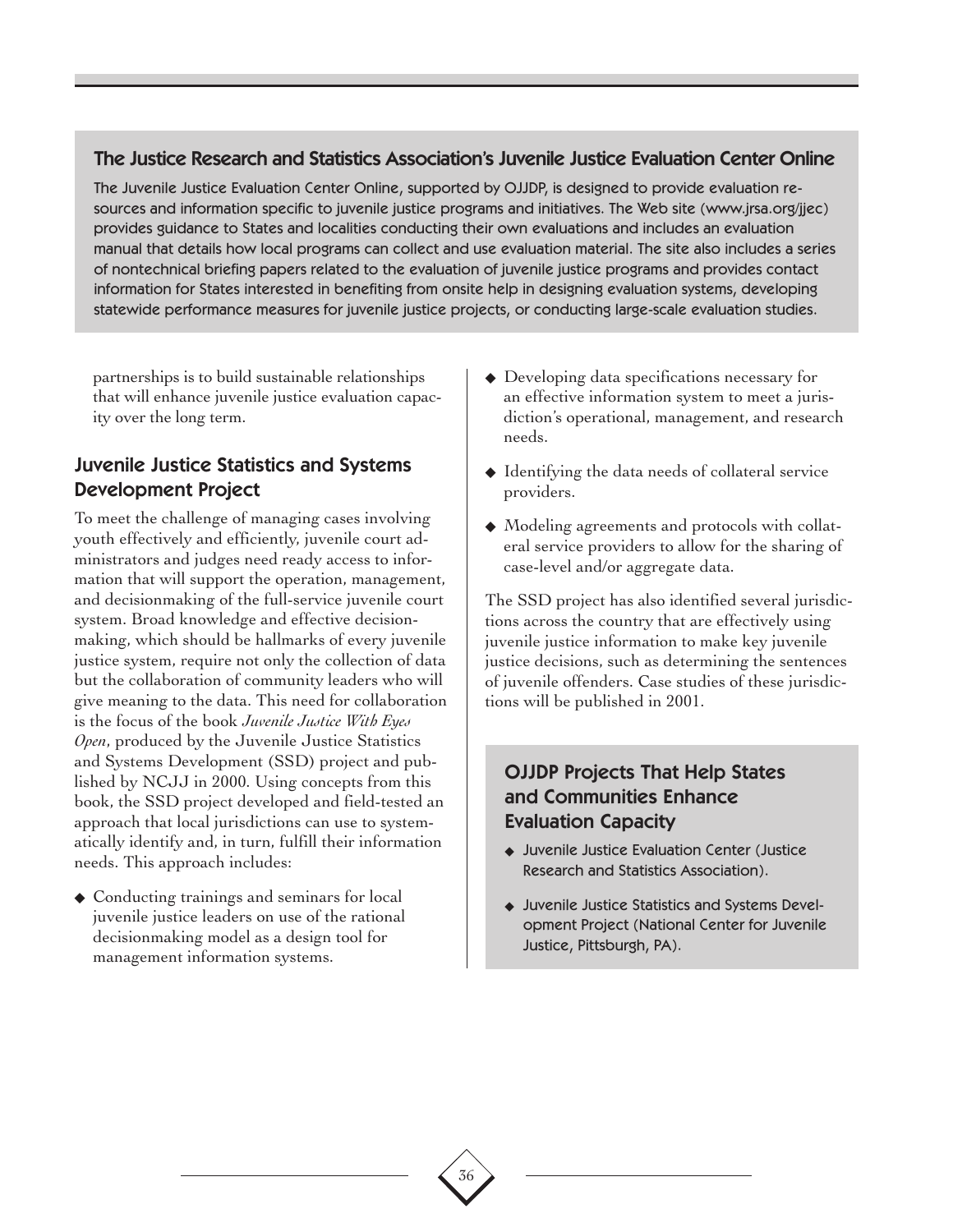# **Conclusion**

Research is the foundation for identifying and developing programs to prevent and reduce juvenile crime and delinquency. The best way to identify strategies that work is by learning about the factors that place youth at risk for delinquency, recognizing youth's patterns of offending, and identifying strategies that are effective in responding to youth's needs and behaviors. Therefore, investing in research is one of the most important ways that OJJDP can respond to the needs of children at risk of delinquency and their families and communities. OJJDP is accordingly committed to sponsoring a program of research, evaluation, and statistics that seeks to determine what the roots of delinquency are, what policies and programs can help protect youth and families from risk factors, and how communities can support these efforts.

The ultimate goal of OJJDP's Research Division is to prevent at-risk youth from pursuing a delinquent career and to help youth already in the juvenile justice system turn away from future delinquency and criminal behavior and become productive citizens. One of the most important concepts demonstrated

by this Report is the need to use what researchers have learned to craft solutions and interventions that address the problems of juvenile crime and violence. OJJDP will continue its strong tradition of using knowledge gained through research to inform program initiatives. Together, OJJDP divisions and program units provide a continuum of activity that fully supports the efforts of researchers, policymakers, courts, schools, juvenile justice facilities, practitioners, parents, and juveniles.

Despite the knowledge OJJDP has gained through the efforts of its Research Division, much remains to be done. Over the years, OJJDP has developed strong partnerships with the many highly skilled researchers in the field of juvenile justice and risk behavior. These partnerships will continue, and many new partnerships will be formed as OJJDP continues to support an array of research studies, evaluations, and statistical activities. With the help of researchers in the field, OJJDP will use what it has learned to develop programs and solutions that will make a difference to juveniles, their families, and their communities.

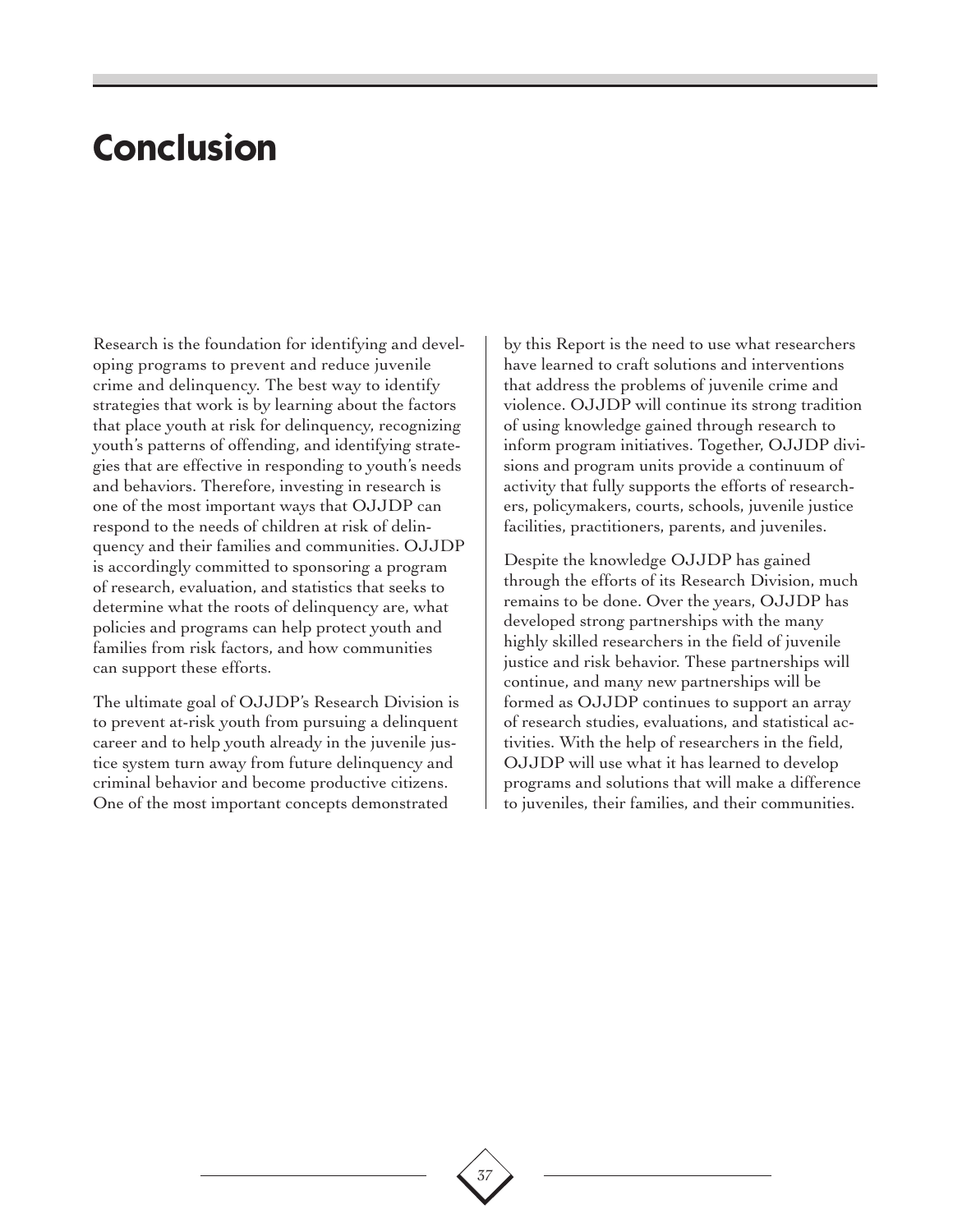# **Appendix A: Active Projects, September 1999 to Present**

### **Grants**

### Action Research on Youth Gangs in Indian Country: Profiling the Problem and Seeking Solutions

California State University Sacramento Center for Delinquency and Crime Policy Studies 7750 College Town Drive, Suite 104 Sacramento, CA 95826 OJJDP Grant 00–TY–FX–0033

### Age, Crime, and Sanction: The Effect of Juvenile Versus Criminal Court Jurisdiction on Age-Specific Crime Rates of Adolescent Offenders

Columbia University The Joseph L. Mailman School of Public Health Health Sciences Division 600 West 168th Street New York, NY 10032 OJJDP Grant 99–JR–VX–0002

### Analysis of Social Contextual Mediators of Adolescent Violence

Vera Institute of Justice 233 Broadway, 12th Floor New York, NY 10274 OJJDP Grant 99–JN–FX–0004

### Assessing ADM Disorders Among Juvenile Detainees

Northwestern University 633 Clark Street Evanston, IL 60208 OJJDP Grants 98–JD–FX–0002, 99–JE–FX–1001

### Assessment of Psychiatric Risk in Incarcerated Youth

Research Foundation for Mental Hygiene, Inc. 1051 Riverside Drive New York, NY 10032 OJJDP Grant 98–JB–VX–0115

### Chicago Project for Violence Prevention

University of Illinois at Chicago School of Public Health Office of Research Services Chicago, IL 60612 OJJDP Grant 96–MU–FX–0013

### Community Policing and Youth Study

COSMOS Corporation 3 Bethesda Metro Center, Suite 950 Bethesda, MD 20814 OJJDP Grant 2001–JN–FX–K002

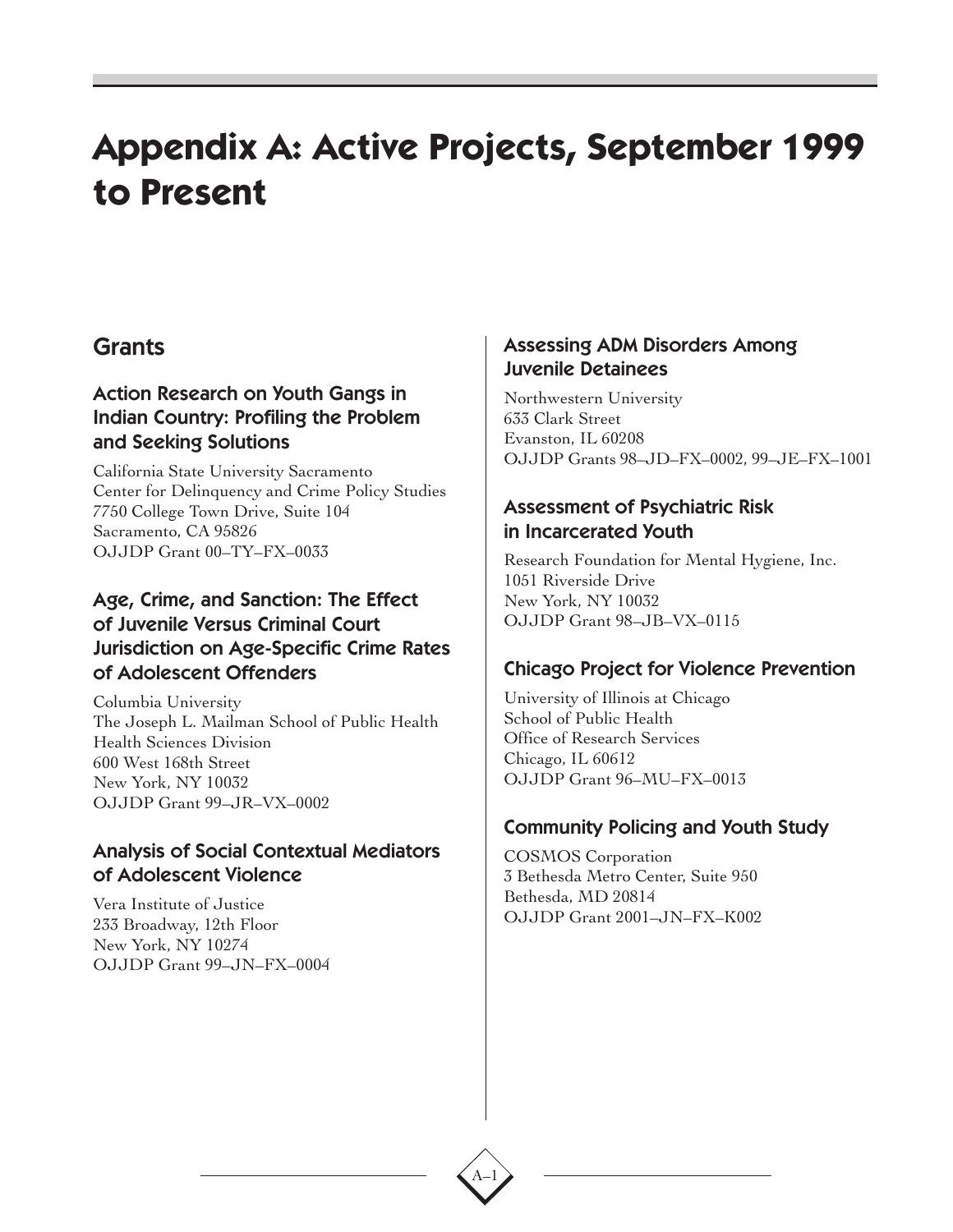### A Comparative Evaluation of Three Programs for Adolescent Female **Offenders**

Regents of the University of Michigan Division of Research Development and Administration 3003 South State Street, Room 1060 Ann Arbor, MI 48109–1274 OJJDP Grant 00–JR–VX–0008

### Comparative Impact of Juvenile Versus Criminal Court Sanctions on Recidivism Among Adolescent Felony Offenders: A Replication and Extension

Columbia University The Joseph L. Mailman School of Public Health Health Sciences Division 600 West 168th Street New York, NY 10032 OJJDP Grant 97–JN–FX–0001

### Consortium on Children, Families, and the Law

Clemson University Institute on Family and Neighborhood Life 158 Poole Agricultural Center Clemson, SC 29634–0132 OJJDP Grant 99–JF–FX–1001

### Cost-Benefit Analysis of Juvenile Justice Programs

University of Texas at Dallas P.O. Box 830688 Richardson, TX 75083 OJJDP Grant 98–JN–FX–0001

### Crimes against Children Research Center

University of New Hampshire Office of Sponsored Research 4 Garrison Avenue Durham, NH 03824–3585 OJJDP Grants 98–JN–FX–0012, 00–JW–VX–0005, 99–JP–FX–1001

### Criminal Justice Response to Parental Abduction Cases

American Bar Association Fund for Justice and Education ABA Center on Children and the Law 740 15th Street NW. Washington, DC 20005 OJJDP Grant 93–MC–CX–0010

### Delinquency Prevention Through Media Literacy: Evaluation of the Flashpoint Program

Education Development Center, Inc. Health and Human Development Programs 55 Chapel Street Newton, Massachusetts 02158–1060 O.I.JDP Grant 00-JN-FX-0004

### Development and Demonstration of a Culturally Appropriate Approach to Juvenile Justice and Delinquency **Prevention**

College of Menominee Nation P.O. Box 1179 Keshena, WI 54135 OJJDP Grant 00–TY–FX–0034

### Development and Evaluation of a Cognitive-Behavior Group Intervention for Adolescents in a Youth Correctional Facility: The Coping of Life

Oregon Research Institute 1715 Franklin Boulevard Eugene, OR 97403 OJJDP Grant 00–JN–FX–0003

### Early Onset Offending: Development and Consequences

University of Washington Social Development Research Group 9725 Third Avenue NE., Suite 401 Seattle, WA 98115 OJJDP Grant 99–JN–FX–0001

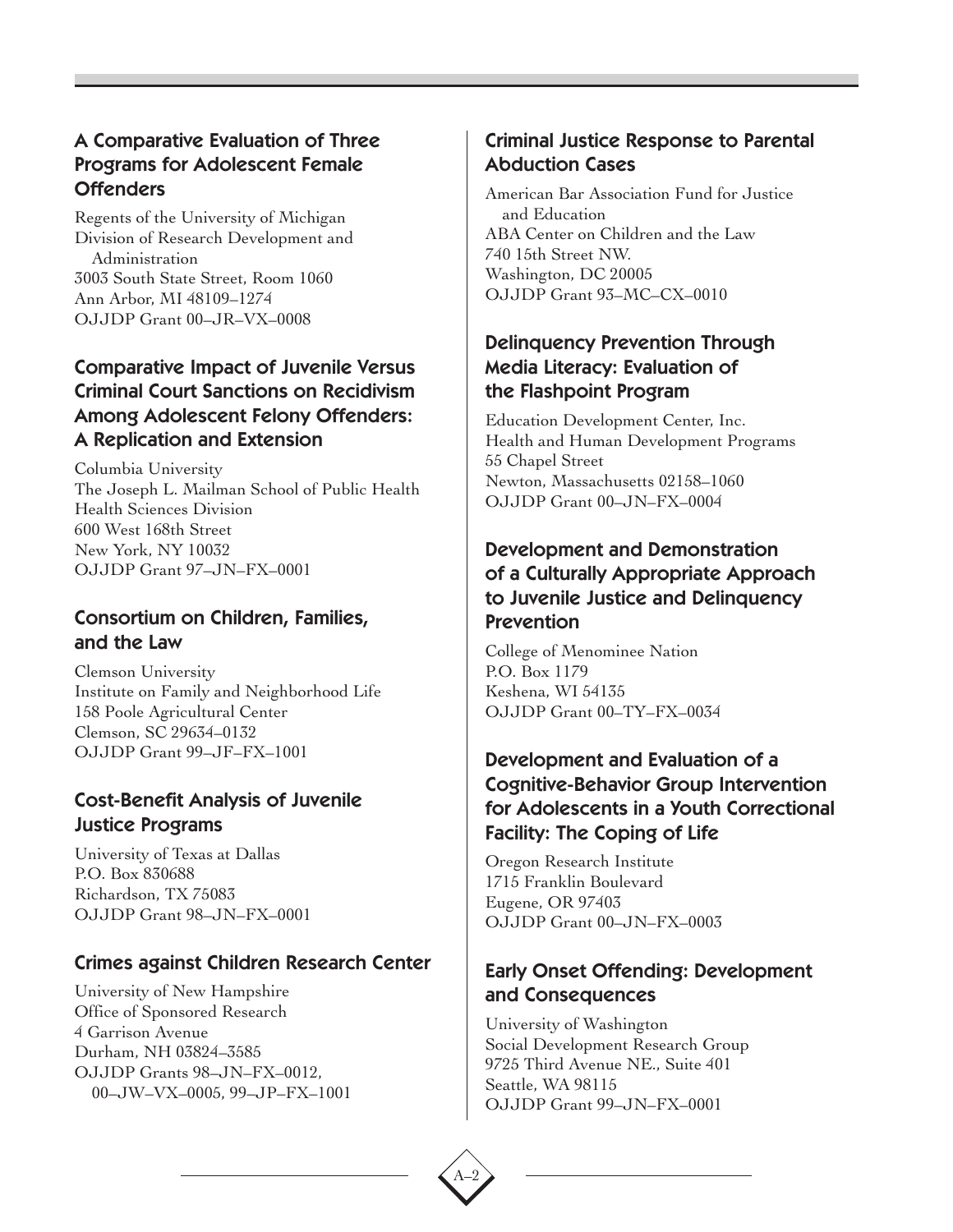### Empathy and Juvenile Sex Offenses

University of Oklahoma Health Sciences Center Center on Child Abuse and Neglect 940 NE 13th Street CHO–3B–3406 Oklahoma City, OK 73104 OJJDP Grant 99–JN–FX–0002

### Enhancing Personnel Training and Understanding Minority Overrepresentation in the Juvenile Justice System

Prairie View A&M University Texas Juvenile Crime Prevention Center P.O. Box 4017 Prairie View, TX 77446 OJJDP Grant 98–JN–FX–0014

### Evaluation of the Combating Underage Drinking Program

Wake Forest University School of Medicine Winston-Salem, NC 25157 OJJDP Grant 98–AH–F8–0101

### Evaluation of the Comprehensive Community-Wide Approach to Gang Prevention, Intervention, and Suppression Program

University of Chicago School of Social Services 5801 South Ellis Chicago, IL 60637 OJJDP Grants 95–JD–CX–K002, 96–JD–FX–K001, 97–MU–FX–K014

### Evaluation of the Creation and Implementation of a Family Index

Superior Court of California County of Riverside 4075 Main Street, Suite 310 Riverside, CA 92501 OJJDP Grant 00–JR–VX–0002

### Evaluation of the Drug-Free Communities Support Program

Caliber Associates, Inc. 10530 Rosehaven Street, Suite 400 Fairfax, VA 22030 OJJDP Grant 98–JN–FX–0016

### Evaluation Facilitation of the Tribal Youth Program

Michigan Public Health Institute Data System, Evaluation and Training 2464 Woodlake Circle, Suite 300 Okemos, MI 48864 OJJDP Grant 00–TY–FX–K001

### Evaluation of the GIRLS Project

University of Georgia Department of Counseling and Human Development University of Georgia Research Foundation, Inc. 621 Boyd Graduate Studies Research Center Athens, GA 30602–4103 OJJDP Grant 00–JR–VX–0005

### Evaluation of Intensive Community-Based Aftercare Demonstration and Technical Assistance Program

National Council on Crime and Delinquency 1970 Broadway, Suite 500 Oakland, CA 94612 OJJDP Grants 95–JN–CX–007, 95–JN–FX–0023

### Evaluation of the Juvenile Mentoring Program (JUMP)

Information Technology International 6701 Democracy Boulevard, Suite 700 Bethesda, MD 20817–1572 OJJDP Grants 97–JN–FX–003, 98–JG–FX–0002

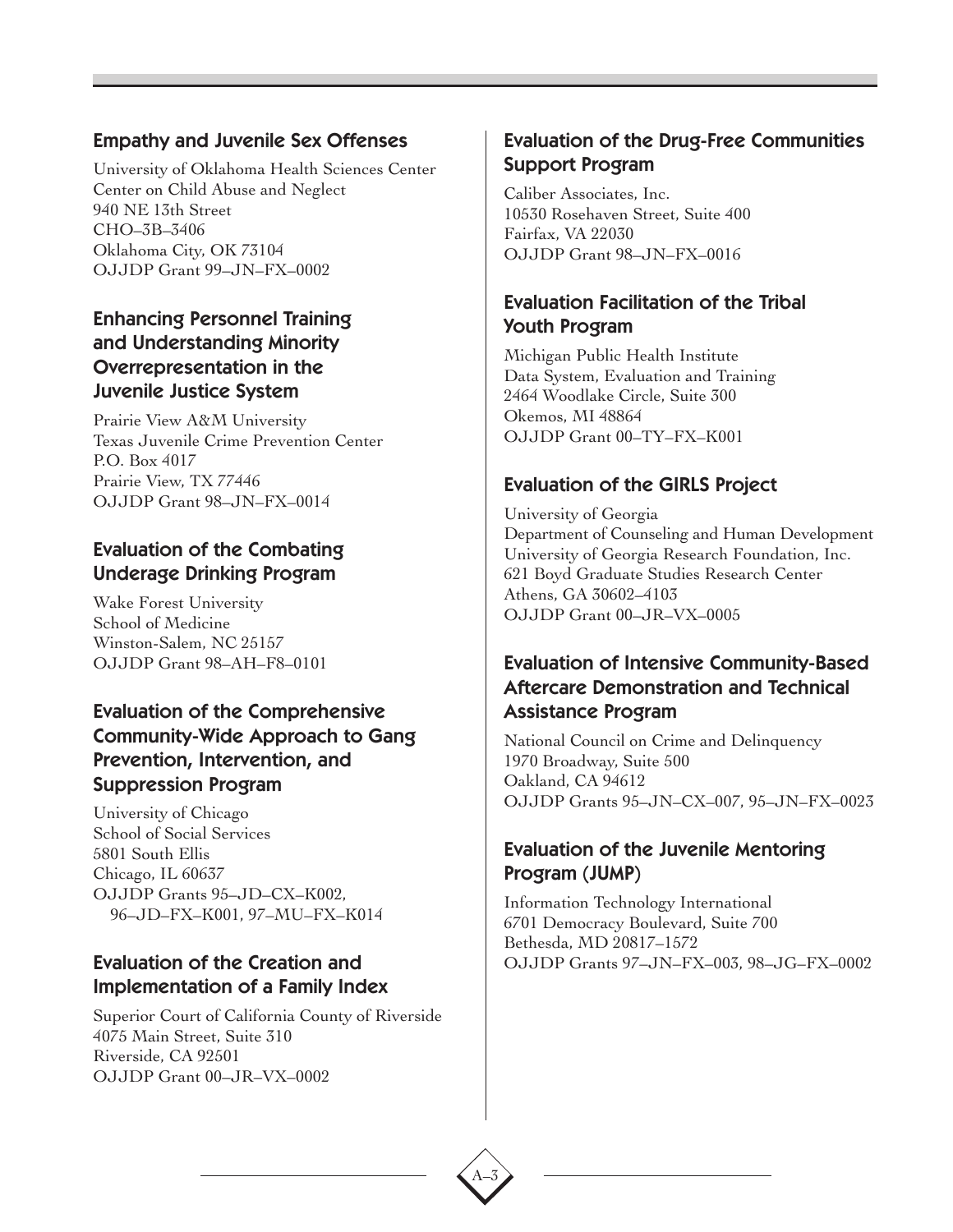### Evaluation of OJJDP's Rural Youth Gang Initiative

National Council on Crime and Delinquency 1970 Broadway, Suite 500 Oakland, CA 94612 OJJDP Grant 99–JD–FX–K001

### Evaluation of Parents Anonymous®

National Council on Crime and Delinquency 1970 Broadway, Suite 500 Oakland, CA 94612 OJJDP Grant 00–JP–FX–K003

### Evaluation of Partnerships To Reduce Juvenile Gun Violence Program

COSMOS Corporation 3 Bethesda Metro Center, Suite 950 Bethesda, MD 20814 OJJDP Grant 97–MU–FX–0004

### Evaluation Planning Proposal for the Free To Grow National Demonstration Program

Columbia University The Joseph L. Mailman School of Public Health 600 West 168th Street New York, NY 10032 OJJDP Grant 99–JN–FX–0020

### Evaluation of the Safe Start Initiative

Caliber Associates, Inc. 10530 Rosehaven Street, Suite 400 Fairfax, VA 22030 OJJDP Grant 99–JW–VX–K001

### Evaluation of Teen Courts

The Urban Institute 2100 M Street NW. Washington, DC 20037 OJJDP Grant 98–JN–FX–0003

### Evaluation of the U.S. Department of Labor's Education and Training of Youthful Offenders Initiative

National Council on Crime and Delinquency 1970 Broadway, Suite 500 Oakland, CA 94612 OJJDP Grant 99–JN–FX–K007

### Evaluation of the Youth-Led Substance Abuse Prevention Program

University of New Hampshire School of Health and Human Services Hewitt Hall 4 Library Way Durham, NH 03824–3563 OJJDP Grant 97–JN–FX–0019

### Field-Initiated Research Program: Juvenile Suicide in Confinement— A National Survey

National Center on Institutions and Alternatives 40 Lantern Lane Mansfield, MA 02048 OJJDP Grant 99–JN–FX–0005

### Finding and Knowing the Gang Naye'e in the Navajo Nation

Navajo Nation Judicial Branch P.O. Box 520 Window Rock, AZ 86515 OJJDP Grant 95–JD–FX–0013

### Frameworks for Designing and Evaluating Community-Level Programs for Youth

National Academy of Sciences National Research Council Board on Children, Youth, and Families 2101 Constitution Avenue NW. Washington, DC 20418 OJJDP Grant 99–JN–FX–0011

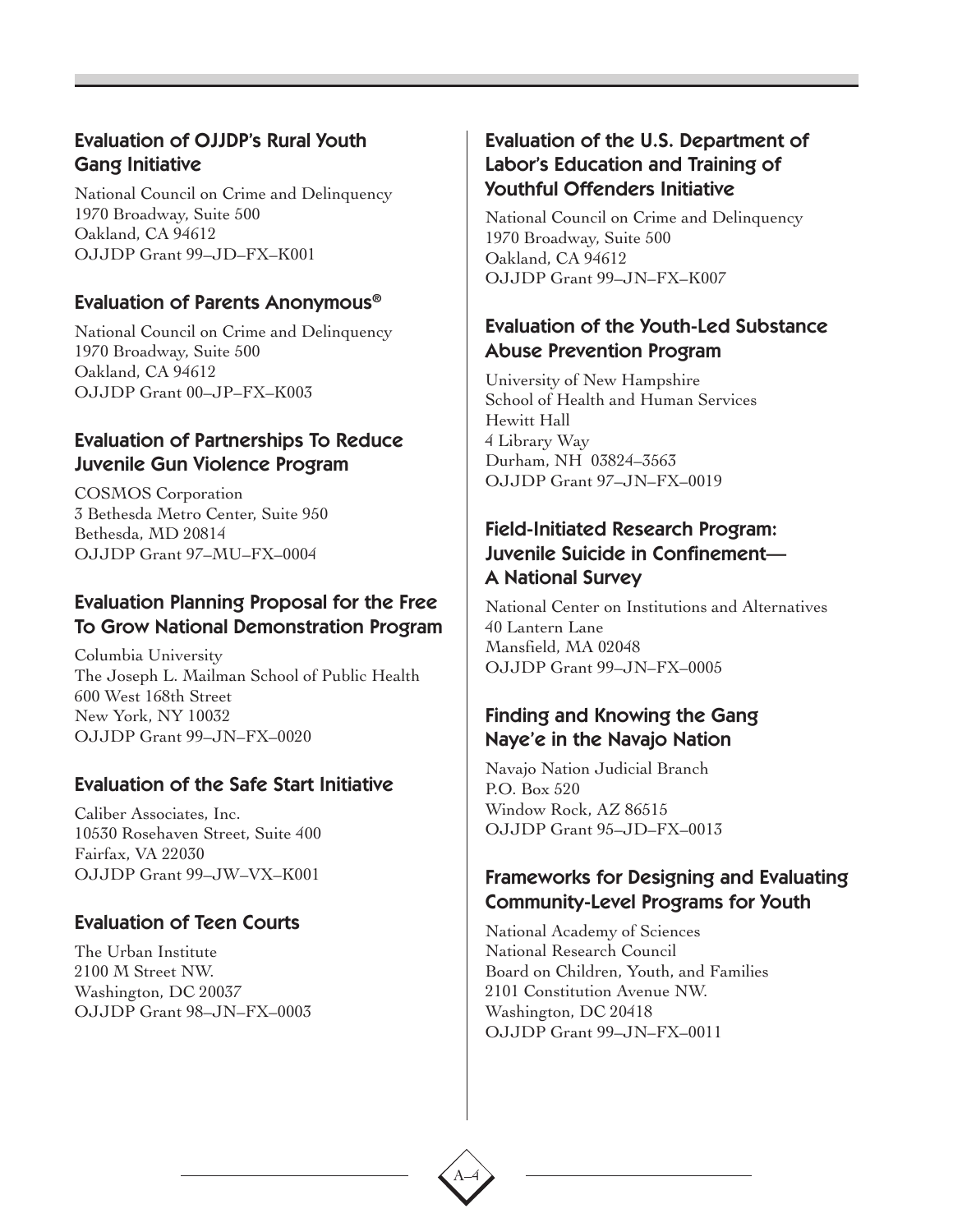### Hamilton Fish National Institute on School and Community Violence

The George Washington University Office of Sponsored Research 2121 I Street NW. Washington, DC 20052 OJJDP Grant 97–MU–FX–K012

### The Impacts of Childhood Abuse on Juvenile Violence and Domestic Violence: Measuring and Detecting the Intervening Influences of Race and Poverty

University of Minnesota Hubert H. Humphrey Institute of Public Affairs Humphrey Center 301 19th Avenue South Minneapolis, MN 55455 OJJDP Grant 99–JN–FX–0007

### Integrated Juvenile Justice Standards

National Center for State Courts 300 Newport Avenue Williamsburg, VA 23185 OJJDP Grant 2001–MU–MU–0003

### Integration of Pregnancy and Early Childhood Home Visitation Into Operation Weed and Seed

University of Colorado Health Sciences Center Department of Pediatrics 1825 Marion Street Denver, CO 80218 OJJDP Grants 98–MU–MU–0006, 98–JN–FX–0005

### Interagency Coordination and Information Sharing Early Intervention Model

Mayor's Anti-Gang Office City of Houston P.O. Box 1562 Houston, TX 77251 OJJDP Grant 98–JN–FX–0010

### Issues in Resolving Cases of International Child Abduction

American Bar Association Fund for Justice and Education ABA Center on Children and the Law 740 15th Street NW. Washington, DC 20005 OJJDP Grant 93–MC–CX–0007

### Juvenile Crime, Prevention, Treatment, and Control

National Academy of Sciences National Research Council 2101 Constitution Avenue NW. Washington, DC 20418 OJJDP Grant 97–JN–FX–0020

### Juvenile Justice Evaluation Center

Justice Research and Statistics Association, Inc. 777 North Capitol Street NE., Suite 801 Washington, DC 20002 OJJDP Grant 98–JN–FX–0112

### Juvenile Justice Statistics and Systems Development Project

National Center for Juvenile Justice National Council of Juvenile and Family Court Judges P.O. Box 8970 Reno, NV 89507 OJJDP Grant 95–JN–FX–K008

### Juvenile Sex Offender Typology

University of Virginia Department of Health Evaluation Sciences P.O. Box 9003 Charlottesville, VA 22903 OJJDP Grant 00–JF–FX–1001

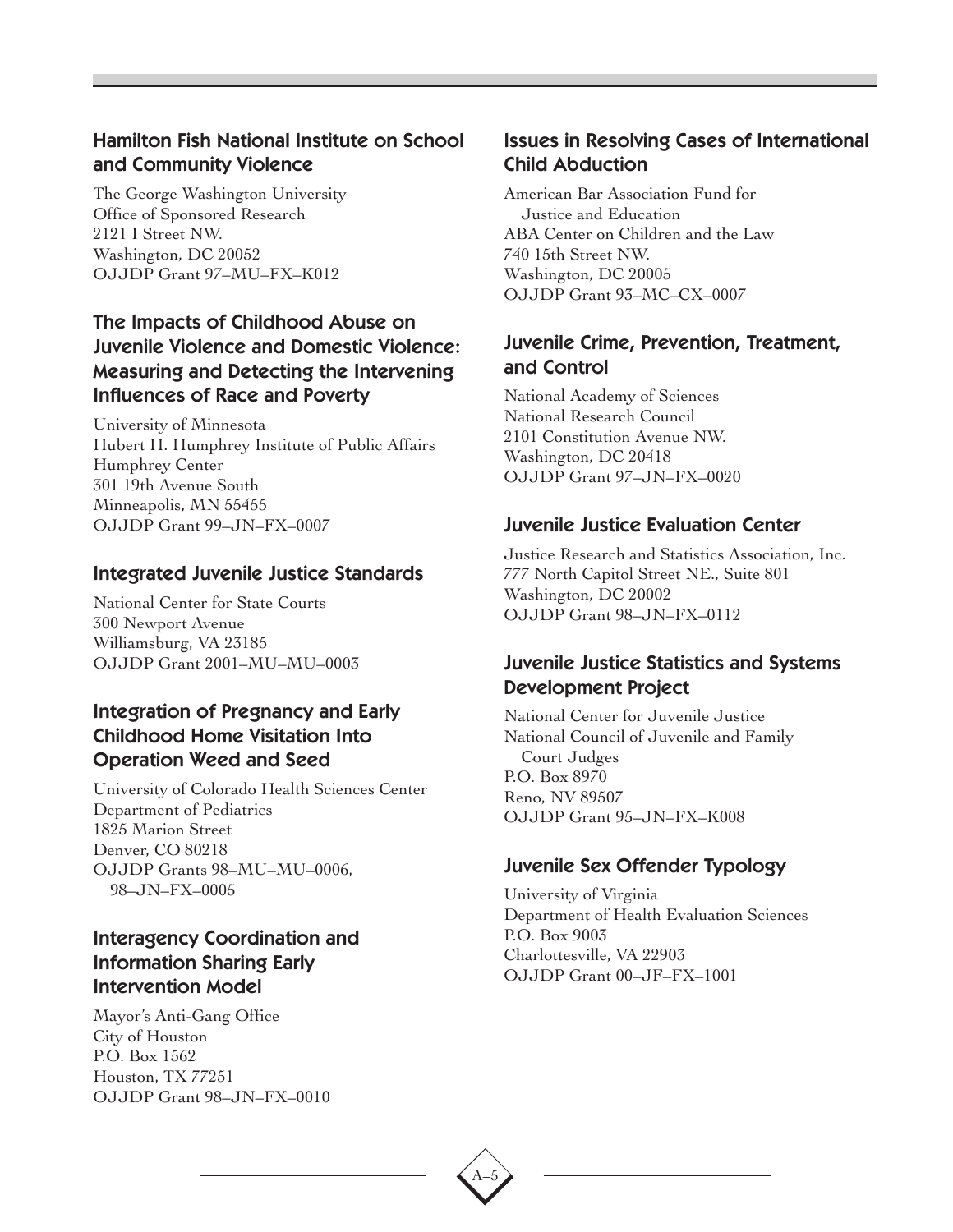### Juvenile Transfers to Criminal Court Studies

Florida Department of Juvenile Justice Juvenile Justice Accountability Board 2737 Centerview Drive Tallahassee, FL 32399–3100 OJJDP Grants 95–JN–FX–0030, 99–JF–FX–0100

### A Longitudinal Multidisciplinary Study of Developmental Patterns (Program of Research on the Causes and Correlates of Delinquency)

University of Colorado at Boulder Institute of Behavioral Science Campus Box 572 Boulder, CO 80309–0572 OJJDP Grant 96–MU–FX–0017

### Missouri Juvenile Courts—A Technological Reformation

Missouri Office of State Courts Administrator P.O. Box 104480 Jefferson City, MO 65110 OJJDP Grant 00–JN–VX–0087

### National Evaluation of SafeFutures Program: Phase I Study of Program Development and Implementation

The Urban Institute 2100 M Street NW. Washington, DC 20037 OJJDP Grant 95–JN–FX–K012

### National Evaluation of the Safe Kids/ Safe Streets Program

Westat, Inc. 1650 Research Boulevard Rockville, MD 20850–3129 OJJDP Grant 97–MU–MU–0005

### National Evaluation of the Safe Schools/ Healthy Students Initiative

Research Triangle Institute P.O. Box 12194 3040 Cornwallis Road Research Triangle Park, NC 27709 OJJDP Grant 99–SI–FX–K001

### National Juvenile Court Data Archive

National Center for Juvenile Justice 710 Fifth Avenue Pittsburgh, PA 15219–4783 OJJDP Grant 99–MU–MU–0020

### National Juvenile Justice Data Analysis Project

National Center for Juvenile Justice 710 Fifth Avenue Pittsburgh, PA 15219–4783 OJJDP Grant 99–JN–FX–K002

### National Youth Gang Center

Institute for Intergovernmental Research P.O. Box 12729 Tallahassee, FL 32317 OJJDP Grant 95–JD–MU–K001

### A Panel Study of a Reciprocal Causal Model of Delinquency (Program of Research on the Causes and Correlates of Delinquency)

University at Albany, State University of New York Hindelang Criminal Justice Research Center 135 Western Avenue, DR–241 Albany, NY 12222 OJJDP Grant 96–MU–FX–0014

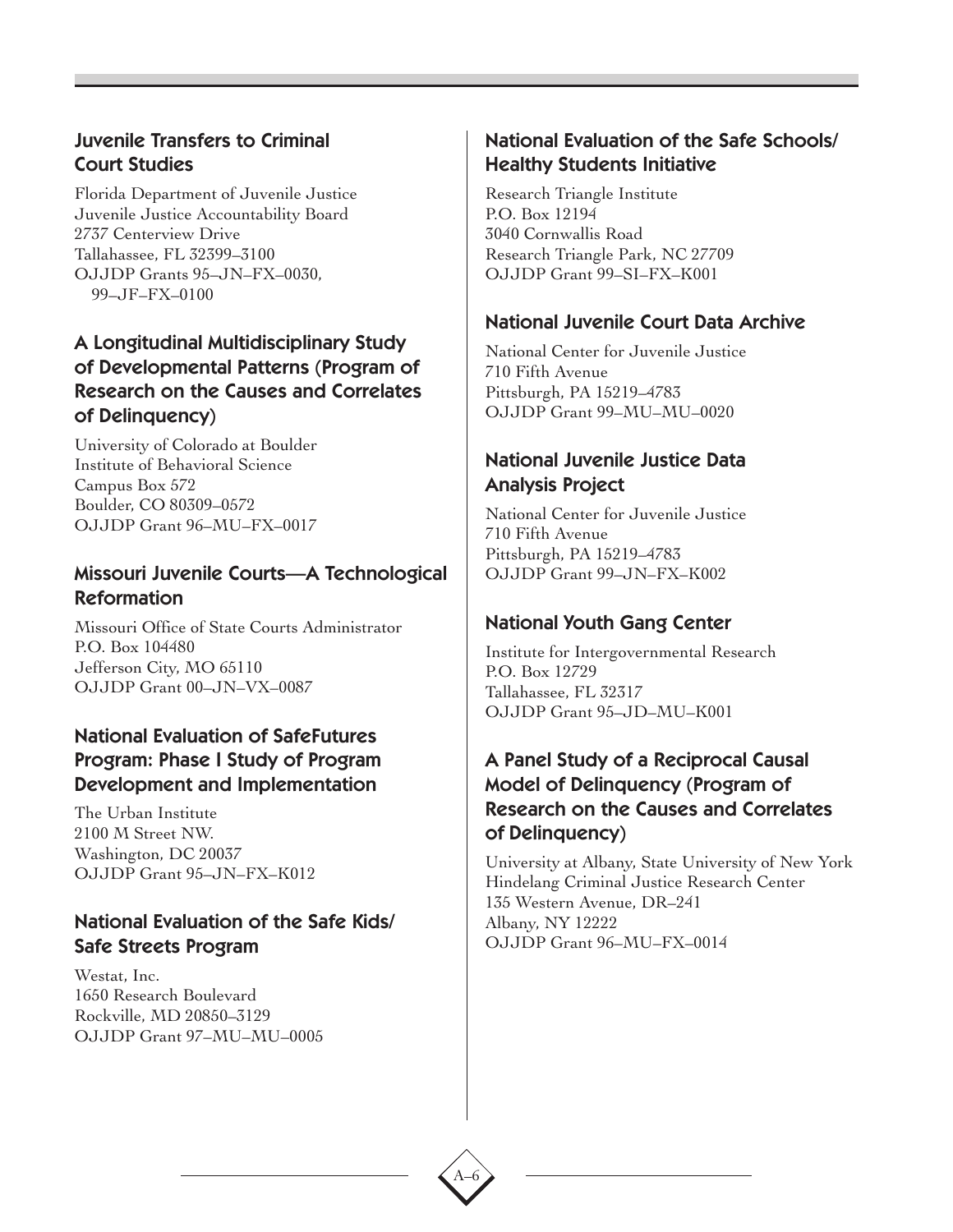### Pathways to Desistance: A Prospective Study of Serious Adolescent Offenders

University of Pittsburgh Office of Research 350 Thackeray Hall 139 University Place Pittsburgh, PA 15260 OJJDP Grant 00–MU–MU–0007

### Performance-based Standards for Juvenile Detention and Corrections

Stonehill College Council of Juvenile Correctional Administrators 16 Belmont Street South Easton, MA 02375 OJJDP Grants 95–JN–FX–K011, 98–JB–VX–K003

### Planning for the Survey of Youth in Residential Placement

Westat, Inc. 1650 Research Boulevard Rockville, MD 20850–3129 OJJDP Grant 98–JB–VX–K002

### Prevention of Parent or Family Abduction of Children Through Early Identification of Risk Factors

American Bar Association Fund for Justice and Education ABA Center on Children and the Law 740 15th Street NW. Washington, DC 20005 OJJDP Grant 92–MC–CX–0007

### Progressions in Antisocial and Delinquent Child Behavior (Program of Research on the Causes and Correlates of Delinquency)

University of Pittsburgh Medical Center Western Psychiatric Institute 3811 O'Hara Street Pittsburgh, PA 15213–2593 OJJDP Grant 96–MU–FX–0012

### Project To Design and Test Clinical Intervention for Substance Abusing Juvenile Offenders in Detention

Vera Institute of Justice 233 Broadway, 12th Floor New York, NY 10279 OJJDP Grant 99–JR–VX–0004

### Project To Study the Outcome of Juvenile Transfer to Criminal Court

National Center for Juvenile Justice National Council of Juvenile and Family Court Judges P.O. Box 8970 Reno, NV 89507 OJJDP Grant 95–JN–FX–0029

### Proposal To Evaluate Community Assessment Centers

National Council on Crime and Delinquency 1970 Broadway, Suite 500 Oakland, CA 94612 OJJDP Grants 95–JN–FX–0002, 98–JB–VX–0113

### Proposed Scientific Panel To Report to the Office of Juvenile Justice and Delinquency Prevention (Serious Violent Juvenile Offender Study)

University of Pittsburgh Office of Research 350 Thackeray Hall 139 University Place Pittsburgh, PA 15260 OJJDP Grant 95–JD–FX–0018

### Race, Overconfinement, and Crowding in Juvenile Correctional Facilities

Regents of the University of Michigan Institute for Social Research 3003 South State Street Ann Arbor, MI 48106–1274 OJJDP Grant 96–JN–FX–0011

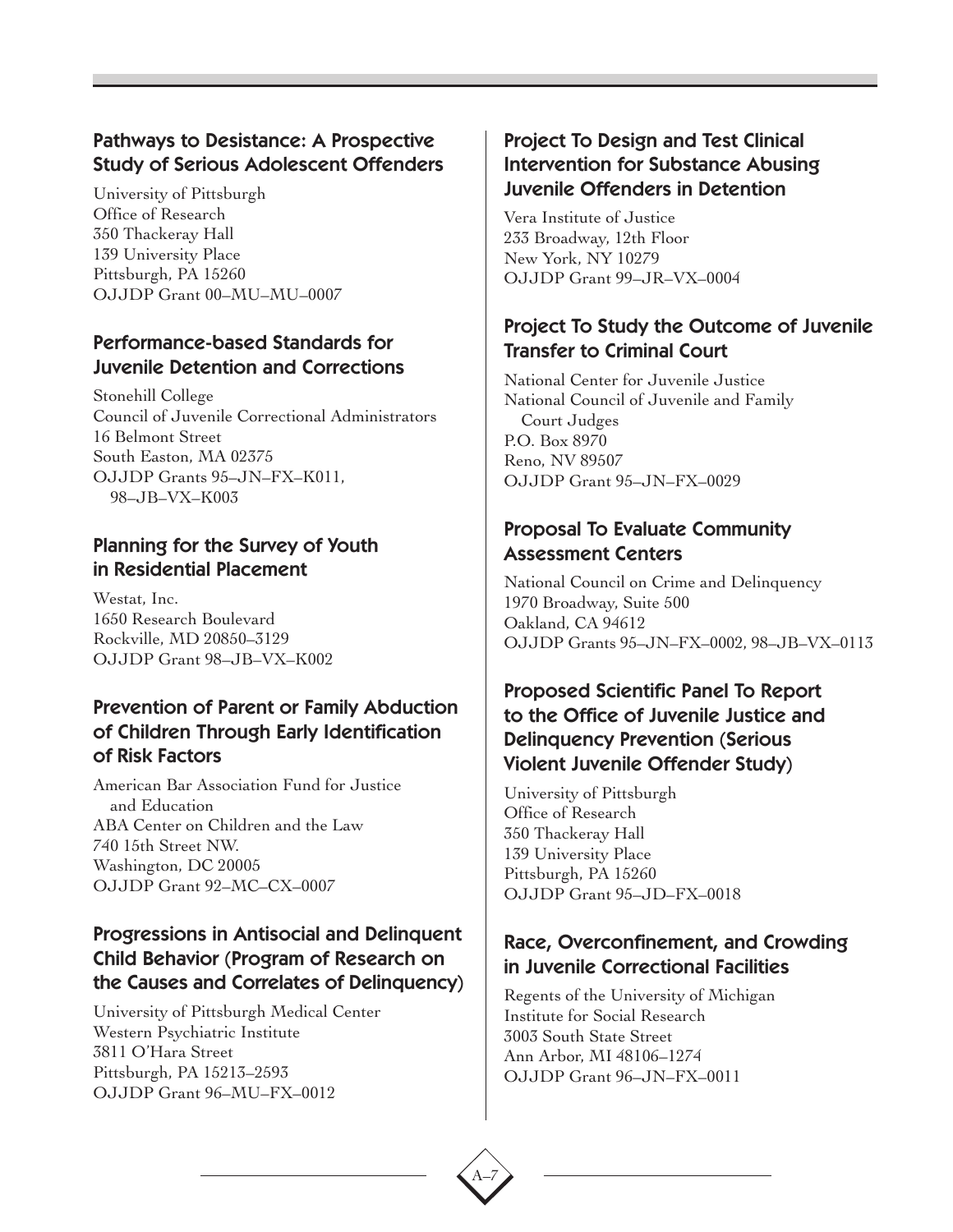### Re-engaging Youth in School: Evaluation of the Truancy Reduction Demonstration Project

Colorado Foundation for Families and Children 1580 Logan Street, Suite 315 Denver, CO 80203 OJJDP Grant 99–MU–MU–0014

### Research on Native American Delinquency and Juvenile Justice

The Regents of New Mexico State University Arts and Science Research Center MSC RC, Box 30001 Las Cruces, NM 88003–8001 OJJDP Grant 00–TY–FX–0035

### Risk-Focused Policing at Places: An Experimental Evaluation of the Communities That Care Program in Redlands, California

Police Foundation 1201 Connecticut Avenue NW., Suite 200 Washington, DC 20036 OJJDP Grant 00–JR–VX–0004

### Screening and Assessment: Instrument and Model

Policy Research Associates, Inc. 345 Delaware Avenue Delmar, NY 12054 OJJDP Grant 99–JR–VX–0006

### Second National Incidence Studies of Missing, Abducted, Runaway, and Thrownaway Children (NISMART 2)

Temple University Institute for Survey Research 1601 North Broad Street Philadelphia, PA 19122 OJJDP Grant 95–MC–CX–K004

### Secondary Analysis of Childhood Victimization Data

University at Albany, State University of New York Hindelang Criminal Justice Research Center 135 Western Avenue, DR–241 Albany, NY 12222 OJJDP Grant 97–JN–FX–0015

### Self-Reported Outcomes in a Randomized Trial of a Community-Based Multi-Agency Program for Mid- to High-Risk Youth

University of Southern California Social Science Research Institute University Park Los Angeles, CA 90089–0375 OJJDP Grant 00–JR–VX–0001

### Sex Offender Typology

Health Related Research 825 Crawford Parkway Portsmouth, VA 23704 OJJDP Grant 98–JN–FX–0008

### Sex Offender Typology: Feasibility Study of Data Collection

University of Illinois Center for Legal Studies P.O. Box 19243 Springfield, IL 62794–9243 OJJDP Grant 98–JN–FX–0006

### Survey of School-Based Gang Prevention and Intervention Programs

Gottfredson Associates, Inc. 3239 B Corporate Court Ellicott City, MD 21042 OJJDP Grant 98–JN–FX–0004

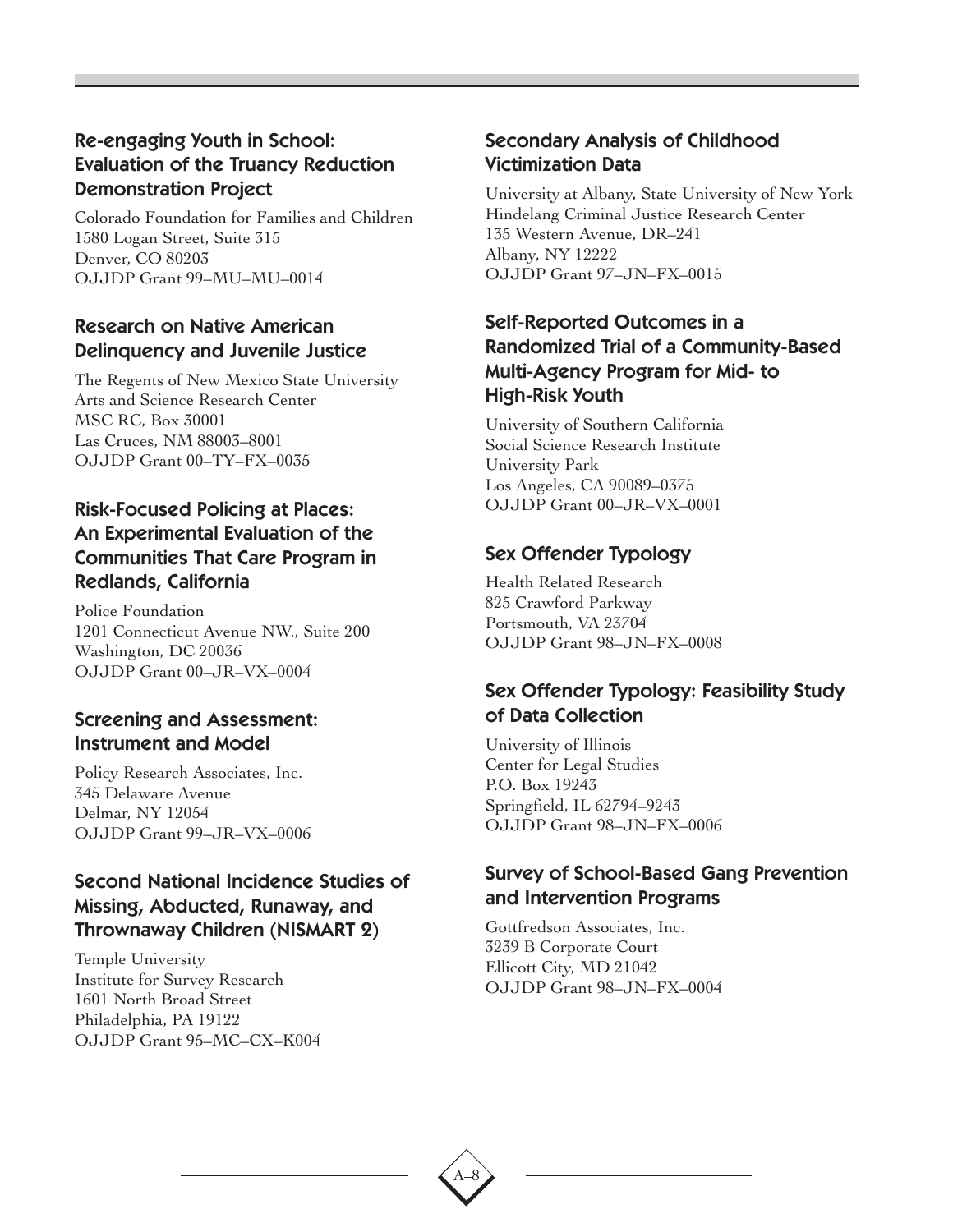### Tools and Strategies for Protecting Kids on the Internet

National Academy of Sciences National Research Council Computer Science and Telecommunications Board 2101 Constitution Avenue NW. Washington, DC 20418 OJJDP Grant 99–JN–FX–0071

### Updating the Juvenile Justice Monograph

Policy Research Associates, Inc. 345 Delaware Avenue Delmar, NY 12054 OJJDP Grant 99–JN–FX–0018

### The Utility of Mental Health Assessments in Incarcerated Youth

Research Foundation for Mental Hygiene, Inc. 1051 Riverside Drive New York, NY 10032 OJJDP Grant 99–JR–VX–0005

### Victimization In and Around Schools: Explanations To Inform a Strategic Response

The Urban Institute 2100 M Street NW. Washington, DC 20037 OJJDP Grant 00–JR–VX–0003

### Violence Prevention: Replication, Evaluation, and Dissemination of Information

The Regents of the University of Colorado Institute of Behavioral Science Campus Box 19 Boulder, CO 80303–0019 OJJDP Grant 99–JN–FX–K006

### Women and Gangs: A Field Research Study

Illinois State University University Research Office Box 3040 Normal, IL 61790 OJJDP Grant 00–JR–VX–0006

### Youth-Focused Community Policing

Chicago Police Department City of Chicago 1121 South State Chicago, IL 60605 OJJDP Grant 98–JN–FX–0106

### Youth-Focused Community Policing

Commission for Children, Youth, and Their Families City of Los Angeles 333 South Spring Street Los Angeles, CA 90013 OJJDP Grant 98–JN–FX–0009

### Youth-Focused Community Policing

Fox Valley Technical College 1825 North Bluemound Drive P.O. Box 2277 Appleton, WI 54913–2277 OJJDP Grant 96–JN–FX–K001

### Youth-Focused Community Policing

Kansas City Police Department Unified Government of Wyandotte County 701 North Seventh Street, Room G–2 Kansas City, KS 66101–3065 OJJDP Grant 98–JN–FX–0013

### Youth-Focused Community Policing

Office of the City Manager City of Oakland One City Hall Plaza, 3rd Floor Oakland, CA 94612 OJJDP Grant 98–JN–FX–0011

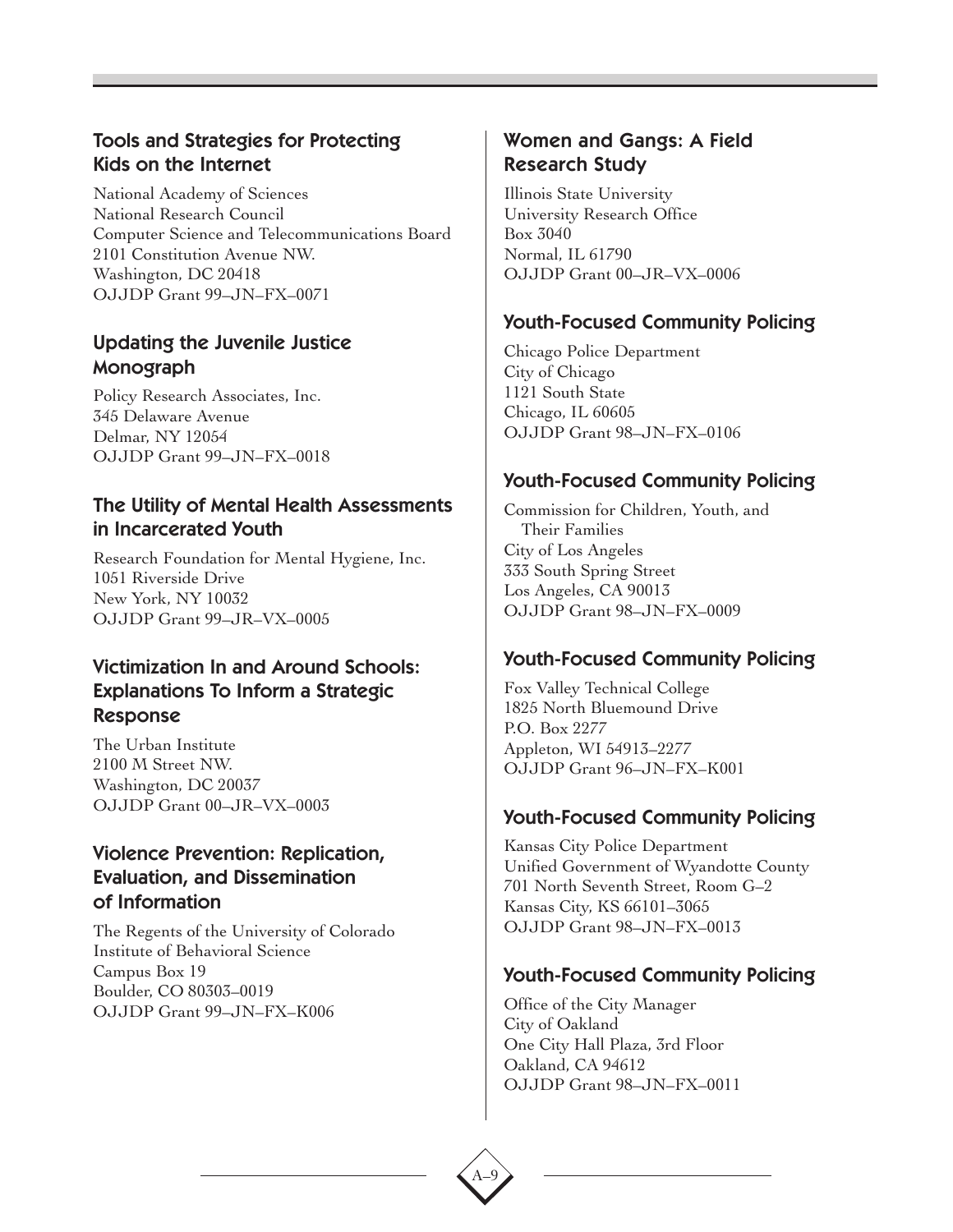### Youth-Focused Community Policing

Office of the Mayor City of Mound Bayou 106 South Green Avenue Mound Bayou, MS 38762 OJJDP Grant 98–JN–FX–0089

### Youth-Focused Community Policing

Rio Grande Valley Empowerment Zone 301 South Texas Mercedes, TX 78570 OJJDP Grant 98–JN–FX–0056

### Youth Gangs in Juvenile Detention and Corrections Facilities

National Juvenile Detention Association 301 Perkins Building Richmond, KY 40475–3127 OJJDP Grant 96–JD–FX–0004

### Youth Groups and Gangs in Europe

University of Nebraska at Omaha College of Public Affairs and Community Service Department of Criminal Justice 6001 Dodge Street Omaha, NE 68182 OJJDP Grant 99–JD–FX–0006

### Interagency and Intra-Agency Agreements

### Center for Students With Disabilities in the Juvenile Justice System

U.S. Department of Education 400 Maryland Avenue SW., Room 3531 MES Building Washington, DC 20202 OJJDP IAA 00–JN–R–012

### Children's Mental Health: Developing an Action Agenda

National Institutes of Health 9000 Rockville Pike Building 31, Room B1B04 Bethesda, MD 20892 OJJDP IAA 00–JN–R–085

Data Collection Programs for OJJDP (Includes Census of Juveniles in Residential Placement, Juvenile Residential Facility Census, National Juvenile Justice Program Directory, and Survey of Juvenile Probation)

U.S. Department of Commerce Bureau of the Census Government Division Washington Plaza, Building 2 Washington, DC 20233 OJJDP IAA 98–JN–R–034, 00–JX–R–022

### Development of Conduct Disorder in Girls

National Institute of Mental Health 6001 Executive Boulevard, Room 6200 Bethesda, MD 20892–9663 OJJDP IAA 99–JE–R–051

### Diffusion of State Risk/Protective-Focused Prevention

National Institute on Drug Abuse 6001 Executive Boulevard Room 5153, MSC 9589 Bethesda, MD 20892–9589 OJJDP IAA 97–JN–R–072, 97–JN–R–079

### Evaluation of Blended Sentencing in Minnesota and Creation and Implementation of Family Index in Riverside County, CA

State Justice Institute 1650 King Street, Suite 600 Alexandria, VA 22314 OJJDP IAA 99–JR–R–096

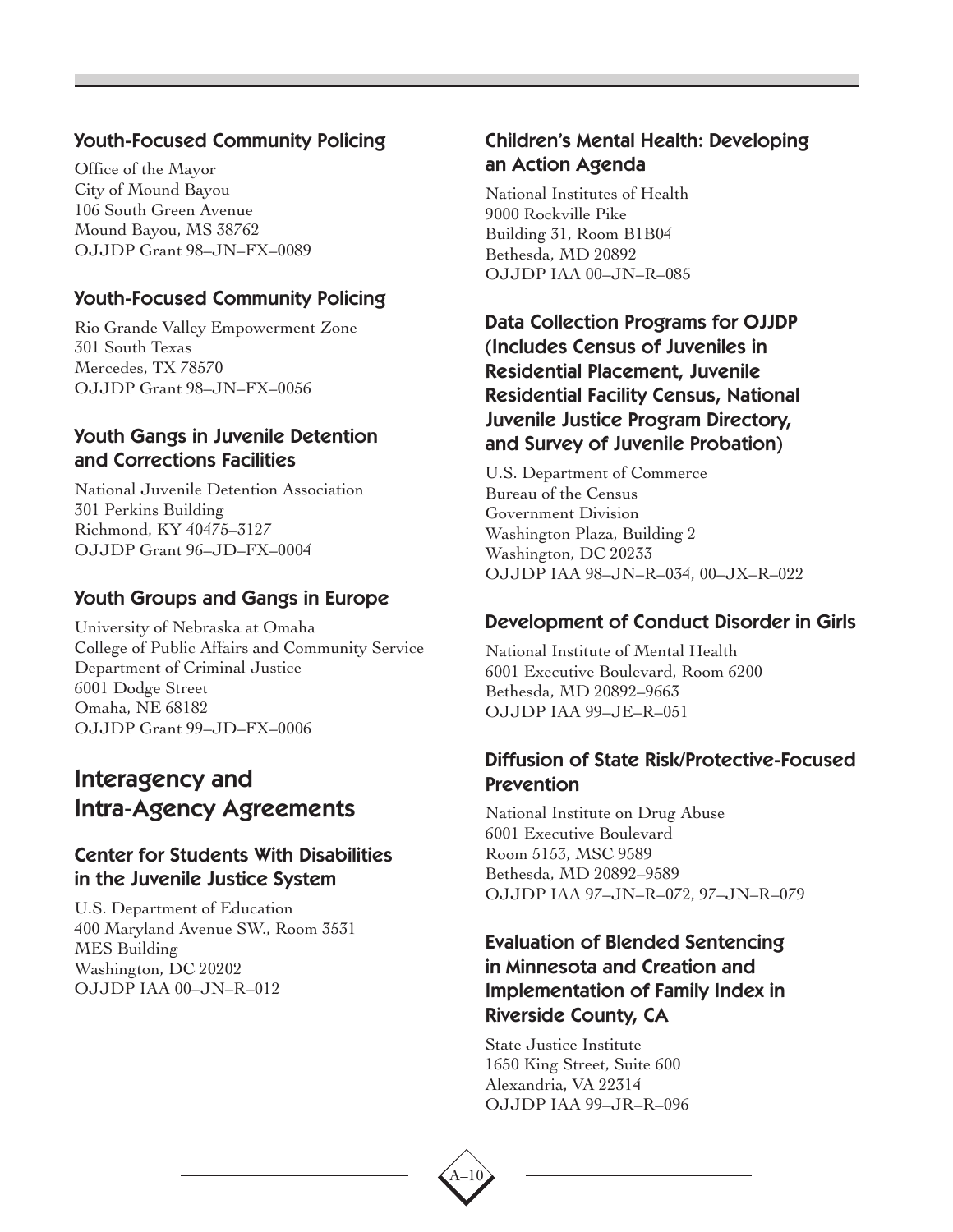### Expedited Appeals for Dependency Cases and Erie County Family Treatment Court

State Justice Institute 1650 King Street, Suite 600 Alexandria, VA 22314 OJJDP IAA 00–JN–R–080

### Interagency Forum on Child and Family Statistics

National Institutes of Health National Institute of Child Health and Human Development Bethesda, MD 20892–7510 OJJDP IAA 99–JN–R–075

### Intergenerational Transmission of Antisocial Behavior

National Institute of Mental Health 6001 Executive Boulevard Room 6119, MSC 9621 Bethesda, MD 20892–9663 OJJDP IAA 98–JN–R–094

### Multisite, Multimodal Treatment Study of Children With ADHD

National Institute of Mental Health Division of Service and Intervention Research 6001 Executive Boulevard Bethesda, MD 20892–9663 OJJDP IAA 99–JP–R–050

### National Evaluation of Performancebased Standards Program for Juvenile Confinement Facilities

National Academy of Public Administration P.O. Box 91 Mansfield, MA 02048 OJJDP IAA 98–JB–R–061

### National Longitudinal Survey of Youth 1997

U.S. Department of Labor Bureau of Labor Statistics Office of Employment and Unemployment Statistics 2 Massachusetts Avenue NE., Suite 4945 Washington, DC 20212 OJJDP IAA 97–JN–R–045, 99–JF–R–077

### Research on Child Neglect

National Institute of Mental Health 6001 Executive Boulevard Room 6200, MSC 9617 Bethesda, MD 20892–9633 OJJDP IAA 00–JW–R–043

### Risk Reduction Via Promotion of Youth Development

National Institute of Mental Health Mental Health Prevention Research Branch 6001 Executive Boulevard Bethesda, MD 20892–9663 OJJDP IAA 97–JN–R–031

### Study of the Marketing of Age-Restricted Violent Entertainment to Children

Federal Trade Commission 600 Pennsylvania Avenue NW. Washington, DC 20580 OJJDP IAA 99–JN–R–091

### **Contract**

### Contract To Evaluate OJJDP Programs

Caliber Associates, Inc. 10530 Rosehaven Street, Suite 400 Fairfax, VA 22030 OJP–95–C–006, OJP–99–C–007

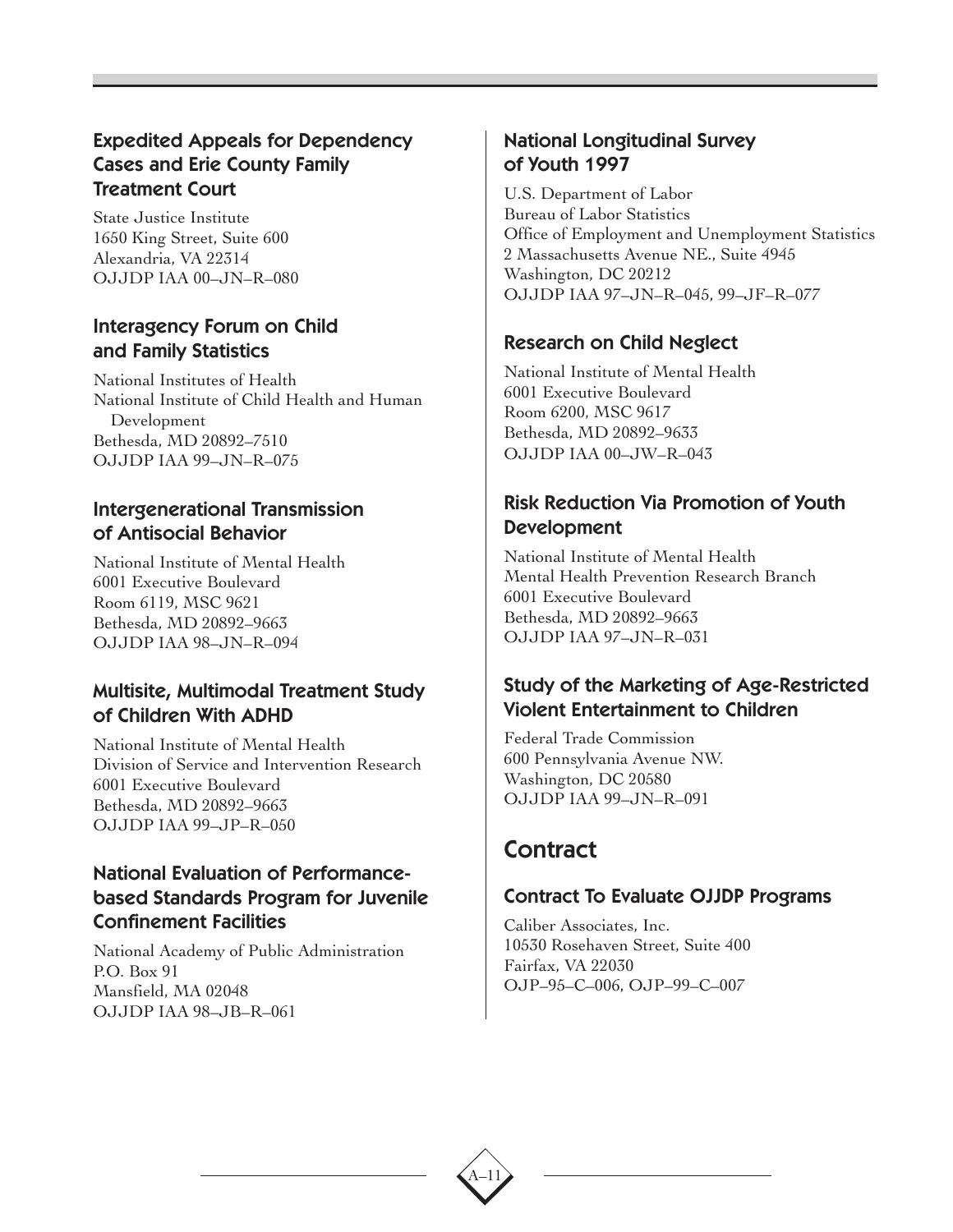# **Appendix B: OJJDP Publications and Products From the Research Division, August 1999 to the Present**

The publications listed below are available free of charge through OJJDP's Juvenile Justice Clearinghouse by calling 800–638–8736, visiting OJJDP's Web site at www.ojjdp.ncjrs.org, or e-mailing the Clearinghouse at puborder@ncjrs.org.

### **Publications**

*1998 National Youth Gang Survey* (Summary). 2000. 84 pp. NCJ 183109.

Presents findings of the 1998 National Youth Gang Survey, the fourth in a series of annual surveys administered by the National Youth Gang Center. To facilitate comparative analyses, the 1998 survey used the same nationally representative sample of law enforcement agencies as its 1996 and 1997 predecessors. Survey results indicate that despite declines from previous years, youth gangs remain a serious problem. In 1998, an estimated 780,200 gang members were active in 28,700 youth gangs in 4,463 jurisdictions nationwide. The Summary provides analysis and statistics on number and locations of gangs; member demographics (age, sex, and race/ ethnicity); gang involvement in crime and drugs; and antigang task force activity. Copies of the *National Youth Gang Survey* for previous years also are available.

*1999 Report to Congress: Title V Incentive Grants for Local Delinquency Prevention Programs* (Report). 2000. 55 pp. NCJ 182677.

Presents the efforts and accomplishments of grant activities funded under Title V Incentive Grants for Local Delinquency Prevention Programs. Under this program, OJJDP provides the framework, tools, and funding for States and communities to establish comprehensive, community-based strategies that deter youth from becoming involved in the juvenile justice system. The Report begins with a review of current trends in juvenile justice and the role of the Title V grants program in preventing and controlling youth problem behaviors. The Report goes on to describe the allocation of Title V resources to participating States and communities and examine the impact the program has had in changing community norms related to collaboration and systems-level change. The Report also focuses on the coordination of State and Federal efforts to support local delinquency prevention and reviews OJJDP's commitment to delinquency prevention and the promise it holds for moving toward a healthier, safer future for America's children, youth, and families. Reports for previous years also are available.

### *America's Children: Key National Indicators of Well-Being 2000* (Report). 2000. 114 pp. NCJ 186147.

Provides a comprehensive look at critical aspects of child well-being, such as economic security, health, behavior, social environment, and education. The Report, the fourth annual synthesis of information on the status of the Nation's children, presents 23 key indicators of the well-being of children. The Report was compiled by the Federal Interagency Forum on Child and Family Statistics, a consortium of 20 Federal agencies, including the U.S. Departments of Justice and Education, that gather data on children. (Not available online. Call or e-mail the Juvenile Justice Clearinghouse.)

### *Annual Report on School Safety, 1999* (Report). 2000. 66 pp. NCJ 181757.

Presents a description of the nature and extent of crime and violence on school property. The Report, prepared jointly by the U.S. Departments of Education and Justice, examines data on homicides and suicides at school, injuries at school, crimes against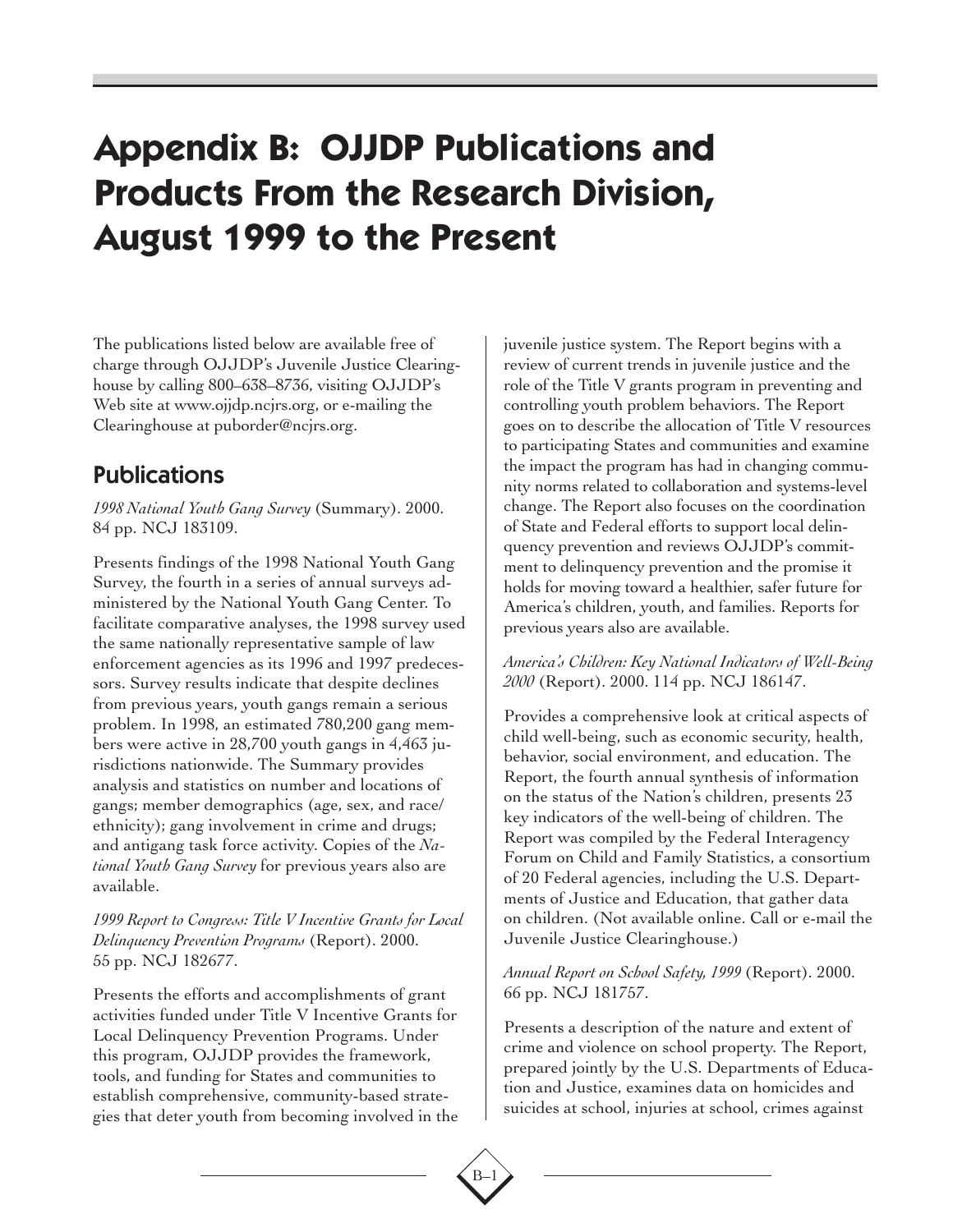students, crimes against teachers, weapons at school, the consequences of bringing firearms to school, and student perceptions of school safety. The Report highlights 54 communities that have implemented a collaborative, problem-solving model to prevent school violence; presents summary information on effective programs; and lists resources for more information about school safety and crime issues.

### *Census of Juveniles in Residential Placement Databook* (Fact Sheet). 2000. 2 pp. FS 200008.

Provides information on the Census of Juveniles in Residential Placement (CJRP) Databook. This online interactive data dissemination tool was developed for OJJDP by the National Center for Juvenile Justice. It enables users to access CJRP data quickly and easily without using statistical analysis software. CJRP is a comprehensive, manageable, and reliable statistical series providing information about juvenile offenders in residential placement. The Databook can address a wide variety of questions about juvenile detention, corrections, and placement.

### *Challenging the Myths* (Bulletin). 2000. 8 pp. NCJ 178993.

Evaluates the validity of the "superpredator" theory, which concluded that a new breed of violent juveniles was emerging in the early 1990s and predicted a wave of violent juvenile crime that would continue into the next decade. This Bulletin examines juvenile crime statistics, concludes that recent data do not support the superpredator theory, and offers alternative explanations of recent trends in juvenile crime. The Bulletin is part of the 1999 National Report Series, which highlights selected themes at the forefront of juvenile justice policymaking and extracts relevant National Report sections (including selected graphs and tables).

### *Characteristics of Crimes Against Juveniles* (Bulletin). 2000. 12 pp. NCJ 179034.

Examines data from the National Incident-Based Reporting System (NIBRS) on the characteristics of crimes committed against juveniles. Part of the Crimes Against Children Series, this Bulletin analyzes 1997 NIBRS data (collected from 12 States) for crimes such as assault, kidnaping, robbery, and sexual assault. The Bulletin finds that juveniles make up 12 percent of all crime victims known to police, including 71 percent of all sex crime victims and 38 percent of all kidnaping victims. Simple assault is the most commonly reported crime against juveniles.

### *Children as Victims* (Bulletin). 2000. 24 pp. NCJ 180753.

Presents an overview of statistics on juveniles as victims of crimes and maltreatment. The Bulletin examines recent trends in violent crimes against children and youth (murder, assault, and sexual assault), analyzes patterns of victimization in cases of child abuse and neglect, and summarizes data on missing children. The Bulletin notes that juveniles are twice as likely as adults to be victims of serious violent crime and that children with a history of maltreatment are at increased risk for delinquency. The Bulletin is part of the 1999 National Report Series, which highlights selected themes at the forefront of juvenile justice policymaking and extracts relevant National Report sections (including selected graphs and tables).

### *Comprehensive Responses to Youth at Risk: Interim Findings From the SafeFutures Initiative* (Summary). 2000. 96 pp. NCJ 183841.

Presents the findings from an evaluation of the first 3 years of the SafeFutures initiative in six sites— Boston, MA; Contra Costa County, CA; Fort Belknap, MT; Imperial County, CA; Seattle, WA; and St. Louis, MO. The Summary describes the Safe-Futures initiative, its goals, and its theoretical foundation; includes an overview of the demonstration sites; discusses each site's management structure for SafeFutures; examines each of the nine SafeFutures components; and provides examples of local programs addressing each component. The examples were chosen to illustrate the variety of programs implemented and are not intended to serve as an exhaustive inventory of SafeFutures programming.

*Co-occurrence of Delinquency and Other Problem Behaviors* (Bulletin). 2000. 8 pp. NCJ 182211.

Provides information on the extent of overlap between delinquency and other problem behaviors.

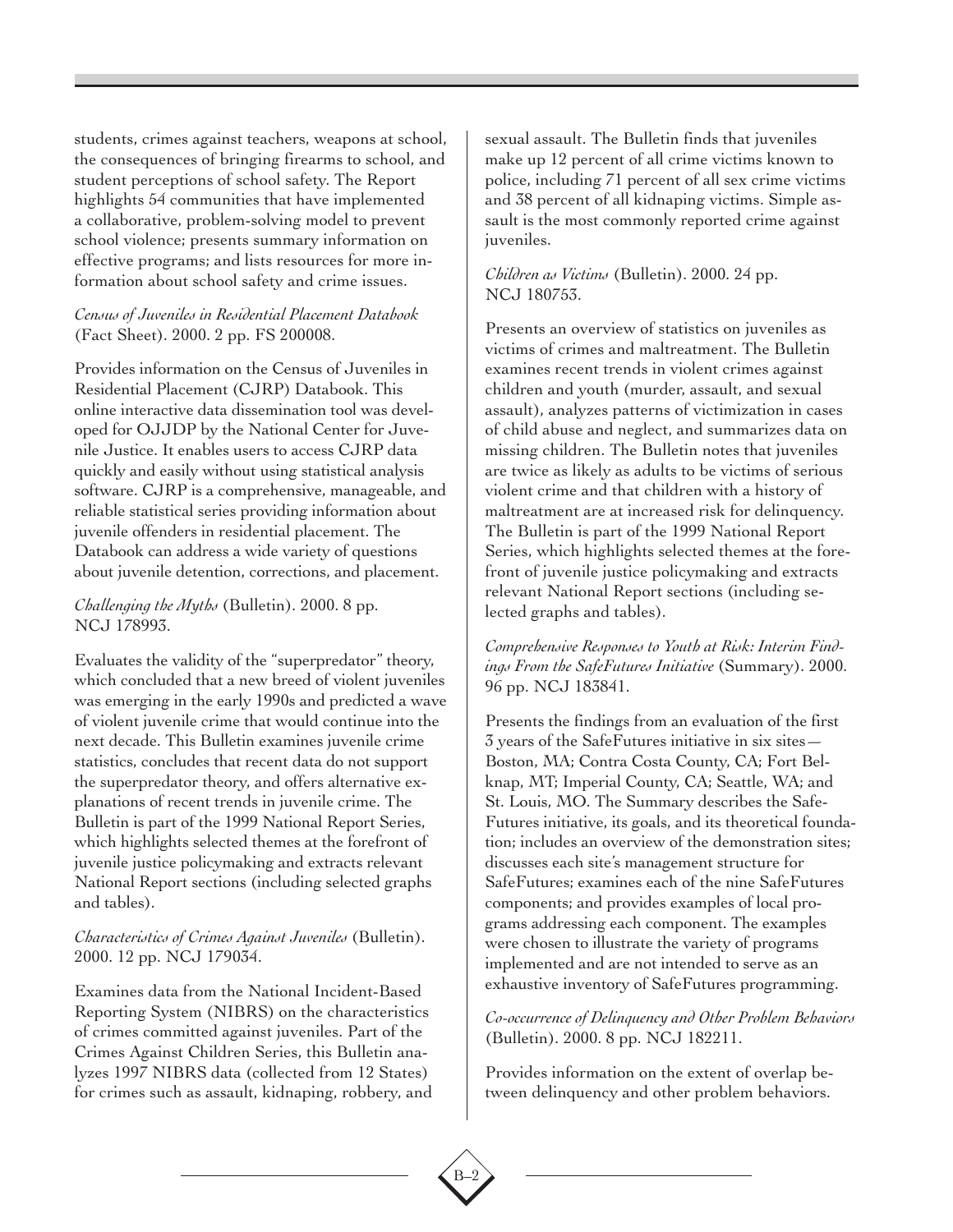Using data from the first 3 years of OJJDP's Program of Research on the Causes and Correlates of Delinquency, this Youth Development Series Bulletin examines the co-occurrence of serious delinquency with specific problem areas: school behavior, drug use, mental health, and combinations of these behaviors. Preliminary findings show that a large proportion of serious delinquents are not involved in persistent drug use, nor do they have persistent school or mental health problems; the problem that co-occurs most frequently with serious delinquency is drug use; and, for males, as the number of problem behaviors other than delinquency increases, so does the likelihood that an individual will be a serious delinquent.

### *Counting America's Youth: Easy Access to Population Data* (Fact Sheet). 2000. 2 pp. FS 200014.

Describes Easy Access to Juvenile Populations, a new online interactive data dissemination tool that provides demographic information about U.S. juveniles. A component of OJJDP's online Statistical Briefing Book, the data site enables users to view, print, and download juvenile population estimates according to age, sex, race, and Hispanic ethnicity. Using estimates provided by the U.S. Bureau of the Census, Easy Access to Juvenile Populations provides detailed tables of population estimates for 1990 and 1998 for the entire United States, each State, and each of the Nation's 3,141 counties.

### *Delinquency Cases in Juvenile Courts, 1997* (Fact Sheet). 2000. 2 pp. FS 200004.

Provides data on the estimated 1,755,100 delinquency cases processed in juvenile courts in the United States in 1997. The number of these cases handled by juvenile courts increased 48 percent between 1988 and 1997. During this time period, the number of drug law violation cases increased 125 percent, person offense cases increased 97 percent, public order offense cases increased 67 percent, and property offense cases increased 19 percent. The estimates provided in this Fact Sheet are based on data from more than 1,900 jurisdictions containing nearly 70 percent of the U.S. juvenile population

(youth age 10 through the upper age of original juvenile court jurisdiction in each State).

*Delinquency Cases Waived to Criminal Court, 1988–1997* (Fact Sheet). 2000. 2 pp. FS 200002.

Presents estimates of the number of cases transferred from juvenile court to criminal court through judicial waiver between 1988 and 1997. These estimates are based on data from more than 1,900 jurisdictions representing nearly 70 percent of the U.S. juvenile population. In 1997, U.S. courts with juvenile jurisdiction handled over 1.7 million delinquency cases. More than half of these cases were handled formally (that is, a petition was filed requesting an adjudication or waiver hearing). In 1997, waivers to criminal court represented less than 1 percent of the formally processed delinquency caseload.

### *Detention in Delinquency Cases, 1988–1997* (Fact Sheet). 2000. 2 pp. FS 200017.

Provides statistical information on the increased number of delinquency cases handled by juvenile courts and the proportion of delinquency cases detained. Between 1988 and 1997, the profile of the national detention population shifted, with a greater proportion of youth charged with person offenses and a greater proportion of females and of black youth in the detention population. The increase in number of very young offenders in juvenile detention centers has placed new demands on these institutions. The previous Fact Sheet, *Detention in Delinquency Cases, 1987–1996,* also is available.

### *Effective Intervention for Serious Juvenile Offenders* (Bulletin). 2000. 8 pp. NCJ 181201.

Presents the results of a meta-analysis (a systematic synthesis of quantitative research results) that posed two questions: whether intervention programs can reduce recidivism rates among serious delinquents and, if so, what types of programs are most effective. This Bulletin describes the procedures used to select studies for the meta-analysis, presents the methods of analysis used to answer the above questions, and discusses effective interventions for noninstitutionalized and institutionalized juvenile offenders.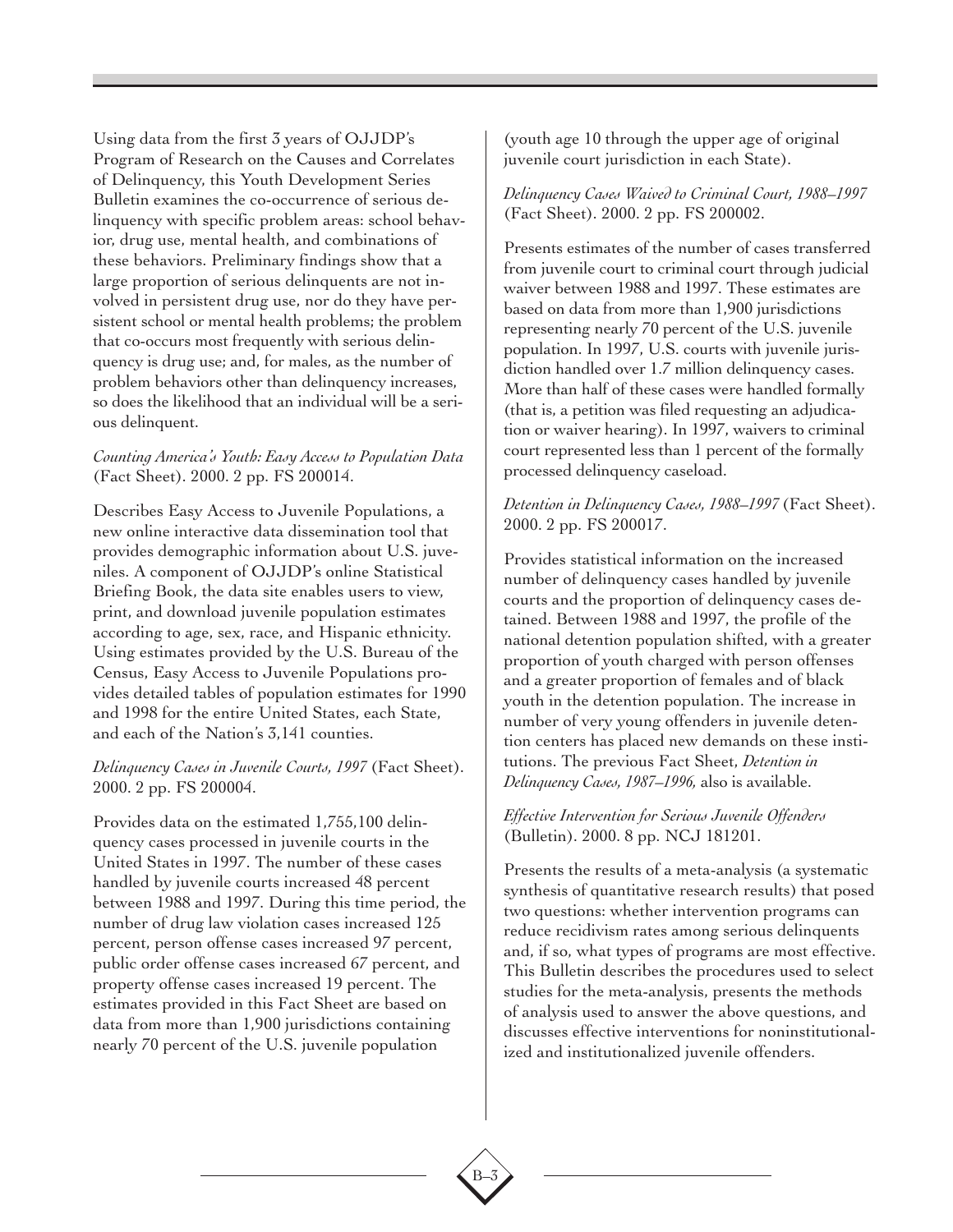*Family Disruption and Delinquency* (Bulletin). 1999. 6 pp. NCJ 178285.

Examines the impact that multiple changes in family structure have on an adolescent's risk of serious problem behavior. Research teams in three cities— Rochester, NY; Denver, CO; and Pittsburgh, PA—interviewed 4,000 youth and their caretakers to analyze the prevalence of delinquent behaviors and drug use and the number of family transitions the youth had experienced. The researchers found that the youth had faced a substantial number of family transitions, which can result in decreased financial security and increased stress and conflict. In Rochester and Denver, the number of transitions had a significant effect on delinquency and drug use; the Pittsburgh data showed the same trend, although not at a statistically significant level.

### *Female Delinquency Cases, 1997* (Fact Sheet). 2000. 2 pp. FS 200016.

Describes the types of offenses committed by juvenile female offenders and provides data on detention, intake decisions, waiver to criminal court, and adjudication and disposition. Juvenile courts processed an estimated 1,755,100 delinquency cases in 1997, nearly one-fourth (23 percent) of which involved a female offender, compared with 19 percent in 1988. Between 1988 and 1997, the number of delinquency cases involving females increased 83 percent.

### *Fighting Juvenile Gun Violence* (Bulletin). 2000. 12 pp. NCJ 182679.

Describes the implementation of OJJDP's Partnerships To Reduce Juvenile Gun Violence Program at demonstration sites in Baton Rouge and Shreveport, LA; Oakland, CA; and Syracuse, NY. The program seeks to increase the effectiveness of existing gun violence strategies by enhancing and coordinating prevention, intervention, and suppression efforts and strengthening community links. This Bulletin identifies the program's goals, outlines strategies the demonstration sites needed to achieve those goals, describes the role of the national evaluation team in providing technical assistance and helping the sites develop comprehensive plans, and details each site's approach to gun violence. The Bulletin also explains

what has been learned after implementation and provides program outcomes.

### *The High/Scope Perry Preschool Project* (Bulletin). 2000. 8 pp. NCJ 181725.

Discusses the High/Scope Perry Preschool Project, an early childhood intervention program that has been in operation for almost 40 years. The more the field learns about risk factors for delinquency, the more obvious it is that effective prevention programs targeting children at risk can provide benefits beyond their costs. This Bulletin reviews the results to date from an ongoing, well-designed study of the program, presents two positive cost-benefit analyses, and examines the implications for future policy decisions.

### *Highlights of the 1999 National Youth Gang Survey* (Fact Sheet). 2000. 2 pp. FS 200020.

Summarizes findings of the 1999 National Youth Gang Survey, the fifth annual gang survey conducted since 1995 by the National Youth Gang Center. The Fact Sheet summarizes data on the percentage of jurisdictions reporting active youth gangs in 1999; the reported numbers of youth gangs and gang members; the age, race/ethnicity, and social class of gang members; the proportions of gang members who were involved in specific types of crimes and who were migrants from other jurisdictions; and the percentage of youth gangs that were considered drug gangs. Facts Sheets that provide highlights of the 1995, 1996, 1997, and 1998 National Youth Gang Center surveys also are available.

### *Implementation of the Intensive Community-Based Aftercare Program* (Bulletin). 2000. 20 pp. NCJ 181464.

Provides an overview of the Intensive Aftercare Program (IAP) model—the goal of which is to reduce recidivism among high-risk juvenile parolees and describes its implementation in participating sites. The IAP model posits that effective intervention with serious, chronic juvenile offenders requires not only intensive supervision and services after institutional release, but also a focus on reintegration during incarceration and a highly structured and gradual transition process that bridges institutionalization and aftercare. The Bulletin also assesses the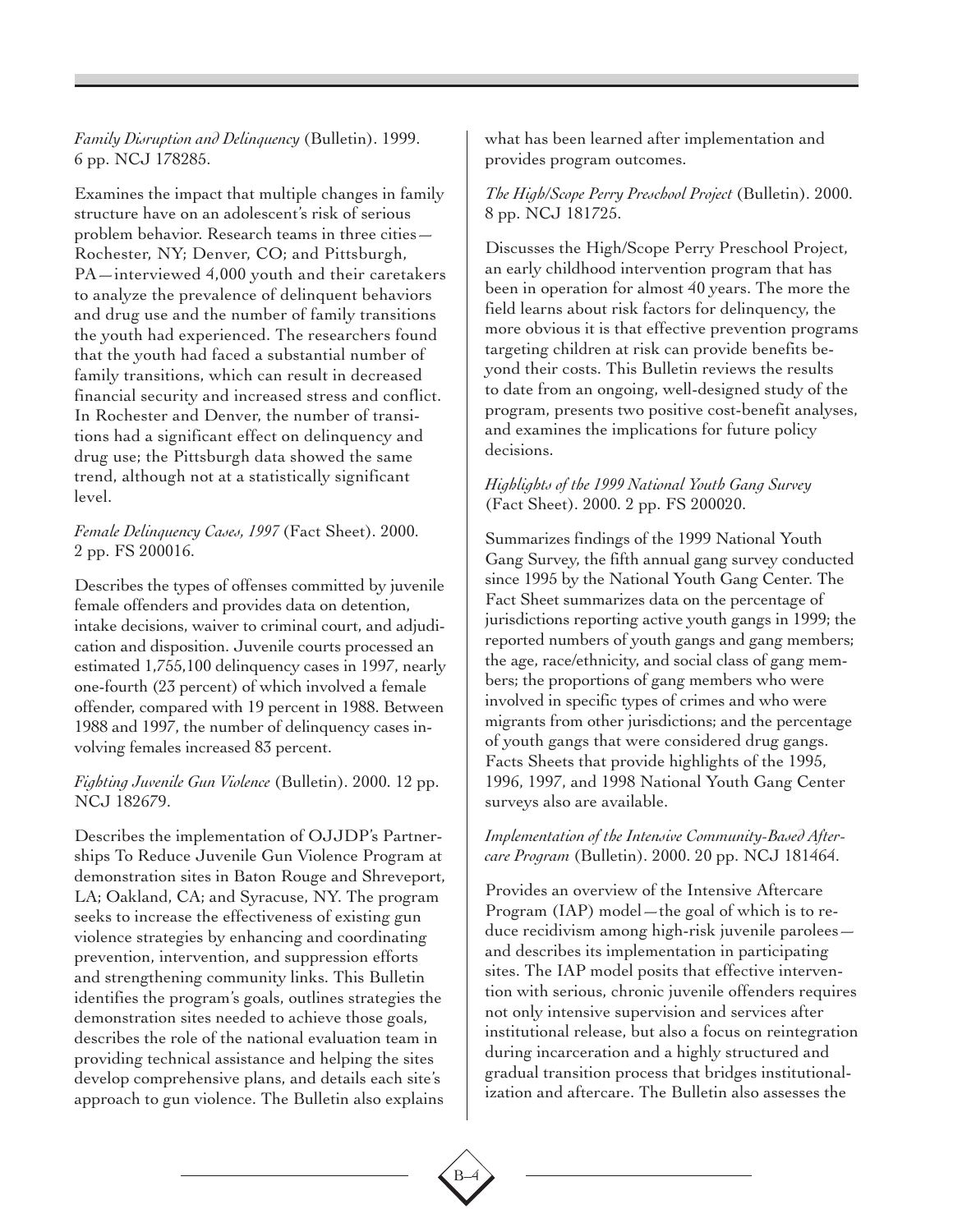extent to which implementation has been successful, both overall and with respect to the specific components, and identifies factors that facilitated or impeded program implementation.

### *Innovative Information on Juvenile Residential Facilities* (Fact Sheet). 2000. 2 pp. FS 200011.

Describes the first Juvenile Residential Facility Census (JRFC), an effort designed to collect information about the facilities in which juvenile offenders are held. JRFC will gather information on the health care, education, substance abuse treatment, and mental health treatment provided to youth in these facilities. The census will also indicate the use of screenings or tests conducted to determine counseling, education, health, or substance abuse needs and will examine prominent issues about conditions of confinement, including the restraint of youth and improper absences from the facility.

### *Juvenile Arrests 1999* (Bulletin). 2000. 12 pp. NCJ 185236.

Provides a summary and analysis of national and State juvenile arrest data reported in the FBI's October 2000 report, *Crime in the United States, 1999*. After peaking in 1994, juvenile violent crime arrests, which had increased substantially since the late 1980s, declined dramatically. The juvenile arrest rate for violent crime in 1999 was 36 percent below its peak in 1994. From 1993 to 1999, the juvenile arrest rate for murder decreased 68 percent—to its lowest level since the 1960s. The number of juvenile arrests has declined in every violent crime category despite an 8-percent growth in the juvenile population from 1993 to 1999. *Juvenile Arrests* Bulletins also are available for 1995, 1996, 1997, and 1998.

### *Juvenile Court Placement of Adjudicated Youth* (Fact Sheet). 2000. 2 pp. FS 200015.

This Fact Sheet is part of the Residential Placement Series and reports out-of-home placements for youth adjudicated by courts as delinquent offenders from 1988 to 1997. Residential placements—which include placements in residential treatment centers, juvenile corrections facilities, foster homes, and group homes—are among the types of dispositions

used by juvenile courts. The number of adjudicated cases resulting in out-of-home placement rose from 104,800 in 1988 to 163,200 in 1997. However, from 1988 to 1997, adjudicated cases involving placement increased least for white youth (52 percent), compared with black youth (60 percent) and youth of other races (69 percent).

### *Juvenile Court Statistics 1997* (Report). 2000. 120 pp. NCJ 180864.

Profiles more than 1.7 million delinquency cases and 158,000 status offense cases handled by the juvenile courts in 1997. Detailed information is provided on the offenses involved, referral sources, detention practices, and case dispositions. This Report, the 71st in the Juvenile Court Statistics Series, also includes demographic characteristics of offending juveniles and describes various trends since 1988. The national caseload estimates for 1997 contained in this Report were based on approximately 917,400 automated case records plus court-level statistics summarizing nearly 217,400 additional cases. Data were contributed to the National Juvenile Court Data Archive by nearly 2,000 courts (with jurisdiction over 71 percent of the juvenile population). The analysis includes 88 tables, 29 figures, and an appendix with county- and State-level case statistics from 1997. *Juvenile Court Statistics* for previous years also are available.

### *Juvenile Delinquency Probation Caseload, 1988–1997* (Fact Sheet). 2000. 2 pp. FS 200019.

Presents findings on the juvenile delinquency probation caseload that are based on national data on delinquency cases processed by juvenile courts from 1988 through 1997. The national estimates were generated using information contributed to the National Juvenile Court Data Archive. As set forth in this Fact Sheet, courts with juvenile jurisdiction handled nearly 1.8 million delinquency cases in 1997. Probation supervision was the most severe disposition in almost 37 percent (645,600) of all delinquency cases. The number of cases placed on probation grew 48 percent between 1988 and 1997. During that time, the overall delinquency caseload also increased 48 percent.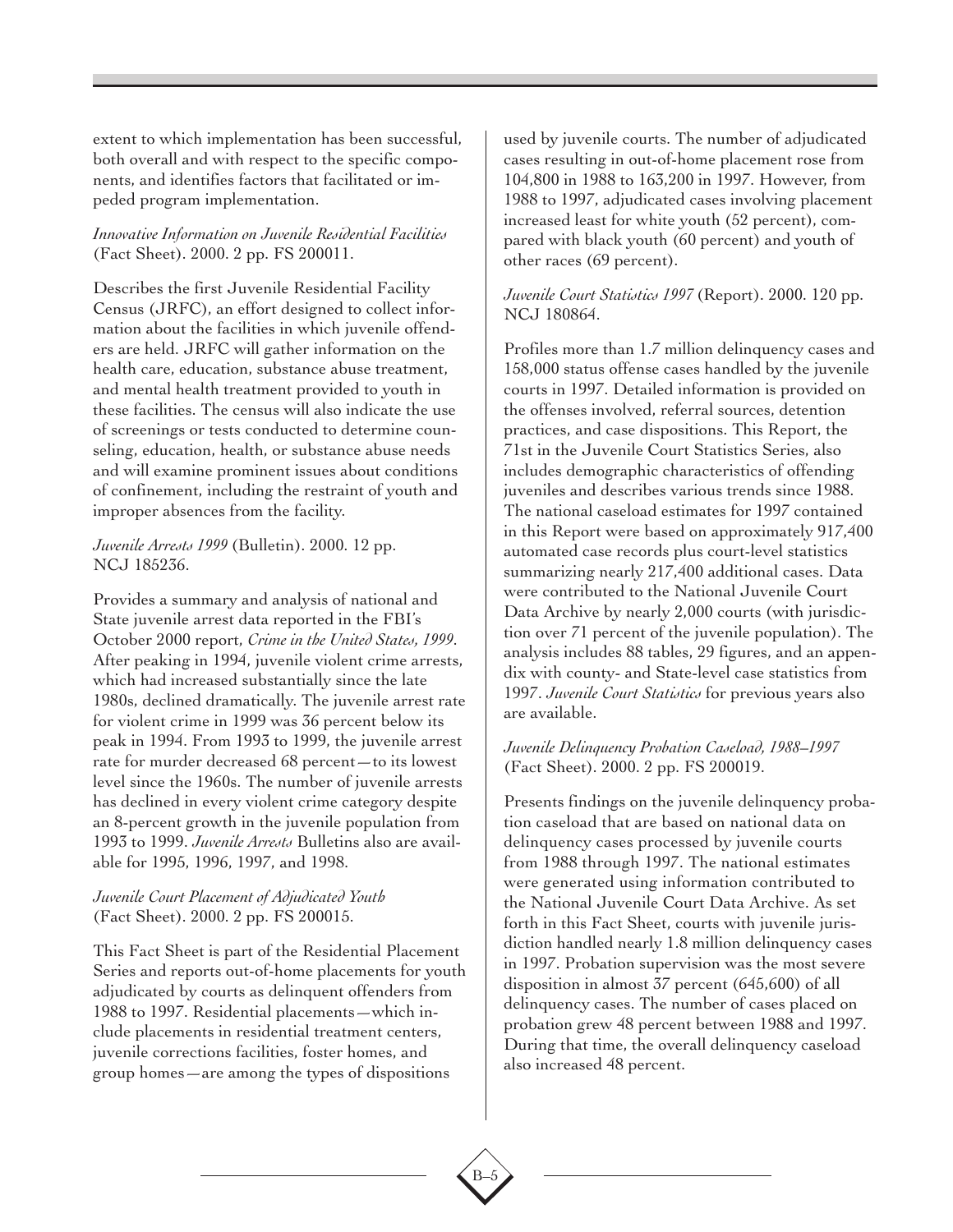*Juvenile Justice: A Century of Change* (Bulletin). 1999. 20 pp. NCJ 178995.

Reviews developments in juvenile justice system structure and process from the establishment of the Nation's first juvenile court in 1899 to the present. This Bulletin presents an overview of the history of juvenile justice, discusses U.S. Supreme Court decisions that have shaped the modern system, compares the juvenile and criminal justice systems, describes current case processing, and summarizes changes States have made with regard to juvenile court jurisdictional authority, sentencing, and confidentiality. The Bulletin is part of the 1999 National Report Series, which highlights selected themes at the forefront of juvenile justice policymaking and extracts relevant National Report sections.

### *Juvenile Mentoring Program: A Progress Review* (Bulletin). 2000. 8 pp. NCJ 182209.

Describes OJJDP's Juvenile Mentoring Program (JUMP), which provides one-to-one mentoring for youth at risk of delinquency, gang involvement, educational failure, or dropping out of school. Youth mentoring programs provide a forum in which volunteer adult mentors develop supportive relationships with at-risk youth to help them through childhood and adolescence. Currently, there are 164 JUMP projects in 41 States, the District of Columbia, and the U.S. Virgin Islands. Information on JUMP projects is collected through an automated JUMP management information system, intensive case studies, and extensive communication with grantee agencies.

### *Juvenile Offenders and Victims: 1999 National Report* (Report). 1999. 232 pp. NCJ 178257.

Presents comprehensive information on the juvenile justice system and juvenile crime, violence, and victimization. This OJJDP National Report brings together the latest available statistics from a variety of sources and includes numerous tables, graphs, and maps, accompanied by analyses in clear, nontechnical language. The Report provides baseline information on juvenile population trends; patterns of juvenile victimization, including homicide, suicide, and maltreatment; the nature and extent of juvenile offending, including data on arrest rates,

antisocial behavior, and juveniles in custody; and the structure, procedures, and activities of the juvenile justice system, including law enforcement agencies, courts, and corrections. This Report updates information originally presented in *Juvenile Offenders and Victims: A National Report,* the benchmark publication issued in 1995. A subject index is included.

*Juvenile Transfers to Criminal Court in the 1990's: Lessons Learned From Four Studies* (Summary). 2000. 68 pp. NCJ 181301.

Presents the findings of four studies of juvenile transfers to criminal court conducted by the National Center for Juvenile Justice. The studies, conducted in Pennsylvania, South Carolina, and Utah, addressed three basic research issues: the criteria used in transfer decisions, changes in transfer decisionmaking criteria during the 1980s and 1990s over and above changes in legislation, and the impact of new legislation that excludes additional offenders from juvenile court jurisdiction. The Summary presents an overview of each study and outlines key findings. Background on transfer mechanisms, past research, and study methodology is also provided.

### *Juvenile Vandalism, 1997* (Fact Sheet). 2000. 2 pp. FS 200010.

Presents statistics on juvenile vandalism in 1997, based on findings of the FBI's Uniform Crime Reporting Program. The Fact Sheet reports that in 1997, law enforcement agencies made approximately 136,500 arrests of persons under age 18 for vandalism and that vandalism arrests peak at age 16. Unlike most offenses, vandalism is an offense for which the racial distribution of youth arrested reflects their profile in the general population. The Fact Sheet also notes that formal court processing of juvenile vandalism cases increased between 1988 and 1997.

### *Juvenile Victims of Property Crimes* (Bulletin). 2000. 12 pp. NCJ 184740.

Presents data on juvenile victims of property crimes. Part of OJJDP's Crimes Against Children Bulletin Series, this Bulletin describes juveniles' risk for property victimization and the nature of such crimes. Data from the National Crime Victimization Survey and

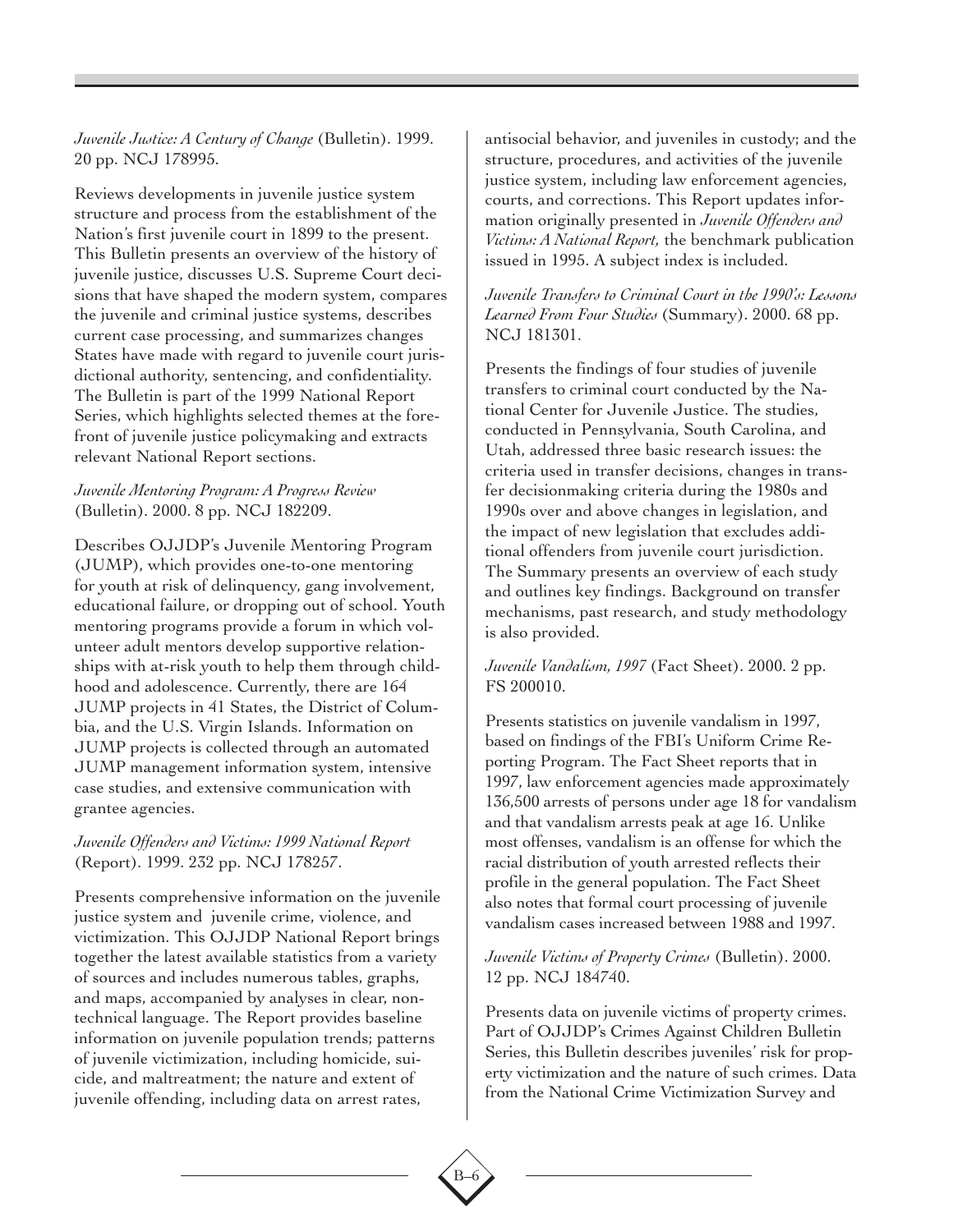the National Incident-Based Reporting System illustrate that juveniles are at a particularly high risk for victimization through property offenses. In 1997, one in six juveniles ages 12 to 17 was a victim of a property crime—a rate 40 percent higher than the rate for adults. The data also indicate that property crimes against juveniles are seldom reported to the police.

### *Kidnaping of Juveniles: Patterns From NIBRS* (Bulletin). 2000. 8 pp. NCJ 181161.

Examines data from the National Incident-Based Reporting System (NIBRS) on kidnaping of juveniles. Part of OJJDP's Crimes Against Children series, this Bulletin analyzes 1997 NIBRS data (collected from 12 States) on kidnaping that suggest that these crimes can be categorized into three groups based on the identity of the perpetrator: family kidnaping, acquaintance kidnaping, and stranger kidnaping. The Bulletin provides statistical descriptions of these crimes as they relate to factors such as the time of day and location of the incident or the perpetrator's use of a weapon.

### *Kids and Guns* (Bulletin). 2000. 12 pp. NCJ 178994.

Presents an overview of statistics indicative of the impact of gun availability on the lives of youth. The Bulletin examines data on gun use in homicides committed by and against juveniles, weapons arrest rates, relationship of handgun carrying to other problem behaviors, and firearm-related suicide. The Bulletin notes that the recent decline in firearmrelated juvenile homicides and suicides is encouraging and reinforces the need to remain vigilant in keeping weapons out of the hands of children. The Bulletin is part of OJJDP's 1999 National Report Series, which highlights selected themes at the forefront of juvenile justice policymaking and extracts relevant National Report sections (including selected graphs and tables).

### *Minorities in the Juvenile Justice System* (Bulletin). 1999. 16 pp. NCJ 179007.

Presents information on overrepresentation of minority youth in the juvenile justice system (compared with their proportion in the general population) and focuses on disproportionate confinement of minorities. This Bulletin includes statistics on

racial-ethnic makeup of juvenile offenders from arrest, court-processing, and confinement records. The Bulletin notes that there is substantial evidence of widespread disparity in juvenile case processing of minority and nonminority youth and that racialethnic differences can occur at all stages of the process. The Bulletin is part of OJJDP's 1999 National Report Series, which highlights selected themes at the forefront of juvenile justice policymaking and extracts relevant National Report sections (including selected graphs and tables).

*Offenders in Juvenile Court, 1997* (Bulletin). 2000. 16 pp. NCJ 181204.

Presents findings from *Juvenile Court Statistics 1997,* the latest in a series of annual reports on cases handled by U.S. courts with juvenile jurisdiction. Although courts with juvenile jurisdiction handle a variety of cases, including abuse, neglect, adoption, and traffic violations, the *Juvenile Court Statistics* reports focus on the disposition of delinquency cases and formally processed status offense cases. Juvenile courts in the United States processed nearly 1.8 million delinquency cases in 1997, a 48-percent increase over the number of cases handled in 1988. This Bulletin includes detailed tables and figures on juvenile delinquency cases handled in U.S. courts.

### *OJJDP Research: Making a Difference for Juveniles* (Report). 1999. 55 pp. NCJ 177602.

Summarizes key initiatives undertaken by OJJDP's Research and Program Development Division in research, evaluation, and statistics from 1996 through 1998. The Report (the first in a series on the activities of the Research Division) provides a review of critical findings on the root causes of juvenile delinquency and negative behavior, highlights some of OJJDP's innovative research efforts, and explores emerging research on very young offenders, school violence, girls in the juvenile justice system, and other issues. The Research Division's mission is to generate credible and useful information for improved decisionmaking. Using this information, OJJDP's other divisions implement model demonstration programs, replicate successful programs, provide training and technical assistance, and inform the public about the nature and extent of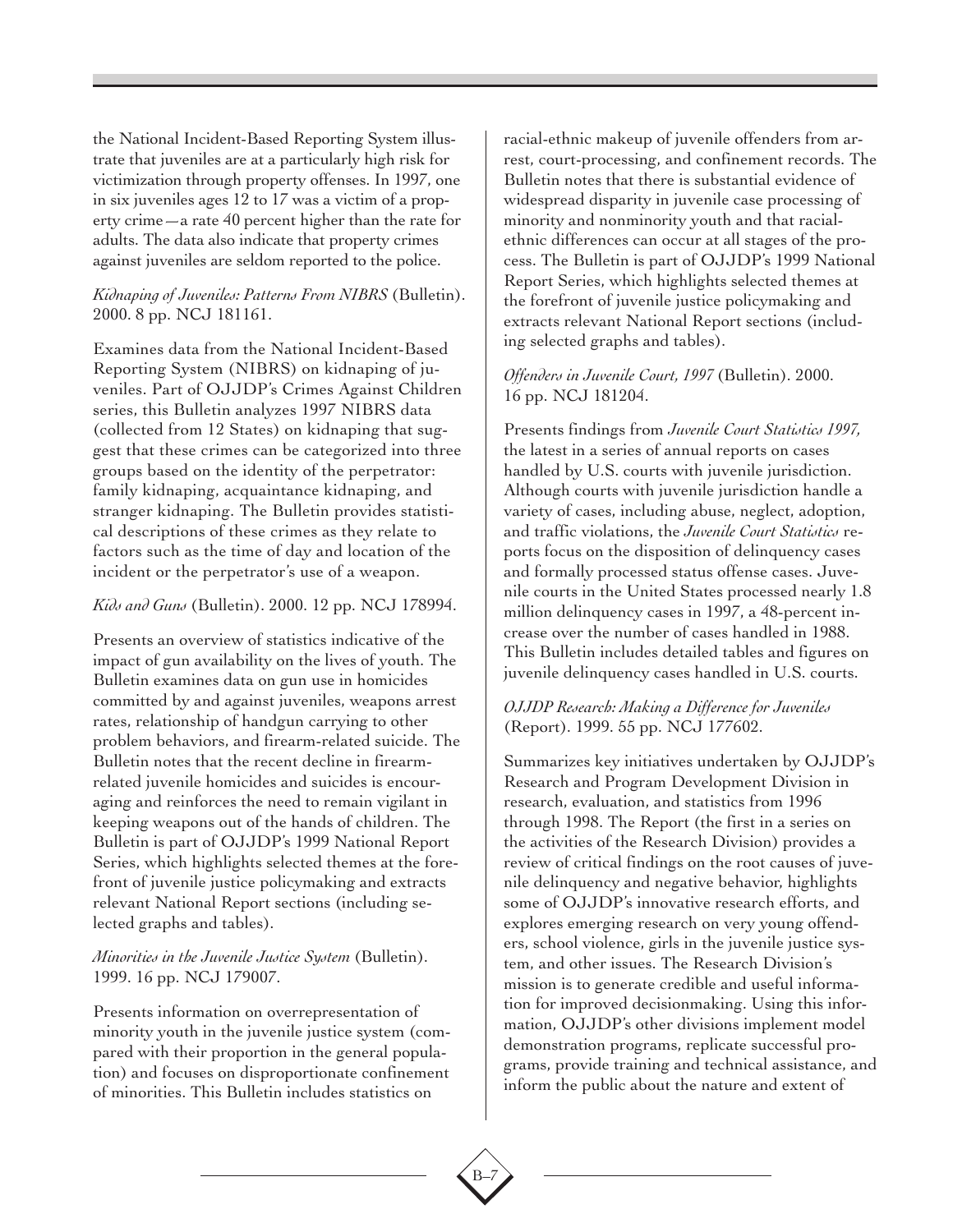juvenile crime and what works to prevent and stop such crime.

*Person Offense Cases in Juvenile Court, 1988–1997* (Fact Sheet). 2000. 2 pp. FS 200006.

Provides information on person offense cases handled by juvenile courts from 1988 to 1997. In 1997, U.S. juvenile courts handled an estimated 390,800 delinquency cases in which the most serious charge was an offense against a person. Person offenses include assault, robbery, rape, and homicide. The person offense caseload was 97 percent greater in 1997 than in 1988. Person offense cases accounted for 22 percent of all delinquency cases in 1997, compared with 17 percent in 1988. Fact Sheets providing information on person offense cases handled by juvenile courts for previous years also are available.

### *Predictors of Youth Violence* (Bulletin). 2000. 12 pp. NCJ 179065.

Presents findings of OJJDP's Study Group on Serious and Violent Juvenile Offenders, which conducted a 2-year analysis of data collected by longterm studies of juvenile violence. This Bulletin, part of OJJDP's series of Bulletins on serious and violent juvenile offenders, describes risk and protective factors for youth violence, including individual, family, school, peer-related, community/neighborhood, and situational factors. It also includes a sidebar that ranks predictors of violent or serious delinquency for age groups 6–11 and 12–14.

### *Preventing Adolescent Gang Involvement* (Bulletin). 2000. 12 pp. NCJ 182210.

Provides information on the history of American youth gangs and current knowledge about gangs. This Bulletin, part of OJJDP's Youth Gang Series, presents an overview of the research examining risk factors associated with gang membership. It focuses on the following five domains: individual and family demographics, personal attributes, peer group, school, and community. The Bulletin also describes prevention and intervention strategies and programs geared toward gang members and youth at risk of becoming involved in gangs.

*Prevention of Serious and Violent Juvenile Offending* (Bulletin). 2000. 16 pp. NCJ 178898.

Describes developmental precursors to serious and violent juvenile offending and outlines effective approaches to prevention of such offending. Part of OJJDP's series on serious and violent juvenile offenders, this Bulletin describes family-, parent-, and child-focused prevention programs and offers examples of well-designed intervention programs. The Bulletin is based on work by OJJDP's Study Group on Serious and Violent Juvenile Offenders, which conducted a 2-year analysis of data collected by long-term studies of juvenile violence.

### *Race, Ethnicity, and Serious Violent Juvenile Offending* (Bulletin). 2000. 8 pp. NCJ 181202.

Discusses racial and ethnic differences in rates of serious and violent offending among juveniles. The Bulletin describes various data sources (justice system records and self-report offending and victimization surveys) and notes their strengths and weaknesses for purposes of identifying racial and ethnic patterns. The Bulletin also summarizes statistics on national trends in juvenile offending by race and ethnicity, discusses research findings on racial and ethnic differences among chronic offenders, and offers various explanations of the patterns observed. Definitions of "race" and "ethnicity" are discussed, and the need for consistency in data comparisons is indicated.

### *Reintegration, Supervised Release, and Intensive Aftercare* (Bulletin). 1999. 24 pp. NCJ 175715.

Examines what has worked and what has not worked in reintegrating juvenile offenders into the community. In the late 1980s, OJJDP began supporting a long-term research and development initiative for an intensive juvenile aftercare model. The Bulletin's main text describes the intensive aftercare program model, distinguishes it from other models and programs, and analyzes individual intensive aftercare programs. The Bulletin also includes an evaluation of existing aftercare programs, describes studies of these programs, and presents the authors' conclusions.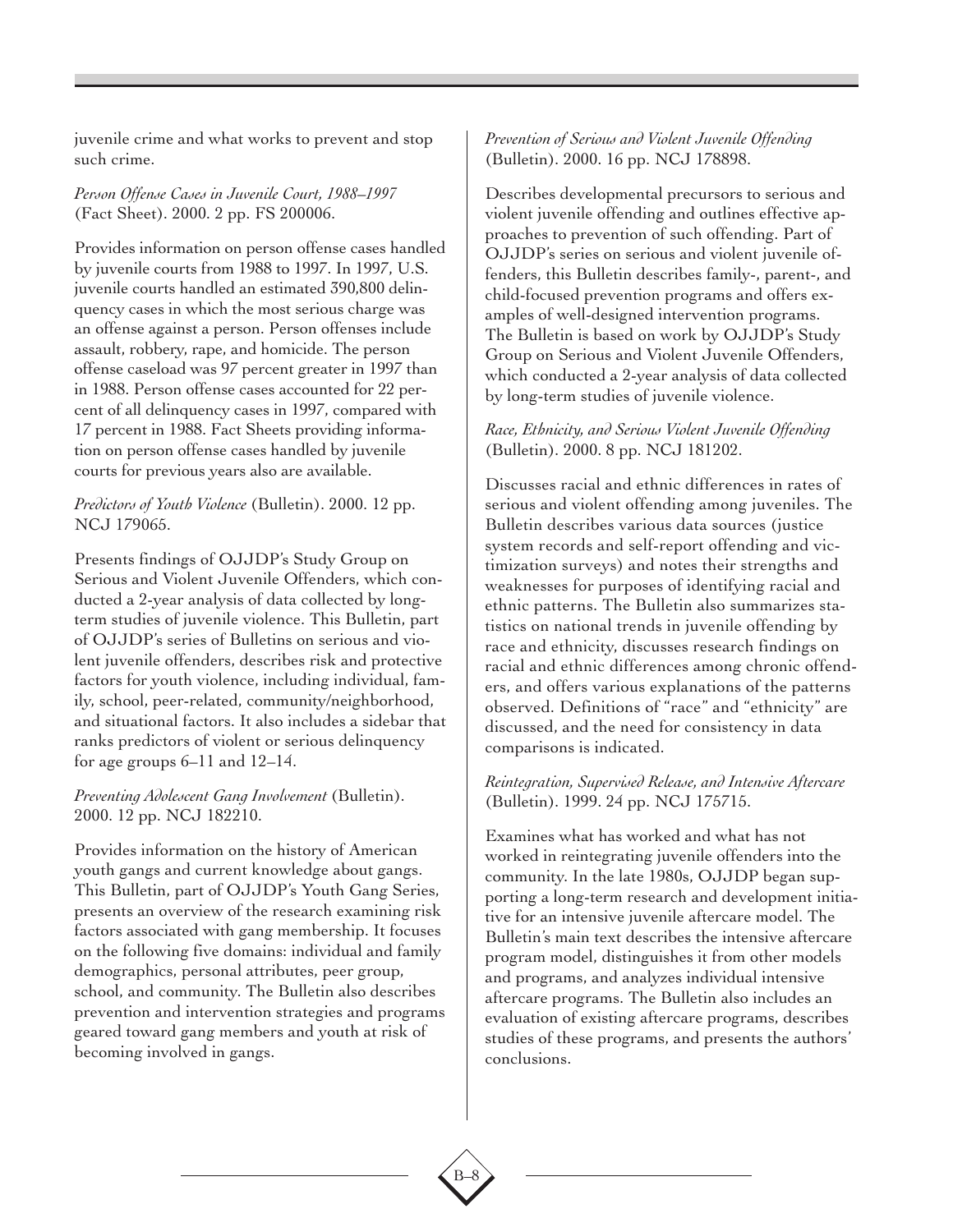*Reporting Crimes Against Children* (Bulletin). 1999. 8 pp. NCJ 178887.

Presents an analysis of National Crime Victimization Survey (NCVS) data on reports of crimes against juveniles to police and other authorities (e.g., school officials). The findings presented in this Crimes Against Children Series Bulletin indicate that a majority of juvenile victimizations are not being reported to police or any other authority. Even serious victimizations involving weapons and injury are significantly less likely to be reported when juveniles are the victims than when adults are victimized. The Bulletin focuses on the categories of violent crime (rape and sexual assault, robbery, and assault) and theft included in NCVS data.

### *Residential Placement of Adjudicated Youth, 1987–1996* (Fact Sheet). 1999. 2 pp. FS 99117.

Provides information on adjudicated delinquency cases that resulted in out-of-home placement from 1987 to 1996. Juvenile courts employ a variety of dispositions for youth adjudicated as delinquent offenders. In 1996, 28 percent of these cases resulted in a disposition ordering out-of-home placement, including placements in residential treatment centers, juvenile correctional facilities, foster homes, and group homes. As set forth in this Fact Sheet, the number of adjudicated cases that resulted in outof-home placement rose from 105,600 in 1987 to 159,400 in 1996.

### *School and Community Interventions To Prevent Serious and Violent Offending* (Bulletin). 1999. 12 pp. NCJ 177624.

Describes school and community interventions shown to reduce risk factors for drug abuse and serious and violent juvenile offending. Based on findings of OJJDP's Study Group on Serious and Violent Juvenile Offenders, this Bulletin examines five types of school interventions (structured playground activities, behavioral consultation, behavioral monitoring, metal detectors, and schoolwide reorganization) and eight types of community interventions (citizen mobilization, situational prevention, comprehensive citizen intervention, mentoring, afterschool recreation programs, policing strategies, policy changes, and mass media interventions). The

Bulletin is part of OJJDP's series on serious and violent juvenile offenders.

### *Second Comprehensive Study of Missing Children* (Bulletin). 2000. 6 pp. NCJ 179085.

Describes the second National Incidence Studies of Missing, Abducted, Runaway, and Thrownaway Children (NISMART 2), which will measure the incidence of each of eight categories of missing children. The current study will update the findings of NISMART 1, published in 1990. The Bulletin outlines the history and components of both NISMART studies, defines eight categories of missing children, includes a sidebar that describes the National Center for Missing and Exploited Children, presents photographs and case details for five missing children, and lists seven planned reports that will be based on NISMART 2 data.

### *Self-Reported Delinquency by 12-Year-Olds, 1997* (Fact Sheet). 2000. 2 pp. FS 200003.

Presents data from the National Longitudinal Survey of Youth 1997. The first wave of the survey interviewed a nationally representative sample of nearly 9,000 youth who were between the ages of 12 and 16 at the end of 1996. The survey asked youth to report whether they had engaged in a variety of delinquent behaviors or other behaviors that may lead to future delinquency. These youth will be interviewed annually to track changes in these behaviors. This Fact Sheet presents estimates of these self-reported behaviors by the youngest age group youth who were 12 years old at the end of 1996.

### *State Custody Rates, 1997* (Bulletin). 2000. 4 pp. NCJ 183108.

Presents State-by-State statistics on custody rates for juvenile delinquents and status offenders held in public and private facilities. Using Census of Juveniles in Residential Placement (CJRP) findings for 1997, the Bulletin compares the role of private facilities, where most status offenders are held, with that of public facilities, where most delinquent offenders are detained. State rankings based solely on custody rates for delinquents in public facilities differ from those based on rates for all juveniles in both public and private facilities. The detailed data provided in this Bulletin enable readers to better understand the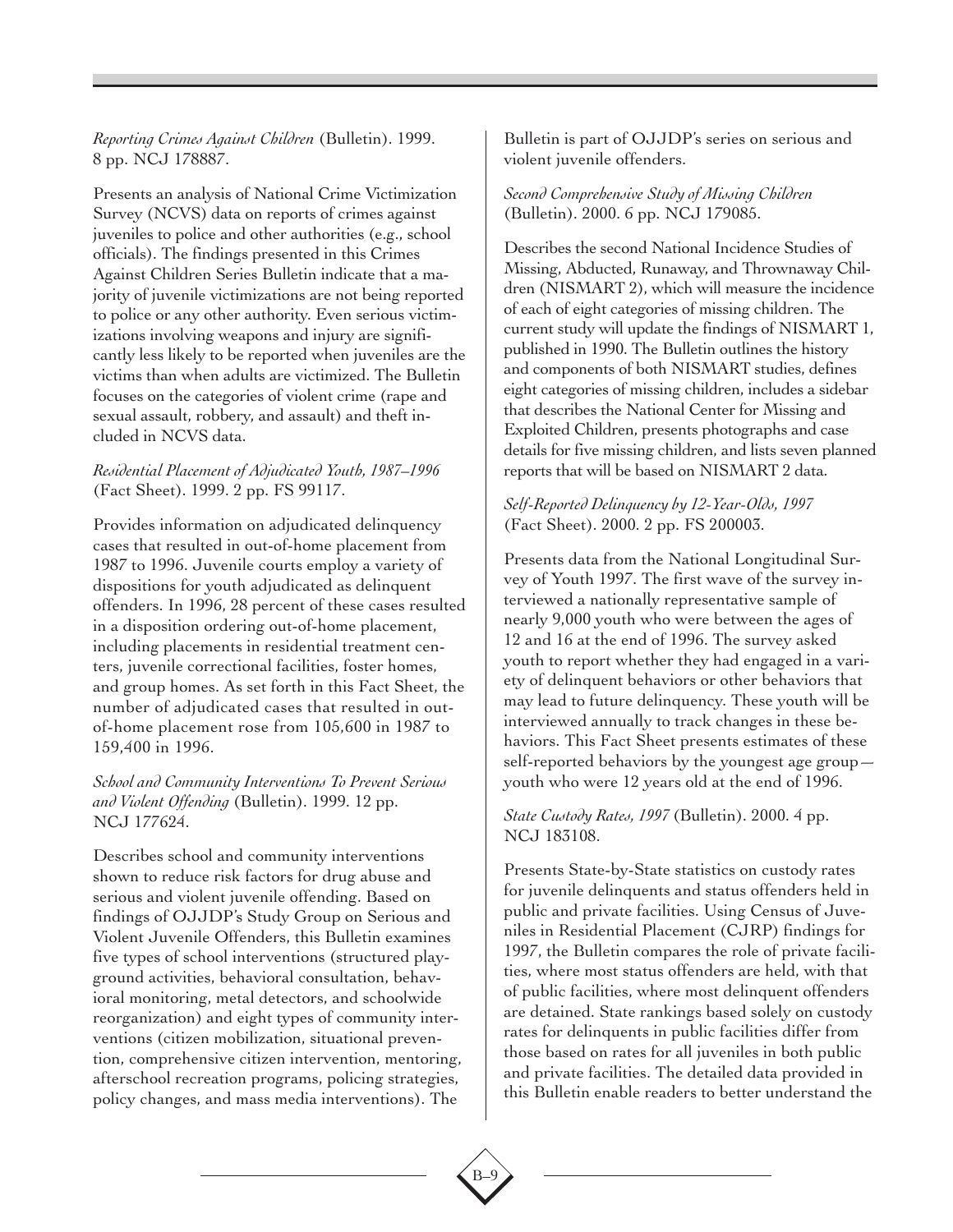role that public and private custodial facilities play in their own States and across the Nation.

*A Study of Juvenile Transfers to Criminal Court in Florida* (Fact Sheet). 1999. 2 pp. FS 99113.

Provides a brief overview of the four research components of Florida's study on juvenile transfers to criminal court. The study, funded by OJJDP since 1995, is assessing the impact of transfer laws and practices, including the effectiveness of using transfer as a crime control strategy. Florida leads the Nation in juvenile transfers to criminal court. The number of transfers has come to rival the number of residential placement dispositions for juvenile offenders in Florida. Therefore, the State is an ideal policy laboratory in which to study questions about transfer.

### *Teen Courts: A Focus on Research* (Bulletin). 2000. 16 pp. NCJ 183472.

Presents the results of a national survey of teen courts conducted as part of OJJDP's Evaluation of Teen Courts Project by researchers at The Urban Institute. Developed as an alternative to the traditional juvenile court system for younger and less serious offenders, teen courts operate on the premise that the judgment of a juvenile offender's peers may have a greater impact than the decisions of adult authority figures. The teen court concept has gained popularity in recent years as juvenile courts have had to deal with increased numbers of serious, violent, and chronic juvenile offenders. This Bulletin examines several teen court evaluations but cautions that empirical data are needed to fully evaluate the effectiveness of this intervention.

### *Teen Courts in the United States: A Profile of Current Programs* (Fact Sheet). 1999. 2 pp. FS 99118.

Provides information on the results of a survey of teen courts, which have become a popular intervention for relatively young and usually first-time offenders. The number of teen courts nationwide grew from an estimated 50 programs in 1991 to between 400 and 500 programs in 1998. To document their characteristics and effectiveness, OJJDP funded an evaluation of these courts in 1998. As set forth in this Fact Sheet, most teen courts have relatively

small caseloads (48 percent indicated that they received fewer than 100 referrals per year) and teen courts nationwide handled approximately 65,000 cases in 1998.

### *Teenage Fatherhood and Delinquent Behavior* (Bulletin). 2000. 8 pp. NCJ 178899.

Presents findings from the Rochester Youth Development Study and the Pittsburgh Youth Study on risk factors for teenage paternity, specifically the role of delinquency in early fatherhood. Both studies concluded that early delinquency is a highly significant risk factor for becoming a teen father. In addition, the Rochester study reported that the possibility of teen paternity rises dramatically as risk factors accumulate, and the Pittsburgh study found that teen fatherhood may be followed by greater involvement in delinquency. The Bulletin includes a list of resources for teen fathers.

### *Vietnamese Youth Gang Involvement* (Fact Sheet). 2000. 2 pp. FS 200001.

This Fact Sheet describes an OJJDP-funded study in the city of Westminster in Orange County, CA. Westminster's study examined factors related to gang involvement by Vietnamese American youth. It is one of only a few systematic quantitative studies on this topic. This Fact Sheet summarizes findings from the study's final report, *Cultural Explanations for Vietnamese Youth Involvement in Street Gangs.*

### *Violence After School* (Bulletin). 1999. 8 pp. NCJ 178992.

Presents information on temporal patterns (e.g., time of day and school versus nonschool day) of violent crimes committed by and against juveniles. The Bulletin presents the most recent available data from victim survey and police incident reports, emphasizes that serious violent crime involving juveniles peaks in the hours immediately after the close of school, and discusses implications of the data for community strategies to reduce violent juvenile crime. The Bulletin is part of OJJDP's National Report Series, which highlights selected themes at the forefront of juvenile justice policymaking and extracts relevant National Report sections (including selected graphs and tables).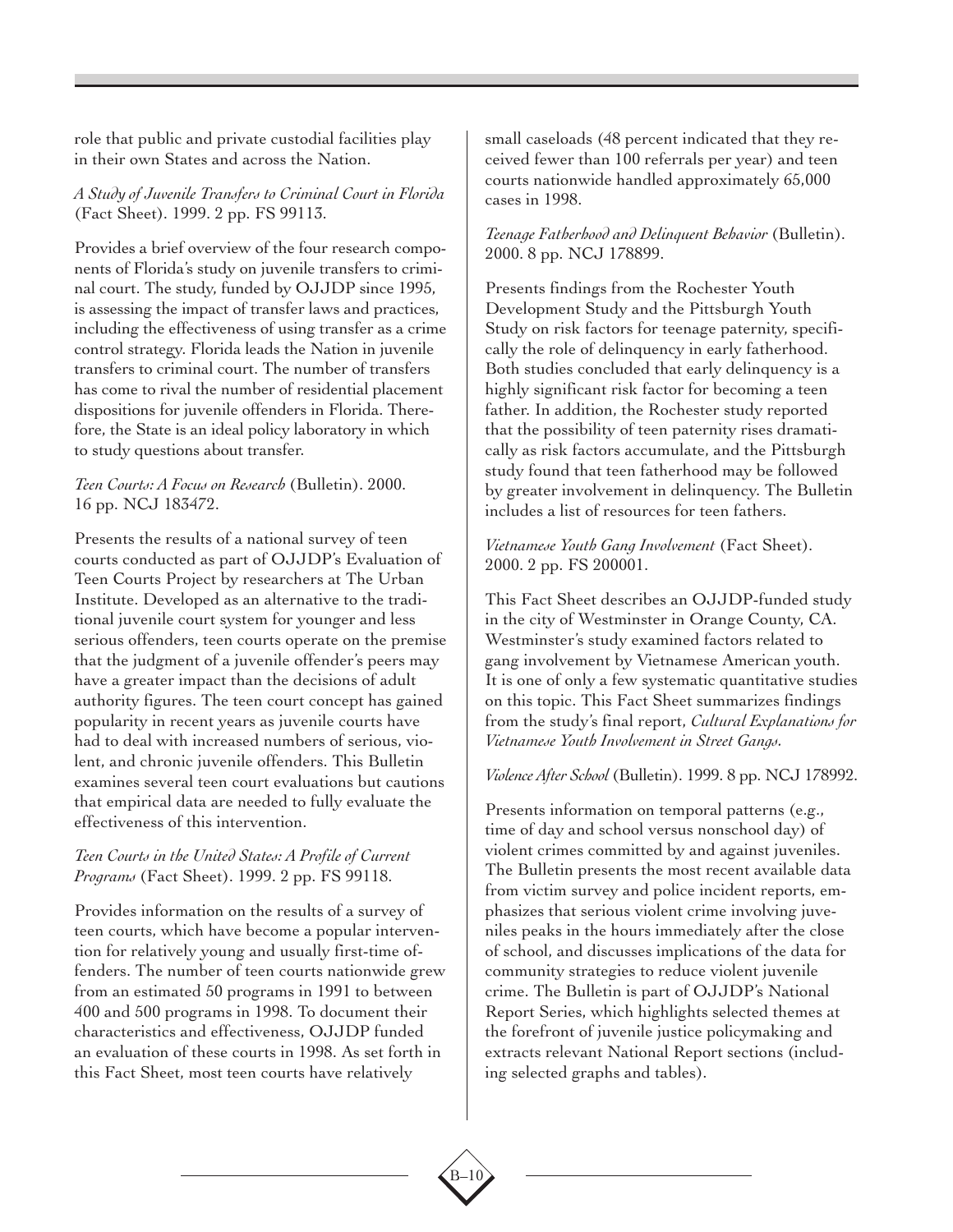*Violent Neighborhoods, Violent Kids* (Bulletin). 2000. 16 pp. NCJ 178248.

Presents findings of research that examined the types of delinquent behavior found among boys living in the three most violent neighborhoods in Washington, DC, and the role that institutions such as families, schools, churches, and youth-serving organizations play in the boys' lives. Findings are based on statistical analyses of data collected in interviews with a random sample of 213 boys, ages 13 to 17, who in the summer of 1996 lived in one of the three census tracts identified. The Bulletin classifies the boys according to the type of criminal behavior, if any, they reported committing and describes patterns as to where and when violence takes place and what types of boys are engaged in violent acts.

### *Youth Gang Drug Trafficking* (Bulletin). 1999. 12 pp. NCJ 178282.

Presents nationally representative data on the extent and nature of youth gang involvement in drug trafficking, based on results from OJJDP's *1996 National Youth Gang Survey.* This Youth Gang Series Bulletin analyzes survey data on both gang member involvement in drug sales and gang control of drug distribution. It discusses demographic factors including sex, age, and race/ethnicity of gang members and presents data on connections between drug sales and other offenses. The Bulletin also examines prevention strategies and programs that may be effective in jurisdictions that report youth gang involvement in drug trafficking.

### *Youth Gang Programs and Strategies* (Summary). 2000. 96 pp. NCJ 171154.

Outlines programs and strategies that have been and are being used to break the appeal of gangs and reduce gang violence. As discussed in this Summary, preventing gang formation is a challenging task. Gangs emerge, grow, dissolve, and disappear for reasons that are poorly understood. In addition to describing existing programs and strategies used to

disrupt gangs and divert youth from joining them, this Summary discusses evaluations and national assessments of some of these programs and strategies. It also provides an overview of what practitioners and administrators need to know before designing and implementing such programs and strategies.

### *Youth Gangs in Schools* (Bulletin). 2000. 8 pp. NCJ 183015.

Presents results of analyses of gang-related data gathered by the 1995 School Crime Supplements (SCS). This Youth Gang Series Bulletin examines characteristics of gangs in schools, reasons for greater gang prevalence in some schools, and the impact of gangs on victimization at school. It also considers the involvement of gangs in three types of criminal activity: violence, drug sales, and gun carrying. More than one-third of students surveyed in the SCS reported gangs in their schools, and more than two-thirds reported gang involvement in at least one type of criminal activity. The Bulletin concludes that existing school security measures are not sufficient; additional interventions are needed to combat gangs in schools.

### CD–ROM

### *Juvenile Offenders and Victims: 1999 National Report* (CD–ROM). 2000. NCJ 178991.

Provides juvenile justice professionals, policymakers, the media, and concerned citizens with the most comprehensive source of information about juvenile crime, violence, and victimization and about the response of the juvenile justice system to these problems—all in a user-friendly CD–ROM format. The CD–ROM allows users to view the 232-page Report in a portable document format (PDF). It also provides a comprehensive "educator's kit," which includes statistical information in full-page, presentation-ready graphs; data for the graphs; more than 40 source documents in PDF; and links to government Web sites.

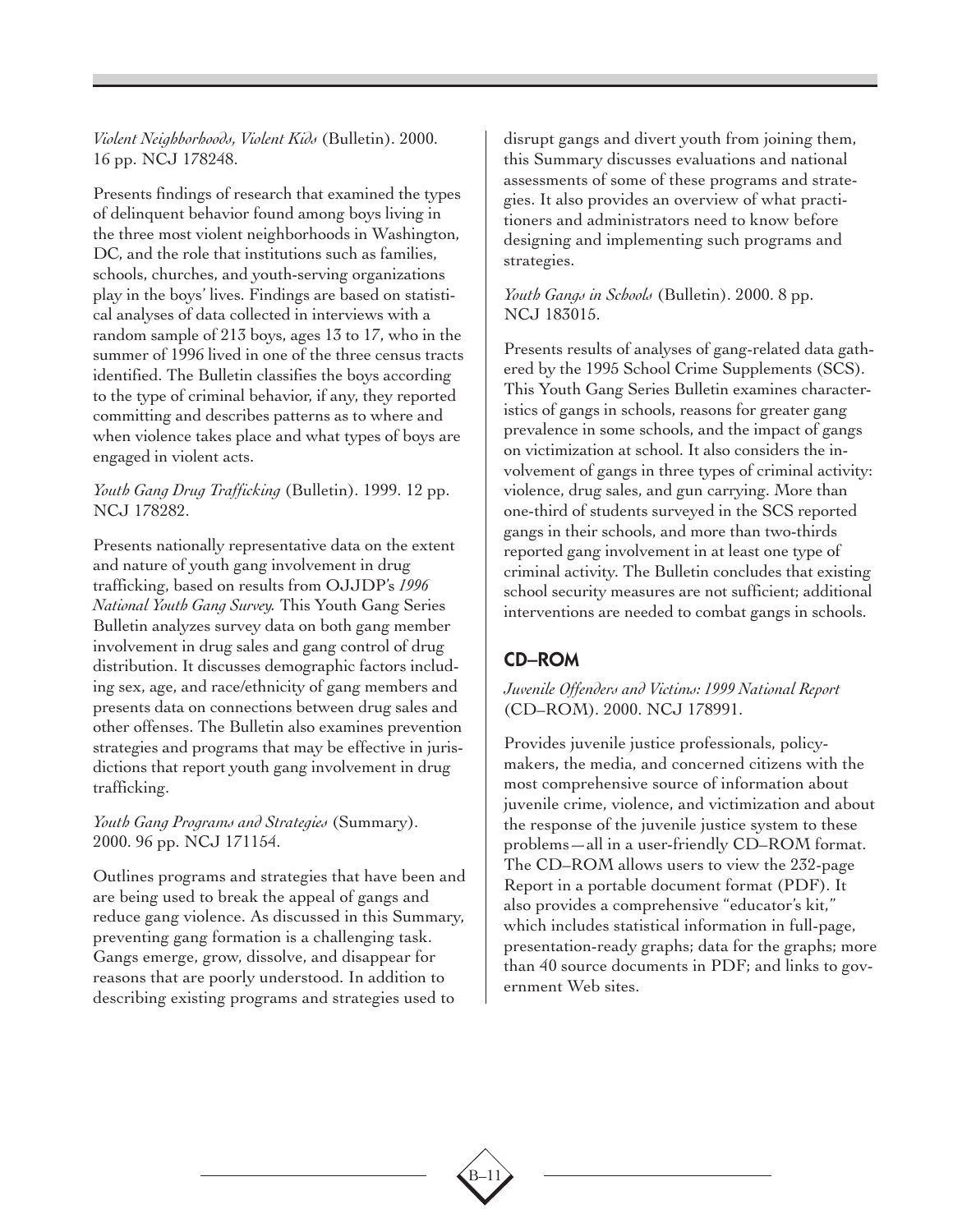# **Appendix C: Research-Related Online Resources**

### Office of Juvenile Justice and Delinquency Prevention Web Site

www.ojjdp.ncjrs.org

OJJDP's Web site is designed to provide users with information and links to resources on general topics of interest in the juvenile justice and delinquency prevention field—including conferences, funding opportunities, and new publications—and on OJJDP's Comprehensive Strategy for Serious, Violent, and Chronic Juvenile Offenders, which provides a framework within which communities can combat juvenile crime. Resources from OJJDP's Research and Program Development Division are interspersed throughout the site.

OJJDP's site includes eight main pages:

- ◆ **About OJJDP** (which provides important information on the agency's organization, staff, authorizing legislation, and resources).
- ◆ **JJ Facts & Figures** (where users can obtain the most recent facts and figures on juvenile justice, delinquency prevention, and violence and victimization).
- ◆ **Highlights** (which describes time-sensitive opportunities, recent additions to OJJDP's site, and new sources of information).
- ◆ **Grants & Funding** (where users can learn about current and past funding opportunities and current grantees).
- ◆ **Resources** (which provides State-by-State lists of contacts and information and links to other youth-focused organizations and agencies).
- ◆ **Programs** (which provides information on the design, implementation, evaluation, and training and technical assistance components of OJJDP programs, several of which are described in the "Other Research-Related Web Sites" section of this appendix).
- ◆ **Publications** (which includes summaries and text of youth-focused publications and other resources and links users to the NCJRS Abstracts Database).
- ◆ **Calendar of Events** (which provides information on upcoming and past OJJDP-sponsored conferences).

### OJJDP Statistical Briefing Book

www.ojjdp.ncjrs.org/ojstatbb/index.html

The OJJDP Statistical Briefing Book includes detailed information on juvenile crime and victimization and on youth involved in the juvenile justice system. Data in the following content areas provide timely and reliable statistical answers to the most frequently asked questions of policymakers, members of the media, and the general public: population characteristics, juvenile arrests, juveniles as victims and offenders, and juveniles in court and in corrections. Data analysis and dissemination tools available through the Briefing Book give users quick and easy access to detailed statistics on a variety of juvenile justice topics. Among these online tools are the Easy Access series and the Juvenile Court Data Archive. The National Center for Juvenile Justice developed and maintains the OJJDP Statistical Briefing Book Web documents.

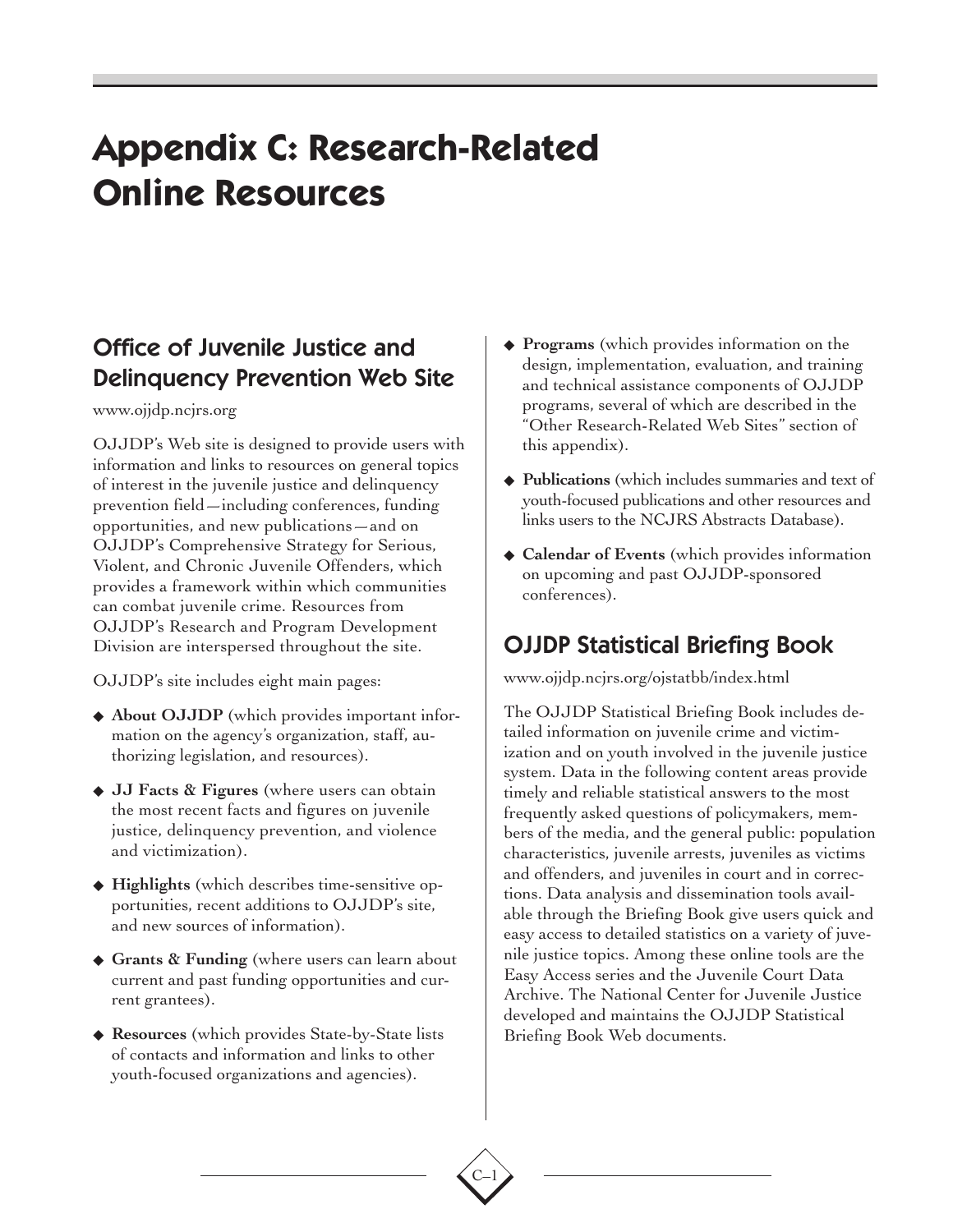### Easy Access Series

Easy Access is a family of electronic databases developed for OJJDP by the National Center for Juvenile Justice to give a larger audience access to recent, detailed information on juvenile crime and the juvenile justice system.

### *Easy Access to Juvenile Populations.* Available online at www.ojjdp.ncjrs.org/ojstatbb/ezapop.

Includes juvenile population estimates derived from two data files prepared by the U.S. Bureau of the Census. The first provides annual estimates at the county level of the number of males and females in a single age group residing in the county on July 1 of the calendar years from 1990 to 1999. The second provides annual estimates of the resident population at the county level in 5-year age groups subdivided by sex, race, and Hispanic ethnicity.

*Easy Access to Juvenile Court Statistics 1989–1998.* Available online at www.ojjdp.ncjrs.org/ojstatbb/ ezajcs98.

Enables researchers, students, and juvenile justice professionals to analyze the large database that underlies the annual *Juvenile Court Statistics* reports. Demographic, offense, and case processing variables are included, allowing users to develop detailed descriptions of the delinquency cases processed in the Nation's juvenile courts. Results are presented in tabular and graphic formats and can be stored in output files that can be easily read by spreadsheet or word processing packages.

*Easy Access to State and County Juvenile Court Case Counts 1997.* Available online at www.ojjdp.ncjrs.org/ ojstatbb/ezaco/home.asp.

Uses data provided to the National Juvenile Court Data Archive by State and county agencies responsible for collecting and/or disseminating information on the processing of youth in juvenile courts. Displays summary counts of petitioned and nonpetitioned delinquency, status, and dependency caseloads by reporting jurisdictions.

*Census of Juveniles in Residential Placement: 1997 Databook.* Available online at www.ojjdp.ncjrs.org/ ojstatbb/cjrp97/openpage.asp.

Allows users to access data from the Census of Juveniles in Residential Placement (CJRP) quickly and easily without using statistical analysis software. Data relate to juvenile detention, corrections, and placement.

The following Easy Access programs will be available online in the near future:

*Easy Access to FBI Arrest Statistics, 1994–1998.* Available online at www.ojjdp.ncjrs.org/ojstatbb/ ezaarr.html.

Presents national, State, and county estimates of juvenile and adult arrests, rates, and trends for the FBI's Crime Index offenses. Results can be saved to a print file for easy insertion in other documents.

*Easy Access to the FBI's Supplementary Homicide Reports: 1980–1998.* Available online at www.ojjdp.ncjrs.org/ ojstatbb/ezamu.html.

Explores variations and trends in State and national homicide victim and offender profiles. Allows users to receive immediate answers to questions about age, sex, race, weapon, and victim-offender relationship. Results are presented in tabular and graphic formats and can be stored in output files that can be easily read by spreadsheet or word processing packages.

### National Juvenile Court Data Archive

www.ojjdp.ncjrs.org/ojstatbb/njcda/

Collects, stores, and analyzes data about young people referred to U.S. courts for delinquency and status offenses. Juvenile and family courts across the country voluntarily provide the archive with demographic information about juveniles involved in delinquency and status offense cases, the reasons for their referral to court, and the court's response (e.g., whether the youth were adjudicated, given probation, ordered to pay restitution, or placed in a correctional facility). These data are used to develop

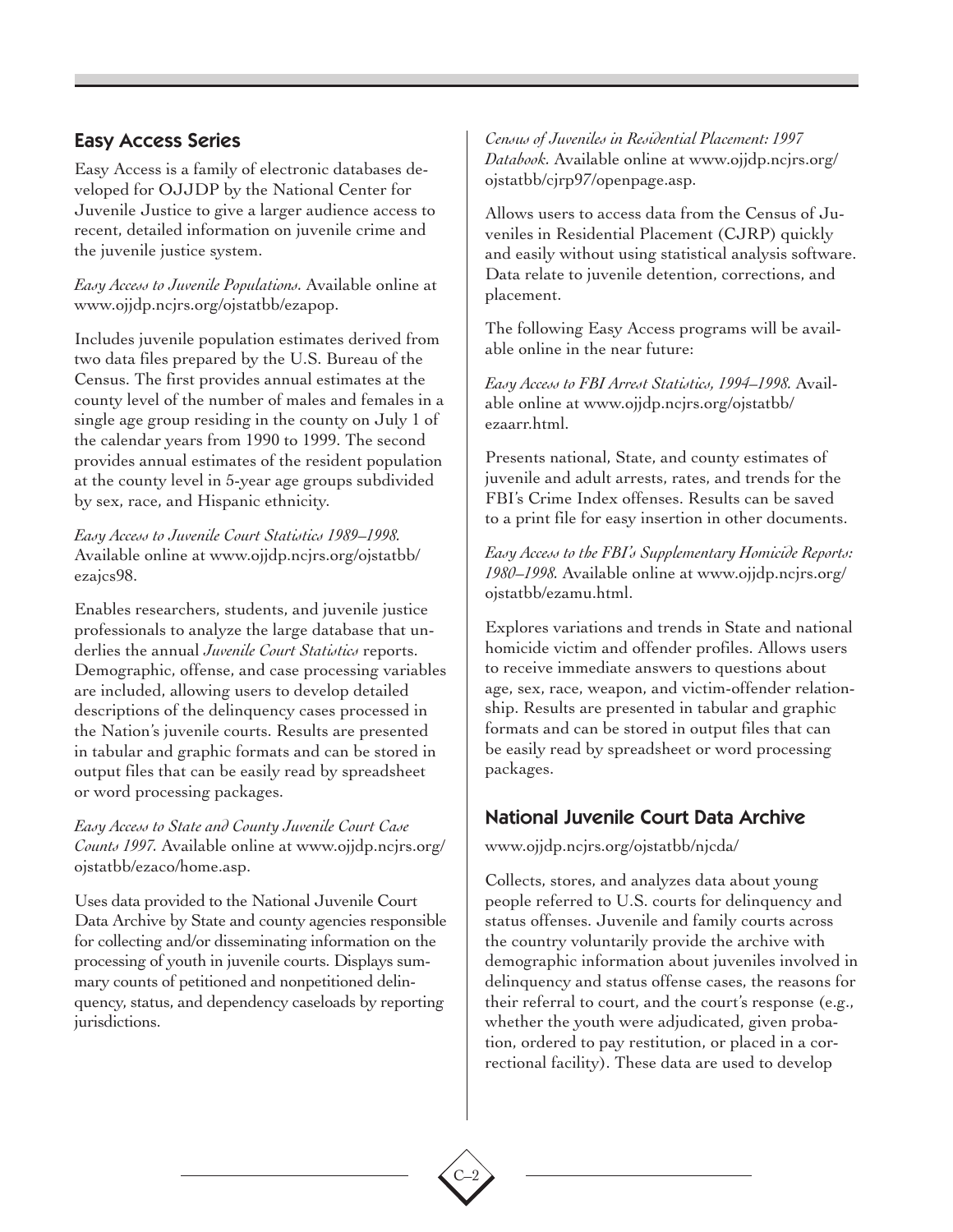national estimates of the delinquency and status offense cases handled by U.S. courts with jurisdiction over juveniles. The data also form the basis for OJJDP's annual *Juvenile Court Statistics* Report, which includes the most detailed information available on youth involved in the juvenile justice system and the activities of juvenile courts in the United States. A national resource since 1927, the archive offers low-cost, high-benefit data collection.

### Other Research-Related Web Sites

### Evaluation of the Juvenile Mentoring Program (JUMP)

www.itiincorporated.com/JUMP/jump

Examines the characteristics of youth, mentors, matches, and program dynamics in some 162 JUMP projects located throughout the United States. JUMP uses a variety of processes to collect data and support the evaluation, including, for example, an automated JUMP Management Information System, where grantees can enter pertinent information about their program; the Problem Oriented Screening Instrument for Teens (POSIT), which is used to obtain pre- and postmentoring data from teenage youth participating in JUMP; and youth and mentor exit forms, which provide valuable information about the mentoring experience. The research began in 1997 and is funded through 2001.

### Evaluation of the SafeFutures Program

www.ojjdp.ncjrs.org/safefutures/evaluate.html

Measures the success of SafeFutures' efforts to prevent and reduce juvenile violence and delinquency. The evaluation compares desired program outcomes (reducing delinquency, youth violence, and the associated risk factors) with the strategic planning process and the development of effective, integrated services. The evaluation plan relies on qualitative and quantitative components to describe the target population, monitor the juvenile justice system's prevention and intervention services, and track the system's

evolution. The process evaluation, which has been conducted during the first 18 months of the program, will continue over the life of the project.

### Evaluation of the Truancy Reduction Demonstration Project

www.coloradofoundation.org/ nationaltruancyproject/default.asp

Provides technical support for evaluating communitybased, interagency truancy reduction programs. Facilitates ongoing community self-assessments, strengthens community collaboratives, assists with program development, and conducts evaluation activities. Defines the scope and characteristics of truancy; identifies community strengths and gaps; identifies, targets, and recruits key local stakeholders who can contribute to the program's success; and develops program strategies targeting students who are truant or at risk of being truant. Conducts site-based and cross-program analyses to find the critical success factors of communitybased collaboratives and truancy reduction programs.

### Juvenile Justice Evaluation Center

www.jrsa.org/jjec.

Provides assistance to States and localities in evaluating juvenile justice programs funded by the Title II Formula Grant Program. The site offers information on assessing program effectiveness to individuals throughout the juvenile justice field. Users can search specific juvenile justice program areas for information on performance measures, evaluation designs, evaluation instruments, and publications. Users will also find links to the Federal Government's juvenile-related programs and initiatives. The site enables States to share evaluation information with one another by making available examples of State reports, contracts, and forms.

### National Center for Juvenile Justice

www.ncjj.org

Includes a brief overview of the National Center for Juvenile Justice (NCJJ), founded in 1973 as the research division of the National Council of Juvenile

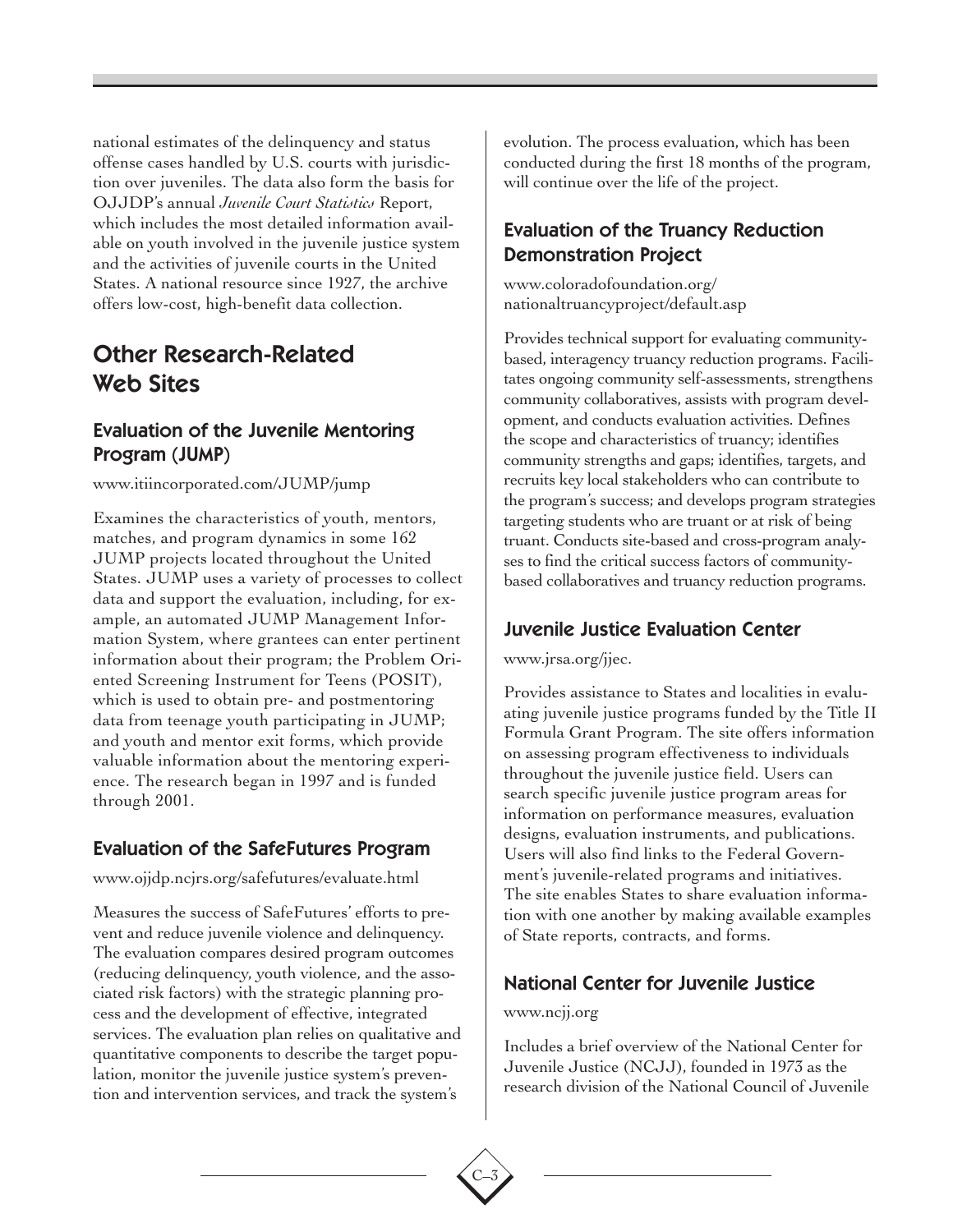and Family Court Judges, and links to NCJJ and OJJDP publications and electronic databases, including the Easy Access series. NCJJ's areas of expertise include data collection, research and analysis, information management and dissemination, program planning, facility design evaluation, and technical assistance. Its information and services are designed to meet the needs of juvenile and family court judges, educators, State and Federal legislators, researchers, parents, juvenile correctional personnel, attorneys, and members of the media. NCJJ has also produced *Juvenile Offenders and Victims: 1999 National Report*, the most comprehensive source of information about juvenile crime, violence, and victimization.

### The National Youth Gang Center (NYGC)

www.iir.com/nygc

Expands and maintains the body of critical knowledge about youth gangs and effective responses to them. Assists State and local jurisdictions in the collection, analysis, and exchange of information on gang-related demographics, legislation, literature, research, and promising program strategies. Coordinates activities of the OJJDP Youth Gang Consortium—a group of Federal agencies, gang program representatives, and other service providers. In carrying out its mission, NYGC performs six major tasks: collects and analyzes statistical data on gangs, compiles gang-related legislation, reviews gang literature, identifies promising program strategies, coordinates Youth Gang Consortium activities, and provides technical assistance to the Rural Gang Initiative and the Gang-Free Schools and Communities Initiative.

### Performance-based Standards (PbS) for Juvenile Correction and Detention **Facilities**

www.performance-standards.org

Implements performance-based standards that improve the services and practices at 57 youth detention and correction centers in 21 States across the

country. These standards cover the following areas of correctional facility operation: safety, order, security, programming, health and mental health, and justice. The project's main goals are to develop a set of standards that individual facilities should strive to meet, create tools to help facilities attain these goals through regular self-assessment and self-improvement, allow facilities to evaluate their performance over time and in comparison with other facilities nationwide, and promote effective practices and help facilities support one another. Participating facilities use this Web site to tabulate data, receive reports, and obtain resources and technical assistance for improving performance. Visitors to the site may obtain information about the tools used by the PbS project, including performancebased standards, data collection instruments, facility improvement plans, site reports, diagnostic pages, and resources.

### Program of Research on the Causes and Correlates of Juvenile Delinquency

www.ojjdp.ncjrs.org/ccd/index.html

Improves the understanding of serious delinquency, violence, and drug use by examining how youth develop within the context of family, school, peers, and community. This program includes three coordinated longitudinal projects: the Denver Youth Survey at the University of Colorado, the Pittsburgh Youth Study at the University of Pittsburgh, and the Rochester Youth Development Study at the University at Albany, State University of New York. These projects share a similar research design that involves repeated contacts with youth during a substantial portion of their developmental years. In each project, researchers conduct individual, face-to-face interviews with inner-city youth considered at high risk for involvement in delinquency and drug abuse. Multiple perspectives on each child's development and behavior are obtained through interviews with the child's primary caretaker and, in two sites, through interviews with teachers. In addition to interview data, the studies collect extensive information from official agencies, including police, courts, schools, and social services.

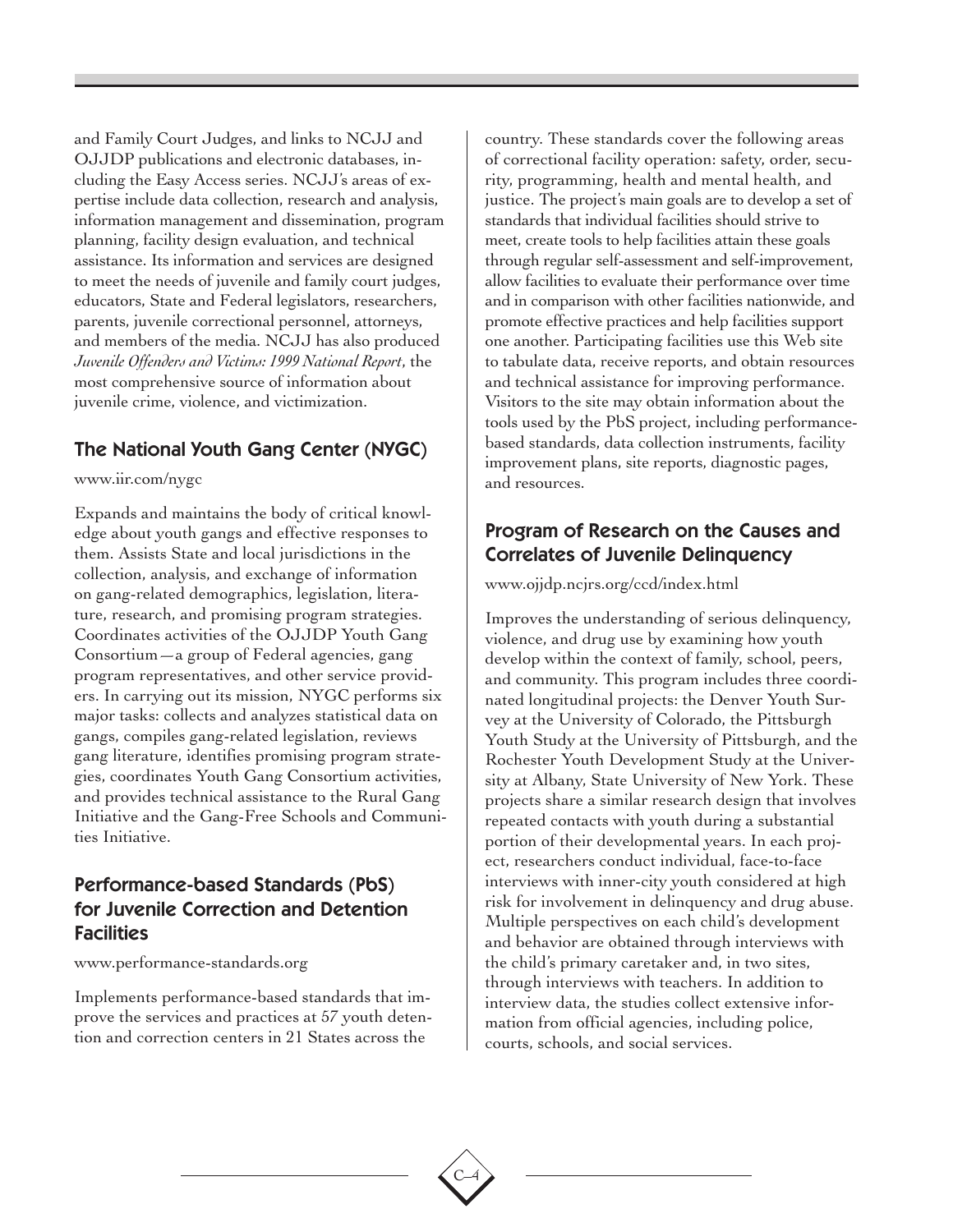## Publications From OJJDP

OJJDP produces a wide variety of materials, including Bulletins, Fact Sheets, Reports, Summaries, videotapes, CD–ROM's, and the Juvenile Justice journal. These materials and other resources are available through OJJDP's Juvenile Justice Clearinghouse (JJC), as described at the end of this list.

The following list of publications highlights the latest and most popular information published by OJJDP, grouped by topical areas:

### **Corrections and Detention**

Construction, Operations, and Staff Training for Juvenile Confinement Facilities. 2000, NCJ 178928 (28 pp.).

Disproportionate Minority Confinement: 1997 Update. 1998, NCJ 170606 (12 pp.).

Implementation of the Intensive Community-Based Aftercare Program. 2000, NCJ 181464 (20 pp.).

Juvenile Arrests 1999. 2000, NCJ 185236 (12 pp.).

Reintegration, Supervised Release, and Intensive Aftercare. 1999, NCJ 175715 (24 pp.).

State Custody Rates, 1997. 2000, NCJ 183108 (4 pp.).

### **Courts**

Employment and Training for Court-Involved Youth. 2000, NCJ 182787 (112 pp.).

Focus on Accountability: Best Practices for Juvenile Court and Probation. 1999, NCJ 177611 (12 pp.).

From the Courthouse to the Schoolhouse: Making Successful Transitions. 2000, NCJ 178900 (16 pp.).

Juvenile Court Statistics 1997. 2000, NCJ 180864 (120 pp.).

Juvenile Justice (Juvenile Court Issue), Volume VI, Number 2. 1999, NCJ 178255 (40 pp.).

Juveniles and the Death Penalty. 2000, NCJ 184748 (16 pp.).

Juvenile Transfers to Criminal Court in the 1990's: Lessons Learned From Four Studies. 2000, NCJ 181301 (68 pp.).

Juveniles Facing Criminal Sanctions: Three States That Changed the Rules. 2000, NCJ 181203 (66 pp.).

Offenders in Juvenile Court, 1997. 2000, NCJ 181204 (16 pp.).

Teen Courts: A Focus on Research. 2000, NCJ 183472 (16 pp.).

### **Delinquency Prevention**

1999 Report to Congress: Title V Incentive Grants for Local Delinquency Prevention Programs. 2000, NCJ 182677 (60 pp.).

Competency Training—The Strengthening Families Program: For Parents and Youth 10–14. 2000, NCJ 182208 (12 pp.).

Comprehensive Responses to Youth at Risk: Interim Findings From the SafeFutures Initiative. 2000. NCJ 183841 (96 pp.).

Co-occurrence of Delinquency and Other Problem Behaviors. 2000, NCJ 182211 (8 pp.).

High/Scope Perry Preschool Project. 2000, NCJ 181725 (8 pp.).

The Incredible Years Training Series. 2000, NCJ 173422 (24 pp.).

Juvenile Mentoring Program: A Progress Review. 2000, NCJ 182209 (8 pp.).

Law Enforcement Referral of At-Risk Youth: The SHIELD Program. 2000, NCJ 184579 (8 pp.).

The Nurturing Parenting Programs. 2000, NCJ 172848 (12 pp.).

Prevention of Serious and Violent Juvenile Offending. 2000, NCJ 178898 (16 pp.).

### **Gangs**

1998 National Youth Gang Survey. 2000, NCJ 183109 (92 pp.).

Preventing Adolescent Gang Involvement. 2000, NCJ 182210 (12 pp.).

Youth Gang Programs and Strategies. 2000, NCJ 171154 (96 pp.).

The Youth Gangs, Drugs, and Violence Connection. 1999, NCJ 171152 (12 pp.). Youth Gangs in Schools. 2000, NCJ 183015 (8 pp.).

### **General Juvenile Justice**

The Community Assessment Center Concept. 2000, NCJ 178942 (12 pp.).

Increasing School Safety Through Juvenile Accountability Programs. 2000, NCJ 179283 (16 pp.).

Juvenile Accountability Incentive Block Grants Strategic Planning Guide. 1999, NCJ 172846 (62 pp.).

Juvenile Justice (Mental Health Issue), Volume VII, Number 1. 2000, NCJ 178256 (40 pp.).

Juvenile Justice. (American Indian Issue). Volume VII, Number 2. 2000, NCJ 184747 (40 pp.).

Juvenile Offenders and Victims: 1999 National Report. 1999, NCJ 178257 (232 pp.). Also available on CD–ROM. 2000, NCJ 178991.

OJJDP Research: Making a Difference for Juveniles. 1999, NCJ 177602 (52 pp.).

Special Education and the Juvenile Justice System. 2000, NCJ 179359 (16 pp.).

Teenage Fatherhood and Delinquent Behavior. 2000, NCJ 178899 (8 pp.).

### **Missing and Exploited Children**

Kidnaping of Juveniles: Patterns From NIBRS. 2000, NCJ 181161 (8 pp.).

Overview of the Portable Guides to Investigating Child Abuse: Update 2000. 2000, NCJ 178893 (12 pp.).

Parents Anonymous<sup>SM</sup>: Strengthening America's Families. 1999, NCJ 171120 (12 pp.).

When Your Child Is Missing: A Family Survival Guide. 1998, NCJ 170022 (96 pp.). Also available in Spanish. 2000, NCJ 178902.

### **Substance Abuse**

The Coach's Playbook Against Drugs. 1998, NCJ 173393 (20 pp.).

Developing a Policy for Controlled Substance Testing of Juveniles. 2000, NCJ 178896 (12 pp.).

Family Skills Training for Parents and Children. 2000, NCJ 180140 (12 pp.).

### **Violence and Victimization**

Characteristics of Crimes Against Juveniles. 2000, NCJ 179034 (12 pp.).

Children as Victims. 2000, NCJ 180753 (24 pp.).

The Comprehensive Strategy: Lessons Learned From the Pilot Sites. 2000, NCJ 178258 (12 pp.). Fighting Juvenile Gun Violence. 2000, NCJ 182679 (12 pp.).

Kids and Guns. 2000, NCJ 178994 (12 pp.).

Predictors of Youth Violence. 2000, NCJ 179065 (12 pp.).

Promising Strategies To Reduce Gun Violence. 1999, NCJ 173950 (276 pp.).

Race, Ethnicity, and Serious and Violent Juvenile Offending. 2000, NCJ 181202 (8 pp.).

Safe From the Start: Taking Action on Children Exposed to Violence. 2000, NCJ 182789 (76 pp.).

The materials listed on this page and many other OJJDP publications and resources can be accessed through the following methods:

### **Online:**

To view or download materials, visit OJJDP's home page: www.ojjdp.ncjrs.org.

To order materials online, visit JJC's 24 hour online store: www.puborder.ncjrs.org.

To ask questions about materials, e-mail JJC: askncjrs@ncjrs.org.

To subscribe to JUVJUST, OJJDP's electronic mailing list, e-mail to listproc@ncjrs.org, leave the subject line blank, and type subscribe juvjust your name.

### **Phone:**

800–638–8736 (Monday–Friday, 8:30 a.m.–7 p.m. ET)

### **Fax:**

410–792–4358 (to order publications) 301–519–5600 (to ask questions) 800–638–8736 (fax-on-demand, Fact Sheets and Bulletins only)

### **Mail:**

Juvenile Justice Clearinghouse/NCJRS P.O. Box 6000, Rockville, MD 20849–6000

JJC, through the National Criminal Justice Reference Service (NCJRS), is the repository for tens of thousands of criminal and juvenile justice publications and resources from around the world. An abstract for each publication or resource is placed in a database that you can search online: www.ncjrs.org/database.htm.